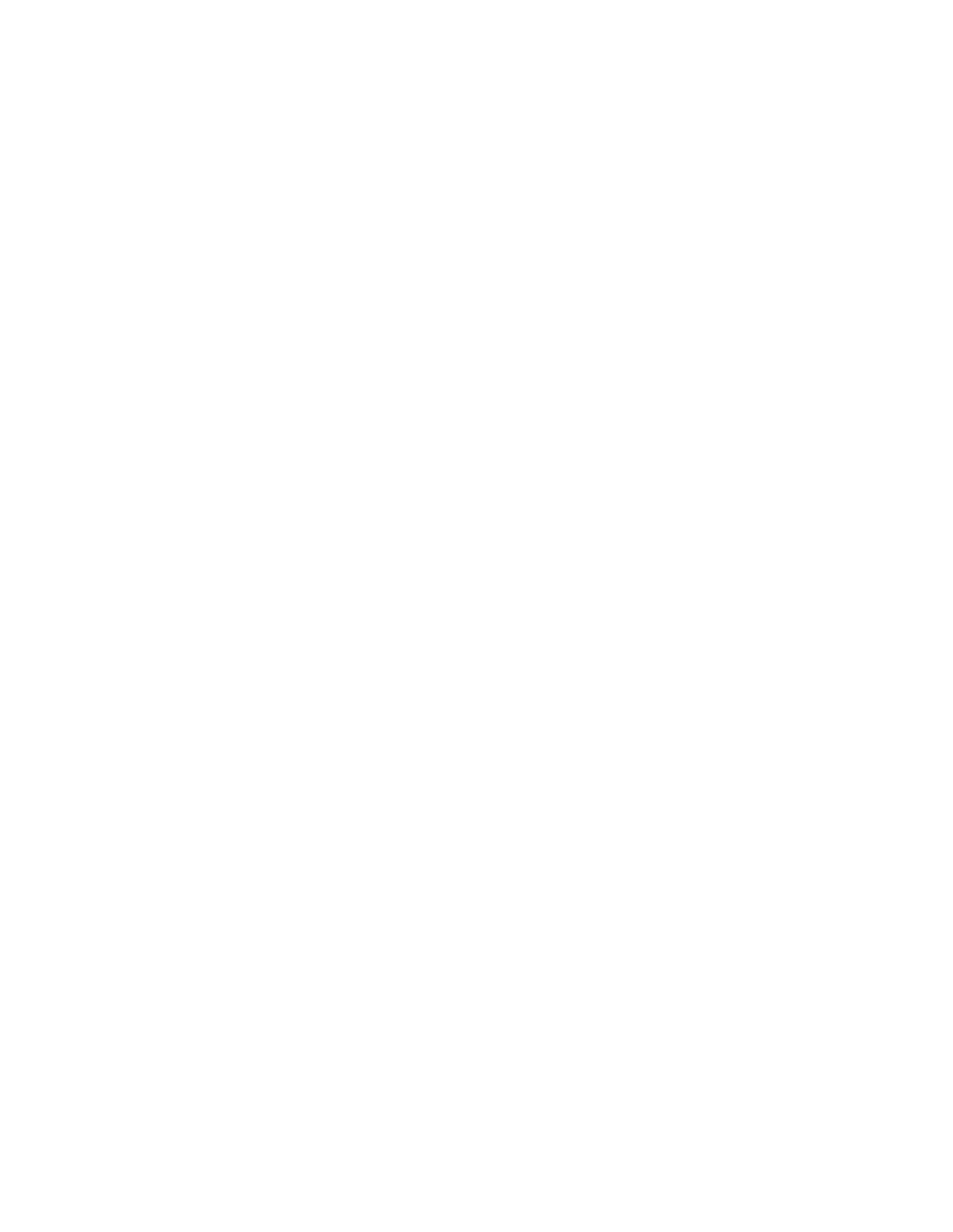# **USER GUIDE**

| 1 |      | <b>Main Features</b>            | 3   |
|---|------|---------------------------------|-----|
|   | 1.1  |                                 | 3   |
|   | 1.2  |                                 | 5   |
|   | 1.3  |                                 | 6   |
|   | 1.4  |                                 | 10  |
|   | 1.5  |                                 | 11  |
|   | 1.6  |                                 | 11  |
|   | 1.7  |                                 | 18  |
|   | 1.8  |                                 | 26  |
|   | 1.9  |                                 | 27  |
|   | 1.10 |                                 | 29  |
|   | 1.11 |                                 | 36  |
|   | 1.12 |                                 | 38  |
|   | 1.13 |                                 | 39  |
|   | 1.14 |                                 | 39  |
|   | 1.15 |                                 | 42  |
|   | 1.16 |                                 | 44  |
|   | 1.17 |                                 | 54  |
|   | 1.18 |                                 | 59  |
|   | 1.19 |                                 | 64  |
|   | 1.20 |                                 | 70  |
|   | 1.21 |                                 | 74  |
|   | 1.22 |                                 | 80  |
|   | 1.23 |                                 | 86  |
|   | 1.24 |                                 | 88  |
|   | 1.25 |                                 | 89  |
|   | 1.26 |                                 | 98  |
|   | 1.27 |                                 | 98  |
|   | 1.28 |                                 | 99  |
|   | 1.29 |                                 | 100 |
|   | 1.30 |                                 | 104 |
|   | 1.31 |                                 | 105 |
|   | 1.32 |                                 | 107 |
|   |      |                                 |     |
| 2 |      | <b>Citing Stable Baselines3</b> | 117 |
| 3 |      | <b>Indices and tables</b>       | 119 |
|   |      | <b>Python Module Index</b>      | 121 |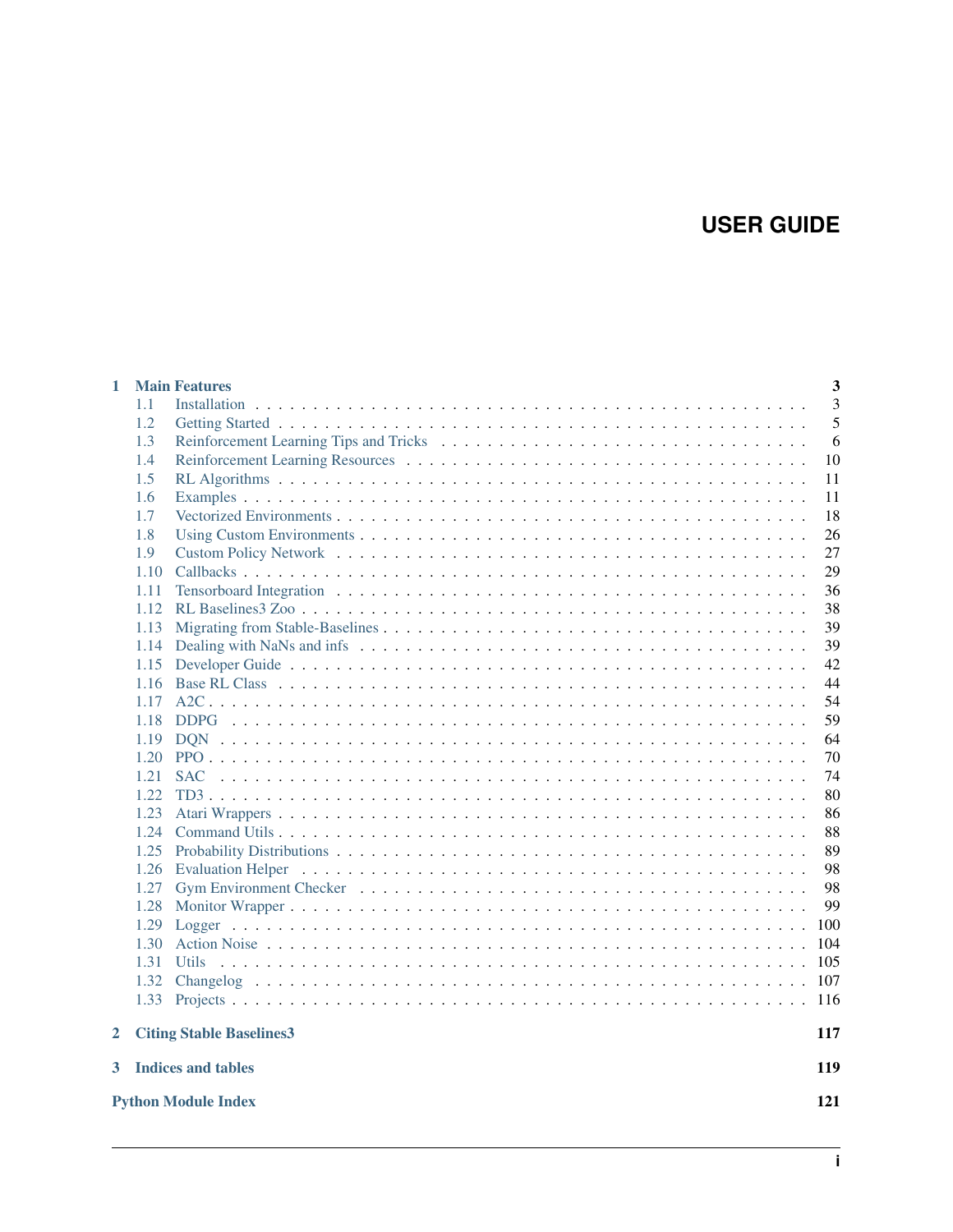[Index](#page-126-0) 123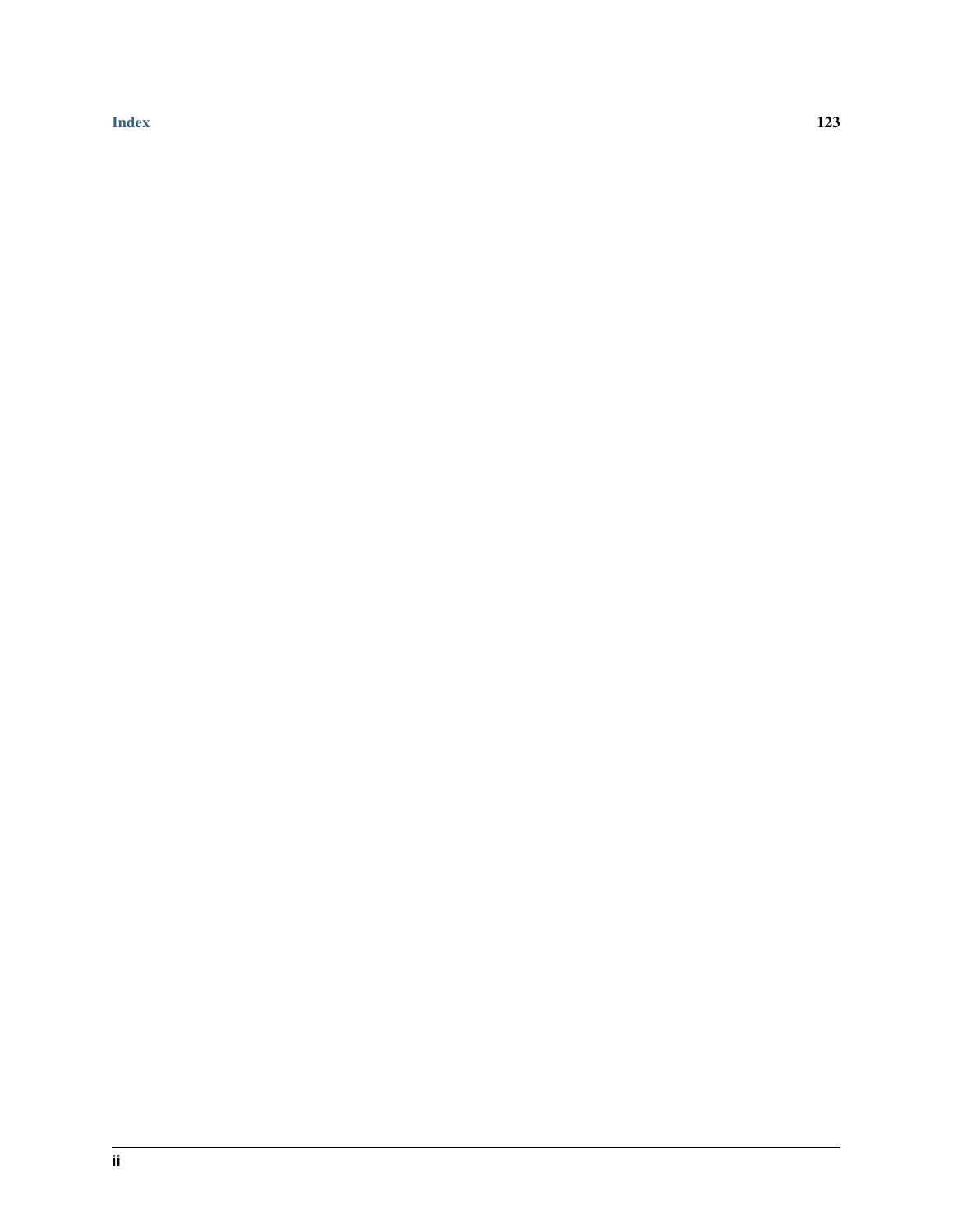[Stable Baselines3](https://github.com/DLR-RM/stable-baselines3) is a set of improved implementations of reinforcement learning algorithms in PyTorch. It is the next major version of [Stable Baselines.](https://github.com/hill-a/stable-baselines)

Github repository: <https://github.com/DLR-RM/stable-baselines3>

RL Baselines3 Zoo (collection of pre-trained agents): <https://github.com/DLR-RM/rl-baselines3-zoo>

RL Baselines3 Zoo also offers a simple interface to train, evaluate agents and do hyperparameter tuning.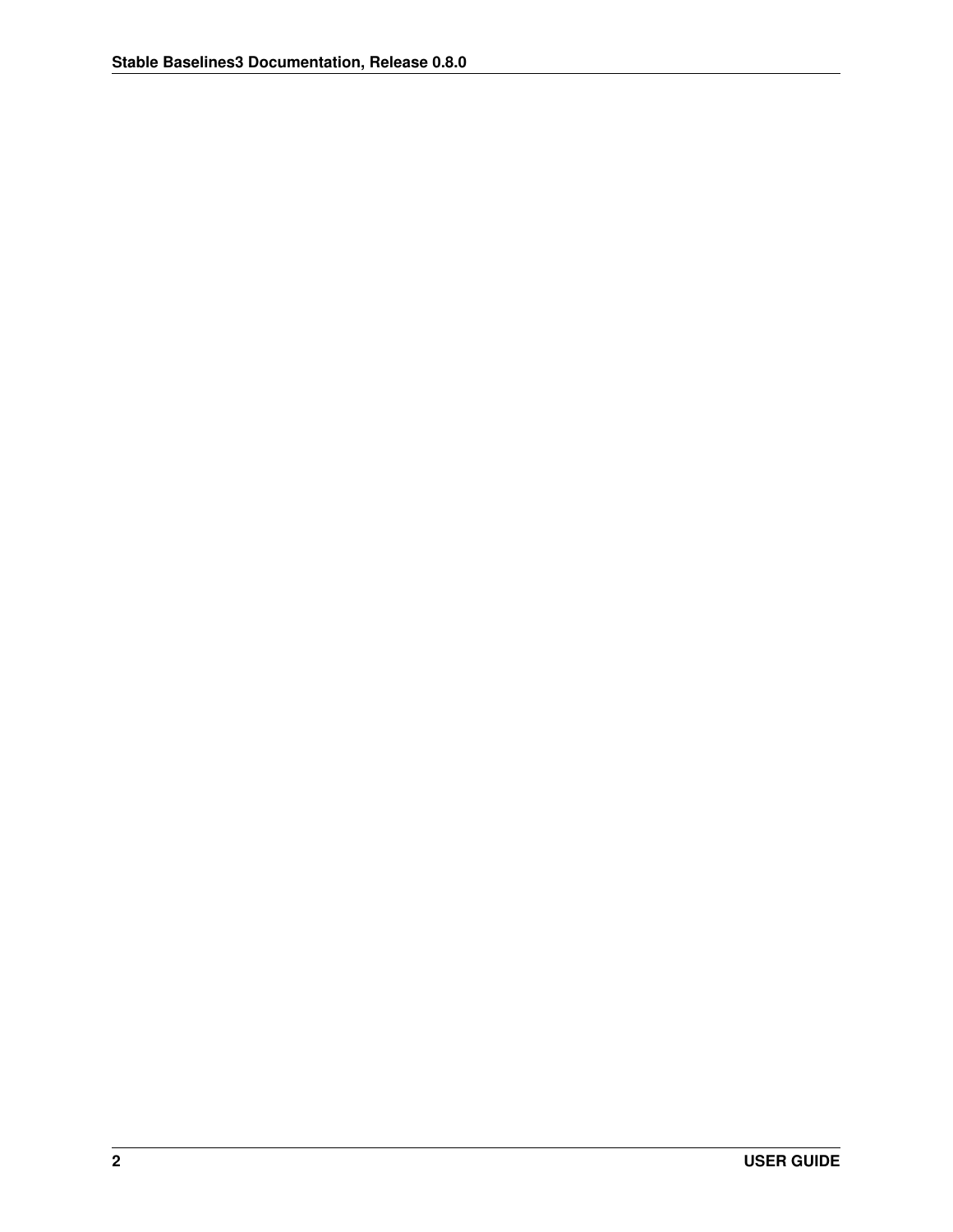# **CHAPTER**

# **ONE**

# **MAIN FEATURES**

- <span id="page-6-0"></span>• Unified structure for all algorithms
- PEP8 compliant (unified code style)
- Documented functions and classes
- Tests, high code coverage and type hints
- Clean code
- Tensorboard support

# <span id="page-6-1"></span>**1.1 Installation**

## **1.1.1 Prerequisites**

Stable-Baselines3 requires python 3.6+.

#### **Windows 10**

We recommend using [Anaconda](https://conda.io/docs/user-guide/install/windows.html) for Windows users for easier installation of Python packages and required libraries. You need an environment with Python version 3.6 or above.

For a quick start you can move straight to installing Stable-Baselines3 in the next step.

Note: Trying to create Atari environments may result to vague errors related to missing DLL files and modules. This is an issue with atari-py package. [See this discussion for more information.](https://github.com/openai/atari-py/issues/65)

#### **Stable Release**

To install Stable Baselines3 with pip, execute:

pip install stable-baselines3[extra]

This includes an optional dependencies like Tensorboard, OpenCV or `atari-py` to train on atari games. If you do not need those, you can use:

```
pip install stable-baselines3
```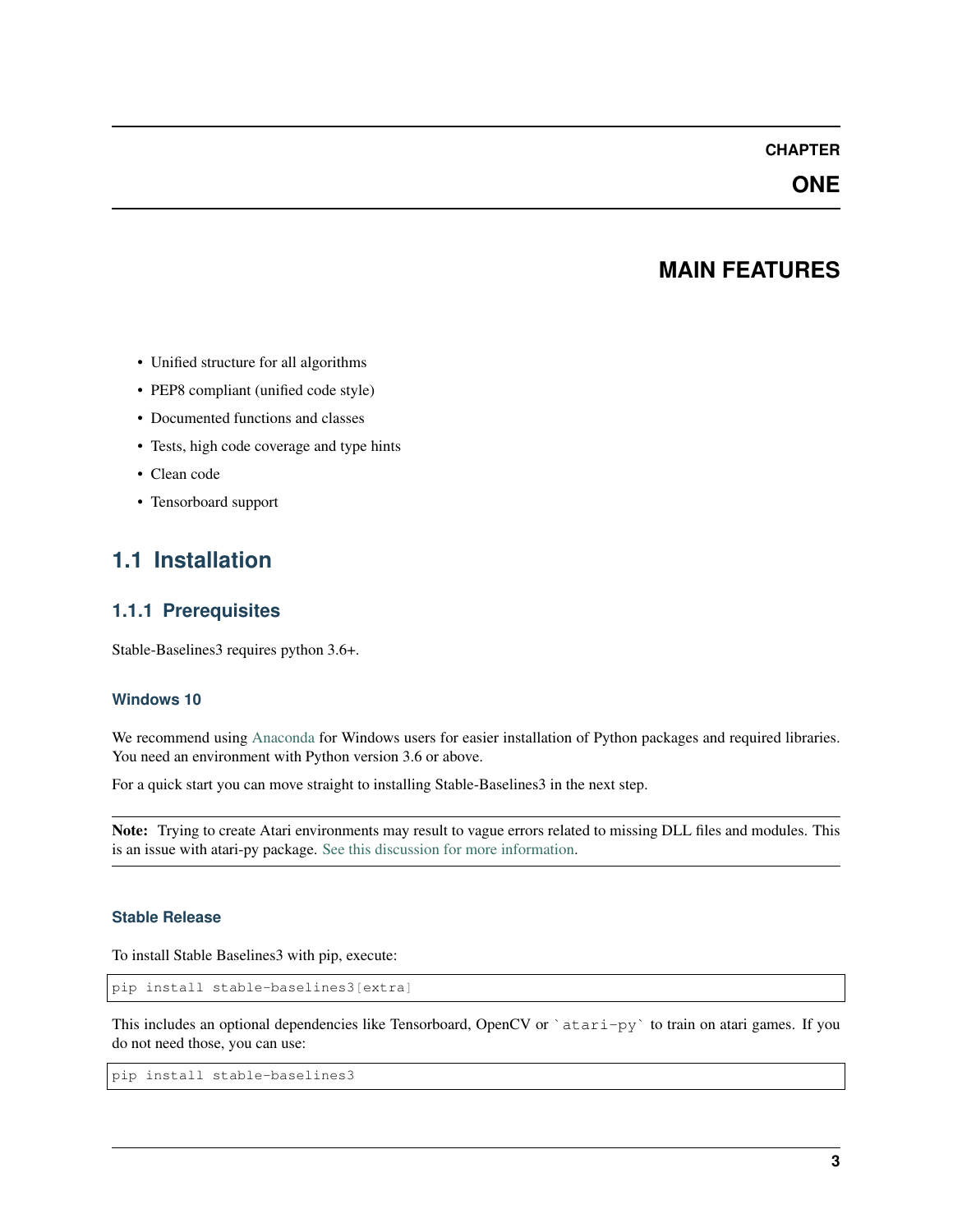# **1.1.2 Bleeding-edge version**

pip install git+https://github.com/DLR-RM/stable-baselines3

### **1.1.3 Development version**

To contribute to Stable-Baselines3, with support for running tests and building the documentation.

```
git clone https://github.com/DLR-RM/stable-baselines3 && cd stable-baselines3
pip install -e . [docs, tests, extra]
```
### **1.1.4 Using Docker Images**

If you are looking for docker images with stable-baselines already installed in it, we recommend using images from [RL Baselines3 Zoo.](https://github.com/DLR-RM/rl-baselines3-zoo)

Otherwise, the following images contained all the dependencies for stable-baselines3 but not the stable-baselines3 package itself. They are made for development.

#### **Use Built Images**

GPU image (requires [nvidia-docker\)](https://github.com/NVIDIA/nvidia-docker):

```
docker pull stablebaselines/stable-baselines3
```
CPU only:

```
docker pull stablebaselines/stable-baselines3-cpu
```
#### **Build the Docker Images**

Build GPU image (with nvidia-docker):

make docker-gpu

Build CPU image:

make docker-cpu

Note: if you are using a proxy, you need to pass extra params during build and do some [tweaks:](https://stackoverflow.com/questions/23111631/cannot-download-docker-images-behind-a-proxy)

```
--network=host --build-arg HTTP_PROXY=http://your.proxy.fr:8080/ --build-arg http
˓→proxy=http://your.proxy.fr:8080/ --build-arg HTTPS_PROXY=https://your.proxy.fr:8080/
˓→ --build-arg https_proxy=https://your.proxy.fr:8080/
```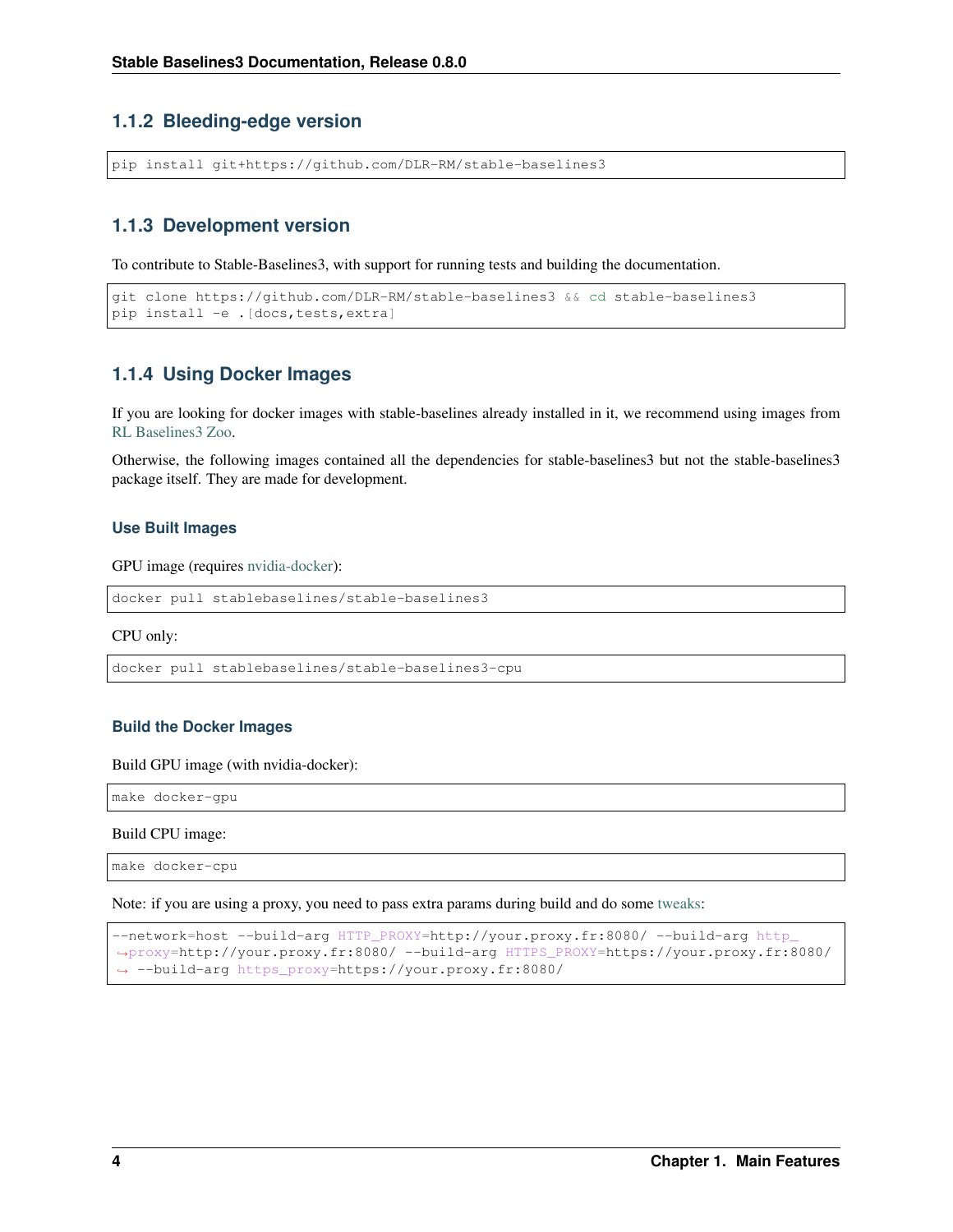#### **Run the images (CPU/GPU)**

#### Run the nvidia-docker GPU image

```
docker run -it --runtime=nvidia --rm --network host --ipc=host --name test --mount.
˓→src="$(pwd)",target=/root/code/stable-baselines3,type=bind stablebaselines/stable-
˓→baselines3 bash -c 'cd /root/code/stable-baselines3/ && pytest tests/'
```
#### Or, with the shell file:

./scripts/run\_docker\_gpu.sh pytest tests/

#### Run the docker CPU image

```
docker run -it --rm --network host --ipc=host --name test --mount src="$(pwd)",
˓→target=/root/code/stable-baselines3,type=bind stablebaselines/stable-baselines3-cpu
˓→bash -c 'cd /root/code/stable-baselines3/ && pytest tests/'
```
Or, with the shell file:

./scripts/run\_docker\_cpu.sh pytest tests/

Explanation of the docker command:

- docker run -it create an instance of an image (=container), and run it interactively (so ctrl+c will work)
- $\bullet$  --rm option means to remove the container once it exits/stops (otherwise, you will have to use docker rm)
- --network host don't use network isolation, this allow to use tensorboard/visdom on host machine
- $-\text{ipc}$ =host Use the host system's IPC namespace. IPC (POSIX/SysV IPC) namespace provides separation of named shared memory segments, semaphores and message queues.
- --name test give explicitly the name test to the container, otherwise it will be assigned a random name
- --mount src=... give access of the local directory (pwd command) to the container (it will be map to /root/code/stable-baselines), so all the logs created in the container in this folder will be kept
- bash -c '...' Run command inside the docker image, here run the tests (pytest tests/)

# <span id="page-8-0"></span>**1.2 Getting Started**

Most of the library tries to follow a sklearn-like syntax for the Reinforcement Learning algorithms.

Here is a quick example of how to train and run A2C on a CartPole environment:

```
import gym
from stable_baselines3 import A2C
env = gym.make('CartPole-v1')
model = A2C('MlpPolicy', env, verbose=1)
model.learn(total_timesteps=10000)
obs = env.reset()
for i in range(1000):
    action, _state = model.predict(obs, deterministic=True)
```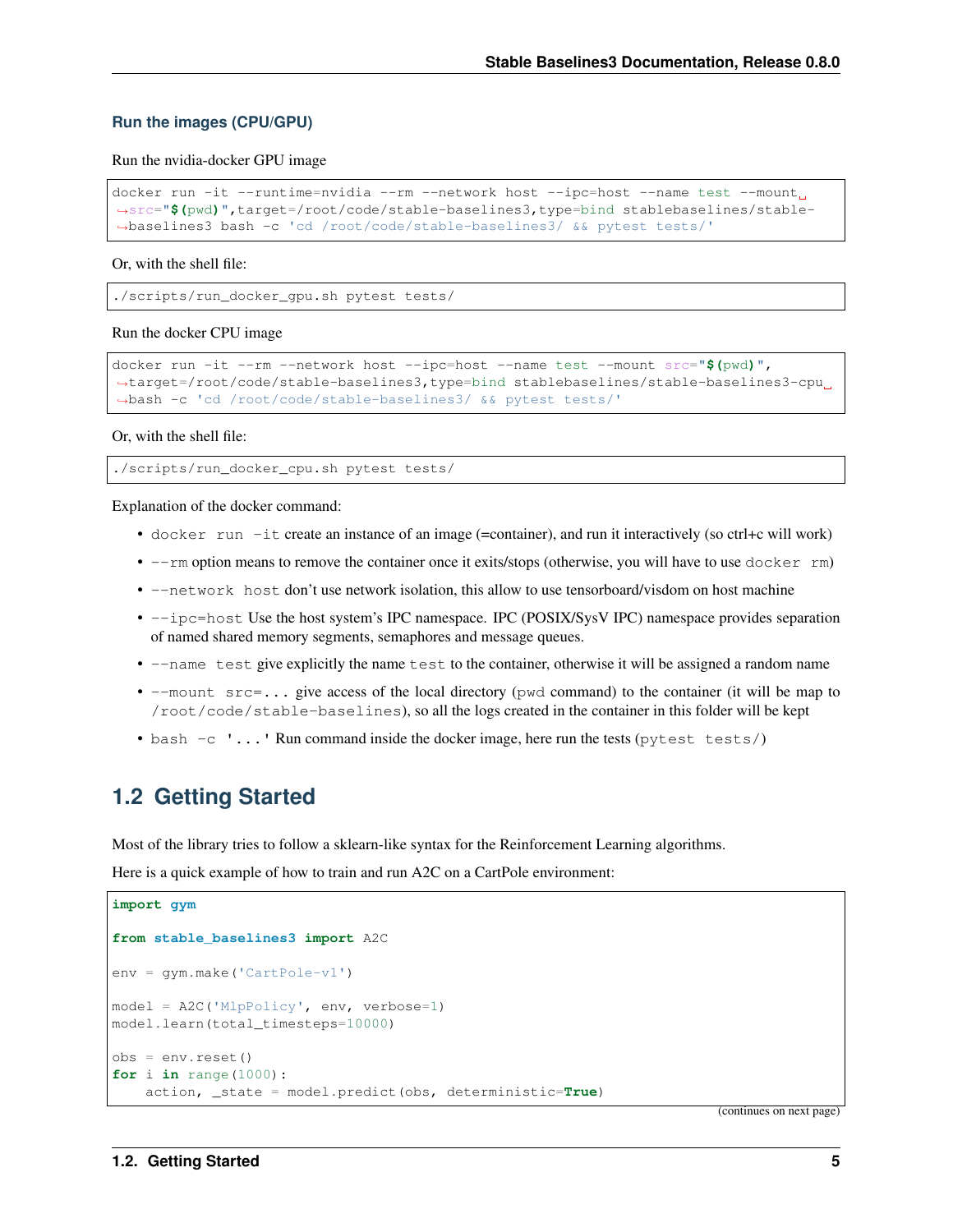```
obs, reward, done, info = env.step(action)
env.render()
if done:
  obs = env.reset()
```
Or just train a model with a one liner if [the environment is registered in Gym](https://github.com/openai/gym/wiki/Environments) and if the policy is registered:

```
from stable_baselines3 import A2C
```

```
model = A2C('MlpPolicy', 'CartPole-v1').learn(10000)
```
# <span id="page-9-0"></span>**1.3 Reinforcement Learning Tips and Tricks**

The aim of this section is to help you doing reinforcement learning experiments. It covers general advice about RL (where to start, which algorithm to choose, how to evaluate an algorithm,  $\dots$ ), as well as tips and tricks when using a custom environment or implementing an RL algorithm.

# **1.3.1 General advice when using Reinforcement Learning**

### **TL;DR**

- 1. Read about RL and Stable Baselines3
- 2. Do quantitative experiments and hyperparameter tuning if needed
- 3. Evaluate the performance using a separate test environment
- 4. For better performance, increase the training budget

Like any other subject, if you want to work with RL, you should first read about it (we have a dedicated [resource](rl.html) [page](rl.html) to get you started) to understand what you are using. We also recommend you read Stable Baselines3 (SB3) documentation and do the [tutorial.](https://github.com/araffin/rl-tutorial-jnrr19/tree/sb3) It covers basic usage and guide you towards more advanced concepts of the library (e.g. callbacks and wrappers).

Reinforcement Learning differs from other machine learning methods in several ways. The data used to train the agent is collected through interactions with the environment by the agent itself (compared to supervised learning where you have a fixed dataset for instance). This dependence can lead to vicious circle: if the agent collects poor quality data (e.g., trajectories with no rewards), then it will not improve and continue to amass bad trajectories.

This factor, among others, explains that results in RL may vary from one run to another (i.e., when only the seed of the pseudo-random generator changes). For this reason, you should always do several runs to have quantitative results.

Good results in RL are generally dependent on finding appropriate hyperparameters. Recent algorithms (PPO, SAC, TD3) normally require little hyperparameter tuning, however, *don't expect the default ones to work* on any environment.

Therefore, we *highly recommend you* to take a look at the [RL zoo](https://github.com/DLR-RM/rl-baselines3-zoo) (or the original papers) for tuned hyperparameters. A best practice when you apply RL to a new problem is to do automatic hyperparameter optimization. Again, this is included in the [RL zoo.](https://github.com/DLR-RM/rl-baselines3-zoo)

When applying RL to a custom problem, you should always normalize the input to the agent (e.g. using VecNormalize for PPO/A2C) and look at common preprocessing done on other environments (e.g. for [Atari,](https://danieltakeshi.github.io/2016/11/25/frame-skipping-and-preprocessing-for-deep-q-networks-on-atari-2600-games/) frame-stack, . . . ). Please refer to *Tips and Tricks when creating a custom environment* paragraph below for more advice related to custom environments.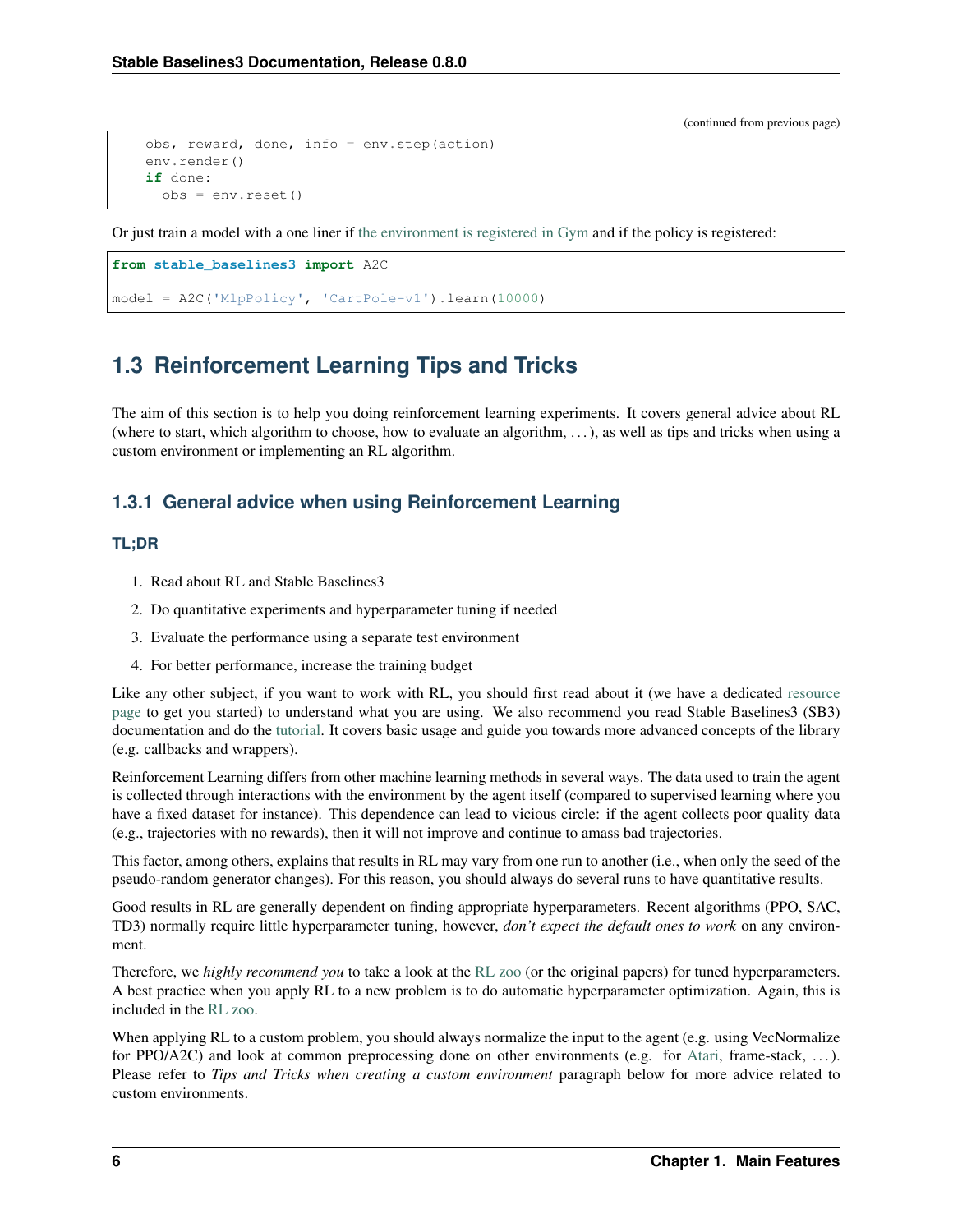### **Current Limitations of RL**

You have to be aware of the current [limitations](https://www.alexirpan.com/2018/02/14/rl-hard.html) of reinforcement learning.

Model-free RL algorithms (i.e. all the algorithms implemented in SB) are usually *sample inefficient*. They require a lot of samples (sometimes millions of interactions) to learn something useful. That's why most of the successes in RL were achieved on games or in simulation only. For instance, in this [work](https://www.youtube.com/watch?v=aTDkYFZFWug) by ETH Zurich, the ANYmal robot was trained in simulation only, and then tested in the real world.

As a general advice, to obtain better performances, you should augment the budget of the agent (number of training timesteps).

In order to achieve the desired behavior, expert knowledge is often required to design an adequate reward function. This *reward engineering* (or *RewArt* as coined by [Freek Stulp\)](http://www.freekstulp.net/), necessitates several iterations. As a good example of reward shaping, you can take a look at [Deep Mimic paper](https://xbpeng.github.io/projects/DeepMimic/index.html) which combines imitation learning and reinforcement learning to do acrobatic moves.

One last limitation of RL is the instability of training. That is to say, you can observe during training a huge drop in performance. This behavior is particularly present in DDPG, that's why its extension TD3 tries to tackle that issue. Other method, like TRPO or PPO make use of a *trust region* to minimize that problem by avoiding too large update.

#### **How to evaluate an RL algorithm?**

Because most algorithms use exploration noise during training, you need a separate test environment to evaluate the performance of your agent at a given time. It is recommended to periodically evaluate your agent for n test episodes (n is usually between 5 and 20) and average the reward per episode to have a good estimate.

As some policy are stochastic by default (e.g. A2C or PPO), you should also try to set *deterministic=True* when calling the *.predict()* method, this frequently leads to better performance. Looking at the training curve (episode reward function of the timesteps) is a good proxy but underestimates the agent true performance.

Note: We provide an EvalCallback for doing such evaluation. You can read more about it in the *[Callbacks](#page-32-0)* section.

We suggest you reading [Deep Reinforcement Learning that Matters](https://arxiv.org/abs/1709.06560) for a good discussion about RL evaluation.

You can also take a look at this [blog post](https://openlab-flowers.inria.fr/t/how-many-random-seeds-should-i-use-statistical-power-analysis-in-deep-reinforcement-learning-experiments/457) and this [issue](https://github.com/hill-a/stable-baselines/issues/199) by Cédric Colas.

# **1.3.2 Which algorithm should I use?**

There is no silver bullet in RL, depending on your needs and problem, you may choose one or the other. The first distinction comes from your action space, i.e., do you have discrete (e.g. LEFT, RIGHT, . . . ) or continuous actions (ex: go to a certain speed)?

Some algorithms are only tailored for one or the other domain: DQN only supports discrete actions, where SAC is restricted to continuous actions.

The second difference that will help you choose is whether you can parallelize your training or not. If what matters is the wall clock training time, then you should lean towards  $A2C$  and its derivatives (PPO, ...). Take a look at the [Vectorized Environments](vec_envs.html) to learn more about training with multiple workers.

To sum it up: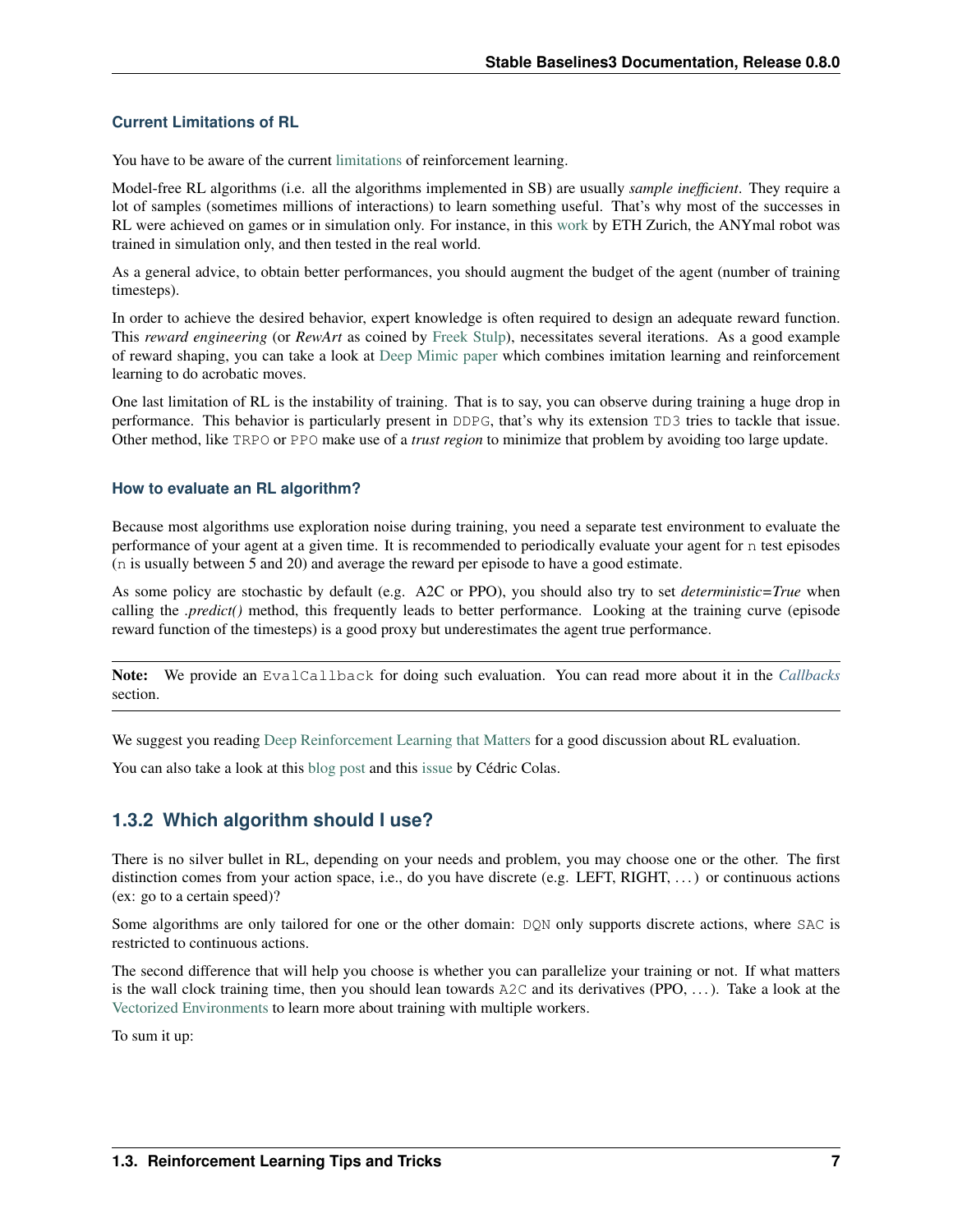#### **Discrete Actions**

Note: This covers Discrete, MultiDiscrete, Binary and MultiBinary spaces

#### **Discrete Actions - Single Process**

DQN with extensions (double DQN, prioritized replay, ...) are the recommended algorithms. DQN is usually slower to train (regarding wall clock time) but is the most sample efficient (because of its replay buffer).

#### **Discrete Actions - Multiprocessed**

You should give a try to PPO or A2C.

#### **Continuous Actions**

#### **Continuous Actions - Single Process**

Current State Of The Art (SOTA) algorithms are SAC and TD3. Please use the hyperparameters in the [RL zoo](https://github.com/DLR-RM/rl-baselines3-zoo) for best results.

#### **Continuous Actions - Multiprocessed**

Take a look at PPO, TRPO or A2C. Again, don't forget to take the hyperparameters from the [RL zoo](https://github.com/DLR-RM/rl-baselines3-zoo) for continuous actions problems (cf *Bullet* envs).

Note: Normalization is critical for those algorithms

### **1.3.3 Tips and Tricks when creating a custom environment**

If you want to learn about how to create a custom environment, we recommend you read this [page.](custom_env.html) We also provide a [colab notebook](https://colab.research.google.com/github/araffin/rl-tutorial-jnrr19/blob/master/5_custom_gym_env.ipynb) for a concrete example of creating a custom gym environment.

Some basic advice:

- always normalize your observation space when you can, i.e., when you know the boundaries
- normalize your action space and make it symmetric when continuous (cf potential issue below) A good practice is to rescale your actions to lie in [-1, 1]. This does not limit you as you can easily rescale the action inside the environment
- start with shaped reward (i.e. informative reward) and simplified version of your problem
- debug with random actions to check that your environment works and follows the gym interface:

We provide a helper to check that your environment runs without error: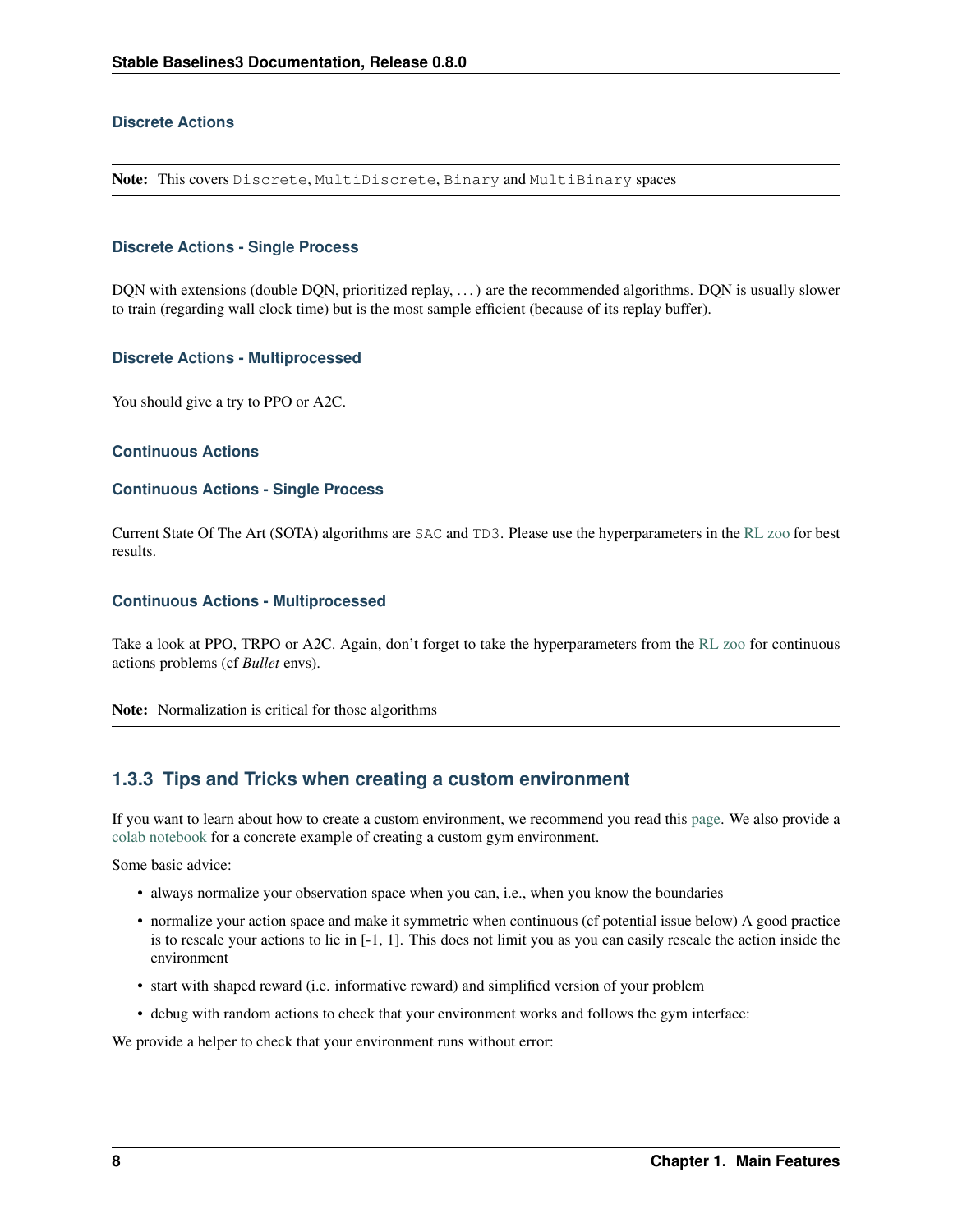```
from stable_baselines3.common.env_checker import check_env
env = CustomEnv(arg1, ...)
# It will check your custom environment and output additional warnings if needed
check_env(env)
```
If you want to quickly try a random agent on your environment, you can also do:

```
env = YourEnv()
obs = env.reset()
n_{\text{steps}} = 10for _ in range(n_steps):
    # Random action
    action = env.action_space.sample()
    obs, reward, done, info = env.step(action)
                 if done:
                        obs = env.reset()
```
#### Why should I normalize the action space?

Most reinforcement learning algorithms rely on a Gaussian distribution (initially centered at 0 with std 1) for continuous actions. So, if you forget to normalize the action space when using a custom environment, this can harm learning and be difficult to debug (cf attached image and [issue #473\)](https://github.com/hill-a/stable-baselines/issues/473).



Another consequence of using a Gaussian is that the action range is not bounded. That's why clipping is usually used as a bandage to stay in a valid interval. A better solution would be to use a squashing function (cf SAC) or a Beta distribution (cf [issue #112\)](https://github.com/hill-a/stable-baselines/issues/112).

Note: This statement is not true for DDPG or TD3 because they don't rely on any probability distribution.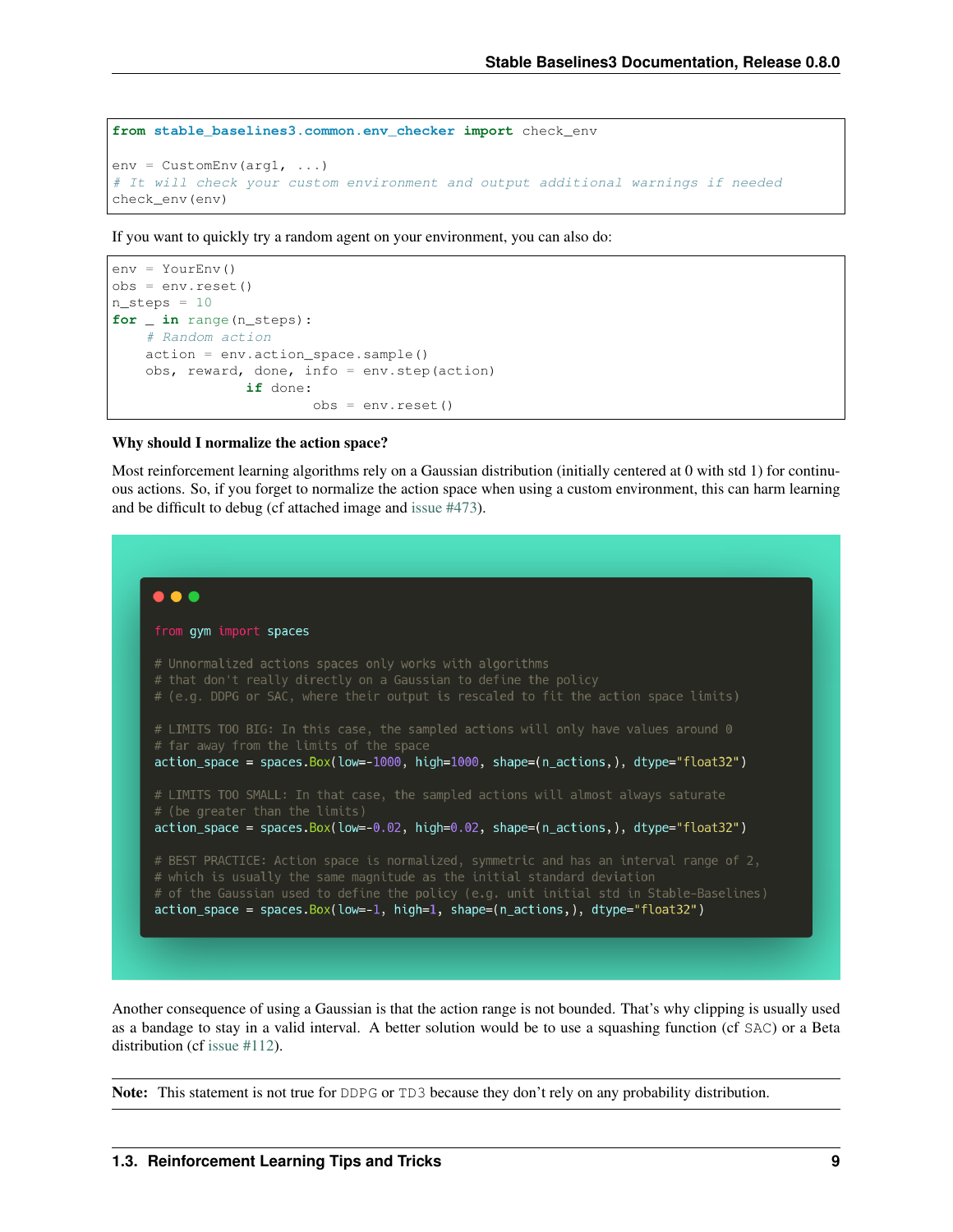# **1.3.4 Tips and Tricks when implementing an RL algorithm**

When you try to reproduce a RL paper by implementing the algorithm, the [nuts and bolts of RL research](http://joschu.net/docs/nuts-and-bolts.pdf) by John Schulman are quite useful [\(video\)](https://www.youtube.com/watch?v=8EcdaCk9KaQ).

We *recommend following those steps to have a working RL algorithm*:

- 1. Read the original paper several times
- 2. Read existing implementations (if available)
- 3. Try to have some "sign of life" on toy problems
- 4. Validate the implementation by making it run on harder and harder envs (you can compare results against the RL zoo) You usually need to run hyperparameter optimization for that step.

You need to be particularly careful on the shape of the different objects you are manipulating (a broadcast mistake will fail silently cf [issue #75\)](https://github.com/hill-a/stable-baselines/pull/76) and when to stop the gradient propagation.

A personal pick (by @araffin) for environments with gradual difficulty in RL with continuous actions:

- 1. Pendulum (easy to solve)
- 2. HalfCheetahBullet (medium difficulty with local minima and shaped reward)
- 3. BipedalWalkerHardcore (if it works on that one, then you can have a cookie)

in RL with discrete actions:

- 1. CartPole-v1 (easy to be better than random agent, harder to achieve maximal performance)
- 2. LunarLander
- 3. Pong (one of the easiest Atari game)
- 4. other Atari games (e.g. Breakout)

# <span id="page-13-0"></span>**1.4 Reinforcement Learning Resources**

Stable-Baselines3 assumes that you already understand the basic concepts of Reinforcement Learning (RL).

However, if you want to learn about RL, there are several good resources to get started:

- [OpenAI Spinning Up](https://spinningup.openai.com/en/latest/)
- [David Silver's course](http://www0.cs.ucl.ac.uk/staff/d.silver/web/Teaching.html)
- [Lilian Weng's blog](https://lilianweng.github.io/lil-log/2018/04/08/policy-gradient-algorithms.html)
- [Berkeley's Deep RL Bootcamp](https://sites.google.com/view/deep-rl-bootcamp/lectures)
- [Berkeley's Deep Reinforcement Learning course](http://rail.eecs.berkeley.edu/deeprlcourse/)
- [More resources](https://github.com/dennybritz/reinforcement-learning)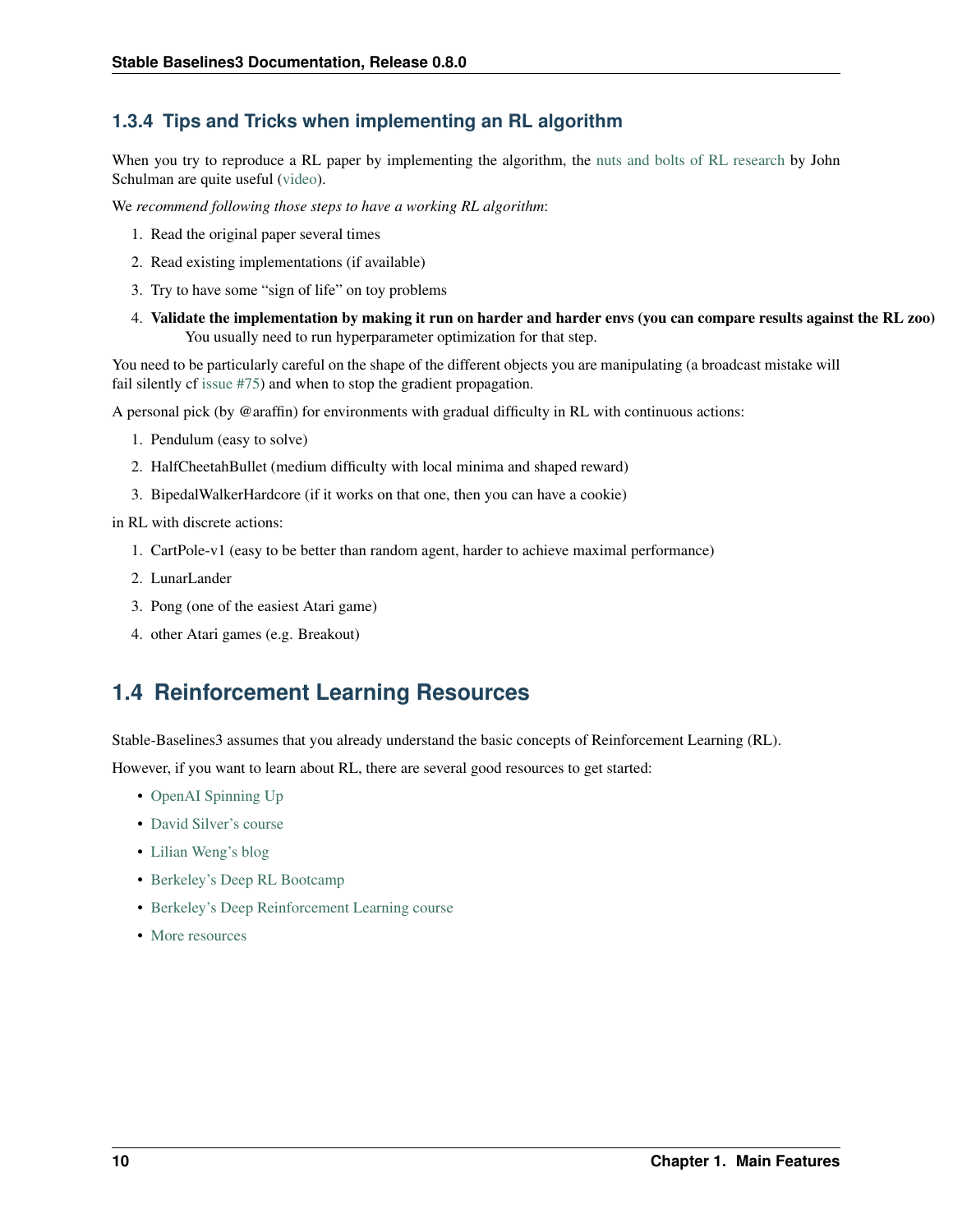# <span id="page-14-0"></span>**1.5 RL Algorithms**

This table displays the rl algorithms that are implemented in the Stable Baselines3 project, along with some useful characteristics: support for discrete/continuous actions, multiprocessing.

| Name        | Box | Discrete | MultiDiscrete | MultiBinary | Multi Processing |
|-------------|-----|----------|---------------|-------------|------------------|
| A2C         |     |          |               |             |                  |
| <b>DDPG</b> |     |          |               |             |                  |
| <b>DQN</b>  |     |          |               |             |                  |
| <b>PPO</b>  |     |          |               |             |                  |
| <b>SAC</b>  |     |          |               |             |                  |
| TD3         |     |          |               |             |                  |

Note: Non-array spaces such as  $Dict$  or Tuple are not currently supported by any algorithm.

Actions gym.spaces:

- Box: A N-dimensional box that contains every point in the action space.
- Discrete: A list of possible actions, where each timestep only one of the actions can be used.
- MultiDiscrete: A list of possible actions, where each timestep only one action of each discrete set can be used.
- MultiBinary: A list of possible actions, where each timestep any of the actions can be used in any combination.

Note: Some logging values (like ep\_rew\_mean, ep\_len\_mean) are only available when using a Monitor wrapper See [Issue #339](https://github.com/hill-a/stable-baselines/issues/339) for more info.

## **1.5.1 Reproducibility**

Completely reproducible results are not guaranteed across Tensorflow releases or different platforms. Furthermore, results need not be reproducible between CPU and GPU executions, even when using identical seeds.

In order to make computations deterministics, on your specific problem on one specific platform, you need to pass a seed argument at the creation of a model. If you pass an environment to the model using set\_env(), then you also need to seed the environment first.

Credit: part of the *Reproducibility* section comes from [PyTorch Documentation](https://pytorch.org/docs/stable/notes/randomness.html)

# <span id="page-14-1"></span>**1.6 Examples**

### **1.6.1 Try it online with Colab Notebooks!**

All the following examples can be executed online using Google colab notebooks:

- [Full Tutorial](https://github.com/araffin/rl-tutorial-jnrr19/tree/sb3)
- [All Notebooks](https://github.com/Stable-Baselines-Team/rl-colab-notebooks/tree/sb3)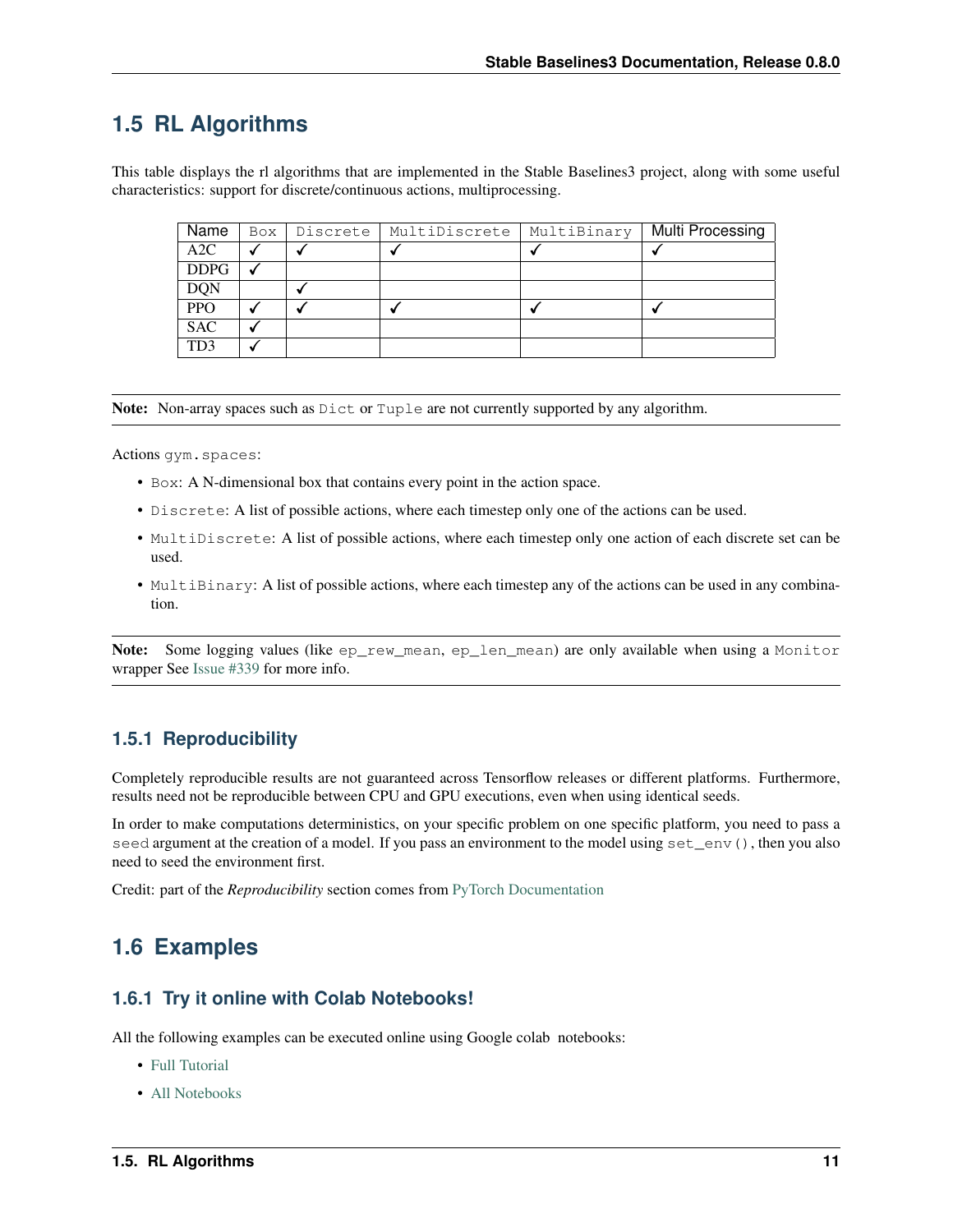- [Getting Started](https://colab.research.google.com/github/Stable-Baselines-Team/rl-colab-notebooks/blob/sb3/stable_baselines_getting_started.ipynb)
- [Training, Saving, Loading](https://colab.research.google.com/github/Stable-Baselines-Team/rl-colab-notebooks/blob/sb3/saving_loading_dqn.ipynb)
- [Multiprocessing](https://colab.research.google.com/github/Stable-Baselines-Team/rl-colab-notebooks/blob/sb3/multiprocessing_rl.ipynb)
- [Monitor Training and Plotting](https://colab.research.google.com/github/Stable-Baselines-Team/rl-colab-notebooks/blob/sb3/monitor_training.ipynb)
- [Atari Games](https://colab.research.google.com/github/Stable-Baselines-Team/rl-colab-notebooks/blob/sb3/atari_games.ipynb)
- [RL Baselines zoo](https://colab.research.google.com/github/Stable-Baselines-Team/rl-colab-notebooks/blob/sb3/rl-baselines-zoo.ipynb)
- [PyBullet](https://colab.research.google.com/github/Stable-Baselines-Team/rl-colab-notebooks/blob/sb3/pybullet.ipynb)

## **1.6.2 Basic Usage: Training, Saving, Loading**

In the following example, we will train, save and load a DQN model on the Lunar Lander environment.

#### Fig. 1: Lunar Lander Environment

Note: LunarLander requires the python package box2d. You can install it using apt install swig and then pip install box2d box2d-kengz

```
import gym
from stable_baselines3 import DQN
from stable_baselines3.common.evaluation import evaluate_policy
# Create environment
env = gym.make('LunarLander-v2')
# Instantiate the agent
model = DQN('MlpPolicy', env, verbose=1)
# Train the agent
model.learn(total_timesteps=int(2e5))
# Save the agent
model.save("dqn_lunar")
del model # delete trained model to demonstrate loading
# Load the trained agent
model = DQN.load("dqn_lunar")
# Evaluate the agent
mean_reward, std_reward = evaluate_policy(model, model.get_env(), n_eval_episodes=10)
# Enjoy trained agent
obs = env \text{.reset}()for i in range(1000):
    action, _states = model.predict(obs, deterministic=True)
    obs, rewards, dones, info = env.step(action)
    env.render()
```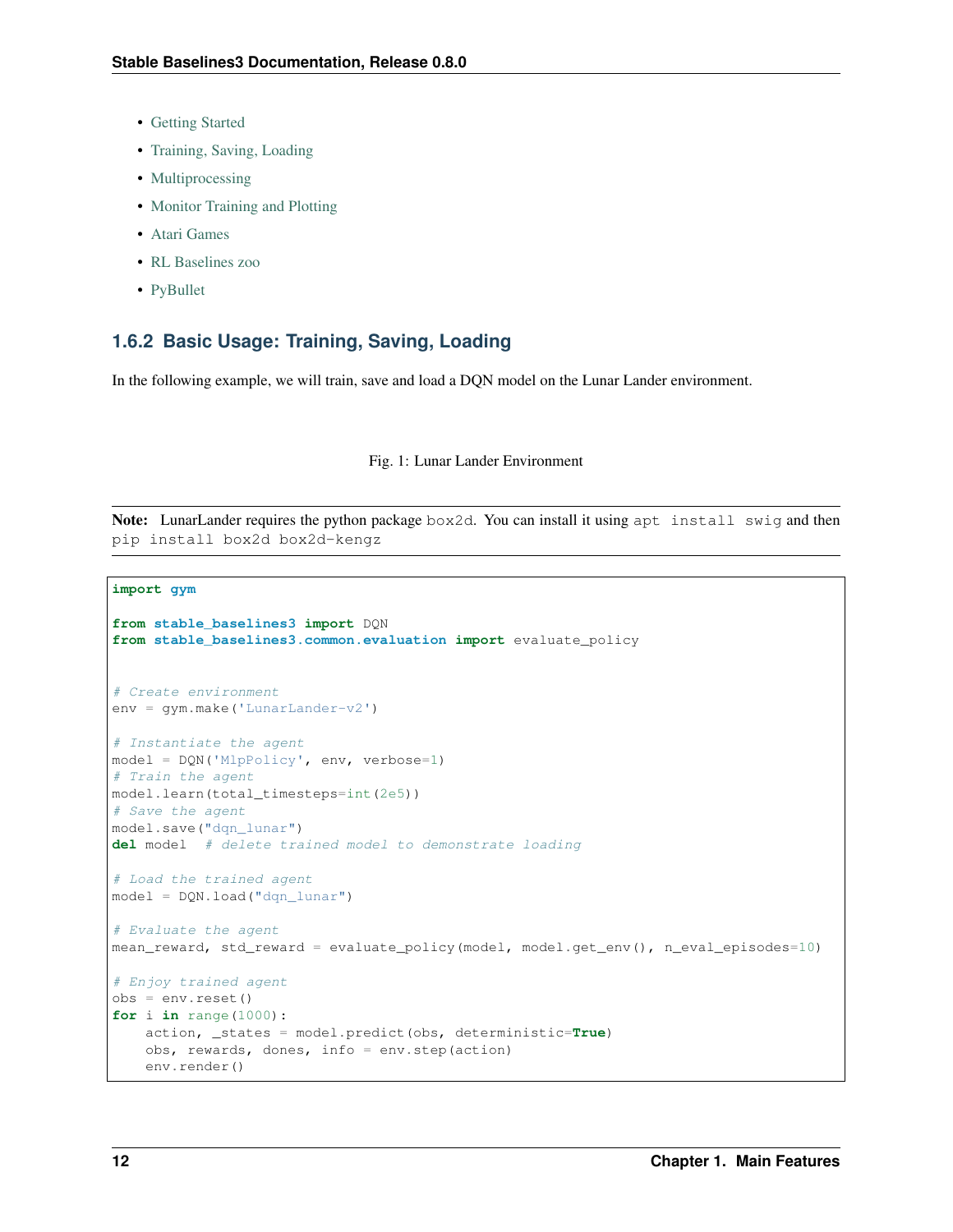# **1.6.3 Multiprocessing: Unleashing the Power of Vectorized Environments**

Fig. 2: CartPole Environment

```
import gym
import numpy as np
from stable_baselines3 import PPO
from stable_baselines3.common.vec_env import SubprocVecEnv
from stable_baselines3.common.cmd_util import make_vec_env
from stable_baselines3.common.utils import set_random_seed
def make_env(env_id, rank, seed=0):
    "''"''"''"Utility function for multiprocessed env.
    :param env_id: (str) the environment ID
    :param num_env: (int) the number of environments you wish to have in subprocesses
    :param seed: (int) the inital seed for RNG
    :param rank: (int) index of the subprocess
    "''"''"''"''"def _init():
        env = gym.make(env_id)
        env.seed(seed + rank)
        return env
    set_random_seed(seed)
    return _init
if __name__ == '__main__':
   env_id = "CartPole-v1"
   num_cpu = 4 # Number of processes to use
   # Create the vectorized environment
   env = SubprocVecEnv([make_env(env_id, i) for i in range(num_cpu)])
    # Stable Baselines provides you with make_vec_env() helper
    # which does exactly the previous steps for you:
    # env = make_vec_env(env_id, n_envs=num_cpu, seed=0)
   model = PPO('MlpPolicy', env, verbose=1)
   model.learn(total_timesteps=25000)
   obs = env{\text{.reset}}()for _ in range(1000):
        action, _states = model.predict(obs)
        obs, rewards, dones, info = env.step(action)
        env.render()
```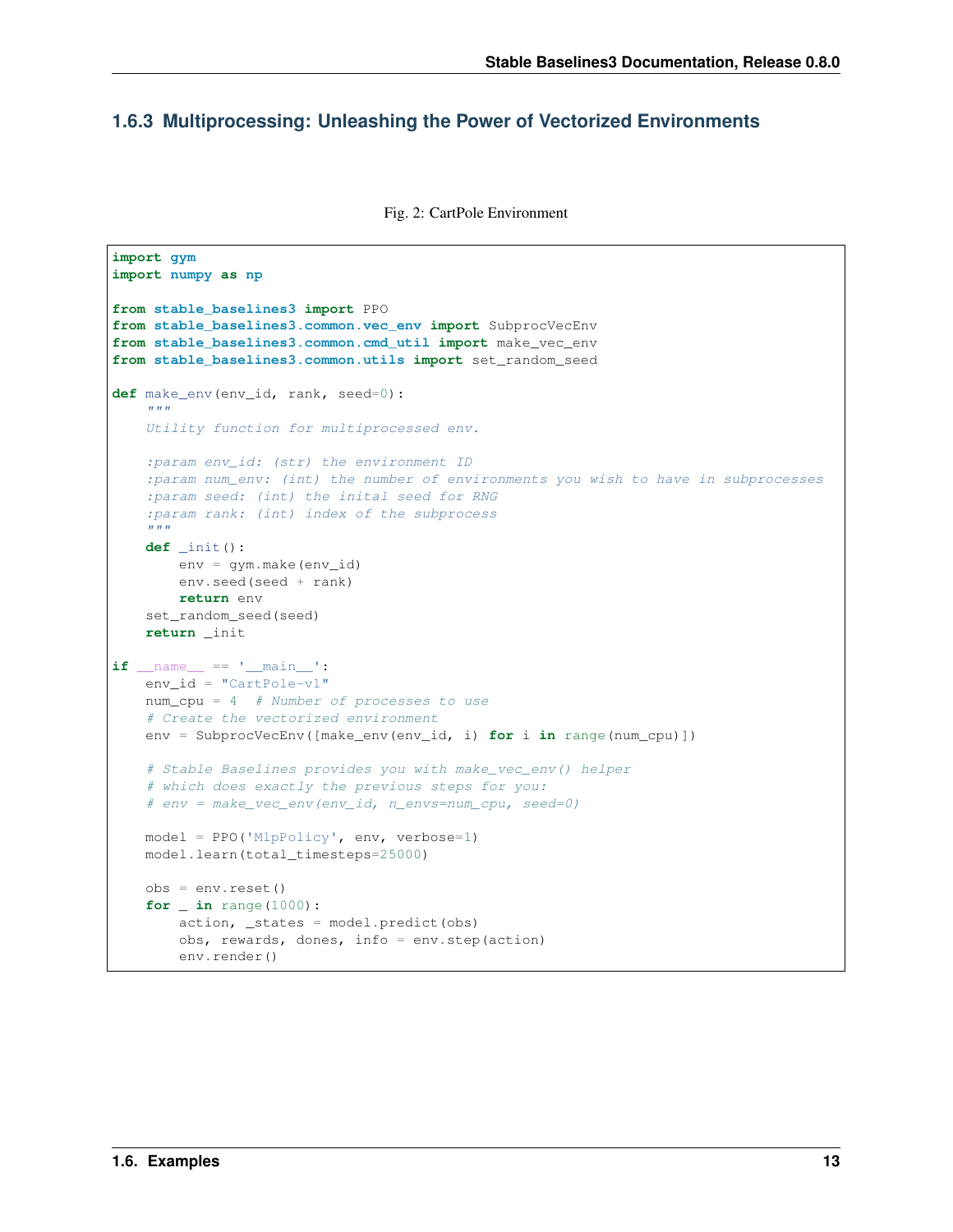# **1.6.4 Using Callback: Monitoring Training**

Note: We recommend reading the [Callback section](callbacks.html)

You can define a custom callback function that will be called inside the agent. This could be useful when you want to monitor training, for instance display live learning curves in Tensorboard (or in Visdom) or save the best agent. If your callback returns False, training is aborted early.

```
import os
import gym
import numpy as np
import matplotlib.pyplot as plt
from stable_baselines3 import TD3
from stable_baselines3.common import results_plotter
from stable_baselines3.common.monitor import Monitor
from stable_baselines3.common.results_plotter import load_results, ts2xy, plot_results
from stable_baselines3.common.noise import NormalActionNoise
from stable_baselines3.common.callbacks import BaseCallback
class SaveOnBestTrainingRewardCallback(BaseCallback):
    """
    Callback for saving a model (the check is done every ''check_freq'' steps)
   based on the training reward (in practice, we recommend using ``EvalCallback``).
    :param check_freq: (int)
    :param log_dir: (str) Path to the folder where the model will be saved.
     It must contains the file created by the ``Monitor`` wrapper.
    :param verbose: (int)
    "''"''"''"def __init__(self, check_freq: int, log_dir: str, verbose=1):
        super(SaveOnBestTrainingRewardCallback, self).__init__(verbose)
        self.check_freq = check_freq
        self.log_dir = log_dir
        self.save_path = os.path.join(log_dir, 'best_model')
        self.best_mean_reward = -np.inf
   def _init_callback(self) -> None:
        # Create folder if needed
        if self.save_path is not None:
            os.makedirs(self.save_path, exist_ok=True)
   def _on_step(self) -> bool:
        if self.n_calls % self.check_freq == 0:
          # Retrieve training reward
          x, y = ts2xy(load_results(self.log_dir), 'timesteps')
          if len(x) > 0:
              # Mean training reward over the last 100 episodes
              mean reward = np.mean(y[-100:])if self.verbose > 0:
                print("Num timesteps: {}".format(self.num_timesteps))
```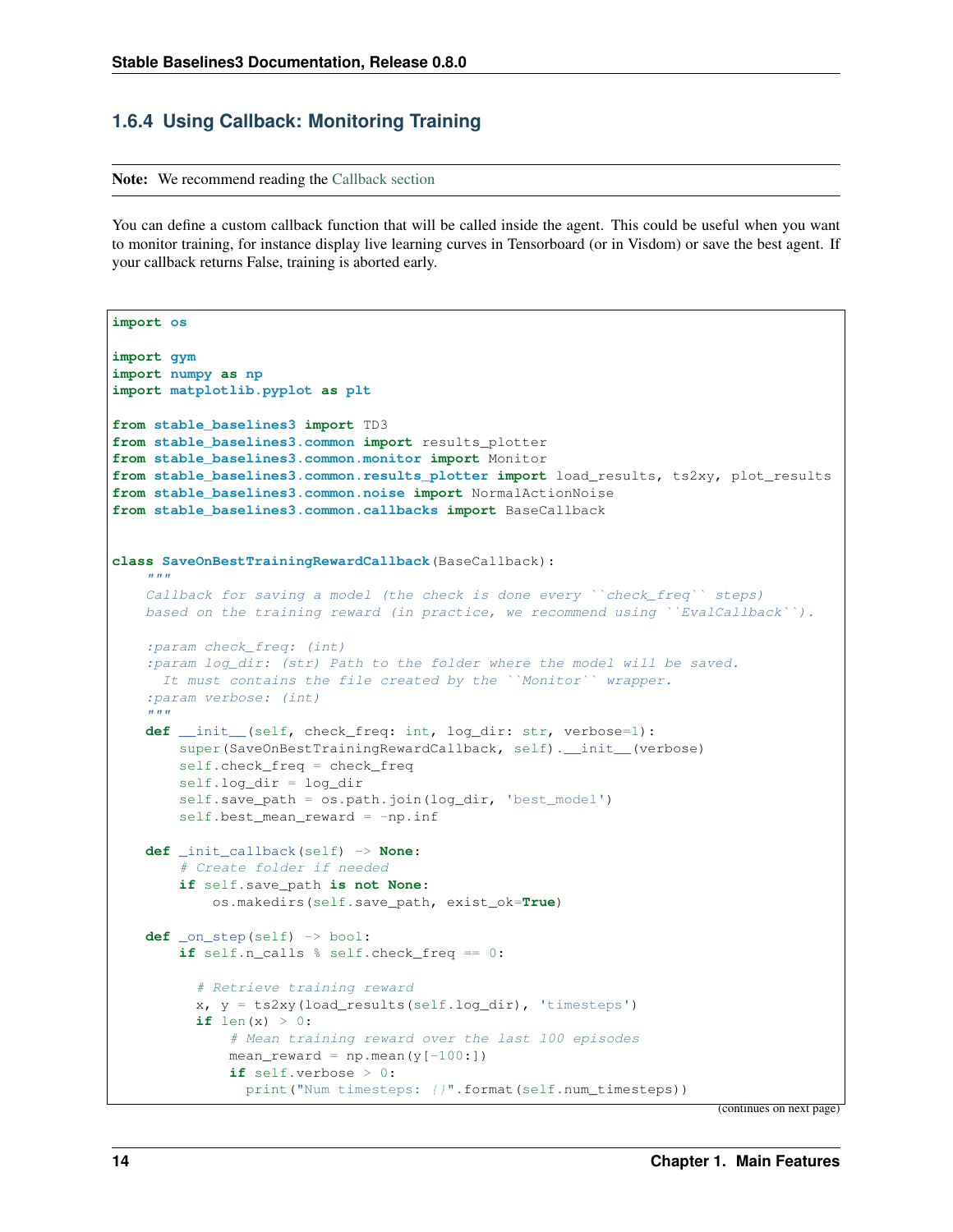```
(continued from previous page)
```

```
print ("Best mean reward: \{f:2f\} - Last mean reward per episode: \{f:2f\}˓→".format(self.best_mean_reward, mean_reward))
               # New best model, you could save the agent here
              if mean_reward > self.best_mean_reward:
                   self.best_mean_reward = mean_reward
                   # Example for saving best model
                   if self.verbose > 0:
                    print("Saving new best model to {}".format(self.save_path))
                   self.model.save(self.save_path)
        return True
# Create log dir
log dir = "tmp/"os.makedirs(log_dir, exist_ok=True)
# Create and wrap the environment
env = gym.make('LunarLanderContinuous-v2')
env = Monitor(env, log_dir)
# Add some action noise for exploration
n_{\text{actions}} = env.\text{action\_space}.\text{shape}[-1]action_noise = NormalActionNoise(mean=np.zeros(n_actions), sigma=0.1 \times np.\text{ones}(n˓→actions))
# Because we use parameter noise, we should use a MlpPolicy with layer normalization
model = TD3('MlpPolicy', env, action_noise=action_noise, verbose=0)
# Create the callback: check every 1000 steps
callback = SaveOnBestTrainingRewardCallback(check_freq=1000, log_dir=log_dir)
# Train the agent
timesteps = 1e5
model.learn(total_timesteps=int(timesteps), callback=callback)
plot_results([log_dir], timesteps, results_plotter.X_TIMESTEPS, "TD3 LunarLander")
plt.show()
```
# **1.6.5 Atari Games**

#### Fig. 3: Trained A2C agent on Breakout

#### Fig. 4: Pong Environment

Training a RL agent on Atari games is straightforward thanks to make\_atari\_env helper function. It will do [all](https://danieltakeshi.github.io/2016/11/25/frame-skipping-and-preprocessing-for-deep-q-networks-on-atari-2600-games/) [the preprocessing](https://danieltakeshi.github.io/2016/11/25/frame-skipping-and-preprocessing-for-deep-q-networks-on-atari-2600-games/) and multiprocessing for you.

```
from stable_baselines3.common.cmd_util import make_atari_env
from stable_baselines3.common.vec_env import VecFrameStack
from stable_baselines3 import A2C
```
# There already exists an environment generator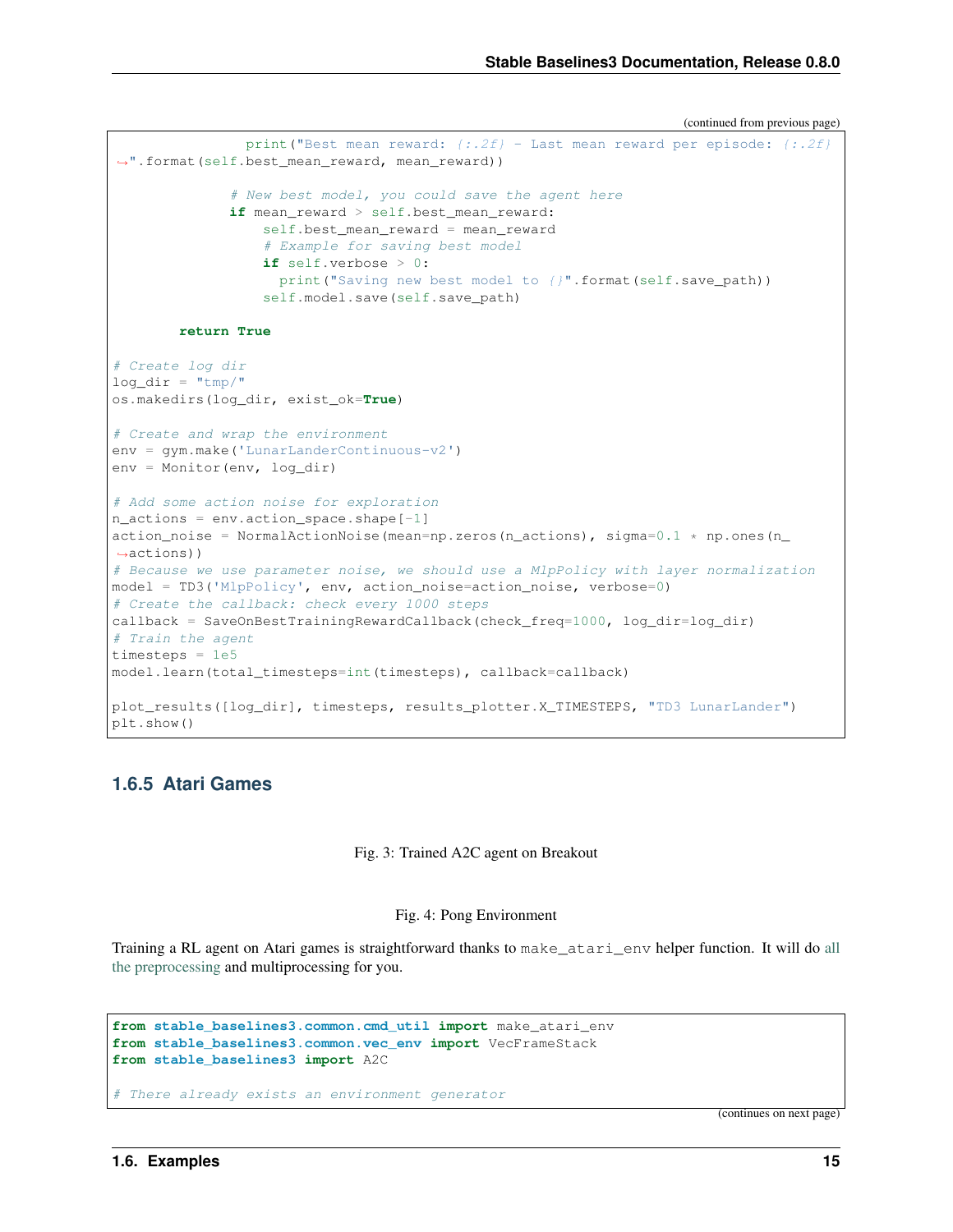```
# that will make and wrap atari environments correctly.
# Here we are also multi-worker training (n_envs=4 => 4 environments)
env = make_atari_env('PongNoFrameskip-v4', n_envs=4, seed=0)
# Frame-stacking with 4 frames
env = VecFrameStack(env, n_stack=4)
model = A2C('CnnPolicy', env, verbose=1)
model.learn(total_timesteps=25000)
obs = env.reset()
while True:
   action, _states = model.predict(obs)obs, rewards, dones, info = env.step(action)
   env.render()
```
# **1.6.6 PyBullet: Normalizing input features**

Normalizing input features may be essential to successful training of an RL agent (by default, images are scaled but not other types of input), for instance when training on [PyBullet](https://github.com/bulletphysics/bullet3/) environments. For that, a wrapper exists and will compute a running average and standard deviation of input features (it can do the same for rewards).

Note: you need to install pybullet with pip install pybullet

```
import gym
import pybullet_envs
from stable_baselines3.common.vec_env import DummyVecEnv, VecNormalize
from stable_baselines3 import PPO
env = DummyVecEnv([lambda: gym.make("HalfCheetahBulletEnv-v0")])
# Automatically normalize the input features and reward
env = VecNormalize(env, norm_obs=True, norm_reward=True,
                   clip_obs=10.)
model = PPO('MlpPolicy', env)
model.learn(total_timesteps=2000)
# Don't forget to save the VecNormalize statistics when saving the agent
log_dir = "/tmp/"model.save(log_dir + "ppo_halfcheetah")
stats_path = os.path.join(log_dir, "vec_normalize.pkl")
env.save(stats_path)
# To demonstrate loading
del model, env
# Load the agent
model = PPO.load(log\_dir + "ppo\_halfcheetah")# Load the saved statistics
env = DummyVecEnv([lambda: gym.make("HalfCheetahBulletEnv-v0")])
```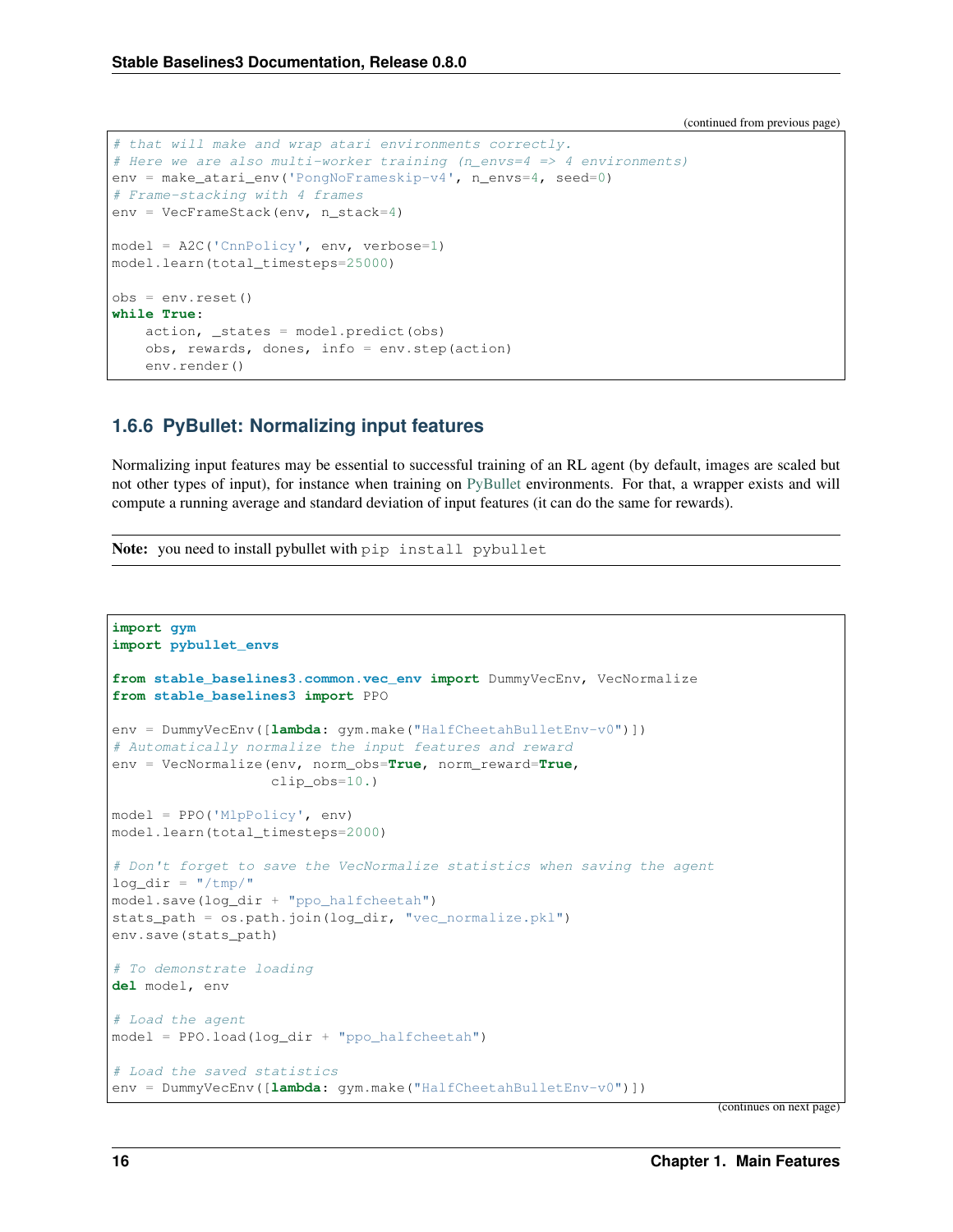```
env = VecNormalize.load(stats_path, env)
# do not update them at test time
env.training = False
# reward normalization is not needed at test time
env.norm_reward = False
```
# **1.6.7 Record a Video**

Record a mp4 video (here using a random agent).

Note: It requires ffmpeg or avconv to be installed on the machine.

```
import gym
from stable_baselines3.common.vec_env import VecVideoRecorder, DummyVecEnv
env_id = 'CartPole-v1'
video_folder = 'logs/videos/'
video_length = 100
env = DummyVecEnv([lambda: gym.make(env_id)])
obs = env{\text{.reset}}()# Record the video starting at the first step
env = VecVideoRecorder(env, video_folder,
                       record_video_trigger=lambda x: x == 0, video_length=video_
˓→length,
                       name_prefix="random-agent-{}".format(env_id))
env.reset()
for _ in range(video_length + 1):
 action = [env.action_space.sample()]
 obs, -, -, - = env. step (action)# Save the video
env.close()
```
### **1.6.8 Bonus: Make a GIF of a Trained Agent**

Note: For Atari games, you need to use a screen recorder such as [Kazam.](https://launchpad.net/kazam) And then convert the video using [ffmpeg](https://superuser.com/questions/556029/how-do-i-convert-a-video-to-gif-using-ffmpeg-with-reasonable-quality)

```
import imageio
import numpy as np
from stable_baselines3 import A2C
model = A2C("M1pPolicy", "LunarLander-v2"). learn (100000)
images = []obs = model.env.reset()
```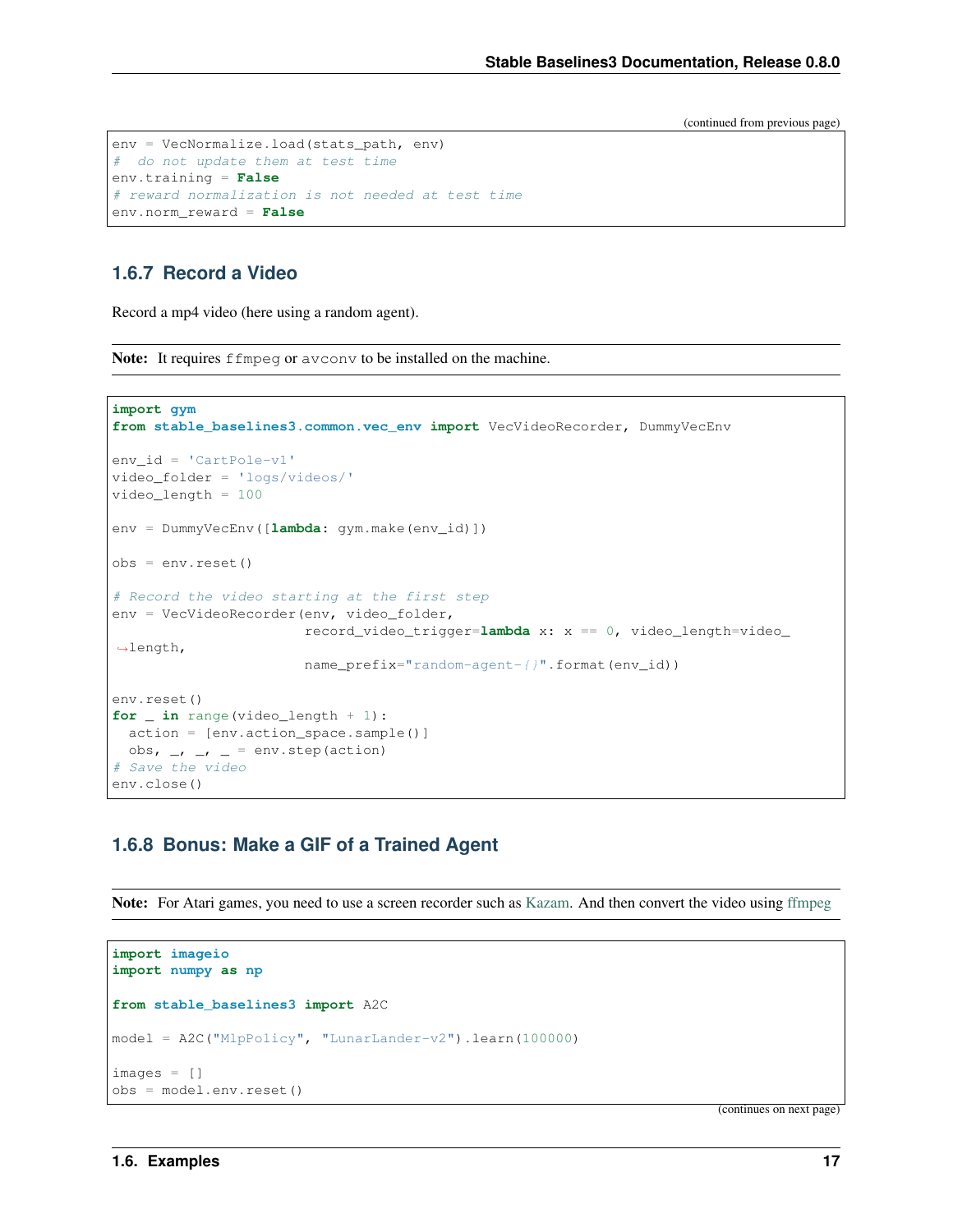```
img = model.env.render(mode='rgb_array')
for i in range(350):
   images.append(img)
    action, \_ = model.predict(obs)obs, -, - , - = model.env.step(action)
    img = model.env.render(mode='rgb_array')
imageio.mimsave('lander_a2c.gif', [np.array(img) for i, img in enumerate(images) if i
\leftrightarrow 82 == 0], fps=29)
```
# <span id="page-21-0"></span>**1.7 Vectorized Environments**

Vectorized Environments are a method for stacking multiple independent environments into a single environment. Instead of training an RL agent on 1 environment per step, it allows us to train it on n environments per step. Because of this, actions passed to the environment are now a vector (of dimension n). It is the same for observations, rewards and end of episode signals (dones). In the case of non-array observation spaces such as Dict or Tuple, where different sub-spaces may have different shapes, the sub-observations are vectors (of dimension n).

| Name           |  |  | Box   Discrete   Dict   Tuple   Multi Processing |
|----------------|--|--|--------------------------------------------------|
| DummyVecEnv    |  |  |                                                  |
| Subproc VecEnv |  |  |                                                  |

Note: Vectorized environments are required when using wrappers for frame-stacking or normalization.

Note: When using vectorized environments, the environments are automatically reset at the end of each episode. Thus, the observation returned for the i-th environment when done[i] is true will in fact be the first observation of the next episode, not the last observation of the episode that has just terminated. You can access the "real" final observation of the terminated episode—that is, the one that accompanied the done event provided by the underlying environment—using the terminal\_observation keys in the info dicts returned by the vecenv.

**Warning:** When using SubprocVecEnv, users must wrap the code in an if  $\text{name}$  == " main ": if using the forkserver or spawn start method (default on Windows). On Linux, the default start method is fork which is not thread safe and can create deadlocks.

For more information, see Python's [multiprocessing guidelines.](https://docs.python.org/3/library/multiprocessing.html#the-spawn-and-forkserver-start-methods)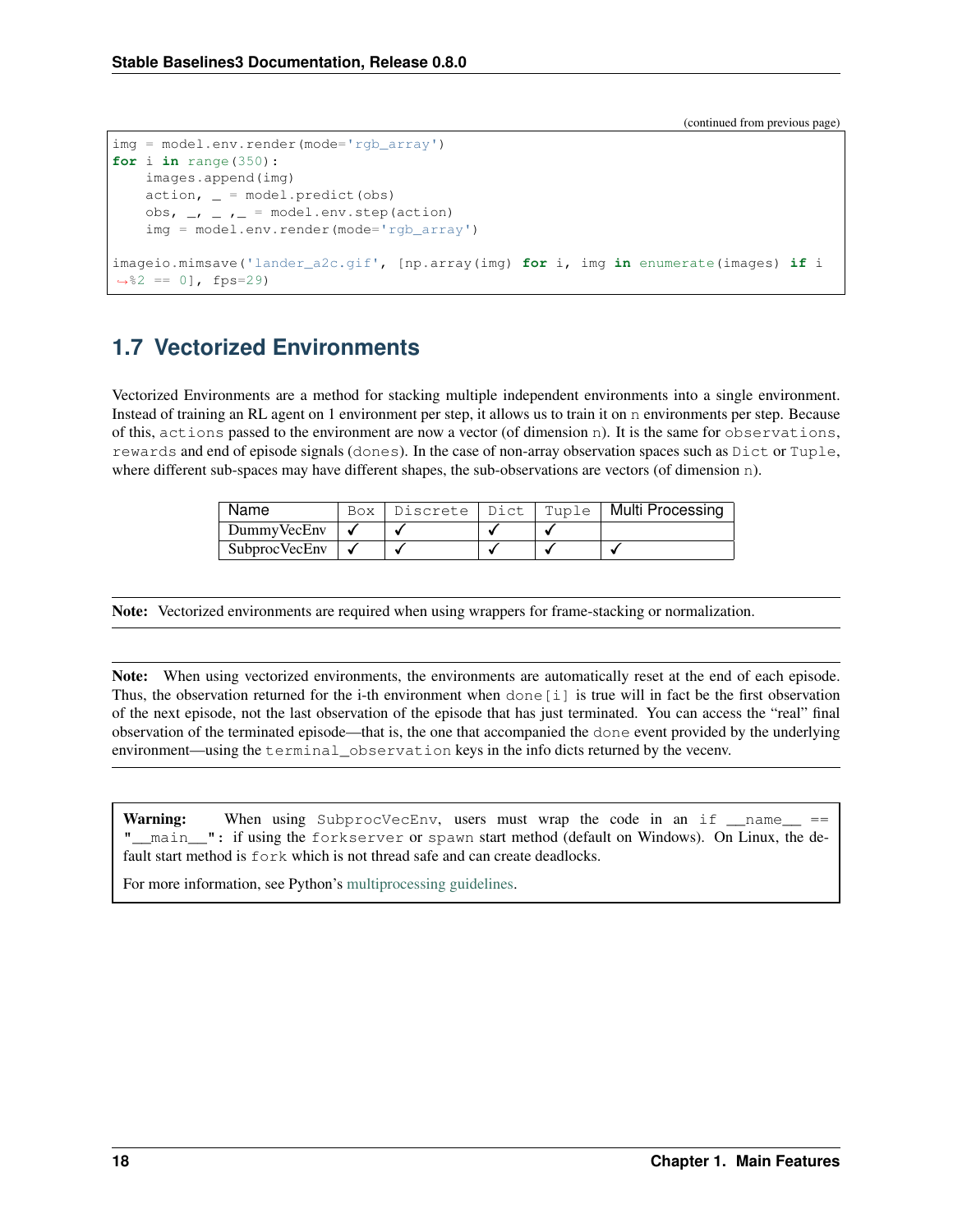*tion\_space*)

# **1.7.1 VecEnv**

**class** stable\_baselines3.common.vec\_env.**VecEnv**(*num\_envs*, *observation\_space*, *ac-*

An abstract asynchronous, vectorized environment.

#### **Parameters**

- **num\_envs** (int) the number of environments
- **observation\_space** (Gym Space) the observation space
- **action\_space** (Gym Space) the action space

#### **abstract close**()

Clean up the environment's resources.

**abstract env\_method**(*method\_name*, *\*method\_args*, *indices=None*, *\*\*method\_kwargs*) Call instance methods of vectorized environments.

#### Parameters

- **method\_name** (str) The name of the environment method to invoke.
- **indices** (list,int) Indices of envs whose method to call
- **method\_args** (tuple) Any positional arguments to provide in the call
- **method\_kwargs** (dict) Any keyword arguments to provide in the call

Returns (list) List of items returned by the environment's method call

#### **abstract get\_attr**(*attr\_name*, *indices=None*)

Return attribute from vectorized environment.

#### Parameters

- **attr\_name** (str) The name of the attribute whose value to return
- **indices** (list,int) Indices of envs to get attribute from

Returns (list) List of values of 'attr\_name' in all environments

#### **get\_images**() → Sequence[numpy.ndarray]

Return RGB images from each environment

#### **getattr\_depth\_check**(*name*, *already\_found*)

Check if an attribute reference is being hidden in a recursive call to \_\_getattr\_\_

#### Parameters

- **name** (str) name of attribute to check for
- **already** found (bool) whether this attribute has already been found in a wrapper

Returns (str or None) name of module whose attribute is being shadowed, if any.

```
render(mode: str = 'human')
    Gym environment rendering
```
Parameters **mode** – the rendering type

#### **abstract reset**()

Reset all the environments and return an array of observations, or a tuple of observation arrays.

If step\_async is still doing work, that work will be cancelled and step\_wait() should not be called until step\_async() is invoked again.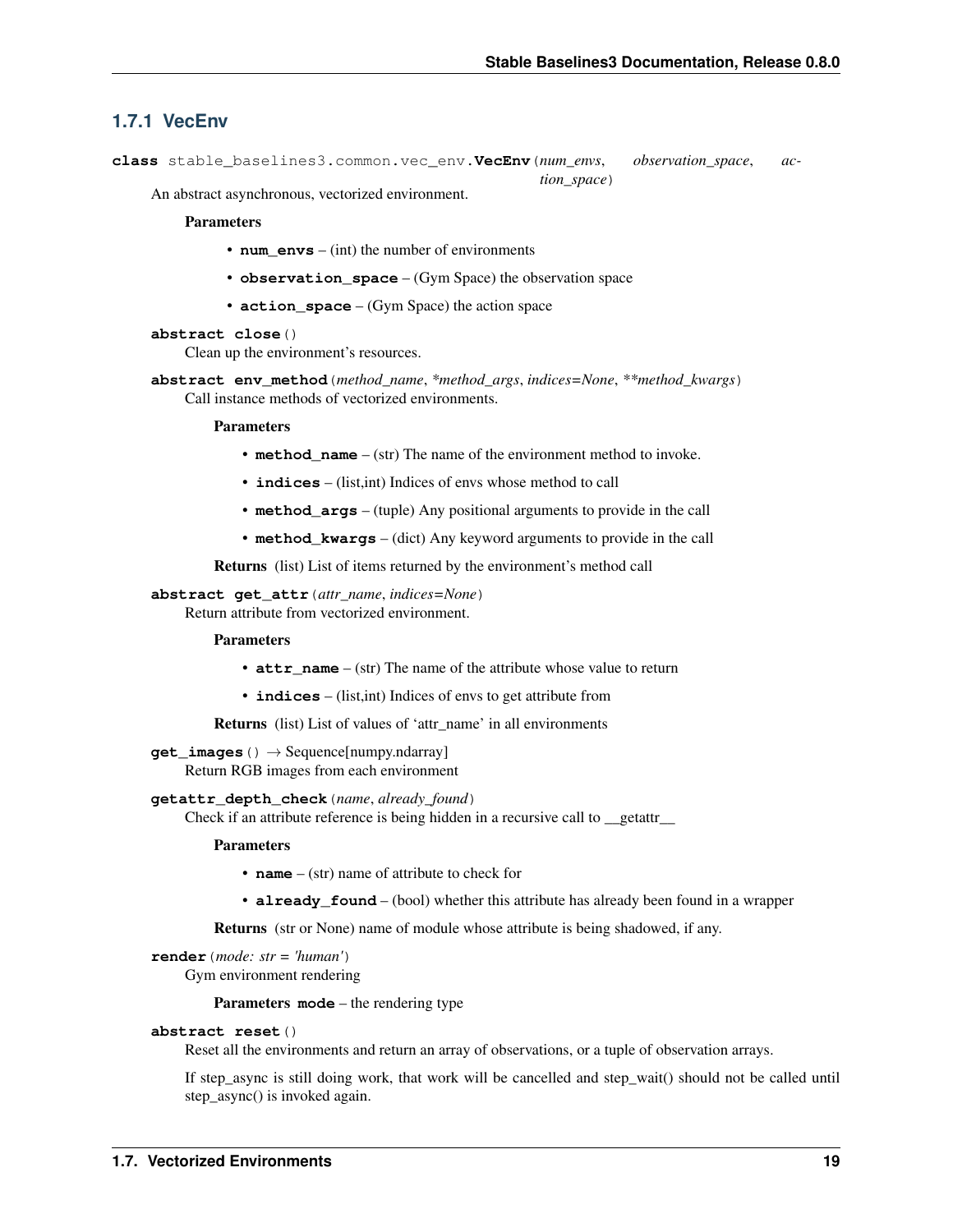Returns ([int] or [float]) observation

**abstract seed** (*seed: Optional[int]* = *None*)  $\rightarrow$  List[Union[None, int]]

Sets the random seeds for all environments, based on a given seed. Each individual environment will still get its own seed, by incrementing the given seed.

- **Parameters seed** (Optional [int]) The random seed. May be None for completely random seeding.
- Returns (List[Union[None, int]]) Returns a list containing the seeds for each individual env. Note that all list elements may be None, if the env does not return anything when being seeded.

**abstract set\_attr**(*attr\_name*, *value*, *indices=None*) Set attribute inside vectorized environments.

#### **Parameters**

- **attr\_name** (str) The name of attribute to assign new value
- **value** (obj) Value to assign to *attr\_name*
- **indices** (list, int) Indices of envs to assign value

Returns (NoneType)

#### **step**(*actions*)

Step the environments with the given action

Parameters **actions** – ([int] or [float]) the action

Returns ([int] or [float], [float], [bool], dict) observation, reward, done, information

#### **abstract step\_async**(*actions*)

Tell all the environments to start taking a step with the given actions. Call step\_wait() to get the results of the step.

You should not call this if a step\_async run is already pending.

#### **abstract step\_wait**()

Wait for the step taken with step\_async().

Returns ([int] or [float], [float], [bool], dict) observation, reward, done, information

### **1.7.2 DummyVecEnv**

```
class stable_baselines3.common.vec_env.DummyVecEnv(env_fns)
```
Creates a simple vectorized wrapper for multiple environments, calling each environment in sequence on the current Python process. This is useful for computationally simple environment such as  $\text{cartpole}-v1$ , as the overhead of multiprocess or multithread outweighs the environment computation time. This can also be used for RL methods that require a vectorized environment, but that you want a single environments to train with.

**Parameters <b>env\_fns** – ([Gym Environment]) the list of environments to vectorize

```
close()
```
Clean up the environment's resources.

**env\_method**(*method\_name*, *\*method\_args*, *indices=None*, *\*\*method\_kwargs*) Call instance methods of vectorized environments.

#### **get\_attr**(*attr\_name*, *indices=None*)

Return attribute from vectorized environment (see base class).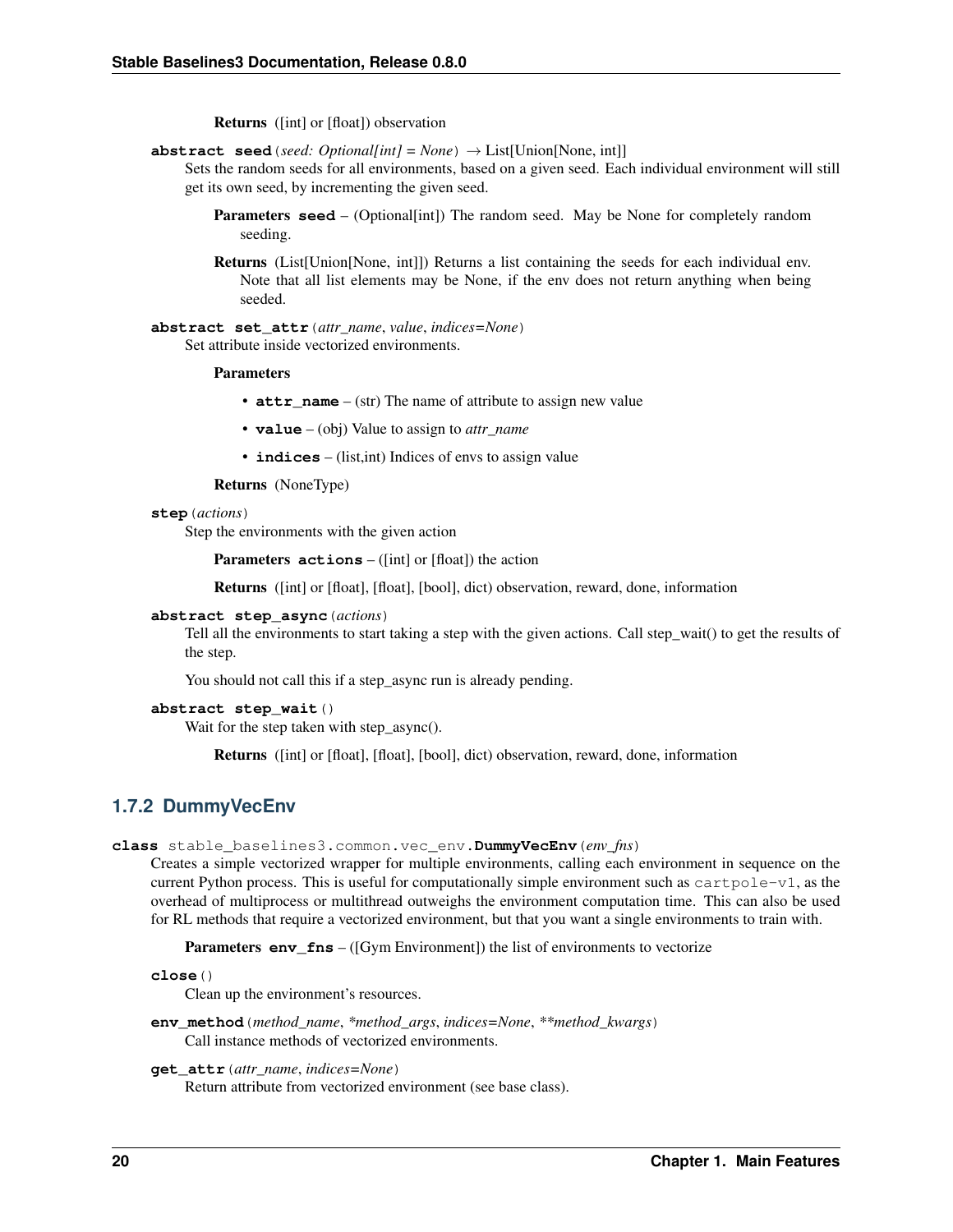**get images** () → Sequence[numpy.ndarray] Return RGB images from each environment

**render**(*mode: str = 'human'*)

Gym environment rendering. If there are multiple environments then they are tiled together in one image via BaseVecEnv.render(). Otherwise (if self.num\_envs == 1), we pass the render call directly to the underlying environment.

Therefore, some arguments such as mode will have values that are valid only when  $num\_envs == 1$ .

Parameters **mode** – The rendering type.

#### **reset**()

Reset all the environments and return an array of observations, or a tuple of observation arrays.

If step\_async is still doing work, that work will be cancelled and step\_wait() should not be called until step\_async() is invoked again.

Returns ([int] or [float]) observation

#### **seed**(*seed=None*)

Sets the random seeds for all environments, based on a given seed. Each individual environment will still get its own seed, by incrementing the given seed.

**Parameters seed** – (Optional[int]) The random seed. May be None for completely random seeding.

Returns (List[Union[None, int]]) Returns a list containing the seeds for each individual env. Note that all list elements may be None, if the env does not return anything when being seeded.

#### **set\_attr**(*attr\_name*, *value*, *indices=None*)

Set attribute inside vectorized environments (see base class).

#### **step\_async**(*actions*)

Tell all the environments to start taking a step with the given actions. Call step\_wait() to get the results of the step.

You should not call this if a step\_async run is already pending.

#### **step\_wait**()

Wait for the step taken with step async().

Returns ([int] or [float], [float], [bool], dict) observation, reward, done, information

### **1.7.3 SubprocVecEnv**

**class** stable\_baselines3.common.vec\_env.**SubprocVecEnv**(*env\_fns*, *start\_method=None*)

Creates a multiprocess vectorized wrapper for multiple environments, distributing each environment to its own process, allowing significant speed up when the environment is computationally complex.

For performance reasons, if your environment is not IO bound, the number of environments should not exceed the number of logical cores on your CPU.

Warning: Only 'forkserver' and 'spawn' start methods are thread-safe, which is important when Tensor-Flow sessions or other non thread-safe libraries are used in the parent (see issue #217). However, compared to 'fork' they incur a small start-up cost and have restrictions on global variables. With those methods, users must wrap the code in an if  $\_\$ name $\_\$  ==  $\$ " $\_\$ main $\_\$ ": block. For more information, see the multiprocessing documentation.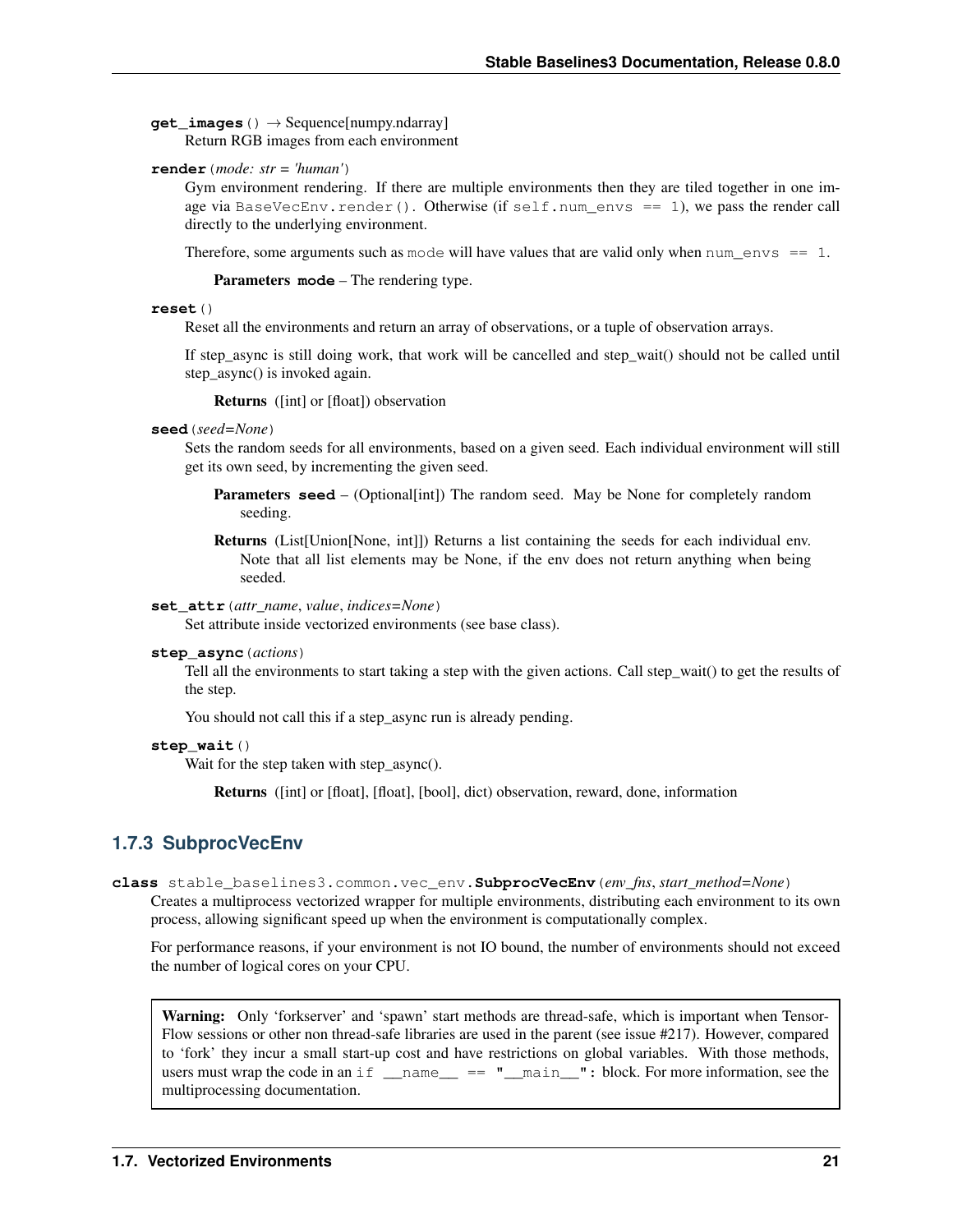#### Parameters

- **env\_fns** ([Gym Environment]) Environments to run in subprocesses
- start\_method (str) method used to start the subprocesses. Must be one of the methods returned by multiprocessing.get\_all\_start\_methods(). Defaults to 'forkserver' on available platforms, and 'spawn' otherwise.

#### **close**()

Clean up the environment's resources.

**env\_method**(*method\_name*, *\*method\_args*, *indices=None*, *\*\*method\_kwargs*) Call instance methods of vectorized environments.

#### **get\_attr**(*attr\_name*, *indices=None*)

Return attribute from vectorized environment (see base class).

### **get\_images**() → Sequence[numpy.ndarray]

Return RGB images from each environment

#### **reset**()

Reset all the environments and return an array of observations, or a tuple of observation arrays.

If step\_async is still doing work, that work will be cancelled and step\_wait() should not be called until step\_async() is invoked again.

Returns ([int] or [float]) observation

#### **seed**(*seed=None*)

Sets the random seeds for all environments, based on a given seed. Each individual environment will still get its own seed, by incrementing the given seed.

**Parameters seed** – (Optional[int]) The random seed. May be None for completely random seeding.

Returns (List[Union[None, int]]) Returns a list containing the seeds for each individual env. Note that all list elements may be None, if the env does not return anything when being seeded.

#### **set\_attr**(*attr\_name*, *value*, *indices=None*)

Set attribute inside vectorized environments (see base class).

#### **step\_async**(*actions*)

Tell all the environments to start taking a step with the given actions. Call step\_wait() to get the results of the step.

You should not call this if a step\_async run is already pending.

#### **step\_wait**()

Wait for the step taken with step async().

Returns ([int] or [float], [float], [bool], dict) observation, reward, done, information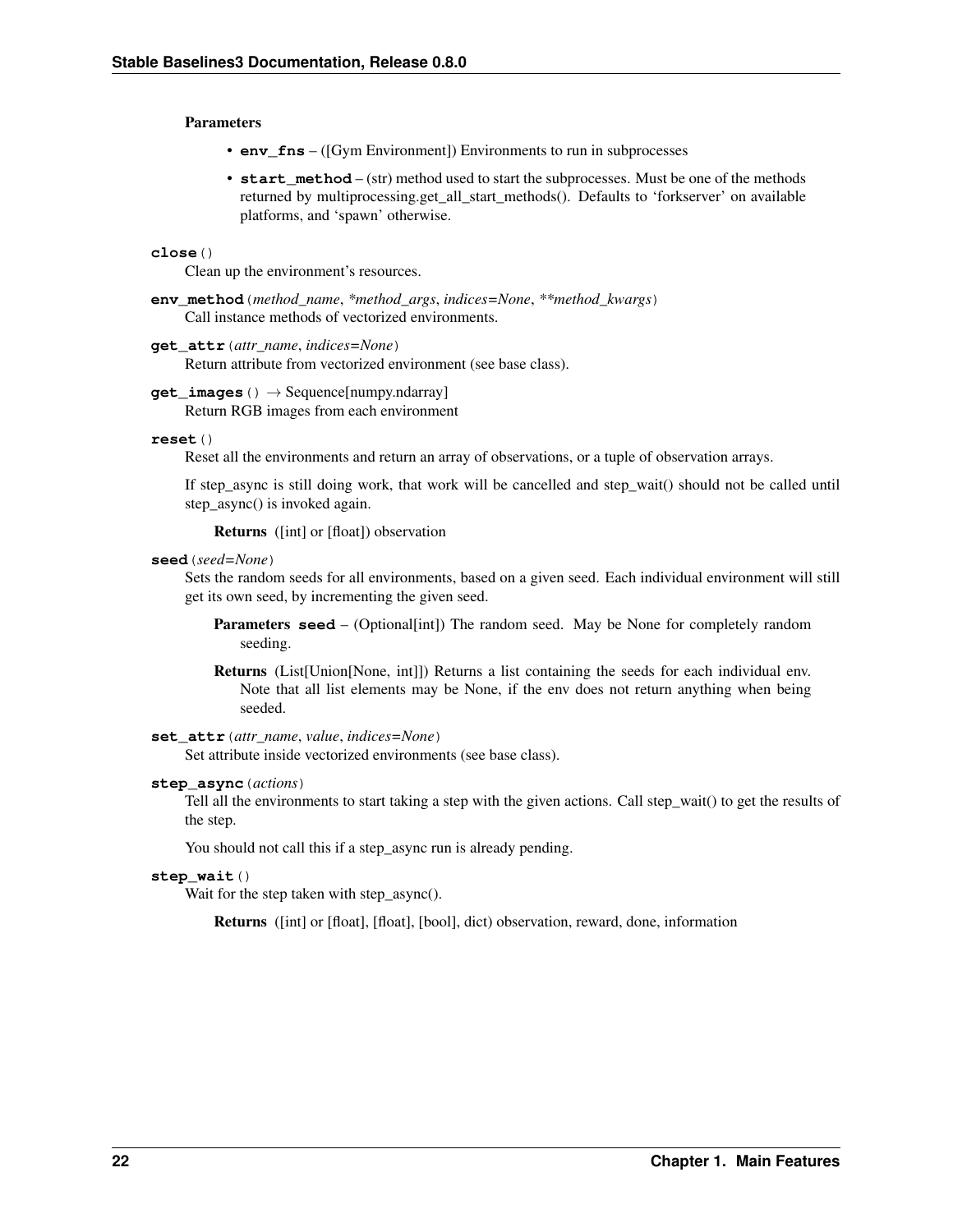# **1.7.4 Wrappers**

#### **VecFrameStack**

**class** stable\_baselines3.common.vec\_env.**VecFrameStack**(*venv: stable\_baselines3.common.vec\_env.base\_vec\_env.VecEnv*, *n\_stack: int*)

Frame stacking wrapper for vectorized environment

#### Parameters

- **venv** the vectorized environment to wrap
- **n\_stack** Number of frames to stack

#### **close**()

Clean up the environment's resources.

#### **reset**()

Reset all environments

#### **step\_wait**()

Wait for the step taken with step\_async().

Returns ([int] or [float], [float], [bool], dict) observation, reward, done, information

#### **VecNormalize**

```
class stable_baselines3.common.vec_env.VecNormalize(venv, training=True,
                                                           norm_obs=True,
                                                           norm_reward=True,
                                                           clip_obs=10.0,
                                                           clip_reward=10.0,
                                                           gamma=0.99, epsilon=1e-08)
```
A moving average, normalizing wrapper for vectorized environment. has support for saving/loading moving average,

#### **Parameters**

- **venv** (VecEnv) the vectorized environment to wrap
- **training** (bool) Whether to update or not the moving average
- **norm\_obs** (bool) Whether to normalize observation or not (default: True)
- **norm\_reward** (bool) Whether to normalize rewards or not (default: True)
- **clip\_obs** (float) Max absolute value for observation
- **clip\_reward** (float) Max value absolute for discounted reward
- **gamma** (float) discount factor
- **epsilon** (float) To avoid division by zero

#### **get\_original\_obs**()

Returns an unnormalized version of the observations from the most recent step or reset.

#### **get\_original\_reward**()

Returns an unnormalized version of the rewards from the most recent step.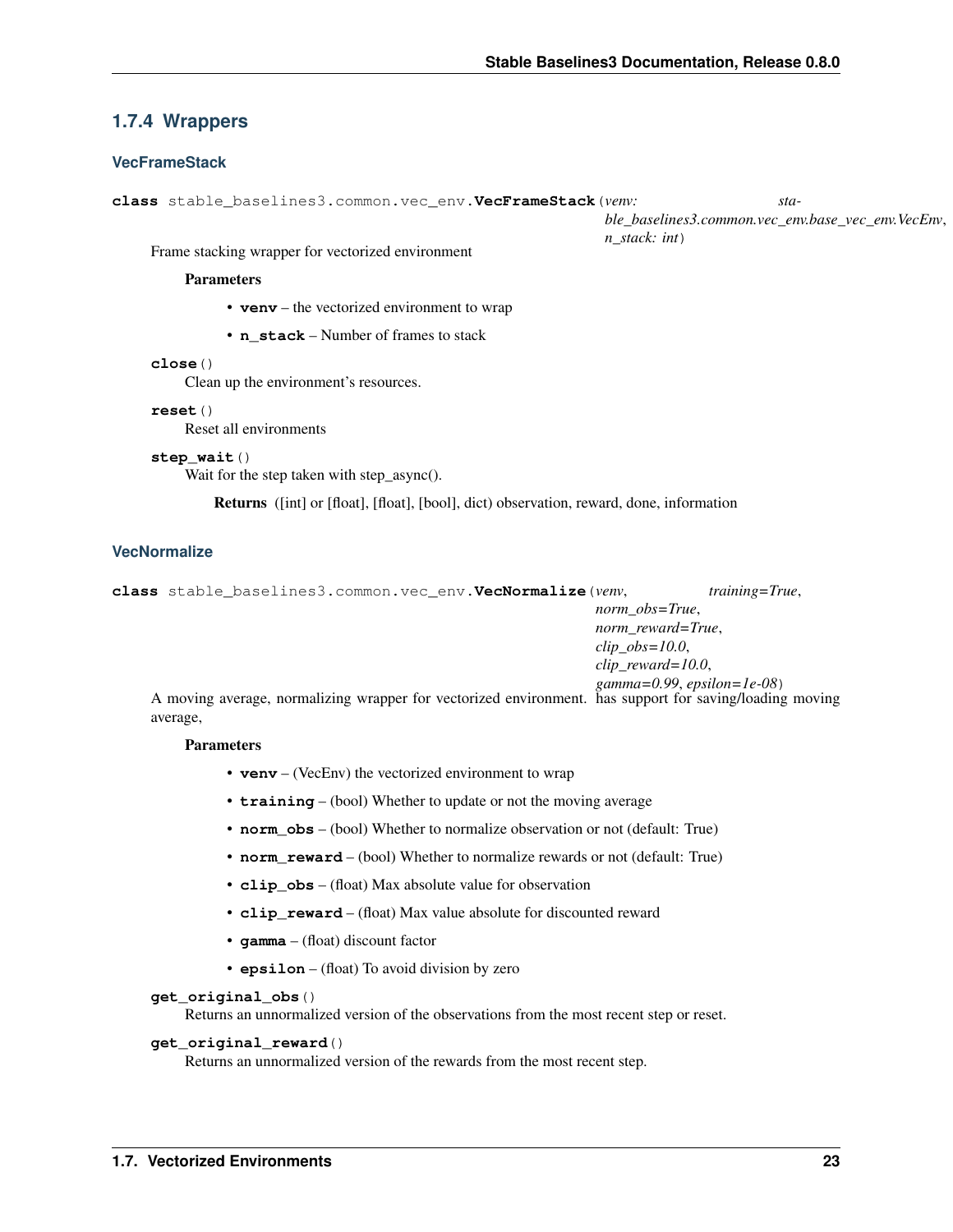static load *(load\_path: str, venv: stable\_baselines3.common.vec\_env.base\_vec\_env.VecEnv*) → stable\_baselines3.common.vec\_env.vec\_normalize.VecNormalize

Loads a saved VecNormalize object.

#### Parameters

- **load\_path** (str) the path to load from.
- **venv** (VecEnv) the VecEnv to wrap.

Returns (VecNormalize)

#### **normalize\_obs**(*obs*)

Normalize observations using this VecNormalize's observations statistics. Calling this method does not update statistics.

#### **normalize\_reward**(*reward*)

Normalize rewards using this VecNormalize's rewards statistics. Calling this method does not update statistics.

**reset**()

Reset all environments

#### **save** (*save\_path: str*)  $\rightarrow$  None

Save current VecNormalize object with all running statistics and settings (e.g. clip\_obs)

**Parameters**  $save\_path - (str)$  **The path to save to** 

#### **set\_venv**(*venv*)

Sets the vector environment to wrap to venv.

Also sets attributes derived from this such as *num\_env*.

Parameters **venv** – (VecEnv)

#### **step\_wait**()

Apply sequence of actions to sequence of environments actions -> (observations, rewards, news)

where 'news' is a boolean vector indicating whether each element is new.

#### **VecVideoRecorder**

```
class stable_baselines3.common.vec_env.VecVideoRecorder(venv, video_folder,
                                                               record_video_trigger,
                                                               video_length=200,
```
*name\_prefix='rl-video'*) Wraps a VecEnv or VecEnvWrapper object to record rendered image as mp4 video. It requires ffmpeg or avconv to be installed on the machine.

#### **Parameters**

- **venv** (VecEnv or VecEnvWrapper)
- **video\_folder** (str) Where to save videos
- **record\_video\_trigger** (func) Function that defines when to start recording. The function takes the current number of step, and returns whether we should start recording or not.
- **video\_length** (int) Length of recorded videos
- **name\_prefix** (str) Prefix to the video name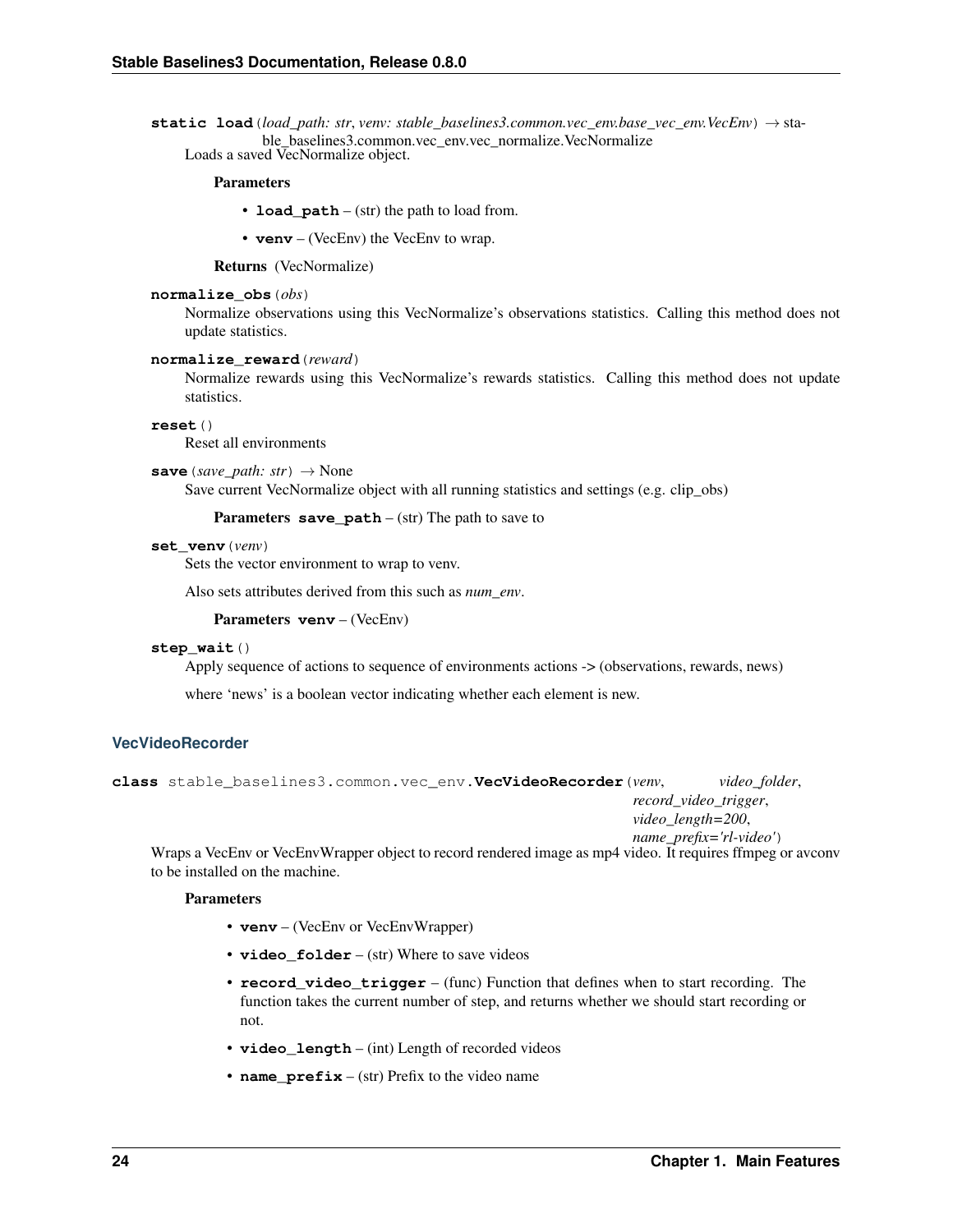#### **close**()

Clean up the environment's resources.

#### **reset**()

Reset all the environments and return an array of observations, or a tuple of observation arrays.

If step async is still doing work, that work will be cancelled and step wait() should not be called until step\_async() is invoked again.

Returns ([int] or [float]) observation

#### **step\_wait**()

Wait for the step taken with step\_async().

Returns ([int] or [float], [float], [bool], dict) observation, reward, done, information

### **VecCheckNan**

```
class stable_baselines3.common.vec_env.VecCheckNan(venv, raise_exception=False,
                                                        warn_once=True,
```
*check\_inf=True*)

NaN and inf checking wrapper for vectorized environment, will raise a warning by default, allowing you to know from what the NaN of inf originated from.

#### **Parameters**

- **venv** (VecEnv) the vectorized environment to wrap
- **raise\_exception** (bool) Whether or not to raise a ValueError, instead of a UserWarning
- **warn\_once** (bool) Whether or not to only warn once.
- **check** inf (bool) Whether or not to check for +inf or -inf as well

#### **reset**()

Reset all the environments and return an array of observations, or a tuple of observation arrays.

If step\_async is still doing work, that work will be cancelled and step\_wait() should not be called until step\_async() is invoked again.

Returns ([int] or [float]) observation

#### **step\_async**(*actions*)

Tell all the environments to start taking a step with the given actions. Call step\_wait() to get the results of the step.

You should not call this if a step async run is already pending.

#### **step\_wait**()

Wait for the step taken with step\_async().

Returns ([int] or [float], [float], [bool], dict) observation, reward, done, information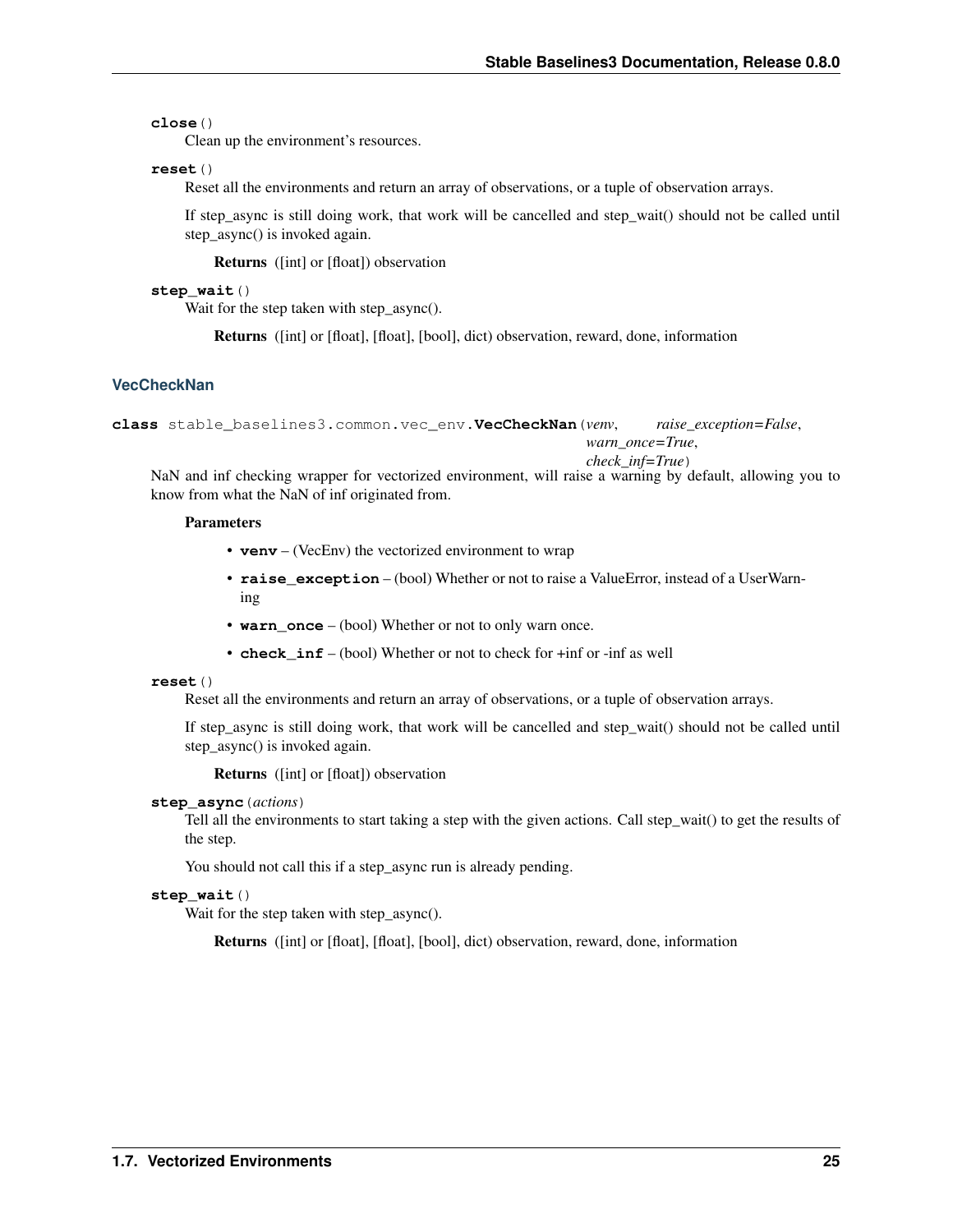#### **VecTransposeImage**

**class** stable\_baselines3.common.vec\_env.**VecTransposeImage**(*venv: stable\_baselines3.common.vec\_env.base\_vec\_env.Vecnerefoldedumenterminedumenterminedumenterminedumenterminedumente* 

Re-order channels, from HxWxC to CxHxW. It is required for PyTorch convolution layers.

```
Parameters venv – (VecEnv)
```

```
close() \rightarrow None
      Clean up the environment's resources.
```

```
reset() → numpy.ndarray
     Reset all environments
```

```
step_wait() → GymStepReturn
     Wait for the step taken with step_async().
```
Returns ([int] or [float], [float], [bool], dict) observation, reward, done, information

**static transpose\_image**(*image: numpy.ndarray*) → numpy.ndarray Transpose an image or batch of images (re-order channels).

Parameters **image** – (np.ndarray)

Returns (np.ndarray)

**static transpose\_space**(*observation\_space: gym.spaces.box.Box*) → gym.spaces.box.Box Transpose an observation space (re-order channels).

Parameters **observation\_space** – (spaces.Box)

Returns (spaces.Box)

# <span id="page-29-0"></span>**1.8 Using Custom Environments**

To use the rl baselines with custom environments, they just need to follow the *gym* interface. That is to say, your environment must implement the following methods (and inherits from OpenAI Gym Class):

Note: If you are using images as input, the input values must be in [0, 255] as the observation is normalized (dividing by 255 to have values in [0, 1]) when using CNN policies.

```
import gym
from gym import spaces
class CustomEnv(gym.Env):
  """Custom Environment that follows gym interface"""
 metadata = {'render.modes': ['human']}
  def __init__(self, arg1, arg2, ...):
   super(CustomEnv, self).__init__()
    # Define action and observation space
    # They must be gym.spaces objects
    # Example when using discrete actions:
    self.action_space = spaces.Discrete(N_DISCRETE_ACTIONS)
    # Example for using image as input:
    self.observation_space = spaces.Box(low=0, high=255,
                                         shape=(HEIGHT, WIDTH, N_CHANNELS), dtype=np.
  \cdotuint8)
```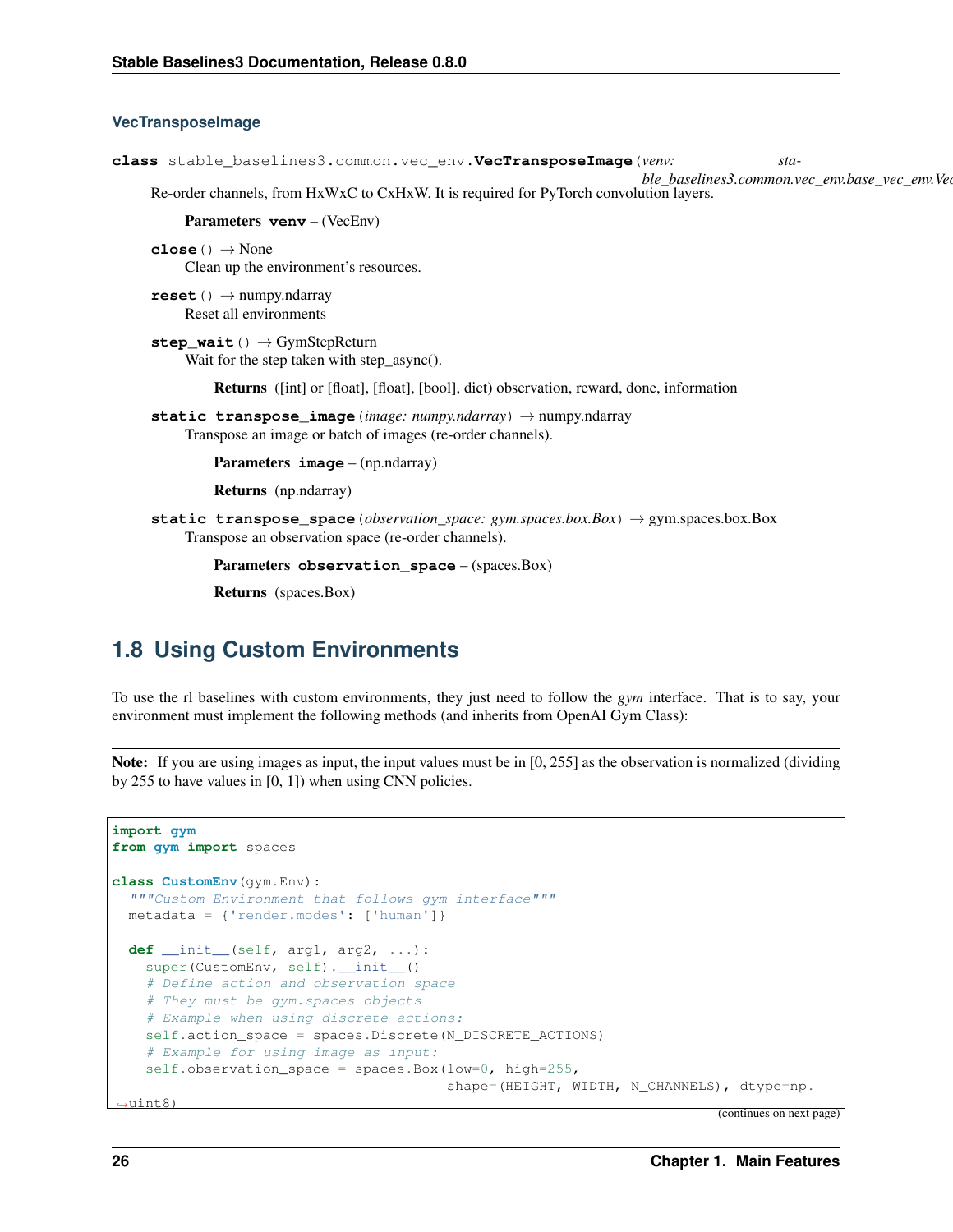```
def step(self, action):
  ...
  return observation, reward, done, info
def reset(self):
  ...
  return observation # reward, done, info can't be included
def render(self, mode='human'):
  ...
def close (self):
  ...
```
Then you can define and train a RL agent with:

```
# Instantiate the env
env = CustomEnv(arg1, ...)
# Define and Train the agent
model = A2C('CnnPolicy', env).learn(total_timesteps=1000)
```
To check that your environment follows the gym interface, please use:

```
from stable_baselines3.common.env_checker import check_env
```

```
env = CustomEnv(arq1, ...)
# It will check your custom environment and output additional warnings if needed
check_env(env)
```
We have created a [colab notebook](https://colab.research.google.com/github/araffin/rl-tutorial-jnrr19/blob/master/5_custom_gym_env.ipynb) for a concrete example of creating a custom environment.

You can also find a [complete guide online](https://github.com/openai/gym/blob/master/docs/creating-environments.md) on creating a custom Gym environment.

Optionally, you can also register the environment with gym, that will allow you to create the RL agent in one line (and use gym.make() to instantiate the env).

In the project, for testing purposes, we use a custom environment named IdentityEnv defined [in this file.](https://github.com/hill-a/stable-baselines/blob/master/stable_baselines/common/identity_env.py) An example of how to use it can be found [here.](https://github.com/hill-a/stable-baselines/blob/master/tests/test_identity.py)

# <span id="page-30-0"></span>**1.9 Custom Policy Network**

Stable Baselines3 provides policy networks for images (CnnPolicies) and other type of input features (MlpPolicies).

One way of customising the policy network architecture is to pass arguments when creating the model, using policy\_kwargs parameter:

```
import gym
import torch as th
from stable_baselines3 import PPO
# Custom MLP policy of two layers of size 32 each with Relu activation function
policy_kwargs = dict(activation_fn=th.nn.ReLU, net_arch=[32, 32])
# Create the agent
model = PPO("MlpPolicy", "CartPole-v1", policy_kwargs=policy_kwargs, verbose=1)
# Retrieve the environment
env = model.get_env()
```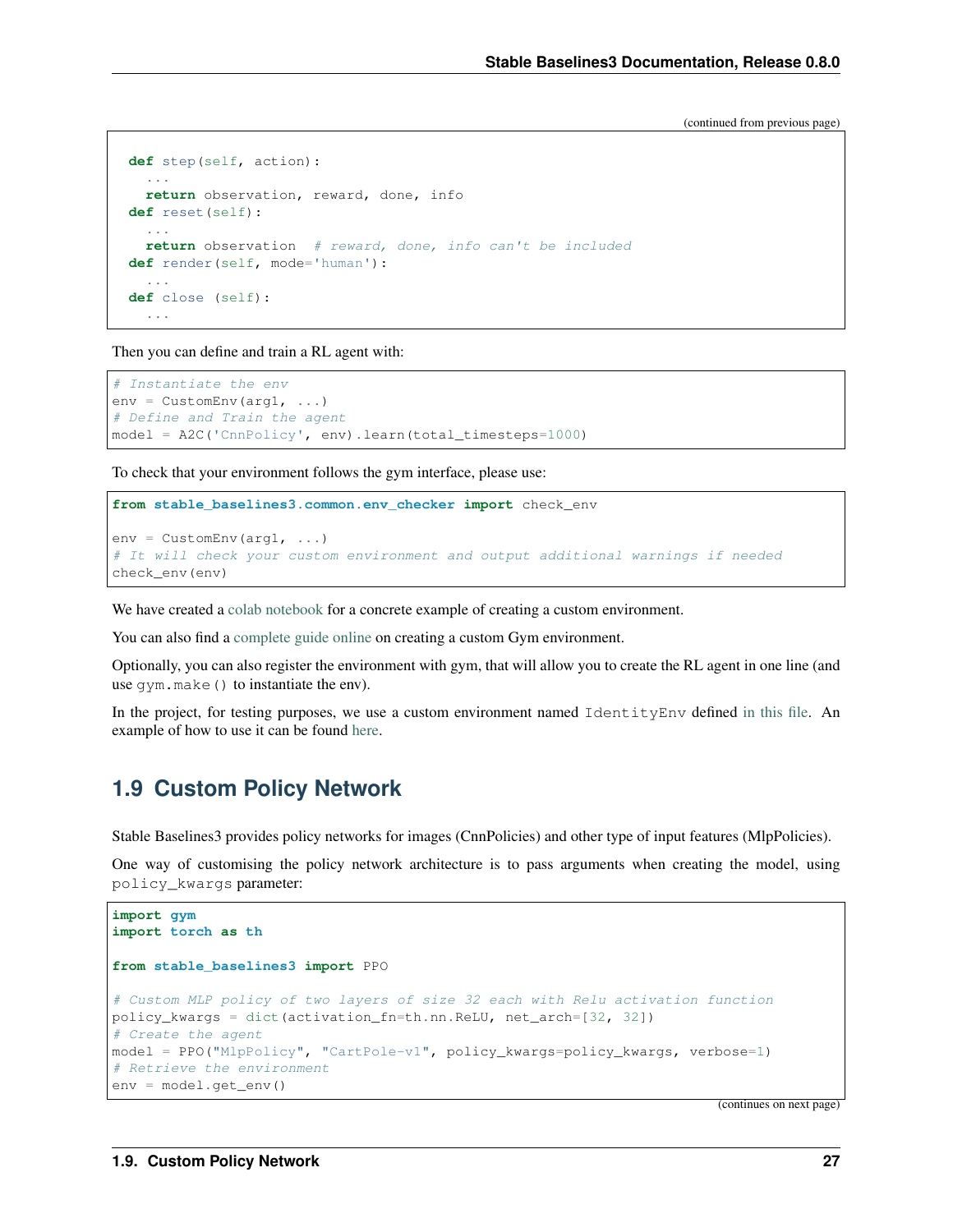```
# Train the agent
model.learn(total_timesteps=100000)
# Save the agent
model.save("ppo-cartpole")
del model
# the policy_kwargs are automatically loaded
model = PPO.load("ppo-cartpole")
```
You can also easily define a custom architecture for the policy (or value) network:

Note: Defining a custom policy class is equivalent to passing policy\_kwargs. However, it lets you name the policy and so usually makes the code clearer. policy\_kwargs is particularly useful when doing hyperparameter search.

The net\_arch parameter of A2C and PPO policies allows to specify the amount and size of the hidden layers and how many of them are shared between the policy network and the value network. It is assumed to be a list with the following structure:

- 1. An arbitrary length (zero allowed) number of integers each specifying the number of units in a shared layer. If the number of ints is zero, there will be no shared layers.
- 2. An optional dict, to specify the following non-shared layers for the value network and the policy network. It is formatted like dict  $(vf=[\text{value layer sizes}]\$ ,  $pi=[\text{spolicy layer sizes}]\$ . If it is missing any of the keys (pi or vf), no non-shared layers (empty list) is assumed.

In short: [<shared layers>, dict(vf=[<non-shared value network layers>], pi=[<non-shared policy network layers>])].

# **1.9.1 Examples**

Two shared layers of size 128: net\_arch=[128, 128]

```
obs
         |
        <128>
         \blacksquare<128>/ \sqrt{ }action value
```

```
Value network deeper than policy network, first layer shared: net\_arch=[128, dict(vf=[256, 256])]
```

|        | obs   |       |
|--------|-------|-------|
|        |       |       |
|        | <128> |       |
|        |       |       |
| action |       | <256> |
|        |       |       |
|        |       | <256> |
|        |       |       |
|        |       | value |

Initially shared then diverging: [128, dict(vf=[256], pi=[16])]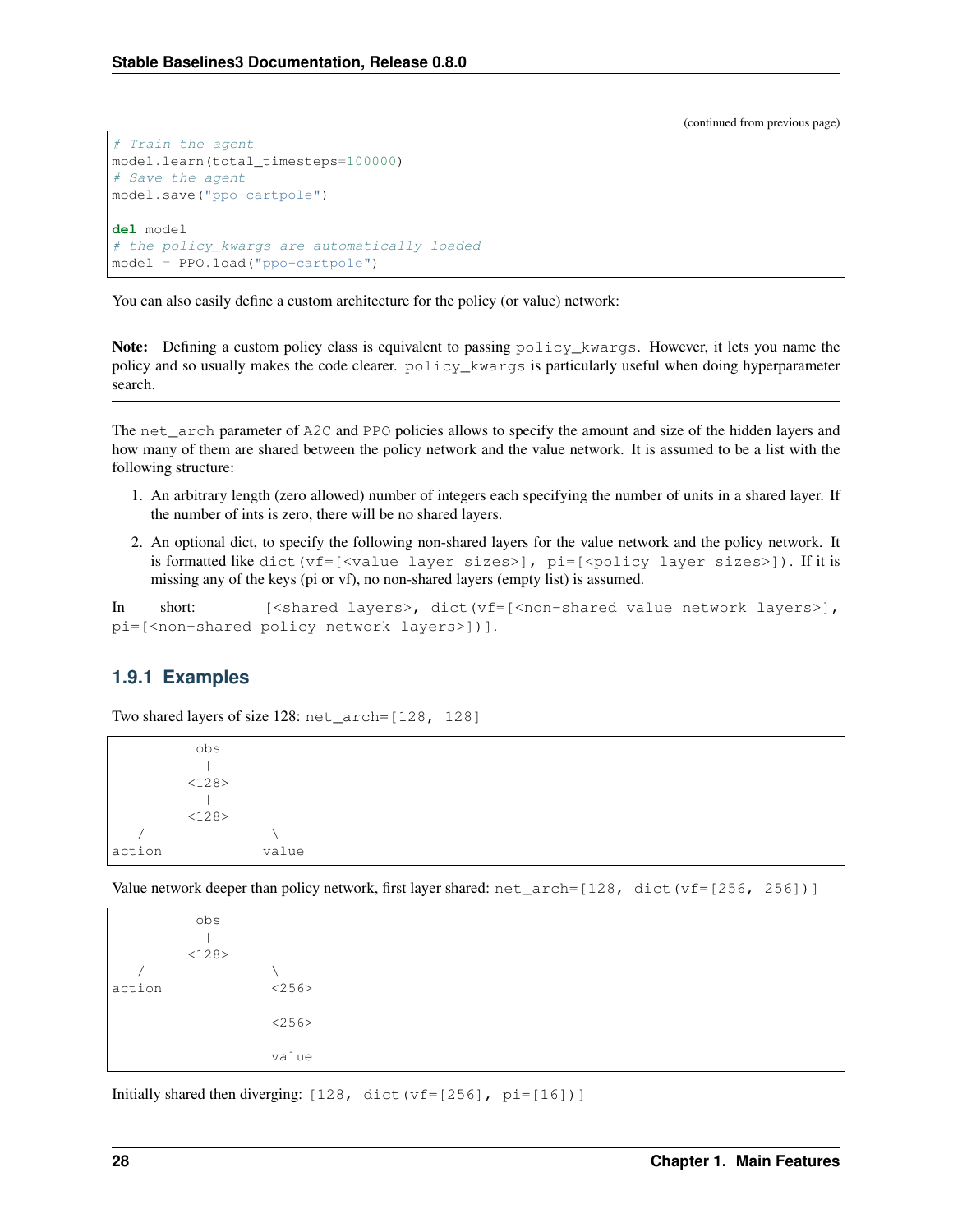|        | obs   |
|--------|-------|
|        |       |
|        | <128> |
|        |       |
| <16>   | <256> |
|        |       |
| action | value |

If your task requires even more granular control over the policy architecture, you can redefine the policy directly.

### TODO

# <span id="page-32-0"></span>**1.10 Callbacks**

A callback is a set of functions that will be called at given stages of the training procedure. You can use callbacks to access internal state of the RL model during training. It allows one to do monitoring, auto saving, model manipulation, progress bars, . . .

# **1.10.1 Custom Callback**

To build a custom callback, you need to create a class that derives from BaseCallback. This will give you access to events (\_on\_training\_start, \_on\_step) and useful variables (like *self.model* for the RL model).

```
from stable_baselines3.common.callbacks import BaseCallback
class CustomCallback(BaseCallback):
    """
    A custom callback that derives from ``BaseCallback``.
    :param verbose: (int) Verbosity level 0: not output 1: info 2: debug
    "''"''"''"def __init__(self, verbose=0):
       super(CustomCallback, self).__init__(verbose)
        # Those variables will be accessible in the callback
        # (they are defined in the base class)
        # The RL model
        # self.model = None # type: BaseAlgorithm
        # An alias for self.model.get_env(), the environment used for training
        # self.training_env = None # type: Union[gym.Env, VecEnv, None]
        # Number of time the callback was called
        # self.n_calls = 0 # type: int
        # self.num_timesteps = 0 # type: int
        # local and global variables
        # self.locals = None # type: Dict[str, Any]
        # self.globals = None # type: Dict[str, Any]
        # The logger object, used to report things in the terminal
        # self.logger = None # stable_baselines3.common.logger
        # # Sometimes, for event callback, it is useful
        # # to have access to the parent object
        # self.parent = None # type: Optional[BaseCallback]
    def _on_training_start(self) -> None:
        "" "
```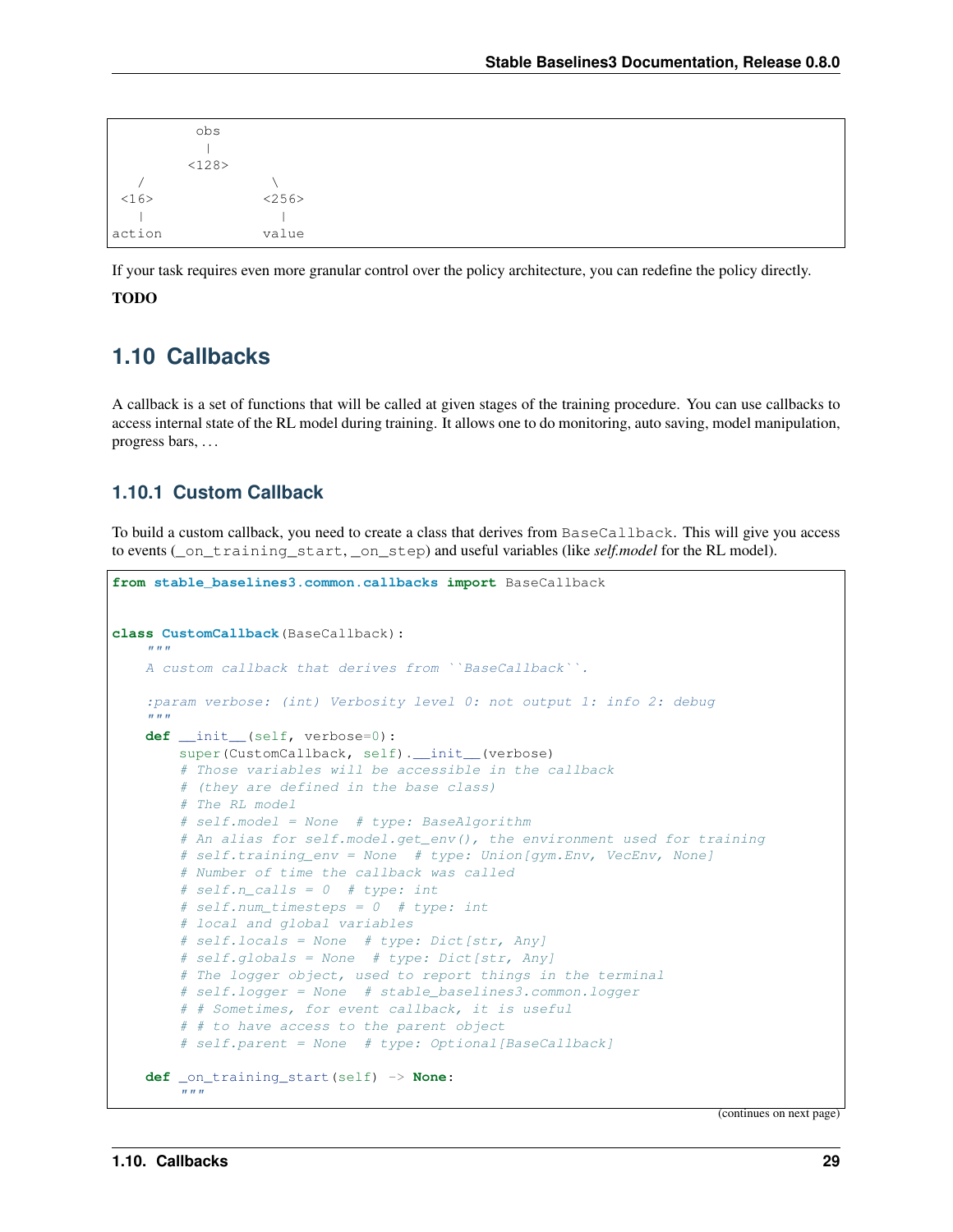```
(continued from previous page)
```

```
This method is called before the first rollout starts.
     "''"''"''"pass
def _on_rollout_start(self) -> None:
     \overline{u}"" \overline{u}A rollout is the collection of environment interaction
     using the current policy.
     This event is triggered before collecting new samples.
     "''"''"''"pass
def _on_step(self) -> bool:
     \boldsymbol{H} . \boldsymbol{H}This method will be called by the model after each call to 'env. step()'.
     For child callback (of an `EventCallback`), this will be called
     when the event is triggered.
     :return: (bool) If the callback returns False, training is aborted early.
     \boldsymbol{H} . \boldsymbol{H}return True
def _on_rollout_end(self) -> None:
     \boldsymbol{u} \boldsymbol{u} \boldsymbol{u}This event is triggered before updating the policy.
     \boldsymbol{u} \boldsymbol{u} \boldsymbol{n}pass
def _on_training_end(self) -> None:
     "''"This event is triggered before exiting the `learn()` method.
     \bar{n} \bar{n} \bar{n}pass
```
Note: self.num\_timesteps corresponds to the total number of steps taken in the environment, i.e., it is the number of environments multiplied by the number of time env. step() was called

For the other algorithms,  $self.num_timesteps$  is incremented by n\_envs (number of environments) after each call to env. step()

Note: For off-policy algorithms like SAC, DDPG, TD3 or DQN, the notion of rollout corresponds to the steps taken in the environment between two updates.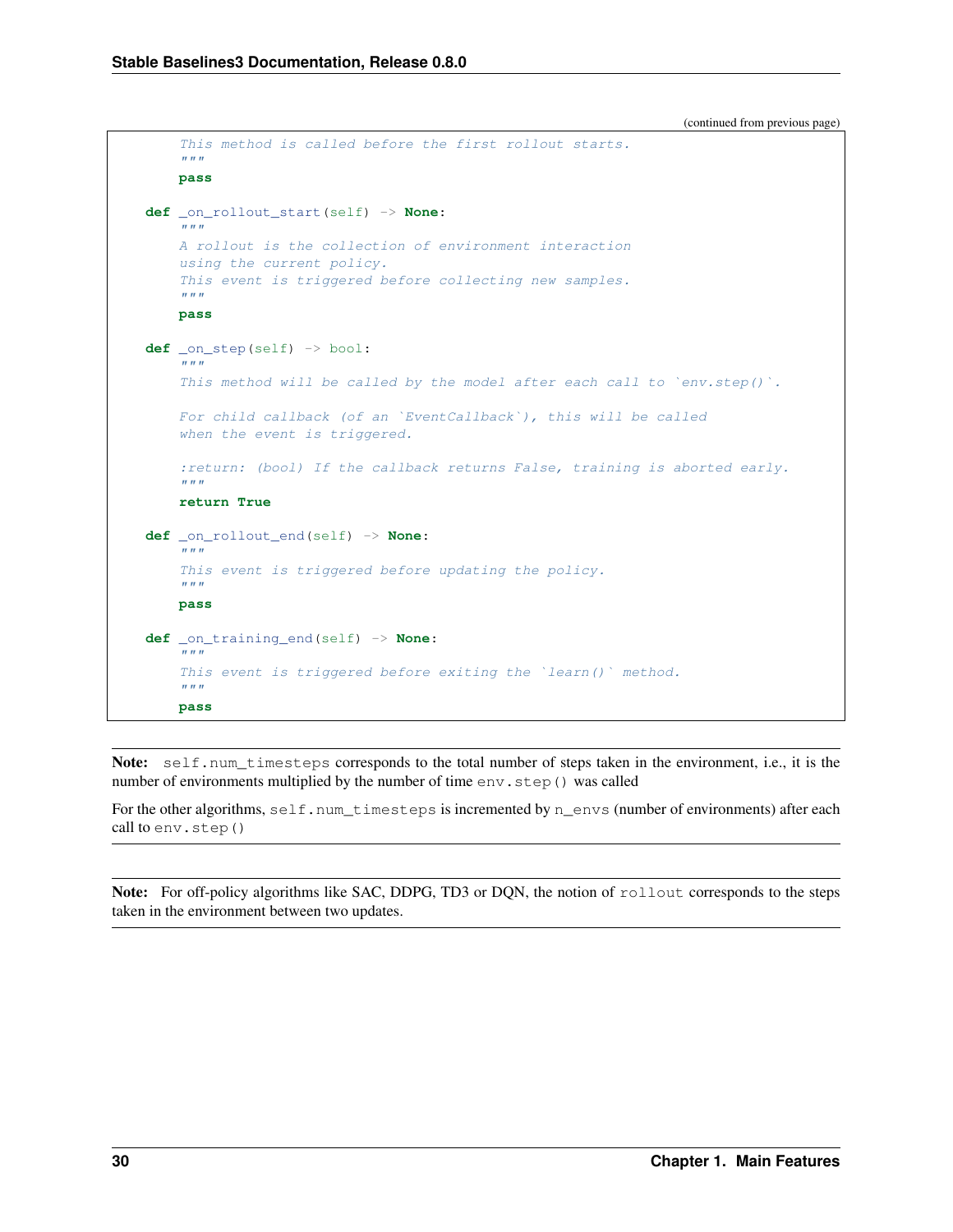# <span id="page-34-0"></span>**1.10.2 Event Callback**

Compared to Keras, Stable Baselines provides a second type of BaseCallback, named EventCallback that is meant to trigger events. When an event is triggered, then a child callback is called.

As an example, *[EvalCallback](#page-35-0)* is an EventCallback that will trigger its child callback when there is a new best model. A child callback is for instance *[StopTrainingOnRewardThreshold](#page-36-0)* that stops the training if the mean reward achieved by the RL model is above a threshold.

Note: We recommend to take a look at the source code of *[EvalCallback](#page-35-0)* and *[StopTrainingOnRewardThreshold](#page-36-0)* to have a better overview of what can be achieved with this kind of callbacks.

```
class EventCallback(BaseCallback):
    "''"Base class for triggering callback on event.
    :param callback: (Optional[BaseCallback]) Callback that will be called
       when an event is triggered.
    :param verbose: (int)
    """
    def __init__(self, callback: Optional[BaseCallback] = None, verbose: int = 0):
       super(EventCallback, self). __init_(verbose=verbose)
        self.callback = callback
        # Give access to the parent
       if callback is not None:
            self.callback.parent = self
    ...
    def _on_event(self) -> bool:
        if self.callback is not None:
           return self.callback()
        return True
```
# **1.10.3 Callback Collection**

Stable Baselines provides you with a set of common callbacks for:

- saving the model periodically (*[CheckpointCallback](#page-35-1)*)
- evaluating the model periodically and saving the best one (*[EvalCallback](#page-35-0)*)
- chaining callbacks (*[CallbackList](#page-35-2)*)
- triggering callback on events (*[Event Callback](#page-34-0)*, *[EveryNTimesteps](#page-36-1)*)
- stopping the training early based on a reward threshold (*[StopTrainingOnRewardThreshold](#page-36-0)*)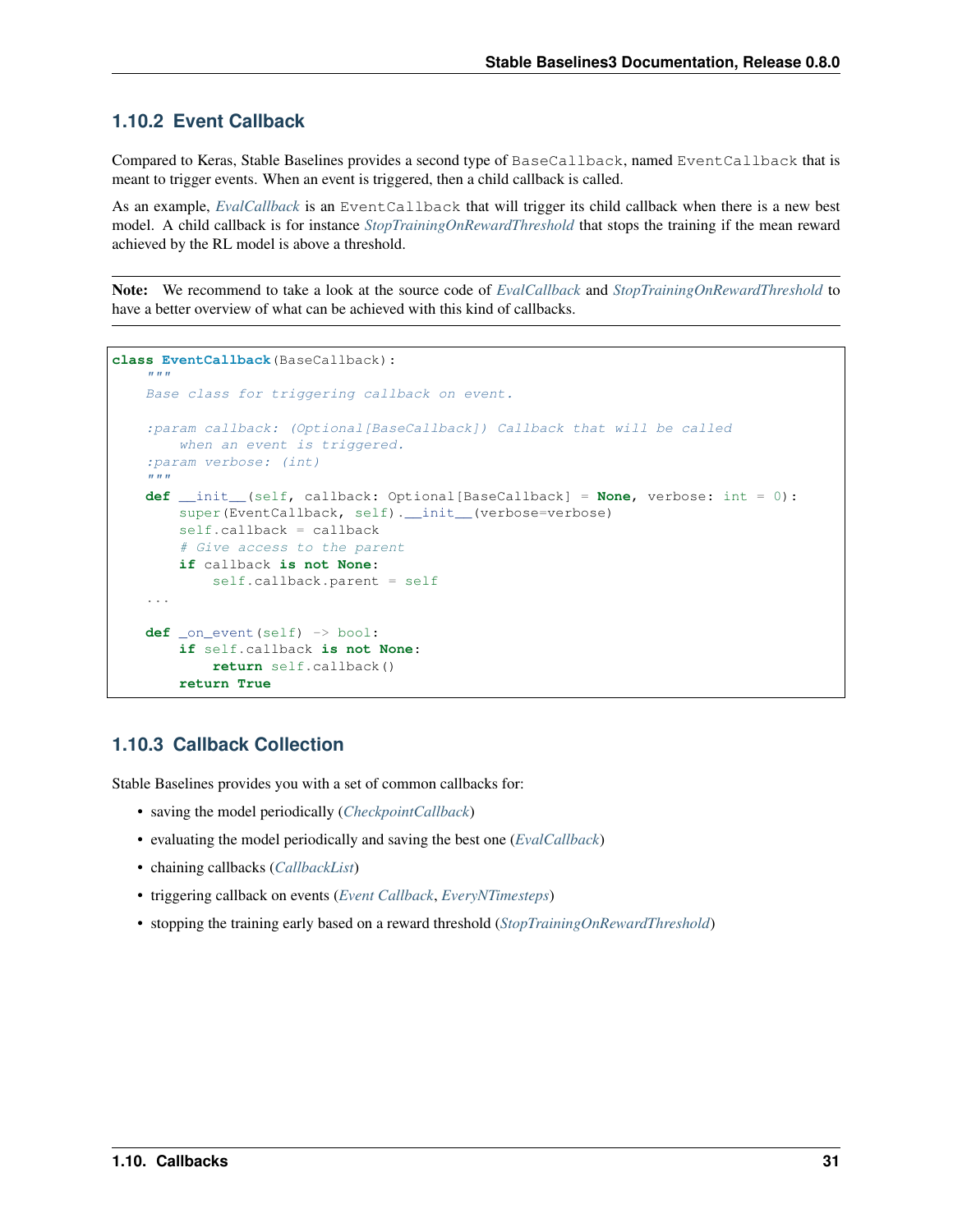#### <span id="page-35-1"></span>**CheckpointCallback**

Callback for saving a model every save\_freq steps, you must specify a log folder (save\_path) and optionally a prefix for the checkpoints (rl\_model by default).

```
from stable_baselines3 import SAC
from stable_baselines3.common.callbacks import CheckpointCallback
# Save a checkpoint every 1000 steps
checkpoint_callback = CheckpointCallback(save_freq=1000, save_path='./logs/',
                                         name_prefix='rl_model')
model = SAC('MlpPolicy', 'Pendulum-v0')
model.learn(2000, callback=checkpoint_callback)
```
#### <span id="page-35-0"></span>**EvalCallback**

Evaluate periodically the performance of an agent, using a separate test environment. It will save the best model if best\_model\_save\_path folder is specified and save the evaluations results in a numpy archive (*evaluations.npz*) if log\_path folder is specified.

Note: You can pass a child callback via the callback\_on\_new\_best argument. It will be triggered each time there is a new best model.

```
import gym
```

```
from stable_baselines3 import SAC
from stable_baselines3.common.callbacks import EvalCallback
# Separate evaluation env
eval_env = gym.make('Pendulum-v0')
# Use deterministic actions for evaluation
eval_callback = EvalCallback(eval_env, best_model_save_path='./logs/',
                             log_path='./logs/', eval_freq=500,
                             deterministic=True, render=False)
model = SAC('MlpPolicy', 'Pendulum-v0')
model.learn(5000, callback=eval_callback)
```
#### <span id="page-35-2"></span>**CallbackList**

Class for chaining callbacks, they will be called sequentially. Alternatively, you can pass directly a list of callbacks to the *learn()* method, it will be converted automatically to a CallbackList.

```
import gym
from stable_baselines3 import SAC
from stable_baselines3.common.callbacks import CallbackList, CheckpointCallback,
˓→EvalCallback
checkpoint_callback = CheckpointCallback(save_freq=1000, save_path='./logs/')
# Separate evaluation env
eval_env = gym.make('Pendulum-v0')
```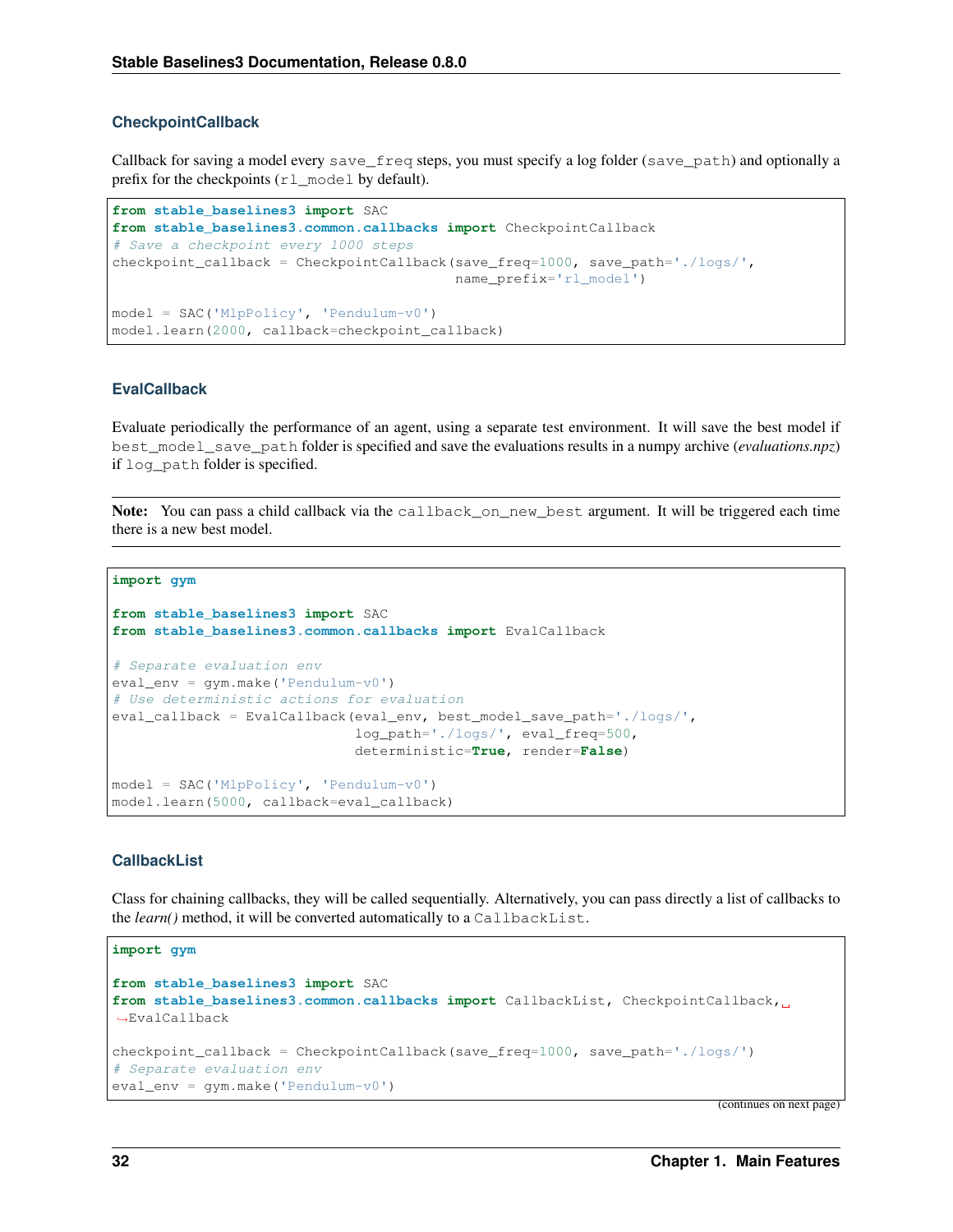(continued from previous page)

```
eval_callback = EvalCallback(eval_env, best_model_save_path='./logs/best_model',
                             log_path='./logs/results', eval_freq=500)
# Create the callback list
callback = CallbackList([checkpoint_callback, eval_callback])
model = SAC('MlpPolicy', 'Pendulum-v0')
# Equivalent to:
# model.learn(5000, callback=[checkpoint_callback, eval_callback])
model.learn(5000, callback=callback)
```
### **StopTrainingOnRewardThreshold**

Stop the training once a threshold in episodic reward (mean episode reward over the evaluations) has been reached (i.e., when the model is good enough). It must be used with the *[EvalCallback](#page-35-0)* and use the event triggered by a new best model.

**import gym**

```
from stable_baselines3 import SAC
from stable_baselines3.common.callbacks import EvalCallback,
˓→StopTrainingOnRewardThreshold
# Separate evaluation env
eval_env = gym.make('Pendulum-v0')
# Stop training when the model reaches the reward threshold
\text{callback\_on\_best} = StopTrainingOnRewardThreshold(reward_threshold=-200, verbose=1)
eval_callback = EvalCallback(eval_env, callback_on_new_best=callback_on_best,
˓→verbose=1)
model = SAC('MlpPolicy', 'Pendulum-v0', verbose=1)
# Almost infinite number of timesteps, but the training will stop
# early as soon as the reward threshold is reached
model.learn(int(1e10), callback=eval_callback)
```
### **EveryNTimesteps**

An *[Event Callback](#page-34-0)* that will trigger its child callback every n\_steps timesteps.

Note: Because of the way PPO1 and TRPO work (they rely on MPI), n\_steps is a lower bound between two events.

```
import gym
from stable_baselines3 import PPO
from stable_baselines3.common.callbacks import CheckpointCallback, EveryNTimesteps
# this is equivalent to defining CheckpointCallback(save_freq=500)
# checkpoint_callback will be triggered every 500 steps
checkpoint_on_event = CheckpointCallback(save_freq=1, save_path='./logs/')
event_callback = EveryNTimesteps(n_steps=500, callback=checkpoint_on_event)
model = PPO('MlpPolicy', 'Pendulum-v0', verbose=1)
```
(continues on next page)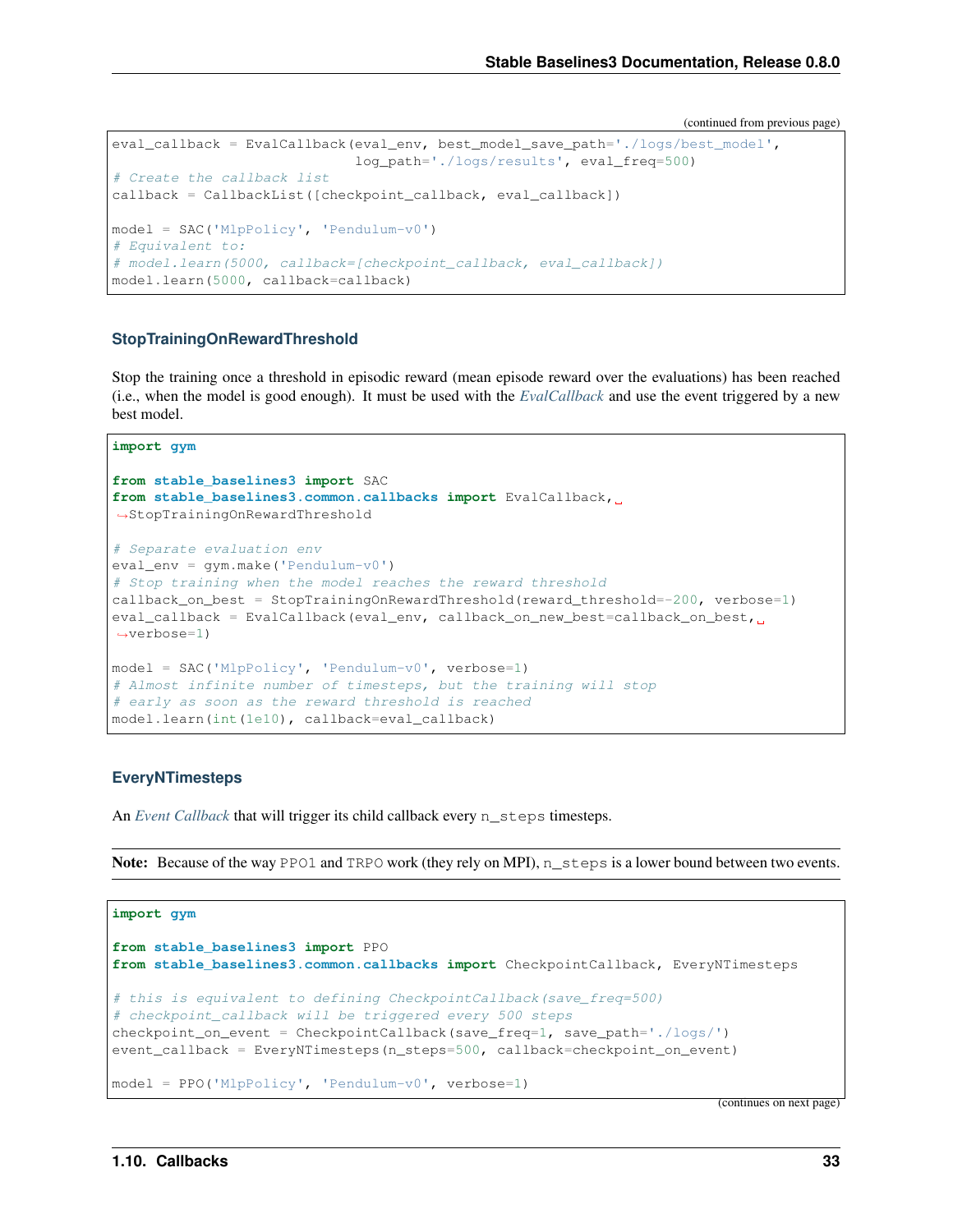(continued from previous page)

```
model.learn(int(2e4), callback=event_callback)
```
<span id="page-37-0"></span>**class** stable\_baselines3.common.callbacks.**BaseCallback**(*verbose: int = 0*) Base class for callback.

#### Parameters **verbose** – (int)

**init\_callback**(*model: BaseAlgorithm*) → None

Initialize the callback by saving references to the RL model and the training environment for convenience.

```
on step() \rightarrow bool
```
This method will be called by the model after each call to  $env$ .  $step()$ .

For child callback (of an EventCallback), this will be called when the event is triggered.

Returns (bool) If the callback returns False, training is aborted early.

**class** stable\_baselines3.common.callbacks.**CallbackList**(*callbacks:*

List[stable\_baselines3.common.callbacks.BaseCallbac

Class for chaining callbacks.

Parameters **callbacks** – (List[BaseCallback]) A list of callbacks that will be called sequentially.

**class** stable\_baselines3.common.callbacks.**CheckpointCallback**(*save\_freq: int*, *save\_path: str*, *name\_prefix='rl\_model'*,

*verbose=0*)

Callback for saving a model every save\_freq steps

#### **Parameters**

- **save\_freq** (int)
- **save\_path** (str) Path to the folder where the model will be saved.
- **name\_prefix** (str) Common prefix to the saved models
- **class** stable\_baselines3.common.callbacks.**ConvertCallback**(*callback*, *verbose=0*) Convert functional callback (old-style) to object.

#### Parameters

- **callback** (callable)
- **verbose** (int)

**class** stable\_baselines3.common.callbacks.**EvalCallback**(*eval\_env:*

*Union[gym.core.Env, stable\_baselines3.common.vec\_env.base\_vec\_env.VecEnv]*, *callback\_on\_new\_best: Optional[*[stable\\_baselines3.common.callbacks.BaseCallback](#page-37-0)*] = None*, *n\_eval\_episodes: int = 5*, *eval\_freq: int = 10000*, *log\_path: str = None*, *best\_model\_save\_path: str = None*, *deterministic: bool = True*, *render: bool = False*, *verbose: int = 1*)

Callback for evaluating an agent.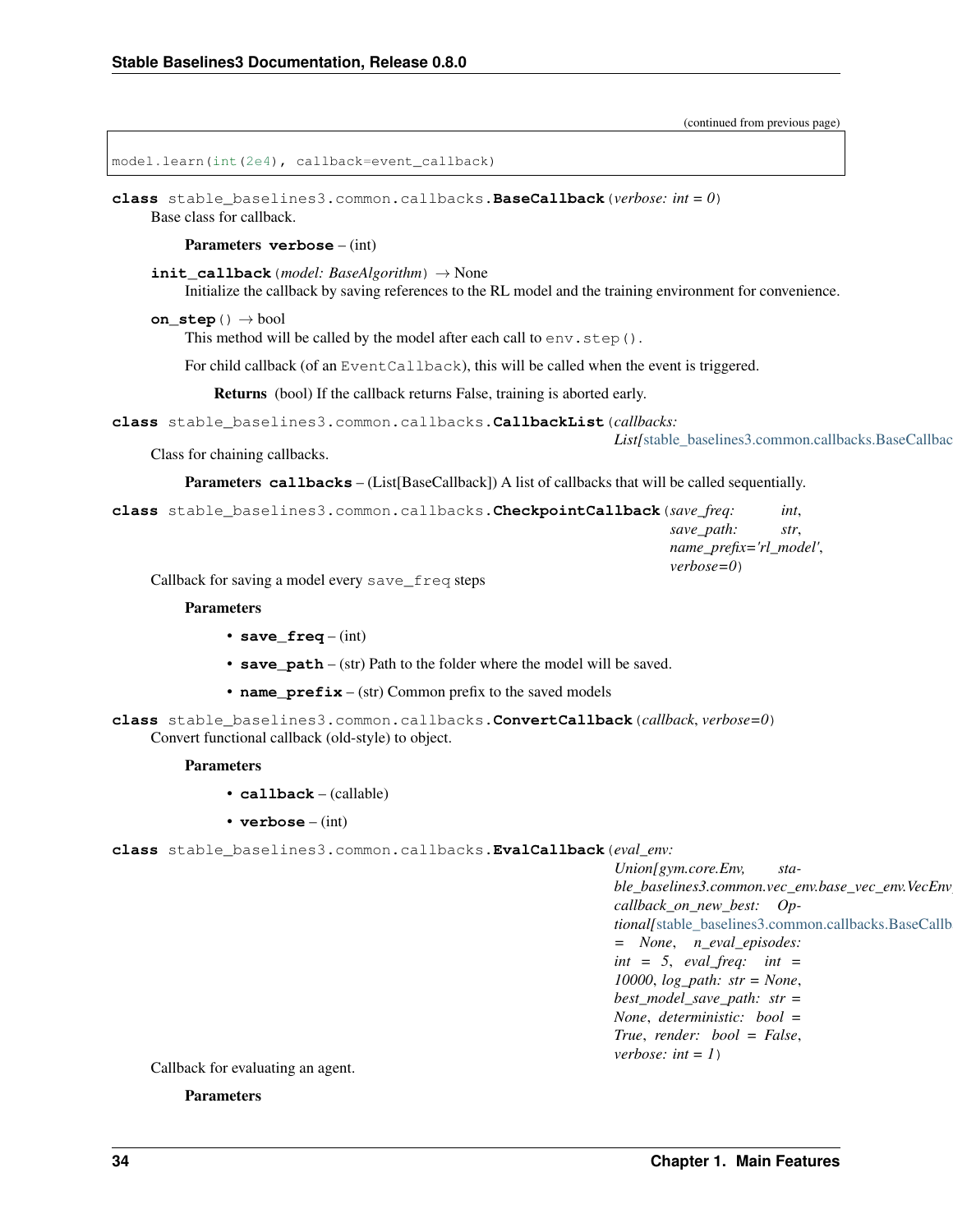- **eval env** (Union[gym.Env, VecEnv]) The environment used for initialization
- **callback\_on\_new\_best** (Optional[BaseCallback]) Callback to trigger when there is a new best model according to the mean\_reward
- **n\_eval\_episodes** (int) The number of episodes to test the agent
- **eval freq** (int) Evaluate the agent every eval freq call of the callback.
- **log\_path** (str) Path to a folder where the evaluations (evaluations.npz) will be saved. It will be updated at each evaluation.
- **best\_model\_save\_path** (str) Path to a folder where the best model according to performance on the eval env will be saved.
- **deterministic** (bool) Whether the evaluation should use a stochastic or deterministic actions.
- **deterministic** (bool) Whether to render or not the environment during evaluation
- **render** (bool) Whether to render or not the environment during evaluation
- **verbose** (int)

```
class stable_baselines3.common.callbacks.EventCallback(callback: Op-
                                                           tional[stable\_baseline3.common.callbacks.BaseCall
```
 $= None$ , *verbose: int*  $= 0$ )

Base class for triggering callback on event.

### Parameters

- **callback** (Optional[BaseCallback]) Callback that will be called when an event is triggered.
- **verbose** (int)

```
init_callback(model: BaseAlgorithm) → None
```
Initialize the callback by saving references to the RL model and the training environment for convenience.

```
class stable_baselines3.common.callbacks.EveryNTimesteps(n_steps: int,
```

| callback:                                         |
|---------------------------------------------------|
| <br>ble baselines3.common.callbacks.BaseCallback) |

Trigger a callback every n\_steps timesteps

### **Parameters**

- **n\_steps** (int) Number of timesteps between two trigger.
- **callback** (BaseCallback) Callback that will be called when the event is triggered.

```
class stable_baselines3.common.callbacks.StopTrainingOnRewardThreshold(reward_threshold:
```

| float, |  |
|--------|--|
| ver-   |  |
| bose:  |  |
| int    |  |
| =      |  |
| O)     |  |

Stop the training once a threshold in episodic reward has been reached (i.e. when the model is good enough). It must be used with the EvalCallback.

- **reward threshold** (float) Minimum expected reward per episode to stop training.
- **verbose** (int)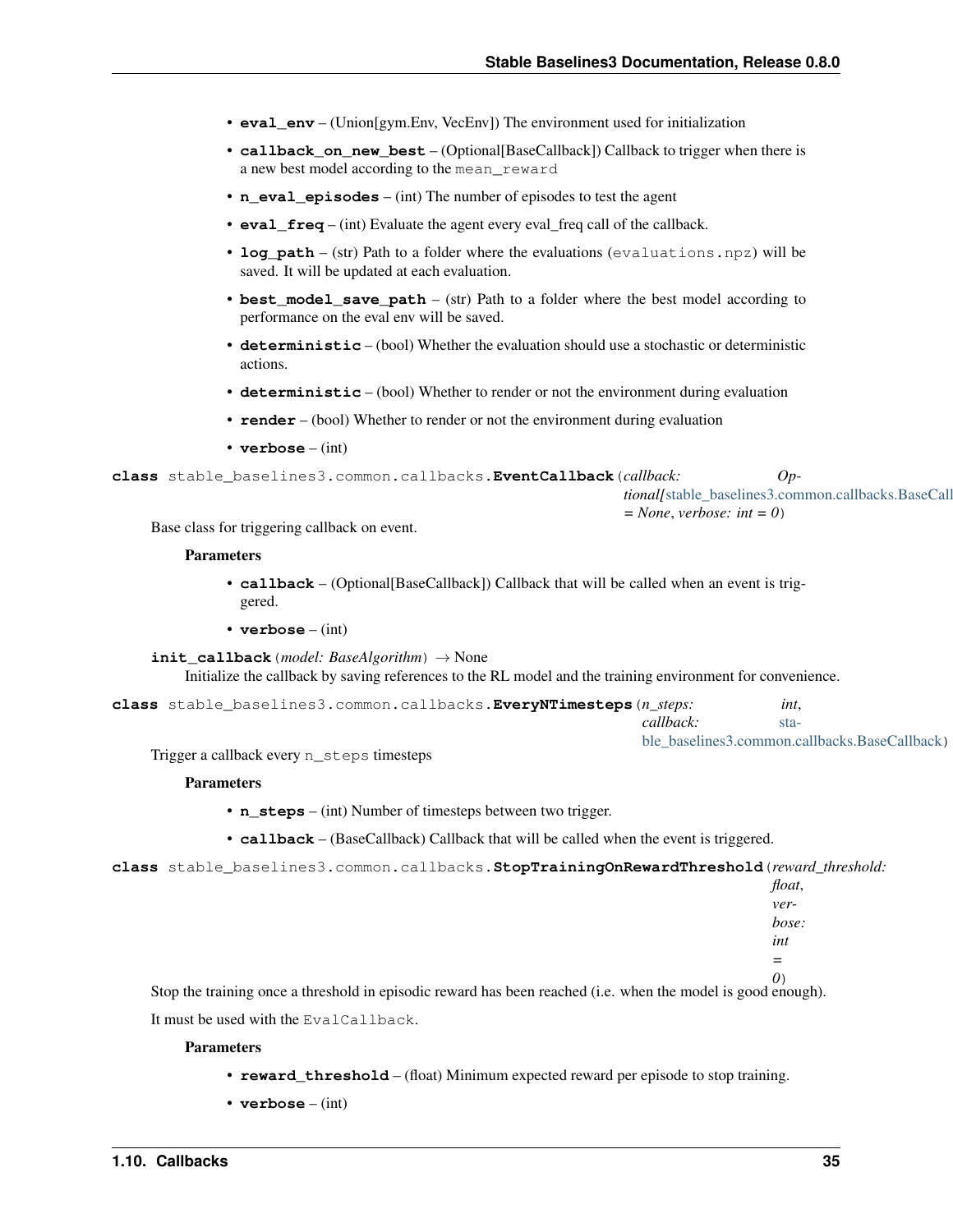# **1.11 Tensorboard Integration**

# **1.11.1 Basic Usage**

To use Tensorboard with stable baselines3, you simply need to pass the location of the log folder to the RL agent:

```
from stable_baselines3 import A2C
model = A2C('MlpPolicy', 'CartPole-v1', verbose=1, tensorboard_log="./a2c_cartpole_
˓→tensorboard/")
model.learn(total_timesteps=10000)
```
You can also define custom logging name when training (by default it is the algorithm name)

```
from stable_baselines3 import A2C
model = A2C('MlpPolicy', 'CartPole-v1', verbose=1, tensorboard_log="./a2c_cartpole_
˓→tensorboard/")
model.learn(total_timesteps=10000, tb_log_name="first_run")
# Pass reset_num_timesteps=False to continue the training curve in tensorboard
# By default, it will create a new curve
model.learn(total_timesteps=10000, tb_log_name="second_run", reset_num_
˓→timesteps=False)
model.learn(total_timesteps=10000, tb_log_name="third_run", reset_num_timesteps=False)
```
Once the learn function is called, you can monitor the RL agent during or after the training, with the following bash command:

tensorboard --logdir ./a2c\_cartpole\_tensorboard/

you can also add past logging folders:

tensorboard --logdir ./a2c\_cartpole\_tensorboard/;./ppo2\_cartpole\_tensorboard/

It will display information such as the episode reward (when using a Monitor wrapper), the model losses and other parameter unique to some models.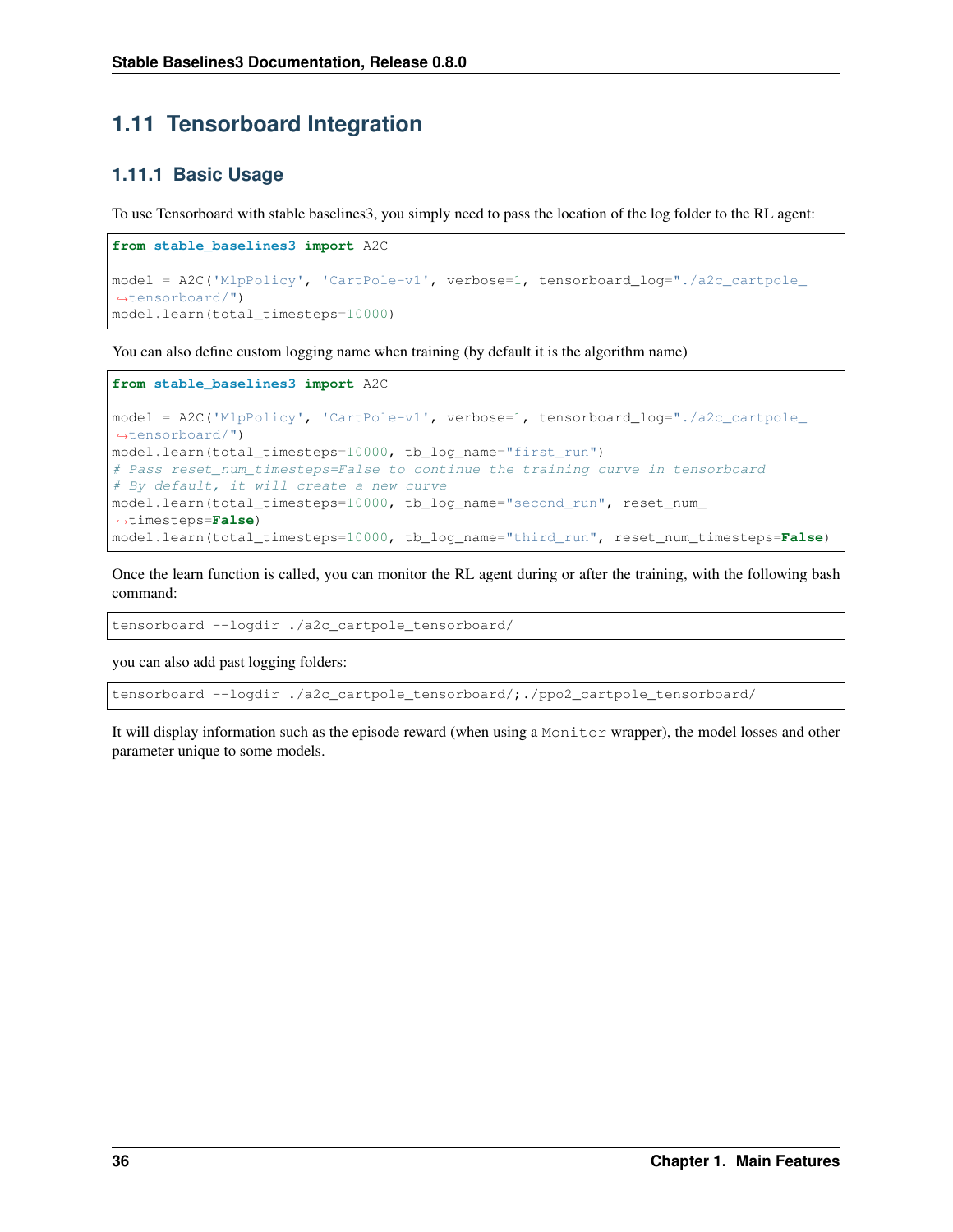

# **1.11.2 Logging More Values**

Using a callback, you can easily log more values with TensorBoard. Here is a simple example on how to log both additional tensor or arbitrary scalar value:

```
import numpy as np
from stable_baselines3 import SAC
from stable_baselines3.common.callbacks import BaseCallback
model = SAC("MlpPolicy", "Pendulum-v0", tensorboard_log="/tmp/sac/", verbose=1)
class TensorboardCallback(BaseCallback):
    "''"''"''"Custom callback for plotting additional values in tensorboard.
    "''"def __init__(self, verbose=0):
        super(TensorboardCallback, self). __init_(verbose)
    def _on_step(self) -> bool:
        # Log scalar value (here a random variable)
        value = np.random.random()self.logger.record('random_value', value)
        return True
```
(continues on next page)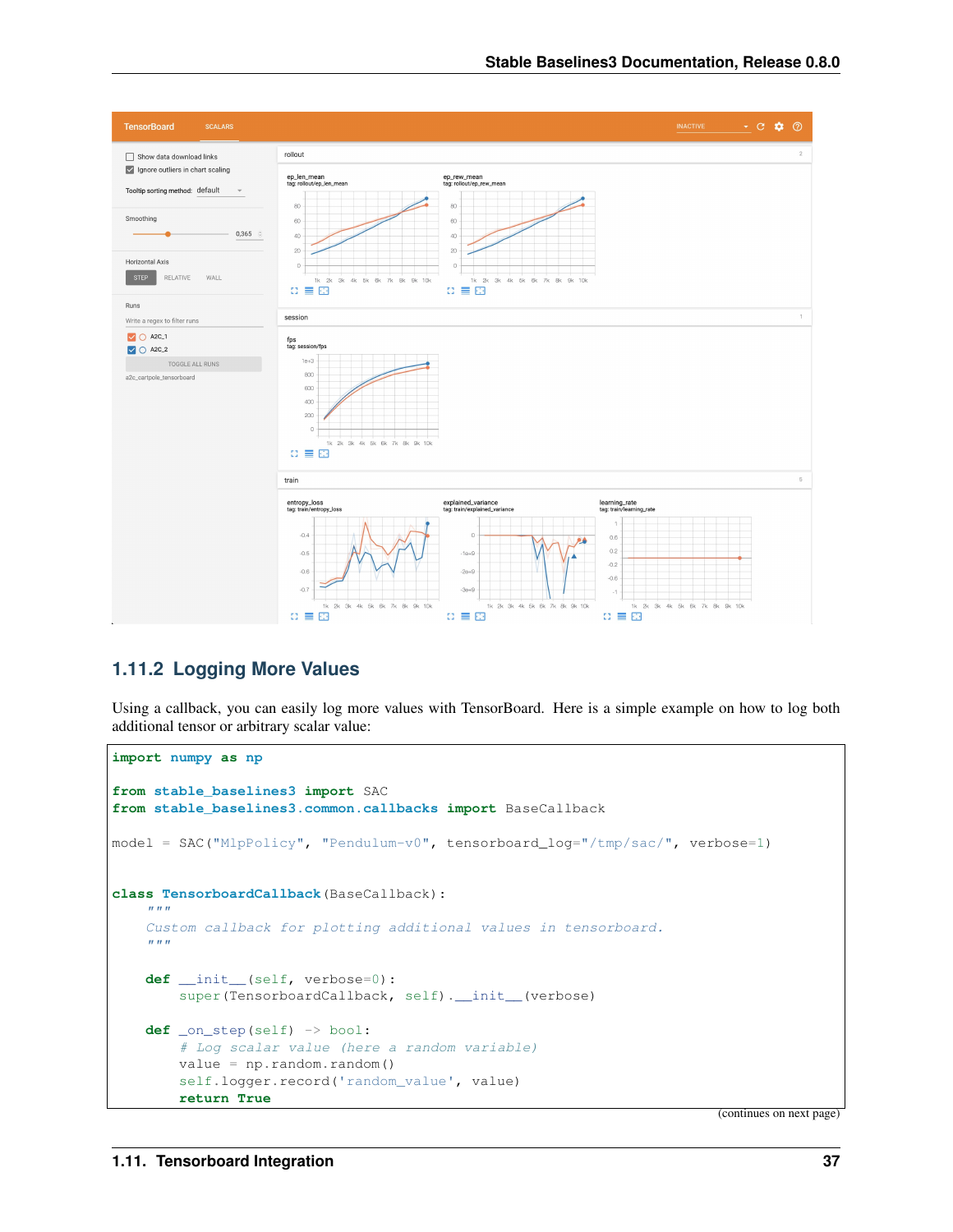(continued from previous page)

```
model.learn(50000, callback=TensorboardCallback())
```
# **1.12 RL Baselines3 Zoo**

[RL Baselines3 Zoo.](https://github.com/DLR-RM/rl-baselines3-zoo) is a collection of pre-trained Reinforcement Learning agents using Stable-Baselines3. It also provides basic scripts for training, evaluating agents, tuning hyperparameters and recording videos.

Goals of this repository:

- 1. Provide a simple interface to train and enjoy RL agents
- 2. Benchmark the different Reinforcement Learning algorithms
- 3. Provide tuned hyperparameters for each environment and RL algorithm
- 4. Have fun with the trained agents!

### **1.12.1 Installation**

1. Clone the repository:

```
git clone --recursive https://github.com/DLR-RM/rl-baselines3-zoo
cd rl-baselines3-zoo/
```
**Note:** You can remove the  $-\text{recursive option if you don't want to download the trained agents$ 

#### 2. Install dependencies

```
apt-get install swig cmake ffmpeg
pip install -r requirements.txt
```
## **1.12.2 Train an Agent**

The hyperparameters for each environment are defined in hyperparameters/algo\_name.yml.

If the environment exists in this file, then you can train an agent using:

python train.py --algo algo\_name --env env\_id

For example (with evaluation and checkpoints):

python train.py --algo ppo2 --env CartPole-v1 --eval-freq 10000 --save-freq 50000

Continue training (here, load pretrained agent for Breakout and continue training for 5000 steps):

```
python train.py --algo a2c --env BreakoutNoFrameskip-v4 -i trained_agents/a2c/
˓→BreakoutNoFrameskip-v4_1/BreakoutNoFrameskip-v4.zip -n 5000
```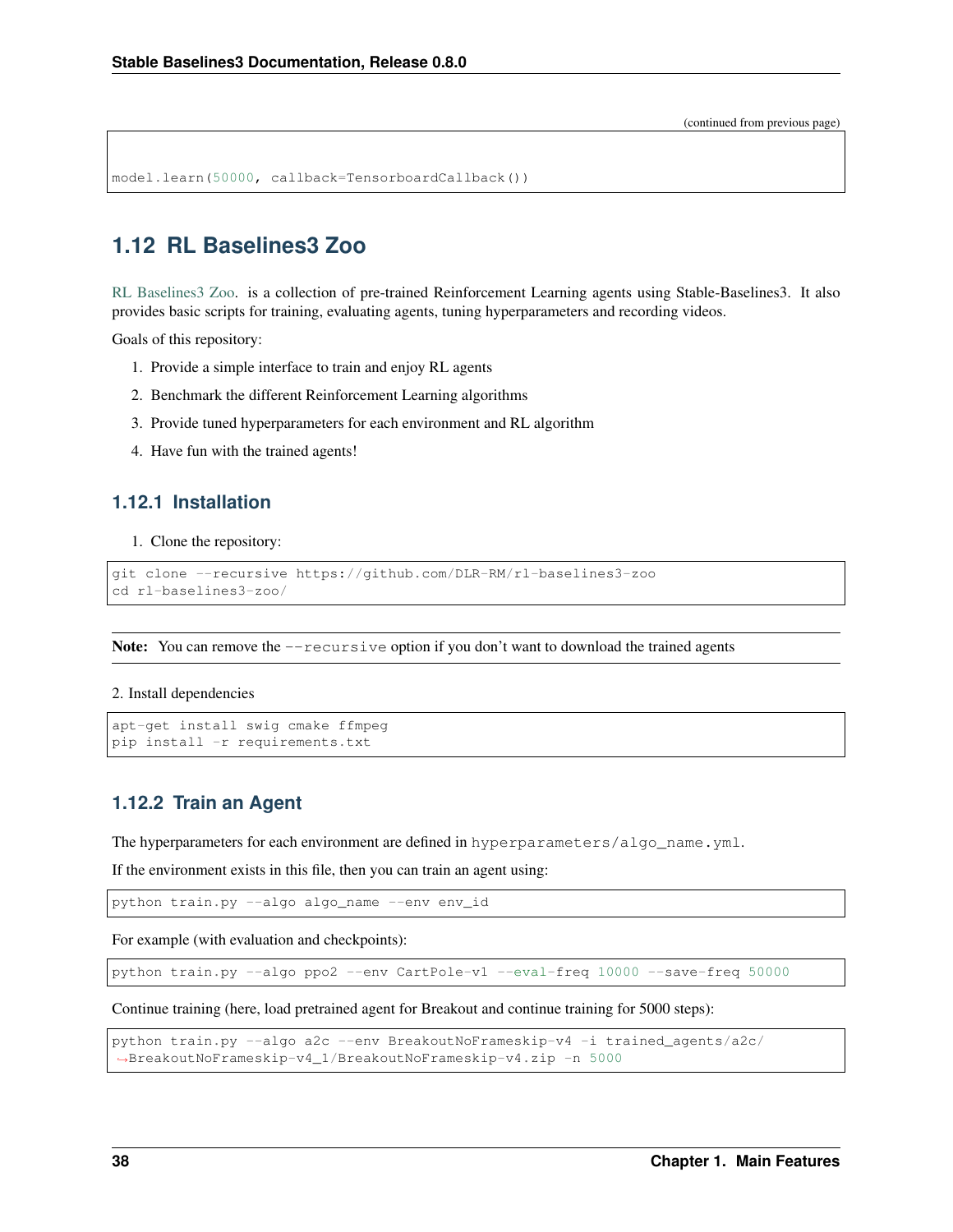# **1.12.3 Enjoy a Trained Agent**

If the trained agent exists, then you can see it in action using:

python enjoy.py --algo algo\_name --env env\_id

For example, enjoy A2C on Breakout during 5000 timesteps:

```
python enjoy.py --algo a2c --env BreakoutNoFrameskip-v4 --folder rl-trained-agents/ -
˓→n 5000
```
# **1.12.4 Hyperparameter Optimization**

We use [Optuna](https://optuna.org/) for optimizing the hyperparameters.

Tune the hyperparameters for PPO, using a random sampler and median pruner, 2 parallels jobs, with a budget of 1000 trials and a maximum of 50000 steps:

```
python train.py --algo ppo --env MountainCar-v0 -n 50000 -optimize --n-trials 1000 --
\rightarrown-jobs 2 \
  --sampler random --pruner median
```
# **1.12.5 Colab Notebook: Try it Online!**

You can train agents online using Google [colab notebook.](https://colab.research.google.com/github/Stable-Baselines-Team/rl-colab-notebooks/blob/sb3/rl-baselines-zoo.ipynb)

Note: You can find more information about the rl baselines3 zoo in the repo [README.](https://github.com/DLR-RM/rl-baselines3-zoo) For instance, how to record a video of a trained agent.

# **1.13 Migrating from Stable-Baselines**

This is a guide to migrate from Stable-Baselines to Stable-Baselines3.

It also references the main changes.

### TODO

# **1.14 Dealing with NaNs and infs**

During the training of a model on a given environment, it is possible that the RL model becomes completely corrupted when a NaN or an inf is given or returned from the RL model.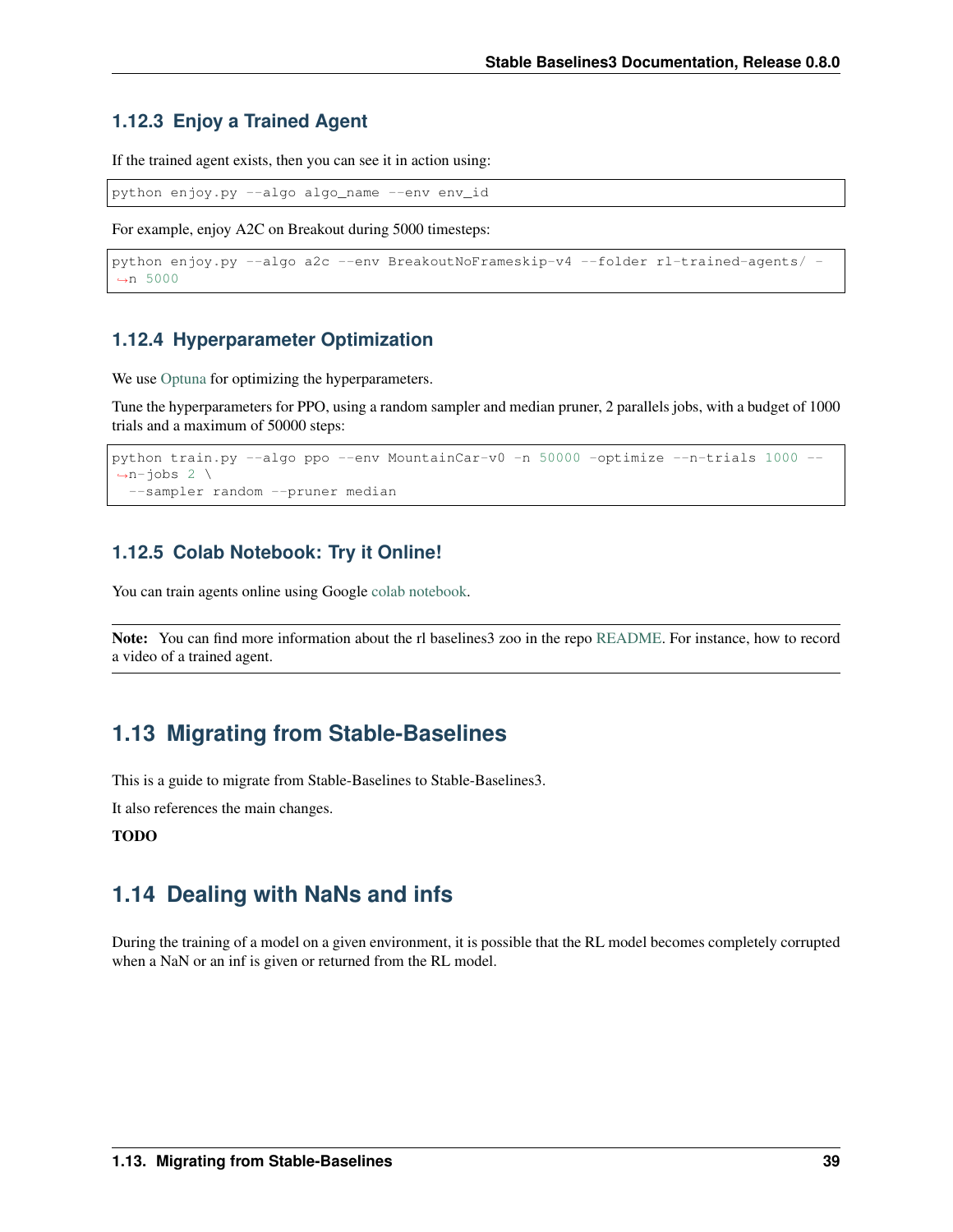# **1.14.1 How and why?**

The issue arises then NaNs or infs do not crash, but simply get propagated through the training, until all the floating point number converge to NaN or inf. This is in line with the [IEEE Standard for Floating-Point Arithmetic \(IEEE 754\)](https://ieeexplore.ieee.org/document/4610935) standard, as it says:

### Note:

### Five possible exceptions can occur:

- Invalid operation ( $\sqrt{-1}$ , inf ×1, NaN mod 1, ...) return NaN
- Division by zero:
	- if the operand is not zero  $(1/0, -2/0, ...)$  returns  $\pm$  inf
	- if the operand is zero  $(0/0)$  returns signaling NaN
- Overflow (exponent too high to represent) returns  $\pm$  inf
- Underflow (exponent too low to represent) returns 0
- Inexact (not representable exactly in base 2, eg:  $1/5$ ) returns the rounded value (ex: assert (1/5)  $\star$  $3 == 0.6000000000000001$

And of these, only Division by zero will signal an exception, the rest will propagate invalid values quietly.

In python, dividing by zero will indeed raise the exception: ZeroDivisionError: float division by zero, but ignores the rest.

The default in numpy, will warn: RuntimeWarning: invalid value encountered but will not halt the code.

# **1.14.2 Anomaly detection with PyTorch**

To enable NaN detection in PyTorch you can do

```
import torch as th
th.autograd.set_detect_anomaly(True)
```
# **1.14.3 Numpy parameters**

Numpy has a convenient way of dealing with invalid value: [numpy.seterr,](https://docs.scipy.org/doc/numpy/reference/generated/numpy.seterr.html) which defines for the python process, how it should handle floating point error.

```
import numpy as np
np.seterr(all='raise') # define before your code.
print("numpy test:")
a = np.fload(1.0)b = np.fload(0.0)val = a / b # this will now raise an exception instead of a warning.
print(val)
```
but this will also avoid overflow issues on floating point numbers: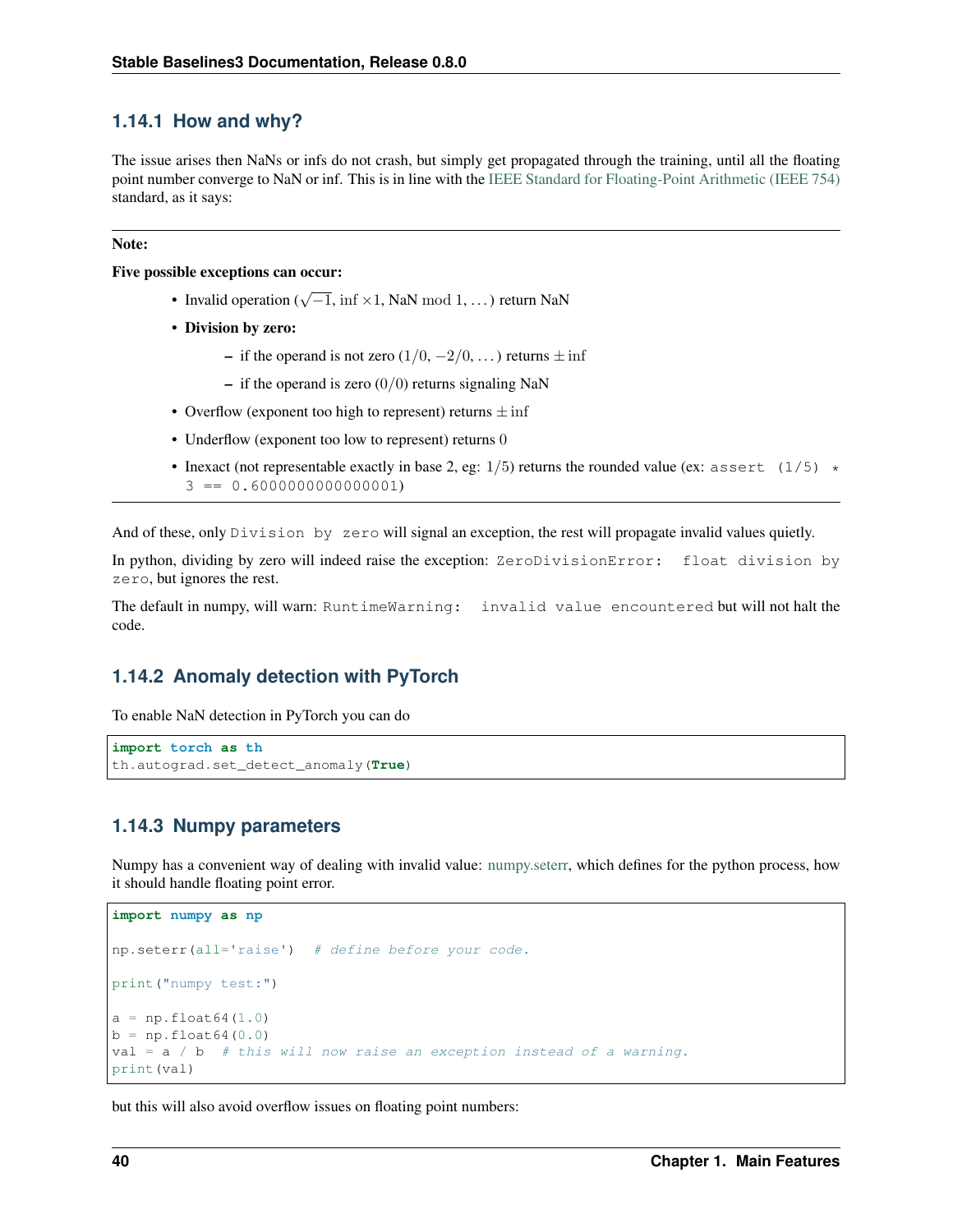```
import numpy as np
np.seterr(all='raise') # define before your code.
print("numpy overflow test:")
a = np.fload64(10)b = np.fload64(1000)val = a * b # this will now raise an exception
print(val)
```
but will not avoid the propagation issues:

```
import numpy as np
np.seterr(all='raise') # define before your code.
print("numpy propagation test:")
a = np.fload64('NaN')b = np.fload64(1.0)val = a + b # this will neither warn nor raise anything
print(val)
```
### **1.14.4 VecCheckNan Wrapper**

In order to find when and from where the invalid value originated from, stable-baselines3 comes with a VecCheckNan wrapper.

It will monitor the actions, observations, and rewards, indicating what action or observation caused it and from what.

```
import gym
from gym import spaces
import numpy as np
from stable_baselines3 import PPO
from stable_baselines3.common.vec_env import DummyVecEnv, VecCheckNan
class NanAndInfEnv(gym.Env):
    """Custom Environment that raised NaNs and Infs"""
    metadata = {'render.modes': ['human']}
    def __init__(self):
        super(NanAndInfEnv, self).__init__()
        self.action_space = spaces.Box(low=-np.inf, high=np.inf, shape=(1, ), dtype=np.
\rightarrowfloat64)
        self.observation_space = spaces.Box(low=-np.inf, high=np.inf, shape=(1,)_{, \square}˓→dtype=np.float64)
    def step(self, _action):
        randf = np.random.rand()
        if randf > 0.99:
            obs = float('NaN')elif randf > 0.98:
            obs = float('inf')
        else:
```
(continues on next page)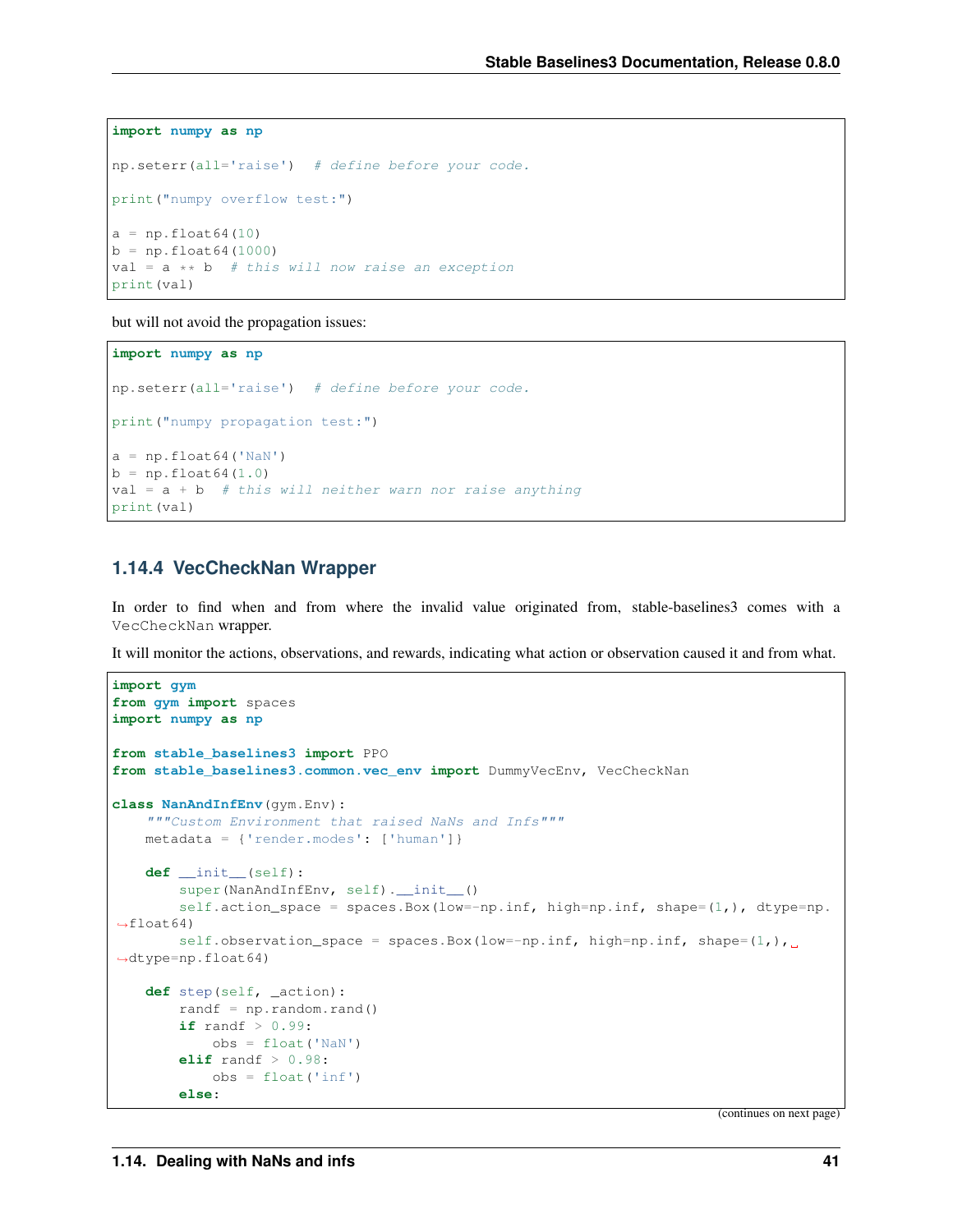(continued from previous page)

```
obs = randf
        return [obs], 0.0, False, {}
    def reset(self):
        return [0.0]
    def render(self, mode='human', close=False):
        pass
# Create environment
env = DummyVecEnv([lambda: NanAndInfEnv()])
env = VecCheckNan(env, raise_exception=True)
# Instantiate the agent
model = PPO('MlpPolicy', env)
# Train the agent
model.length (total_time steps=int(2e5)) # this will crash explaining that the invalid,
˓→value originated from the environment.
```
# **1.14.5 RL Model hyperparameters**

Depending on your hyperparameters, NaN can occurs much more often. A great example of this: [https://github.com/](https://github.com/hill-a/stable-baselines/issues/340) [hill-a/stable-baselines/issues/340](https://github.com/hill-a/stable-baselines/issues/340)

Be aware, the hyperparameters given by default seem to work in most cases, however your environment might not play nice with them. If this is the case, try to read up on the effect each hyperparameters has on the model, so that you can try and tune them to get a stable model. Alternatively, you can try automatic hyperparameter tuning (included in the rl zoo).

# **1.14.6 Missing values from datasets**

If your environment is generated from an external dataset, do not forget to make sure your dataset does not contain NaNs. As some datasets will sometimes fill missing values with NaNs as a surrogate value.

Here is some reading material about finding NaNs: [https://pandas.pydata.org/pandas-docs/stable/user\\_guide/missing\\_](https://pandas.pydata.org/pandas-docs/stable/user_guide/missing_data.html) [data.html](https://pandas.pydata.org/pandas-docs/stable/user_guide/missing_data.html)

And filling the missing values with something else (imputation): [https://towardsdatascience.com/](https://towardsdatascience.com/how-to-handle-missing-data-8646b18db0d4) [how-to-handle-missing-data-8646b18db0d4](https://towardsdatascience.com/how-to-handle-missing-data-8646b18db0d4)

# **1.15 Developer Guide**

This guide is meant for those who want to understand the internals and the design choices of Stable-Baselines3.

At first, you should read the two issues where the design choices were discussed:

- <https://github.com/hill-a/stable-baselines/issues/576>
- <https://github.com/hill-a/stable-baselines/issues/733>

The library is not meant to be modular, although inheritance is used to reduce code duplication.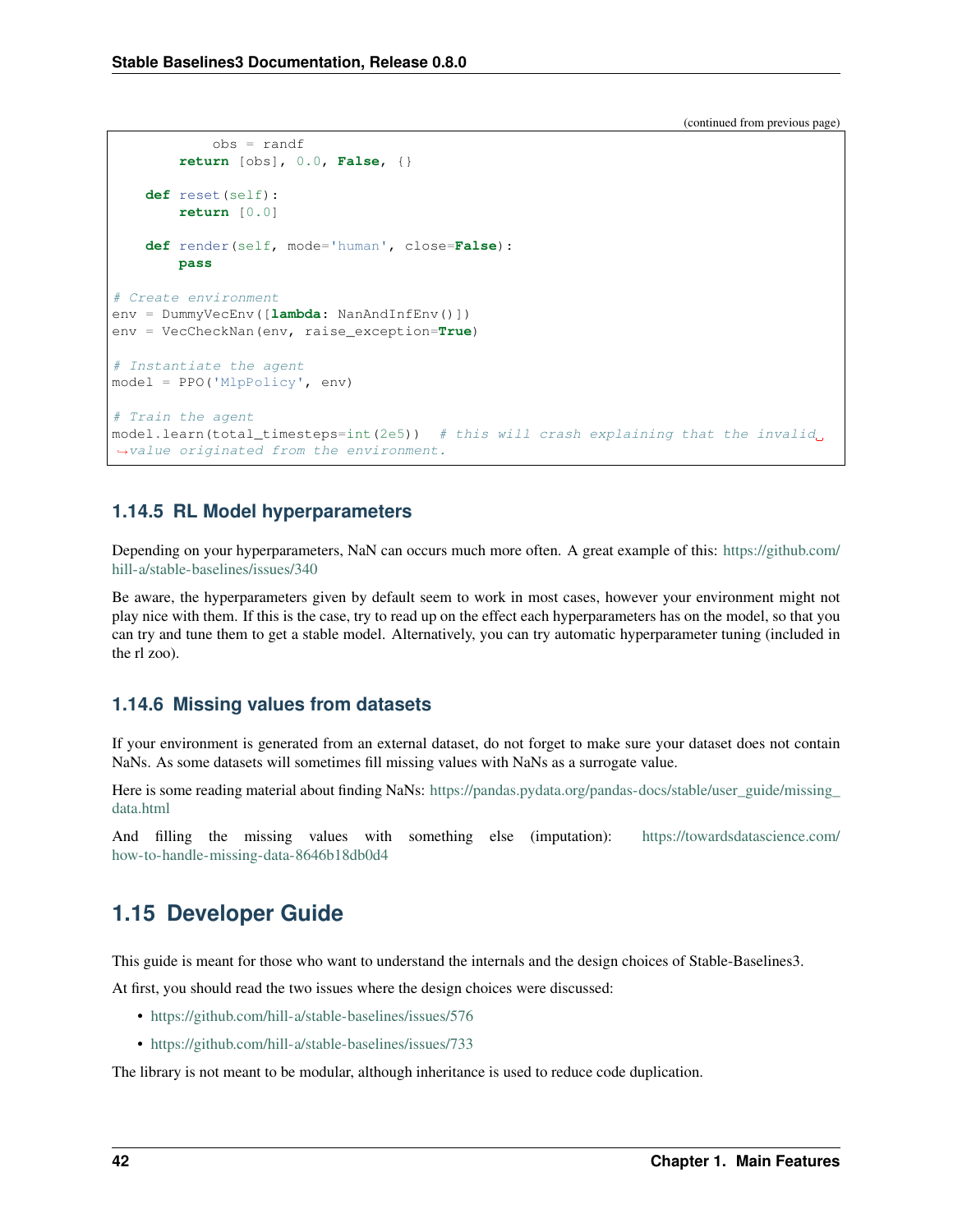# **1.15.1 Algorithms Structure**

Each algorithm (on-policy and off-policy ones) follows a common structure. Policy contains code for acting in the environment, and algorithm updates this policy. There is one folder per algorithm, and in that folder there is the algorithm and the policy definition (policies.py).

Each algorithm has two main methods:

- . collect rollouts () which defines how new samples are collected, usually inherited from the base class. Those samples are then stored in a RolloutBuffer (discarded after the gradient update) or ReplayBuffer
- .train() which updates the parameters using samples from the buffer

# **1.15.2 Where to start?**

The first thing you need to read and understand are the base classes in the common/ folder:

- BaseAlgorithm in base\_class.py which defines how an RL class should look like. It contains also all the "glue code" for saving/loading and the common operations (wrapping environments)
- BasePolicy in policies.py which defines how a policy class should look like. It contains also all the magic for the .predict() method, to handle as many spaces/cases as possible
- OffPolicyAlgorithm in off\_policy\_algorithm.py that contains the implementation of collect\_rollouts() for the off-policy algorithms, and similarly OnPolicyAlgorithm in on\_policy\_algorithm.py.

All the environments handled internally are assumed to be  $VeCEnv$  (gym. Env are automatically wrapped).

# **1.15.3 Pre-Processing**

To handle different observation spaces, some pre-processing needs to be done (e.g. one-hot encoding for discrete observation). Most of the code for pre-processing is in common/preprocessing.py and common/policies. py.

For images, we make use of an additional wrapper VecTransposeImage because PyTorch uses the "channel-first" convention.

# **1.15.4 Policy Structure**

When we refer to "policy" in Stable-Baselines3, this is usually an abuse of language compared to RL terminology. In SB3, "policy" refers to the class that handles all the networks useful for training, so not only the network used to predict actions (the "learned controller"). For instance, the TD3 policy contains the actor, the critic and the target networks.

To avoid the hassle of importing specific policy classes for specific algorithm (e.g. both A2C and PPO use ActorCriticPolicy), SB3 uses names like "MlpPolicy" and "CnnPolicy" to refer policies using small feedforward networks or convolutional networks, respectively. Importing [algorithm]/policies.py registers an appropriate policy for that algorithm under those names.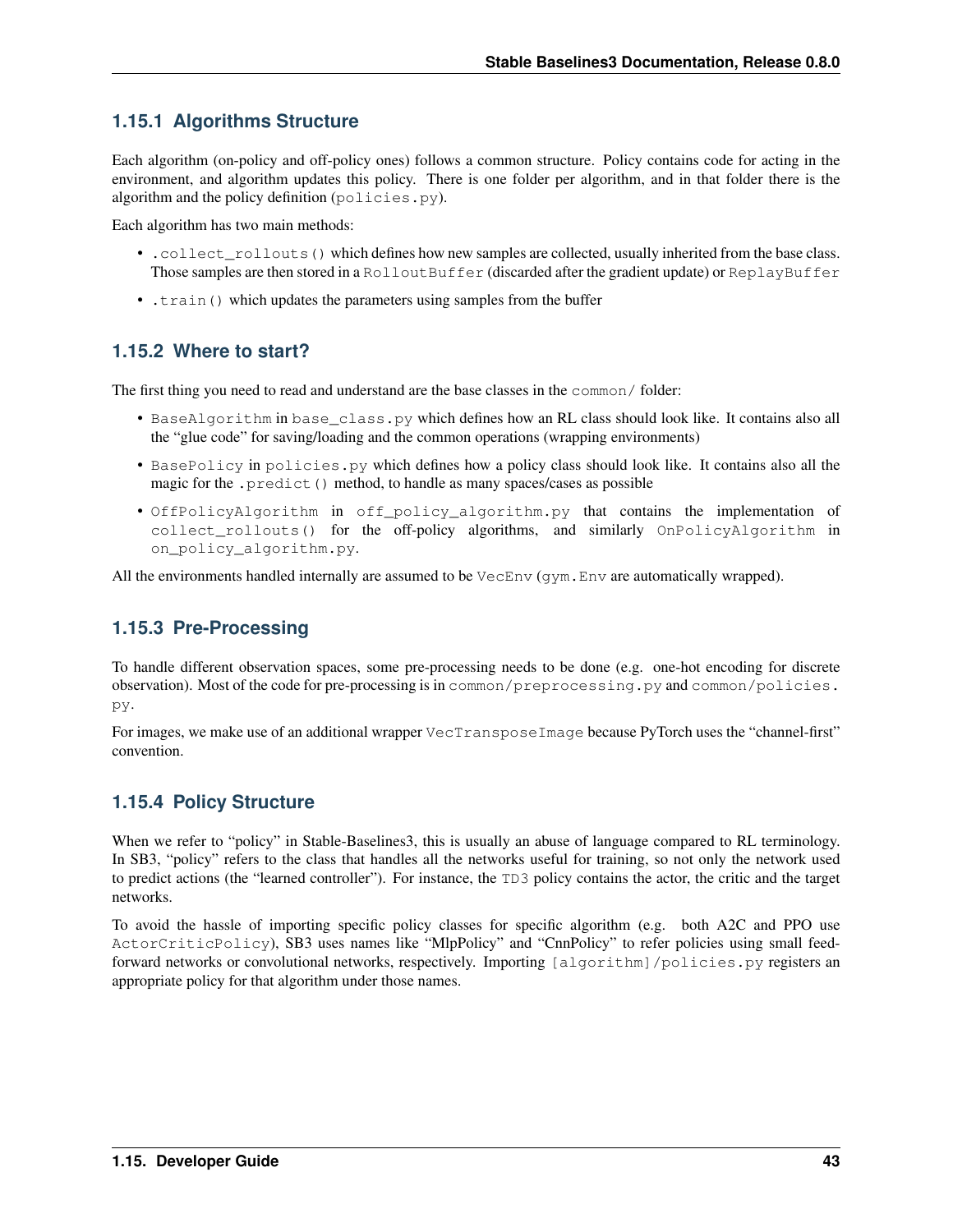# **1.15.5 Probability distributions**

When needed, the policies handle the different probability distributions. All distributions are located in  $common/$ distributions.py and follow the same interface. Each distribution corresponds to a type of action space (e.g. Categorical is the one used for discrete actions. For continuous actions, we can use multiple distributions ("DiagGaussian", "SquashedGaussian" or "StateDependentDistribution")

# **1.15.6 State-Dependent Exploration**

State-Dependent Exploration (SDE) is a type of exploration that allows to use RL directly on real robots, that was the starting point for the Stable-Baselines3 library. I (@araffin) published a paper about a generalized version of SDE (the one implemented in SB3): <https://arxiv.org/abs/2005.05719>

# **1.15.7 Misc**

The rest of the common/ is composed of helpers (e.g. evaluation helpers) or basic components (like the callbacks). The type\_aliases.py file contains common type hint aliases like GymStepReturn.

Et voilà?

After reading this guide and the mentioned files, you should be now able to understand the design logic behind the library ;) Abstract base classes for RL algorithms.

# **1.16 Base RL Class**

Common interface for all the RL algorithms

<span id="page-47-0"></span>**class** stable\_baselines3.common.base\_class.**BaseAlgorithm**(*policy:*

*Type[stable\_baselines3.common.policies.BasePolicy]*, *env: Optional[Union[gym.core.Env, stable\_baselines3.common.vec\_env.base\_vec\_env.Vecl str]]*, *policy\_base: Type[stable\_baselines3.common.policies.BasePolicy]*, *learning\_rate: Union[float, Callable]*, *policy\_kwargs: Dict[str, Any] = None*, *tensorboard\_log: Optional[str] = None*, *verbose: int = 0*, *device: Union[torch.device, str] = 'auto'*, *support\_multi\_env: bool = False*, *create\_eval\_env: bool = False*, *monitor\_wrapper: bool = True*, *seed: Optional[int] = None*, *use\_sde: bool = False*, *sde\_sample\_freq:*  $int = -1$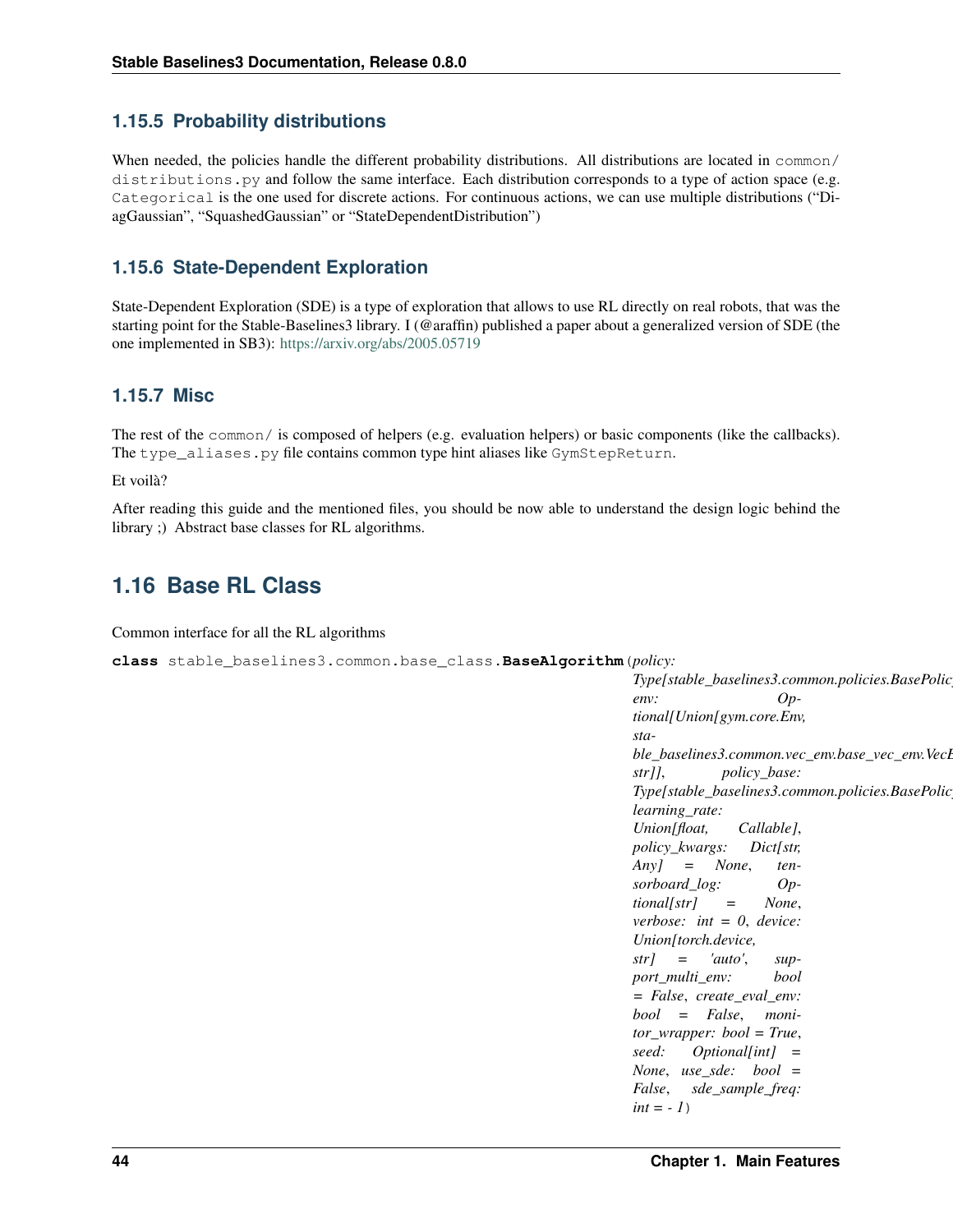The base of RL algorithms

### Parameters

- **policy** (Type[BasePolicy]) Policy object
- **env** (Union[GymEnv, str, None]) The environment to learn from (if registered in Gym, can be str. Can be None for loading trained models)
- **policy\_base** (Type[BasePolicy]) The base policy used by this method
- **learning\_rate** (float or callable) learning rate for the optimizer, it can be a function of the current progress remaining (from 1 to 0)
- **policy\_kwargs** (Dict[str, Any]) Additional arguments to be passed to the policy on creation
- **tensorboard**  $\log (\text{str})$  the log location for tensorboard (if None, no logging)
- **verbose** (int) The verbosity level: 0 none, 1 training information, 2 debug
- **device** (Union[th.device, str]) Device on which the code should run. By default, it will try to use a Cuda compatible device and fallback to cpu if it is not possible.
- **support\_multi\_env** (bool) Whether the algorithm supports training with multiple environments (as in A2C)
- **create\_eval\_env** (bool) Whether to create a second environment that will be used for evaluating the agent periodically. (Only available when passing string for the environment)
- **monitor\_wrapper** (bool) When creating an environment, whether to wrap it or not in a Monitor wrapper.
- **seed** (Optional[int]) Seed for the pseudo random generators
- **use\_sde** (bool) Whether to use generalized State Dependent Exploration (gSDE) instead of action noise exploration (default: False)
- **sde** sample  $freq (int)$  Sample a new noise matrix every n steps when using  $gSDE$ Default: -1 (only sample at the beginning of the rollout)

### **excluded\_save\_params**() → List[str]

Returns the names of the parameters that should be excluded by default when saving the model.

Returns ([str]) List of parameters that should be excluded from save

**get\_env**() → Optional[stable\_baselines3.common.vec\_env.base\_vec\_env.VecEnv] Returns the current environment (can be None if not defined).

Returns (Optional[VecEnv]) The current environment

#### $get\_torch\_variables$  ()  $\rightarrow$  Tuple[List[str], List[str]]

Get the name of the torch variables that will be saved. th.save and th.load will be used with the right device instead of the default pickling strategy.

Returns (Tuple[List[str], List[str]]) name of the variables with state dicts to save, name of additional torch tensors,

**get\_vec\_normalize\_env**() → Optional[stable\_baselines3.common.vec\_env.vec\_normalize.VecNormalize] Return the VecNormalize wrapper of the training env if it exists. :return: Optional[VecNormalize] The VecNormalize env.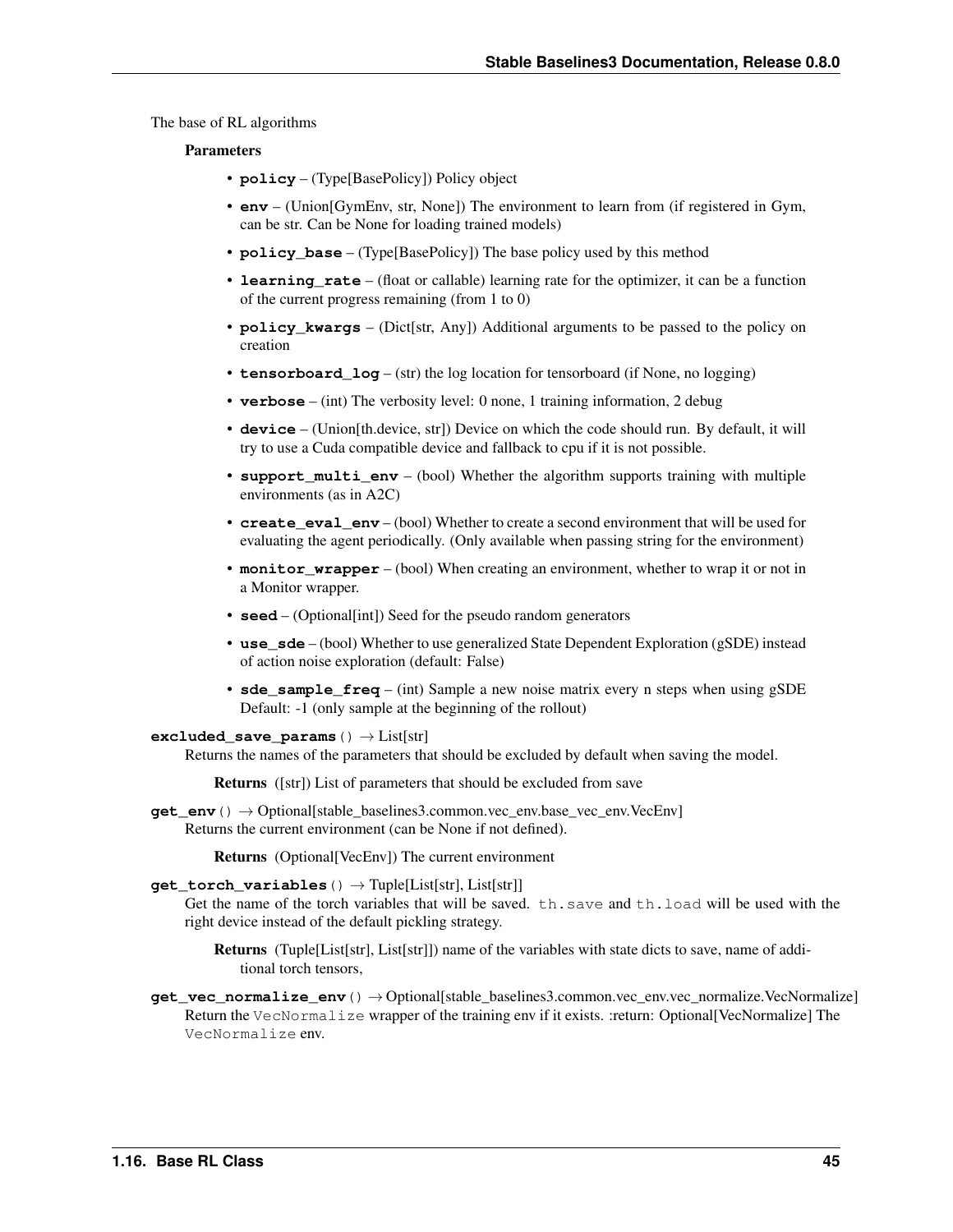**abstract learn**(*total\_timesteps: int*, *callback: Union[None, Callable, List[stable\_baselines3.common.callbacks.BaseCallback], stable\_baselines3.common.callbacks.BaseCallback] = None*, *log\_interval: int = 100*, *tb\_log\_name: str = 'run'*, *eval\_env: Optional[Union[gym.core.Env, stable\_baselines3.common.vec\_env.base\_vec\_env.VecEnv]] = None*, *eval freq: int = - 1, n eval episodes: int = 5, eval log path: Op* $tional[str] = None$ , reset num timesteps: bool = True  $\rightarrow$  [sta](#page-47-0)*[ble\\_baselines3.common.base\\_class.BaseAlgorithm](#page-47-0)*

Return a trained model.

### Parameters

- **total\_timesteps** (int) The total number of samples (env steps) to train on
- **callback** (MaybeCallback) callback(s) called at every step with state of the algorithm.
- **log\_interval** (int) The number of timesteps before logging.
- **tb** log name (str) the name of the run for TensorBoard logging
- **eval env** (gym.Env) Environment that will be used to evaluate the agent
- **eval\_freq** (int) Evaluate the agent every eval\_freq timesteps (this may vary a little)
- **n** eval episodes (int) Number of episode to evaluate the agent
- **eval log path** (Optional[str]) Path to a folder where the evaluations will be saved
- **reset\_num\_timesteps** (bool) whether or not to reset the current timestep number (used in logging)

Returns (BaseAlgorithm) the trained model

**classmethod load**(*load\_path: str*, *env: Optional[Union[gym.core.Env, stable\_baselines3.common.vec\_env.base\_vec\_env.VecEnv]] = None*, *\*\*kwargs*) → *[stable\\_baselines3.common.base\\_class.BaseAlgorithm](#page-47-0)*

Load the model from a zip-file

### **Parameters**

- **load path** the location of the saved data
- **env** the new environment to run the loaded model on (can be None if you only need prediction from a trained model) has priority over any saved environment
- **kwargs** extra arguments to change the model when loading
- **predict**(*observation: numpy.ndarray*, *state: Optional[numpy.ndarray] = None*, *mask: Optional[numpy.ndarray] = None*, *deterministic: bool = False*) → Tuple[numpy.ndarray, Optional[numpy.ndarray]]

Get the model's action(s) from an observation

- **observation** (np.ndarray) the input observation
- **state** (Optional[np.ndarray]) The last states (can be None, used in recurrent policies)
- **mask** (Optional[np.ndarray]) The last masks (can be None, used in recurrent policies)
- **deterministic** (bool) Whether or not to return deterministic actions.
- Returns (Tuple[np.ndarray, Optional[np.ndarray]]) the model's action and the next state (used in recurrent policies)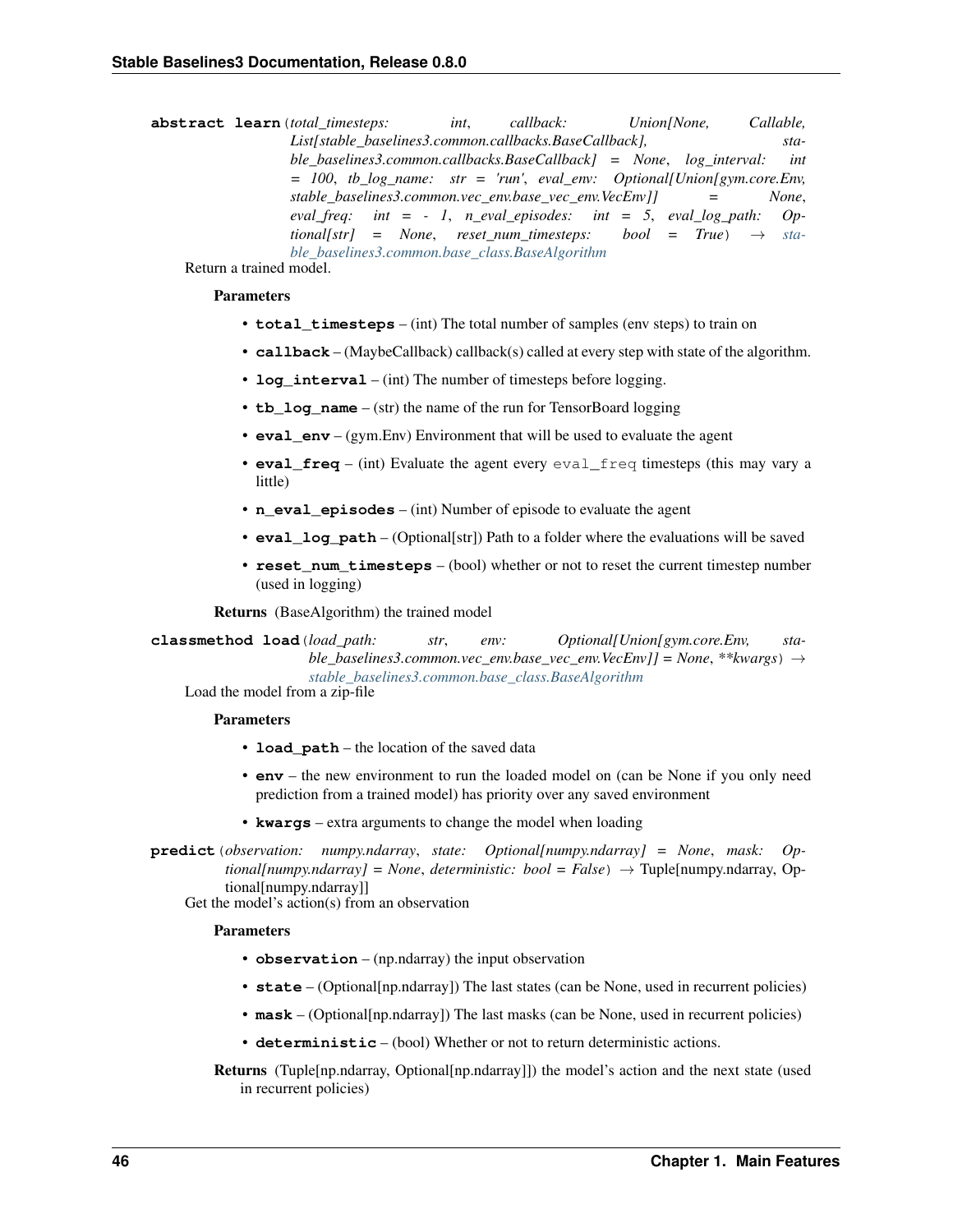**save**(*path: Union[str, pathlib.Path, io.BufferedIOBase]*, *exclude: Optional[Iterable[str]] = None*, *include: Optional[Iterable[str]]* =  $None$ )  $\rightarrow$  None

Save all the attributes of the object and the model parameters in a zip-file.

#### Parameters

- **pathlib.Path, io.BufferedIOBase])** ((Union[str,) path to the file where the rl agent should be saved
- **exclude** name of parameters that should be excluded in addition to the default one
- **include** name of parameters that might be excluded but should be included anyway
- **set\_env**(*env: Union[gym.core.Env, stable\_baselines3.common.vec\_env.base\_vec\_env.VecEnv]*) →

None Checks the validity of the environment, and if it is coherent, set it as the current environment. Furthermore wrap any non vectorized env into a vectorized checked parameters: - observation\_space - action\_space

**Parameters <b>env** – The environment for learning a policy

**set\_random\_seed**(*seed: Optional[int] = None*) → None Set the seed of the pseudo-random generators (python, numpy, pytorch, gym, action space)

Parameters **seed** – (int)

### **1.16.1 Base Off-Policy Class**

<span id="page-50-0"></span>The base RL algorithm for Off-Policy algorithm (ex: SAC/TD3)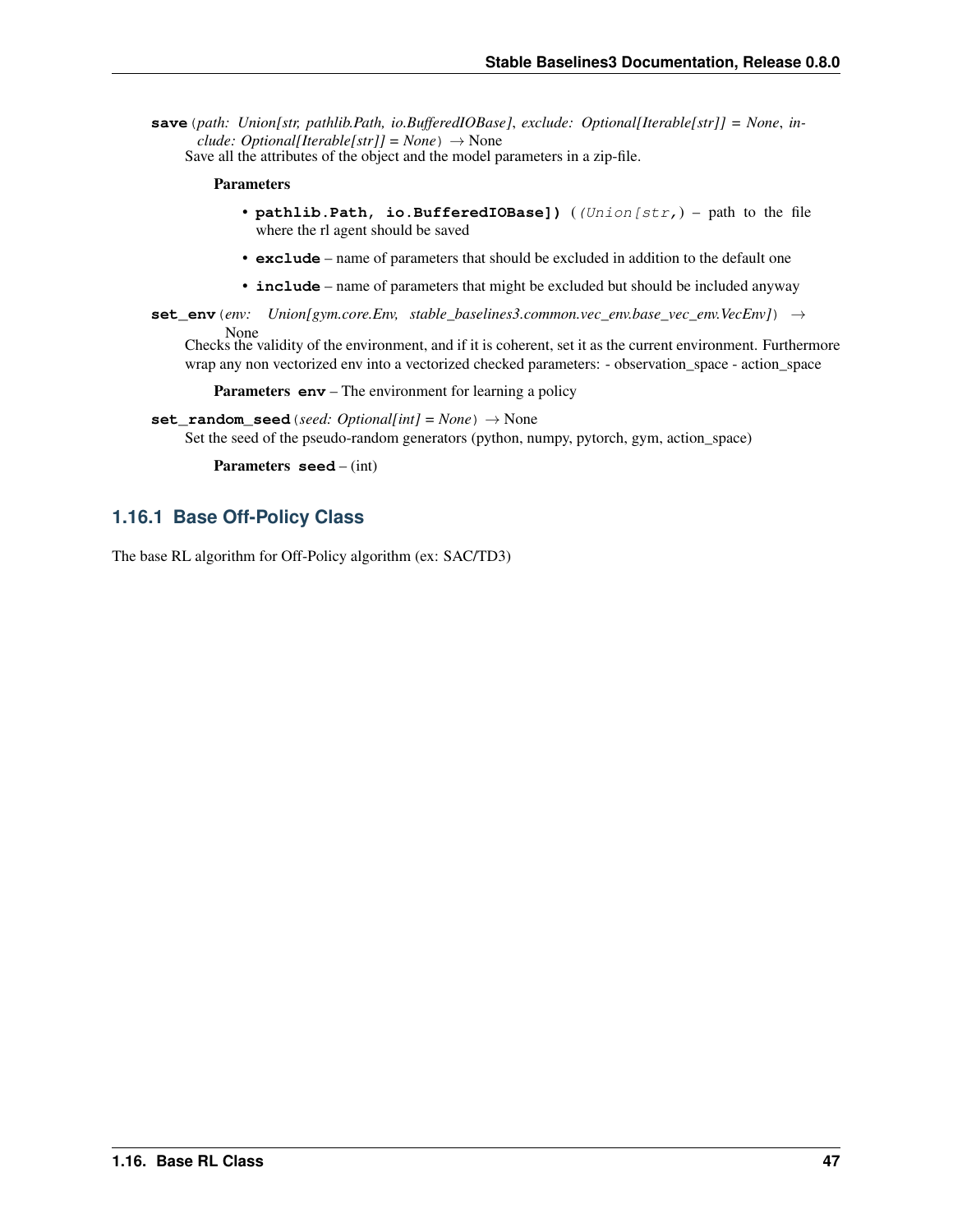| class stable_baselines3.common.off_policy_algorithm.OffPolicyAlgorithm(policy: |                              |
|--------------------------------------------------------------------------------|------------------------------|
|                                                                                | Type[stable_baselines3.comn  |
|                                                                                | env:                         |
|                                                                                | Union[gym.core.Env,          |
|                                                                                | $sta-$                       |
|                                                                                | ble_baselines3.common.vec_   |
|                                                                                | str],                        |
|                                                                                | pol-                         |
|                                                                                | icy_base:                    |
|                                                                                | Type[stable_baselines3.comn  |
|                                                                                | learn-                       |
|                                                                                | ing_rate:                    |
|                                                                                | Union[float,                 |
|                                                                                | Callable],                   |
|                                                                                | buffer_size:                 |
|                                                                                | int                          |
|                                                                                | $\equiv$                     |
|                                                                                | 1000000,                     |
|                                                                                | learn-                       |
|                                                                                | ing_starts:                  |
|                                                                                | int                          |
|                                                                                | $\equiv$                     |
|                                                                                | 100,                         |
|                                                                                | batch_size:                  |
|                                                                                | int                          |
|                                                                                | $\equiv$                     |
|                                                                                | 256,                         |
|                                                                                | tau:                         |
|                                                                                | float                        |
|                                                                                | $\equiv$                     |
|                                                                                | 0.005,                       |
|                                                                                | gamma:                       |
|                                                                                | float                        |
|                                                                                | $\equiv$                     |
|                                                                                | 0.99,                        |
|                                                                                | train_freq:                  |
|                                                                                | int                          |
|                                                                                | $= 1$ ,                      |
|                                                                                | $gra-$                       |
|                                                                                | $di-$                        |
|                                                                                | ent_steps:                   |
|                                                                                | int                          |
|                                                                                | $= 1$ ,                      |
|                                                                                | n_episodes_rollout:          |
|                                                                                | int                          |
|                                                                                | $=$ $-$                      |
|                                                                                | $\mathcal{I},$               |
|                                                                                | $ac-$                        |
|                                                                                | $tion\_noise$ :              |
|                                                                                | $Op-$                        |
|                                                                                | tional[stable_baselines3.com |
|                                                                                | $\equiv$                     |
|                                                                                | None,                        |
|                                                                                | $op-$                        |
|                                                                                | $ti-$                        |
|                                                                                | mize_memory_usage:           |

### *bool* **48 Chapter 1. Main Features**

*=*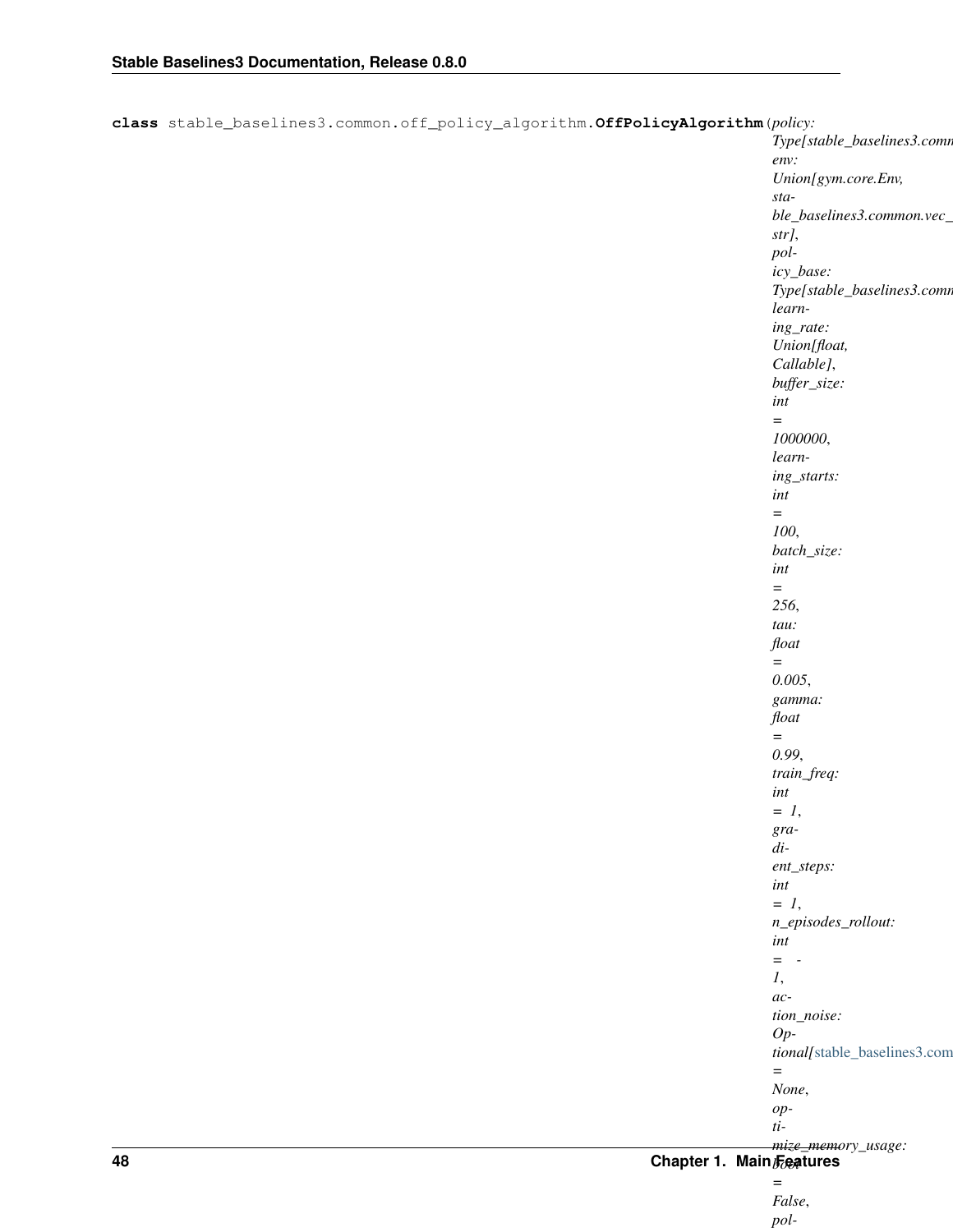The base for Off-Policy algorithms (ex: SAC/TD3)

- **policy** Policy object
- **env** The environment to learn from (if registered in Gym, can be str. Can be None for loading trained models)
- **policy\_base** The base policy used by this method
- **learning\_rate** (float or callable) learning rate for the optimizer, it can be a function of the current progress remaining (from 1 to 0)
- **buffer\_size** (int) size of the replay buffer
- **learning\_starts** (int) how many steps of the model to collect transitions for before learning starts
- **batch\_size** (int) Minibatch size for each gradient update
- **tau** (float) the soft update coefficient ("Polyak update", between 0 and 1)
- **gamma** (float) the discount factor
- **train\_freq** (int) Update the model every train\_freq steps. Set to *-1* to disable.
- **gradient\_steps** (int) How many gradient steps to do after each rollout (see train\_freq and n\_episodes\_rollout) Set to -1 means to do as many gradient steps as steps done in the environment during the rollout.
- **n** episodes rollout (int) Update the model every n episodes rollout episodes. Note that this cannot be used at the same time as train\_freq. Set to *-1* to disable.
- **action\_noise** (ActionNoise) the action noise type (None by default), this can help for hard exploration problem. Cf common.noise for the different action noise type.
- **optimize\_memory\_usage** (bool) Enable a memory efficient variant of the replay buffer at a cost of more complexity. See [https://github.com/DLR-RM/stable-baselines3/](https://github.com/DLR-RM/stable-baselines3/issues/37#issuecomment-637501195) [issues/37#issuecomment-637501195](https://github.com/DLR-RM/stable-baselines3/issues/37#issuecomment-637501195)
- **policy** kwargs Additional arguments to be passed to the policy on creation
- **tensorboard\_log** (str) the log location for tensorboard (if None, no logging)
- **verbose** The verbosity level: 0 none, 1 training information, 2 debug
- **device** Device on which the code should run. By default, it will try to use a Cuda compatible device and fallback to cpu if it is not possible.
- **support\_multi\_env** Whether the algorithm supports training with multiple environments (as in A2C)
- **create\_eval\_env** Whether to create a second environment that will be used for evaluating the agent periodically. (Only available when passing string for the environment)
- **monitor\_wrapper** When creating an environment, whether to wrap it or not in a Monitor wrapper.
- **seed** Seed for the pseudo random generators
- **use\_sde** Whether to use State Dependent Exploration (SDE) instead of action noise exploration (default: False)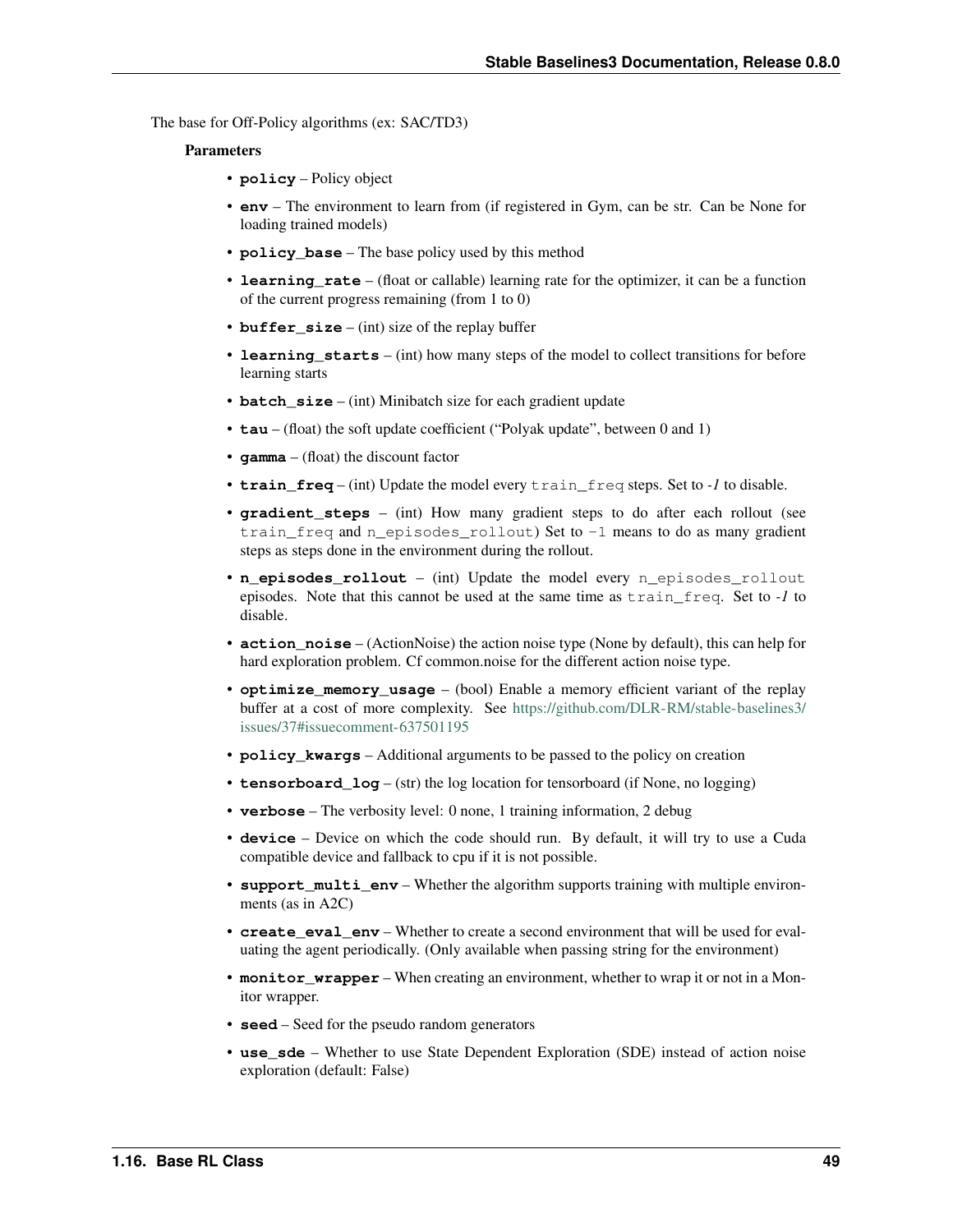- **sde\_sample\_freq** Sample a new noise matrix every n steps when using gSDE Default: -1 (only sample at the beginning of the rollout)
- **use\_sde\_at\_warmup** (bool) Whether to use gSDE instead of uniform sampling during the warm up phase (before learning starts)
- **sde\_support** (bool) Whether the model support gSDE or not

**collect\_rollouts**(*env: stable\_baselines3.common.vec\_env.base\_vec\_env.VecEnv*, *callback:* [sta](#page-37-0)[ble\\_baselines3.common.callbacks.BaseCallback,](#page-37-0) *n\_episodes: int = 1*, *n\_steps: int = - 1*, *action\_noise: Optional[*[stable\\_baselines3.common.noise.ActionNoise](#page-107-0)*] = None*, *learning\_starts: int = 0*, *replay\_buffer: Optional[stable\_baselines3.common.buffers.ReplayBuffer] = None*, *log* interval: Optional[int] = None)  $\rightarrow$  stable\_baselines3.common.type\_aliases.RolloutReturn

Collect experiences and store them into a ReplayBuffer.

### Parameters

- **env** (VecEnv) The training environment
- **callback** (BaseCallback) Callback that will be called at each step (and at the beginning and end of the rollout)
- **n** episodes (int) Number of episodes to use to collect rollout data You can also specify a n\_steps instead
- **n\_steps** (int) Number of steps to use to collect rollout data You can also specify a n\_episodes instead.
- **action noise** (Optional[ActionNoise]) Action noise that will be used for exploration Required for deterministic policy (e.g. TD3). This can also be used in addition to the stochastic policy for SAC.
- **learning\_starts** (int) Number of steps before learning for the warm-up phase.
- **replay\_buffer** (ReplayBuffer)
- **log\_interval** (int) Log data every log\_interval episodes

#### Returns (RolloutReturn)

**learn**(*total\_timesteps: int*, *callback: Union[None, Callable, List[stable\_baselines3.common.callbacks.BaseCallback], stable\_baselines3.common.callbacks.BaseCallback] = None*, *log\_interval: int = 4*, *eval\_env: Optional[Union[gym.core.Env, stable\_baselines3.common.vec\_env.base\_vec\_env.VecEnv]] = None*, *eval\_freq: int = - 1*, *n\_eval\_episodes: int = 5*, *tb\_log\_name: str = 'run'*, *eval\_log\_path:*  $Optional[str] = None,$  *reset num timesteps: bool* = True)  $\rightarrow$  *[sta](#page-50-0)[ble\\_baselines3.common.off\\_policy\\_algorithm.OffPolicyAlgorithm](#page-50-0)* Return a trained model.

- **total timesteps** (int) The total number of samples (env steps) to train on
- **callback** (MaybeCallback) callback(s) called at every step with state of the algorithm.
- **log\_interval** (int) The number of timesteps before logging.
- **tb\_log\_name** (str) the name of the run for TensorBoard logging
- **eval\_env** (gym.Env) Environment that will be used to evaluate the agent
- **eval\_freq** (int) Evaluate the agent every eval\_freq timesteps (this may vary a little)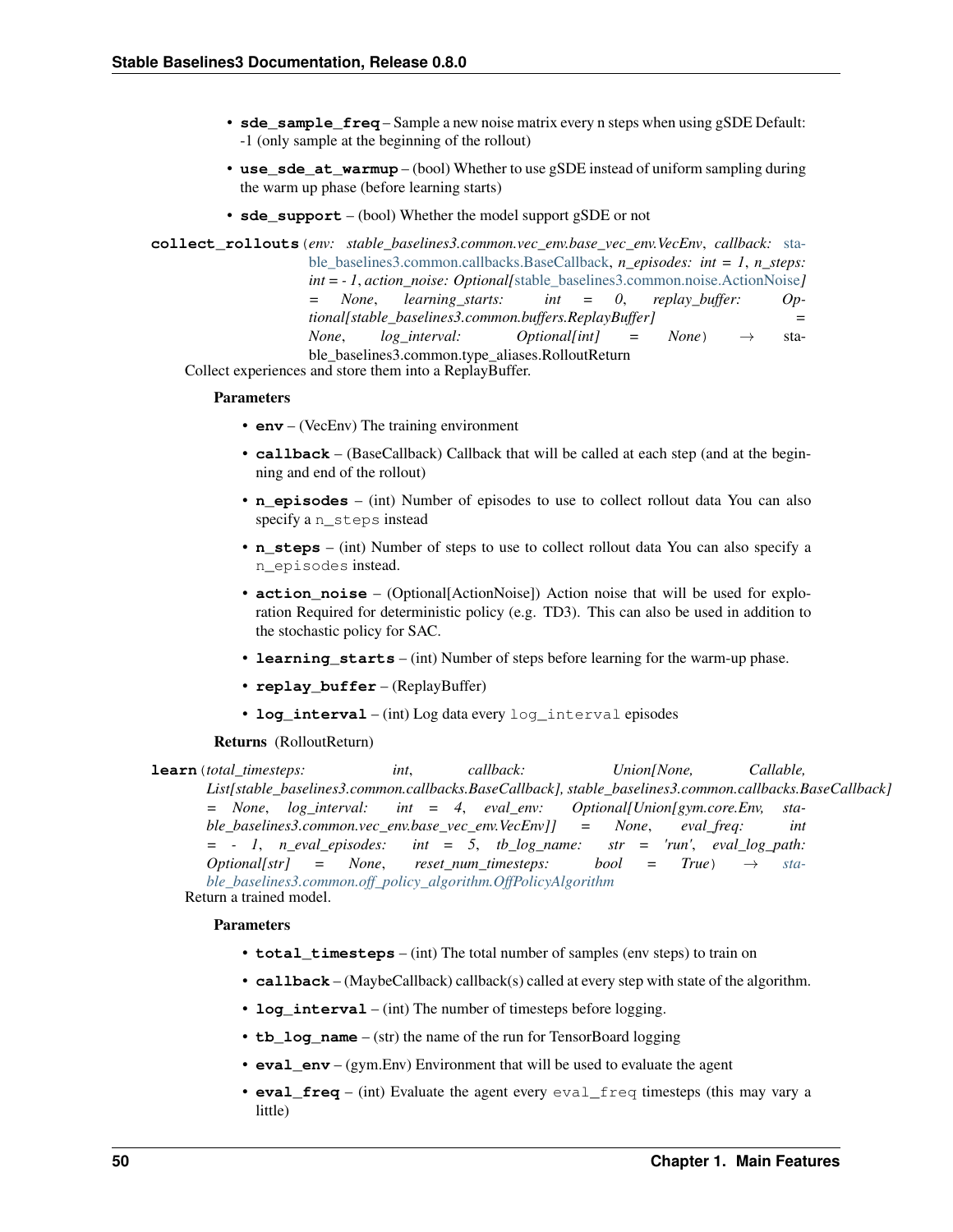- **n\_eval\_episodes** (int) Number of episode to evaluate the agent
- **eval\_log\_path** (Optional[str]) Path to a folder where the evaluations will be saved
- **reset\_num\_timesteps** (bool) whether or not to reset the current timestep number (used in logging)

Returns (BaseAlgorithm) the trained model

- **load\_replay\_buffer**(*path: Union[str, pathlib.Path, io.BufferedIOBase]*) → None Load a replay buffer from a pickle file.
	- Parameters **path** (Union[str, pathlib.Path, io.BufferedIOBase]) Path to the pickled replay buffer.
- **save\_replay\_buffer**(*path: Union[str, pathlib.Path, io.BufferedIOBase]*) → None Save the replay buffer as a pickle file.
	- **Parameters path** (Union[str,pathlib.Path, io.BufferedIOBase]) Path to the file where the replay buffer should be saved. if path is a str or pathlib.Path, the path is automatically created if necessary.
- **train**(*gradient\_steps: int, batch\_size: int*)  $\rightarrow$  None Sample the replay buffer and do the updates (gradient descent and update target networks)

# **1.16.2 Base On-Policy Class**

<span id="page-54-0"></span>The base RL algorithm for On-Policy algorithm (ex: A2C/PPO)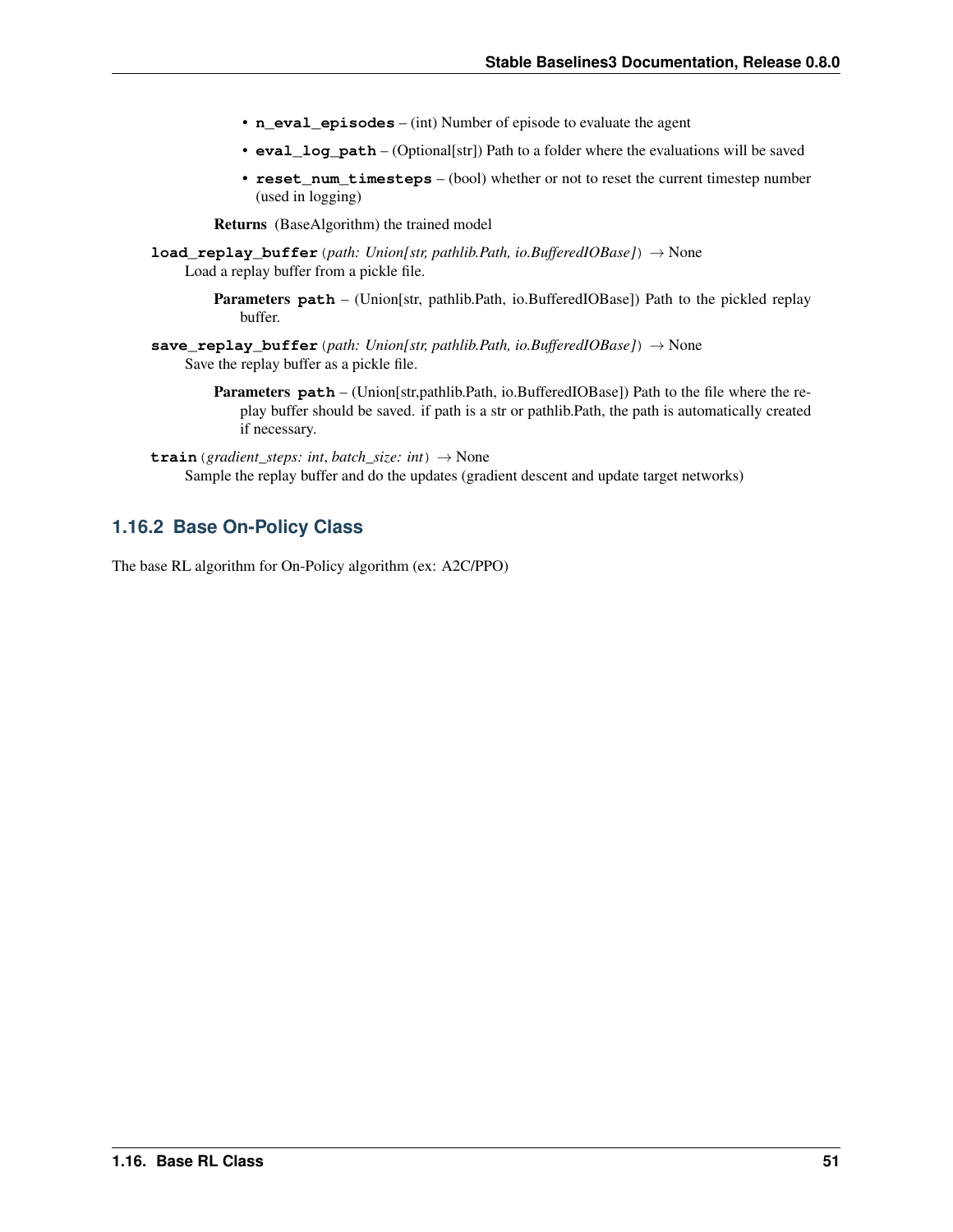| class stable_baselines3.common.on_policy_algorithm.OnPolicyAlgorithm(policy: |                               |
|------------------------------------------------------------------------------|-------------------------------|
|                                                                              | Union[str,                    |
|                                                                              | Type[stable_baselines3.commor |
|                                                                              | env:                          |
|                                                                              | Union[gym.core.Env,           |
|                                                                              | $sta-$                        |
|                                                                              | ble_baselines3.common.vec_env |
|                                                                              | str],                         |
|                                                                              | $learn-$                      |
|                                                                              | ing_rate:                     |
|                                                                              | Union[float,                  |
|                                                                              | Callable],                    |
|                                                                              |                               |
|                                                                              | $n\_steps$ :                  |
|                                                                              | int,                          |
|                                                                              | gamma:                        |
|                                                                              | float,                        |
|                                                                              | gae_lambda:                   |
|                                                                              | float,                        |
|                                                                              | $ent\_coef:$                  |
|                                                                              | float,                        |
|                                                                              | $vf\_coeff:$                  |
|                                                                              | float,                        |
|                                                                              | max_grad_norm:                |
|                                                                              | float,                        |
|                                                                              | use_sde:                      |
|                                                                              | bool,                         |
|                                                                              |                               |
|                                                                              | sde_sample_freq:              |
|                                                                              | int,                          |
|                                                                              | $tensor-$                     |
|                                                                              | board_log:                    |
|                                                                              | $Op-$                         |
|                                                                              | tional[str]                   |
|                                                                              | $\equiv$                      |
|                                                                              | None,                         |
|                                                                              | $cre-$                        |
|                                                                              | $ate\_eval\_env$ :            |
|                                                                              | $bool =$                      |
|                                                                              | False,                        |
|                                                                              | $\it moni$ -                  |
|                                                                              |                               |
|                                                                              | $tor\_wrapper:$               |
|                                                                              | $bool =$                      |
|                                                                              | True,                         |
|                                                                              | pol-                          |
|                                                                              | icy_kwargs:                   |
|                                                                              | $Op-$                         |
|                                                                              | tional[Dict[str,              |
|                                                                              | Anyjj                         |
|                                                                              | $=$ $\,$                      |
|                                                                              | None,                         |
|                                                                              | $ver\hbox{-}$                 |
|                                                                              | bose:                         |
|                                                                              | $int = 0$ ,                   |
|                                                                              | seed:                         |
|                                                                              | $Op-$                         |
|                                                                              |                               |

### *= None*, **52 Chapter 1. Main Features**

*tional[int]*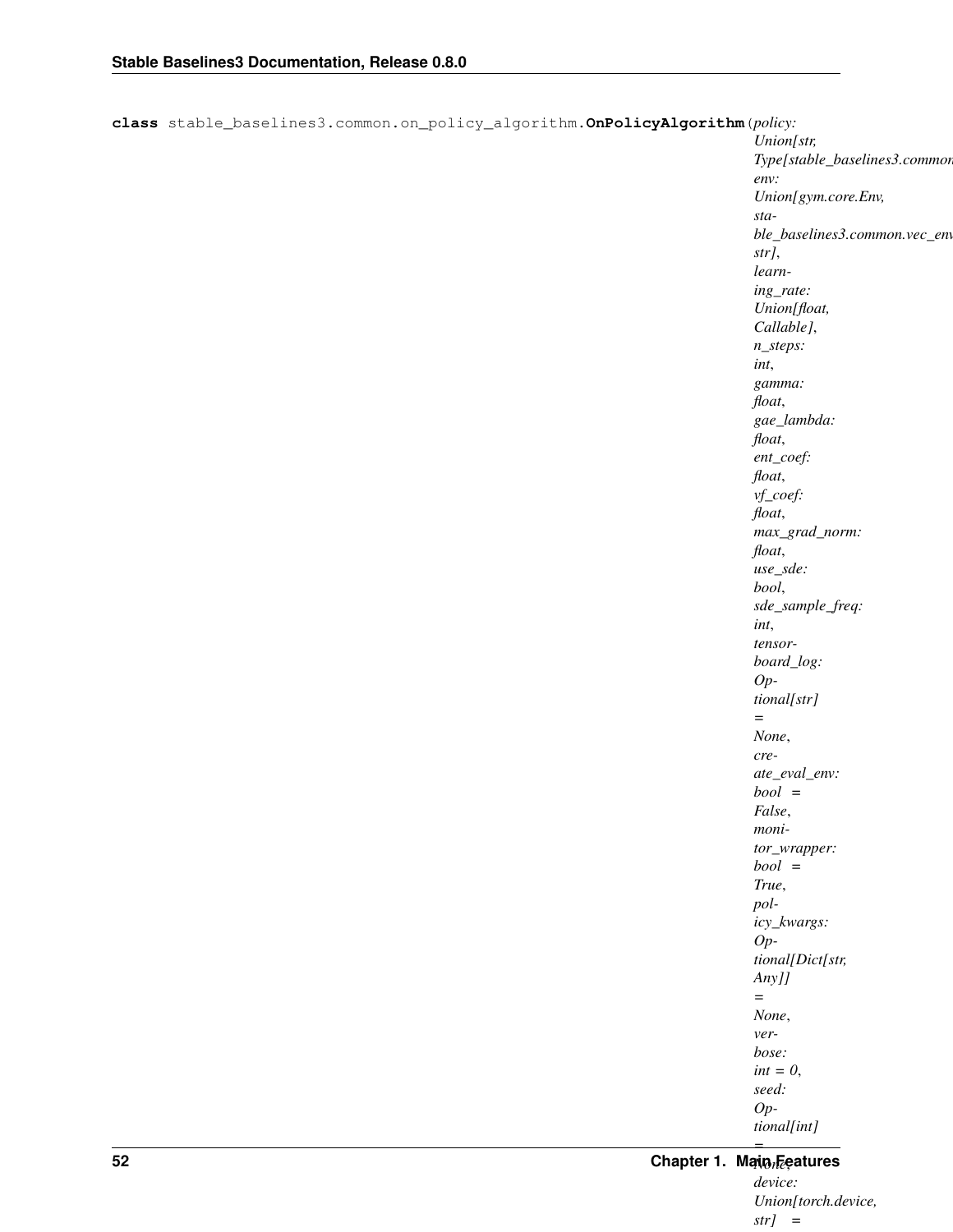The base for On-Policy algorithms (ex: A2C/PPO).

### Parameters

- **policy** (ActorCriticPolicy or str) The policy model to use (MlpPolicy, CnnPolicy, ...)
- **env** (Gym environment or str) The environment to learn from (if registered in Gym, can be str)
- **learning\_rate** (float or callable) The learning rate, it can be a function of the current progress remaining (from 1 to 0)
- **n\_steps** (int) The number of steps to run for each environment per update (i.e. batch size is n\_steps \* n\_env where n\_env is number of environment copies running in parallel)
- **gamma** (float) Discount factor
- **gae** lambda (float) Factor for trade-off of bias vs variance for Generalized Advantage Estimator. Equivalent to classic advantage when set to 1.
- **ent\_coef** (float) Entropy coefficient for the loss calculation
- **vf** coef (float) Value function coefficient for the loss calculation
- **max** grad norm (float) The maximum value for the gradient clipping
- **use\_sde** (bool) Whether to use generalized State Dependent Exploration (gSDE) instead of action noise exploration (default: False)
- **sde sample freq** (int) Sample a new noise matrix every n steps when using gSDE Default: -1 (only sample at the beginning of the rollout)
- **tensorboard\_log** (str) the log location for tensorboard (if None, no logging)
- **create\_eval\_env** (bool) Whether to create a second environment that will be used for evaluating the agent periodically. (Only available when passing string for the environment)
- **monitor\_wrapper** When creating an environment, whether to wrap it or not in a Monitor wrapper.
- **policy\_kwargs** (dict) additional arguments to be passed to the policy on creation
- **verbose** (int) the verbosity level: 0 no output, 1 info, 2 debug
- **seed** (int) Seed for the pseudo random generators
- **device** (str or th.device) Device (cpu, cuda, ...) on which the code should be run. Setting it to auto, the code will be run on the GPU if possible.
- **\_init\_setup\_model** (bool) Whether or not to build the network at the creation of the instance

**collect\_rollouts**(*env: stable\_baselines3.common.vec\_env.base\_vec\_env.VecEnv*, *callback:* [stable\\_baselines3.common.callbacks.BaseCallback,](#page-37-0) *rollout\_buffer: stable\_baselines3.common.buffers.RolloutBuffer*, *n\_rollout\_steps: int*) → bool

Collect rollouts using the current policy and fill a *RolloutBuffer*.

- **env** (VecEnv) The training environment
- **callback** (BaseCallback) Callback that will be called at each step (and at the beginning and end of the rollout)
- **rollout\_buffer** (RolloutBuffer) Buffer to fill with rollouts
- **n\_steps** (int) Number of experiences to collect per environment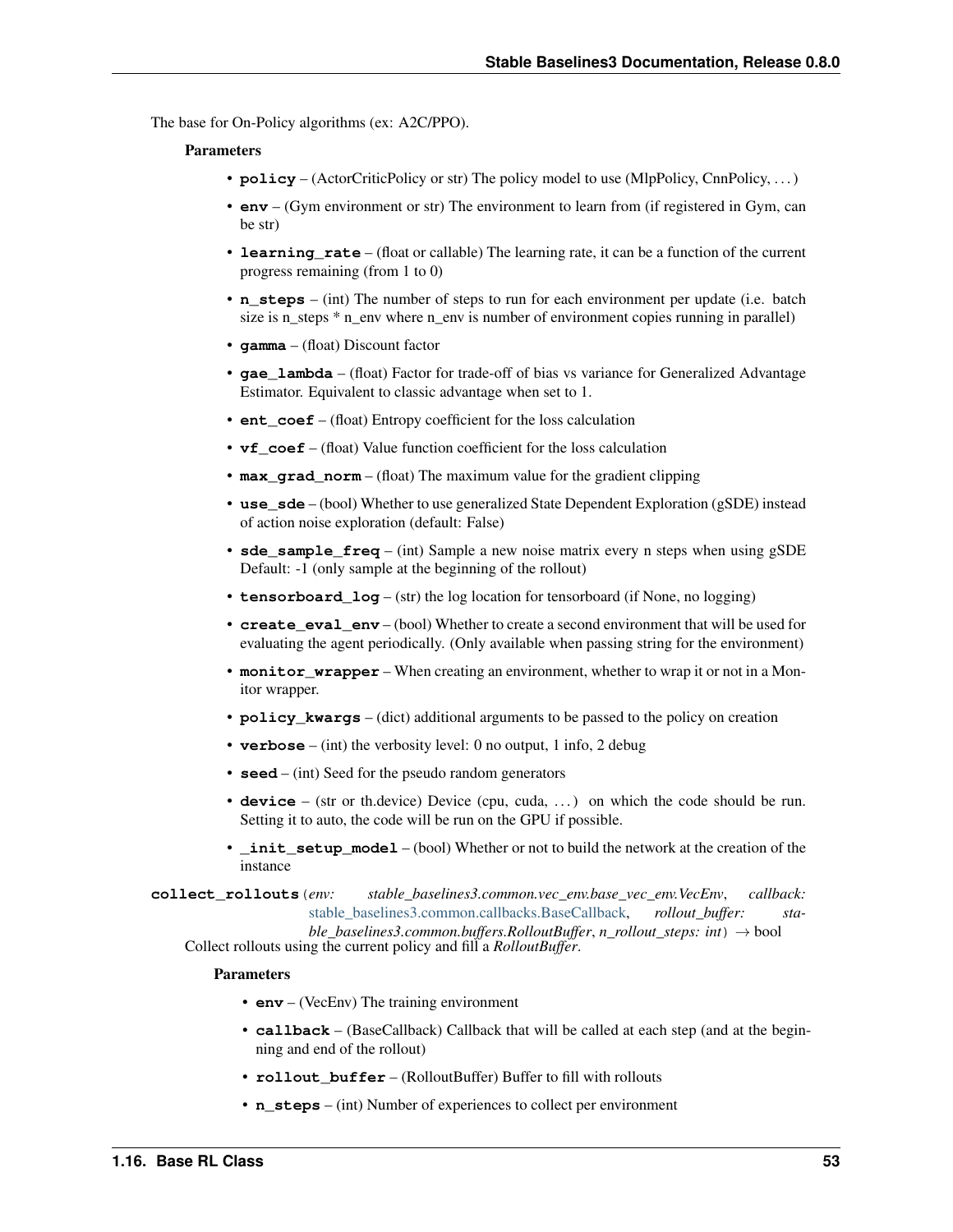Returns (bool) True if function returned with at least *n\_rollout\_steps* collected, False if callback terminated rollout prematurely.

**get\_torch\_variables**() → Tuple[List[str], List[str]]

cf base class

**learn**(*total\_timesteps: int*, *callback: Union[None, Callable, List[stable\_baselines3.common.callbacks.BaseCallback], stable\_baselines3.common.callbacks.BaseCallback] = None*, *log\_interval: int = 1*, *eval\_env: Optional[Union[gym.core.Env, stable\_baselines3.common.vec\_env.base\_vec\_env.VecEnv]] = None*, *eval\_freq: int = - 1*, *n\_eval\_episodes: int = 5*, *tb\_log\_name: str = 'OnPolicyAlgorithm'*,  $eval\_log\_path:$   $Optional[str] = None$ ,  $reset\_num\_timesteps:$   $bool = True$ )  $\rightarrow$   $sta$ *[ble\\_baselines3.common.on\\_policy\\_algorithm.OnPolicyAlgorithm](#page-54-0)* Return a trained model.

### Parameters

- **total timesteps** (int) The total number of samples (env steps) to train on
- **callback** (MaybeCallback) callback(s) called at every step with state of the algorithm.
- **log\_interval** (int) The number of timesteps before logging.
- **tb** log name (str) the name of the run for TensorBoard logging
- **eval env** (gym.Env) Environment that will be used to evaluate the agent
- **eval\_freq** (int) Evaluate the agent every eval\_freq timesteps (this may vary a little)
- **n** eval episodes (int) Number of episode to evaluate the agent
- **eval log path** (Optional[str]) Path to a folder where the evaluations will be saved
- **reset\_num\_timesteps** (bool) whether or not to reset the current timestep number (used in logging)

Returns (BaseAlgorithm) the trained model

 $\text{train}() \rightarrow \text{None}$ 

Consume current rollout data and update policy parameters. Implemented by individual algorithms.

# **1.17 A2C**

A synchronous, deterministic variant of [Asynchronous Advantage Actor Critic \(A3C\).](https://arxiv.org/abs/1602.01783) It uses multiple workers to avoid the use of a replay buffer.

Warning: If you find training unstable or want to match performance of stable-baselines A2C, consider using RMSpropTFLike optimizer from stable\_baselines3.common.sb2\_compat.rmsprop\_tf\_like. You can change optimizer with A2C (policy kwargs=dict (optimizer class=RMSpropTFLike)). Read more [here.](https://github.com/DLR-RM/stable-baselines3/pull/110#issuecomment-663255241)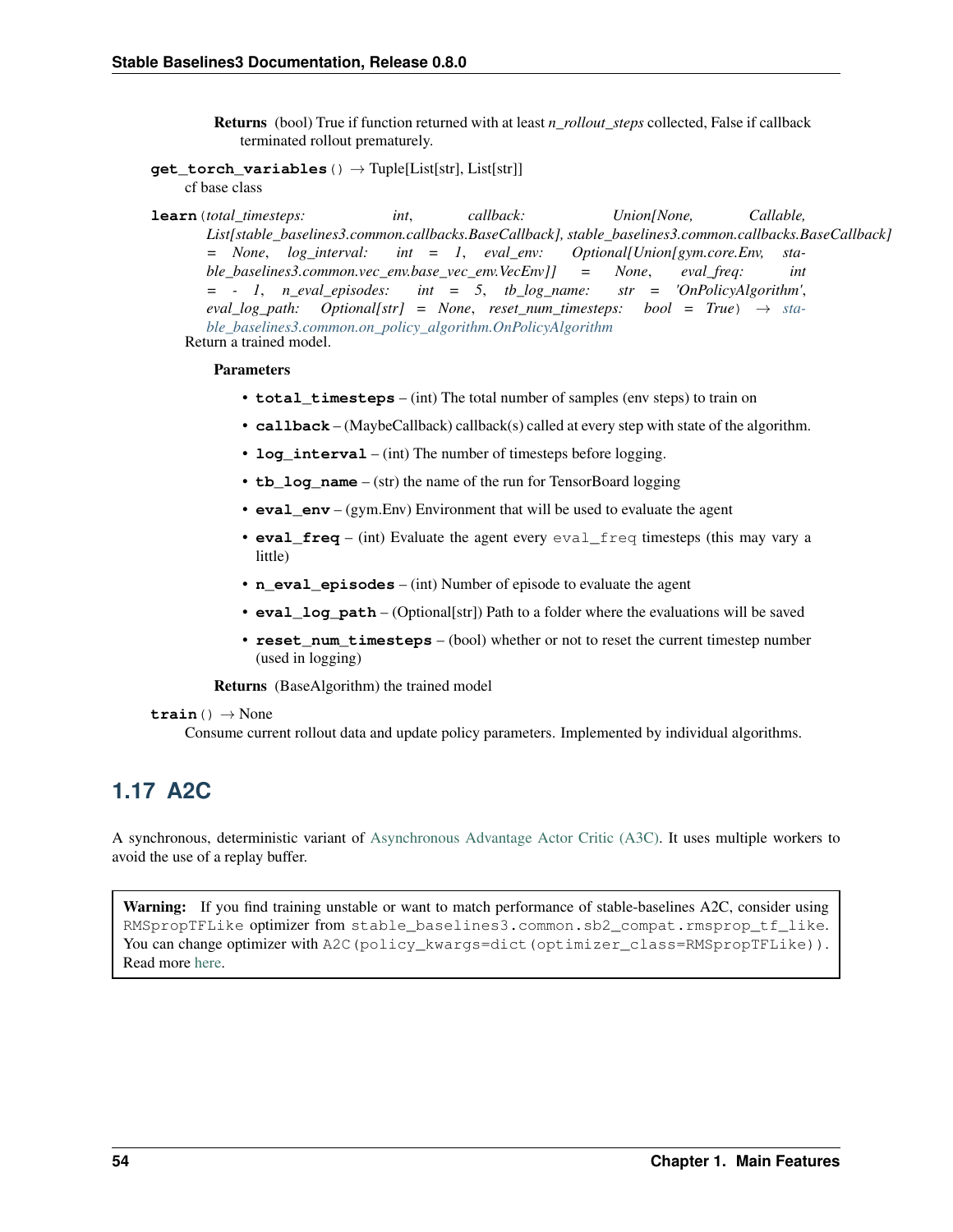# **1.17.1 Notes**

- Original paper: <https://arxiv.org/abs/1602.01783>
- OpenAI blog post: <https://openai.com/blog/baselines-acktr-a2c/>

# **1.17.2 Can I use?**

- Recurrent policies:  $\checkmark$
- Multi processing:  $\checkmark$
- Gym spaces:

| Space         | Action | Observation |
|---------------|--------|-------------|
| Discrete      |        |             |
| Box           |        |             |
| MultiDiscrete |        |             |
| MultiBinary   |        |             |

# **1.17.3 Example**

Train a A2C agent on CartPole-v1 using 4 environments.

```
import gym
from stable_baselines3 import A2C
from stable_baselines3.a2c import MlpPolicy
from stable_baselines3.common.cmd_util import make_vec_env
# Parallel environments
env = make_vec_env('CartPole-v1', n_envs=4)
model = A2C(MlpPolicy, env, verbose=1)model.learn(total_timesteps=25000)
model.save("a2c_cartpole")
del model # remove to demonstrate saving and loading
model = A2C.load("a2c_cartpole")
obs = env{\text{.reset}}()while True:
   action, _states = model.predict(obs)
    obs, rewards, dones, info = env.step(action)
    env.render()
```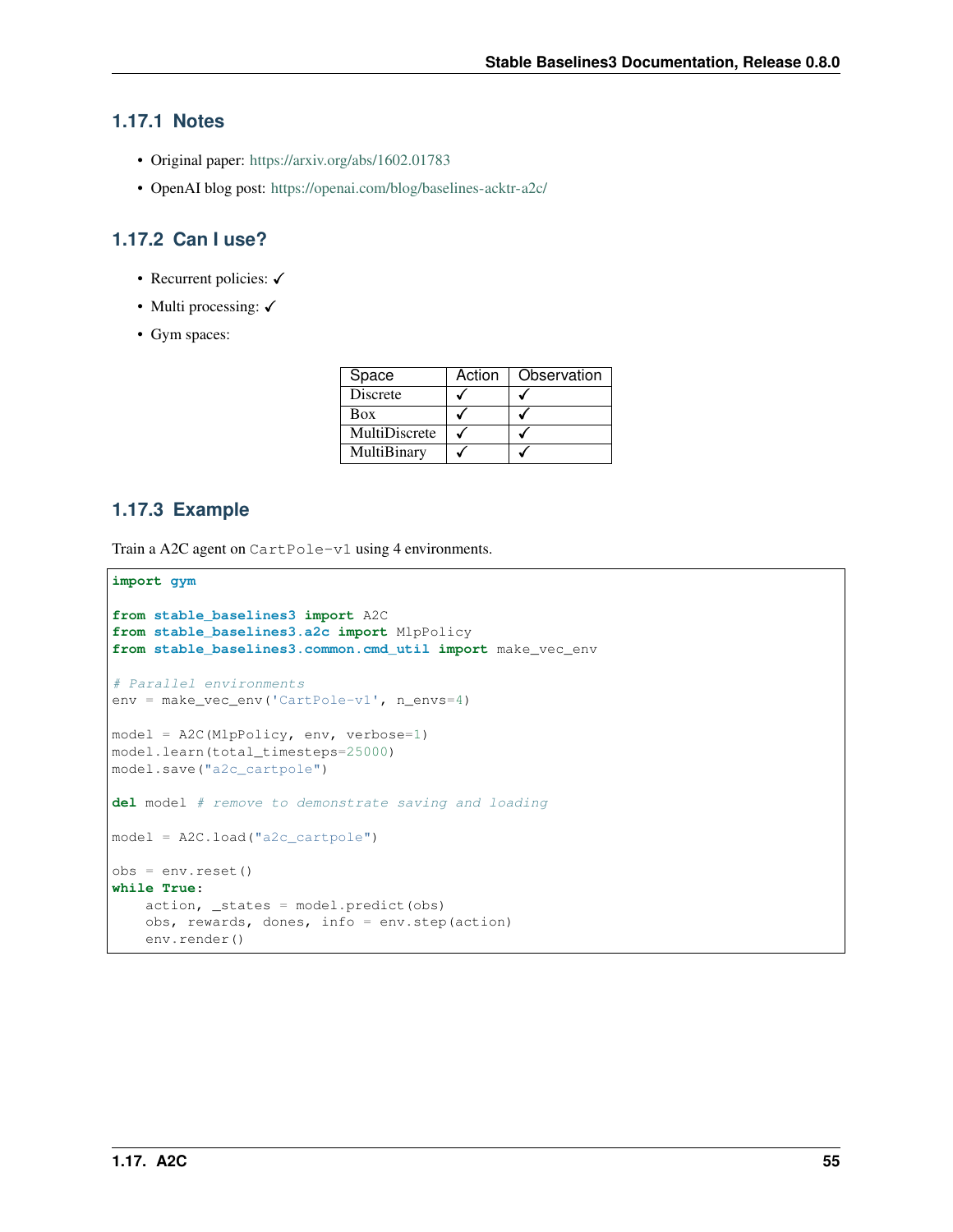# **1.17.4 Parameters**

**class** stable\_baselines3.a2c.**A2C**(*policy: Union[str, Type[stable\_baselines3.common.policies.ActorCriticPolicy]]*,

*env: Union[gym.core.Env, stable\_baselines3.common.vec\_env.base\_vec\_env.VecEnv, str]*, *learning\_rate: Union[float, Callable] = 0.0007*, *n\_steps: int = 5*, *gamma: float = 0.99*, *gae\_lambda: float = 1.0*, *ent\_coef: float = 0.0*, *vf\_coef: float = 0.5*, *max\_grad\_norm: float = 0.5*, *rms\_prop\_eps: float = 1e-05*, *use\_rms\_prop: bool = True*, *use\_sde: bool = False*, *sde\_sample\_freq: int = - 1*, *normalize\_advantage: bool = False*, *tensorboard\_log: Optional[str] = None*, *create\_eval\_env: bool = False*, *policy\_kwargs: Optional[Dict[str, Any]] = None*, *verbose: int = 0*, *seed: Optional[int] = None*, *device: Union[torch.device, str] = 'auto'*, *\_init\_setup\_model: bool = True*)

### Advantage Actor Critic (A2C)

Paper: <https://arxiv.org/abs/1602.01783> Code: This implementation borrows code from [https://github.com/](https://github.com/ikostrikov/pytorch-a2c-ppo-acktr-gail) [ikostrikov/pytorch-a2c-ppo-acktr-gail](https://github.com/ikostrikov/pytorch-a2c-ppo-acktr-gail) and and Stable Baselines [\(https://github.com/hill-a/stable-baselines\)](https://github.com/hill-a/stable-baselines)

Introduction to A2C: <https://hackernoon.com/intuitive-rl-intro-to-advantage-actor-critic-a2c-4ff545978752>

- **policy** (ActorCriticPolicy or str) The policy model to use (MlpPolicy, CnnPolicy, ...)
- **env** (Gym environment or str) The environment to learn from (if registered in Gym, can be str)
- **learning rate** (float or callable) The learning rate, it can be a function
- **n\_steps** (int) The number of steps to run for each environment per update (i.e. batch size is n\_steps \* n\_env where n\_env is number of environment copies running in parallel)
- **gamma** (float) Discount factor
- **gae** lambda (float) Factor for trade-off of bias vs variance for Generalized Advantage Estimator Equivalent to classic advantage when set to 1.
- **ent\_coef** (float) Entropy coefficient for the loss calculation
- **vf** coef (float) Value function coefficient for the loss calculation
- **max** grad norm (float) The maximum value for the gradient clipping
- **rms\_prop\_eps** (float) RMSProp epsilon. It stabilizes square root computation in denominator of RMSProp update
- **use\_rms\_prop** (bool) Whether to use RMSprop (default) or Adam as optimizer
- **use**  $sde$  (bool) Whether to use generalized State Dependent Exploration (gSDE) instead of action noise exploration (default: False)
- **sde\_sample\_freq** (int) Sample a new noise matrix every n steps when using gSDE Default: -1 (only sample at the beginning of the rollout)
- **normalize\_advantage** (bool) Whether to normalize or not the advantage
- **tensorboard**  $\log$  (str) the log location for tensorboard (if None, no logging)
- **create eval env** (bool) Whether to create a second environment that will be used for evaluating the agent periodically. (Only available when passing string for the environment)
- **policy\_kwargs** (dict) additional arguments to be passed to the policy on creation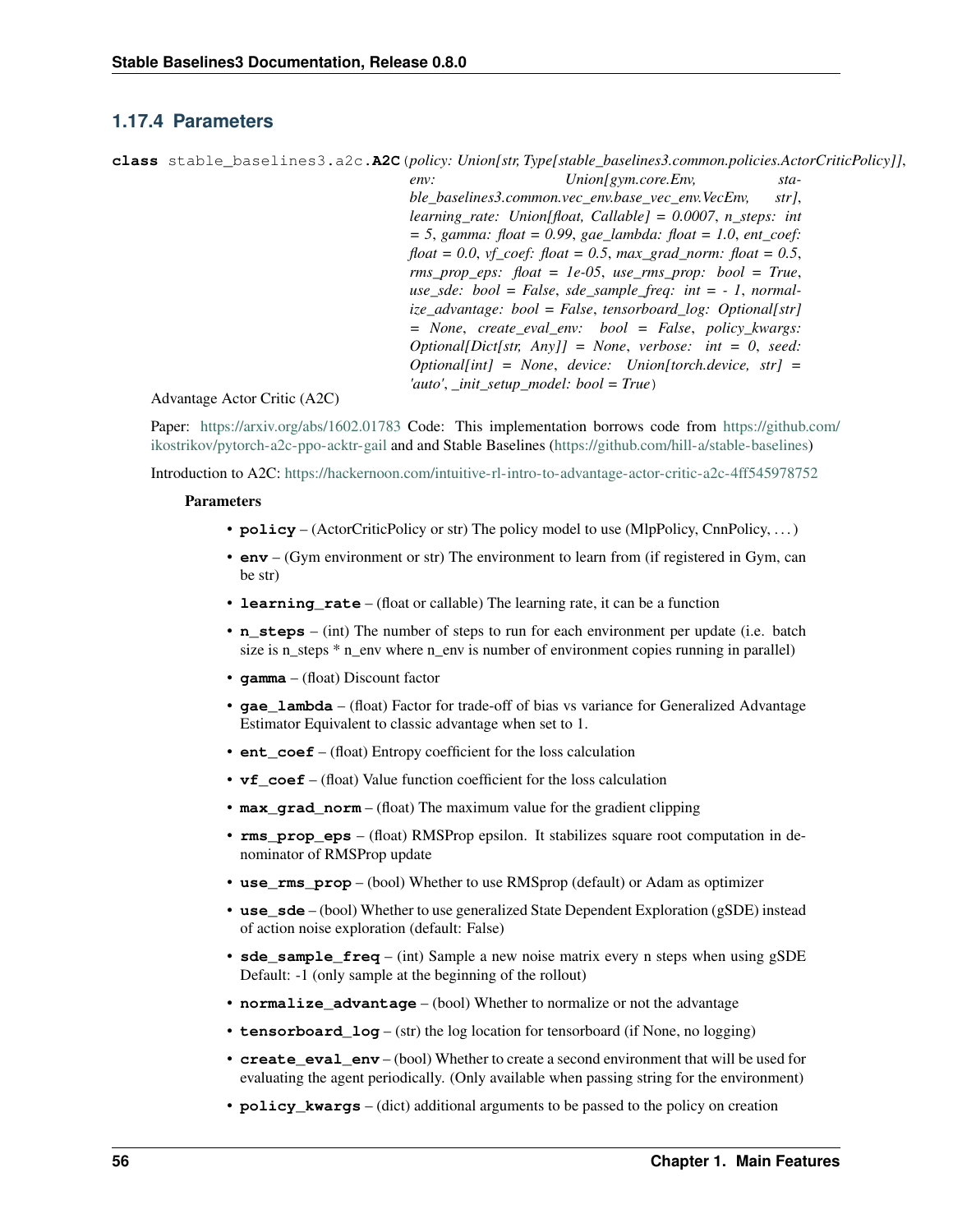- **verbose** (int) the verbosity level: 0 no output, 1 info, 2 debug
- **seed** (int) Seed for the pseudo random generators
- **device** (str or th.device) Device (cpu, cuda, ...) on which the code should be run. Setting it to auto, the code will be run on the GPU if possible.
- **init setup model** (bool) Whether or not to build the network at the creation of the instance

**collect\_rollouts**(*env: stable\_baselines3.common.vec\_env.base\_vec\_env.VecEnv*, *callback:* [stable\\_baselines3.common.callbacks.BaseCallback,](#page-37-0) *rollout\_buffer: sta-*

*ble\_baselines3.common.buffers.RolloutBuffer*, *n\_rollout\_steps: int*) → bool Collect rollouts using the current policy and fill a *RolloutBuffer*.

#### Parameters

- **env** (VecEnv) The training environment
- **callback** (BaseCallback) Callback that will be called at each step (and at the beginning and end of the rollout)
- **rollout\_buffer** (RolloutBuffer) Buffer to fill with rollouts
- **n** steps (int) Number of experiences to collect per environment

Returns (bool) True if function returned with at least *n\_rollout\_steps* collected, False if callback terminated rollout prematurely.

### **excluded\_save\_params**() → List[str]

Returns the names of the parameters that should be excluded by default when saving the model.

Returns ([str]) List of parameters that should be excluded from save

**get\_env**() → Optional[stable\_baselines3.common.vec\_env.base\_vec\_env.VecEnv] Returns the current environment (can be None if not defined).

Returns (Optional[VecEnv]) The current environment

- **get\_torch\_variables**()  $\rightarrow$  Tuple[List[str], List[str]] cf base class
- **get vec normalize env**() → Optional[stable baselines3.common.vec env.vec normalize.VecNormalize] Return the VecNormalize wrapper of the training env if it exists. :return: Optional[VecNormalize] The VecNormalize env.

**learn**(*total\_timesteps: int*, *callback: Union[None, Callable, List[stable\_baselines3.common.callbacks.BaseCallback], stable\_baselines3.common.callbacks.BaseCallback] = None*, *log\_interval: int = 100*, *eval\_env: Optional[Union[gym.core.Env, stable\_baselines3.common.vec\_env.base\_vec\_env.VecEnv]] = None*, *eval\_freq: int = - 1*, *n\_eval\_episodes: int = 5*, *tb\_log\_name: str = 'A2C'*, *eval\_log\_path: Optional[str] = None*, *reset* num timesteps:  $bool = True$ )  $\rightarrow$  stable baselines3.a2c.a2c.A2C Return a trained model.

- **total\_timesteps** (int) The total number of samples (env steps) to train on
- **callback** (MaybeCallback) callback(s) called at every step with state of the algorithm.
- **log\_interval** (int) The number of timesteps before logging.
- **tb** log name (str) the name of the run for TensorBoard logging
- **eval**  $env (gym,Env)$  Environment that will be used to evaluate the agent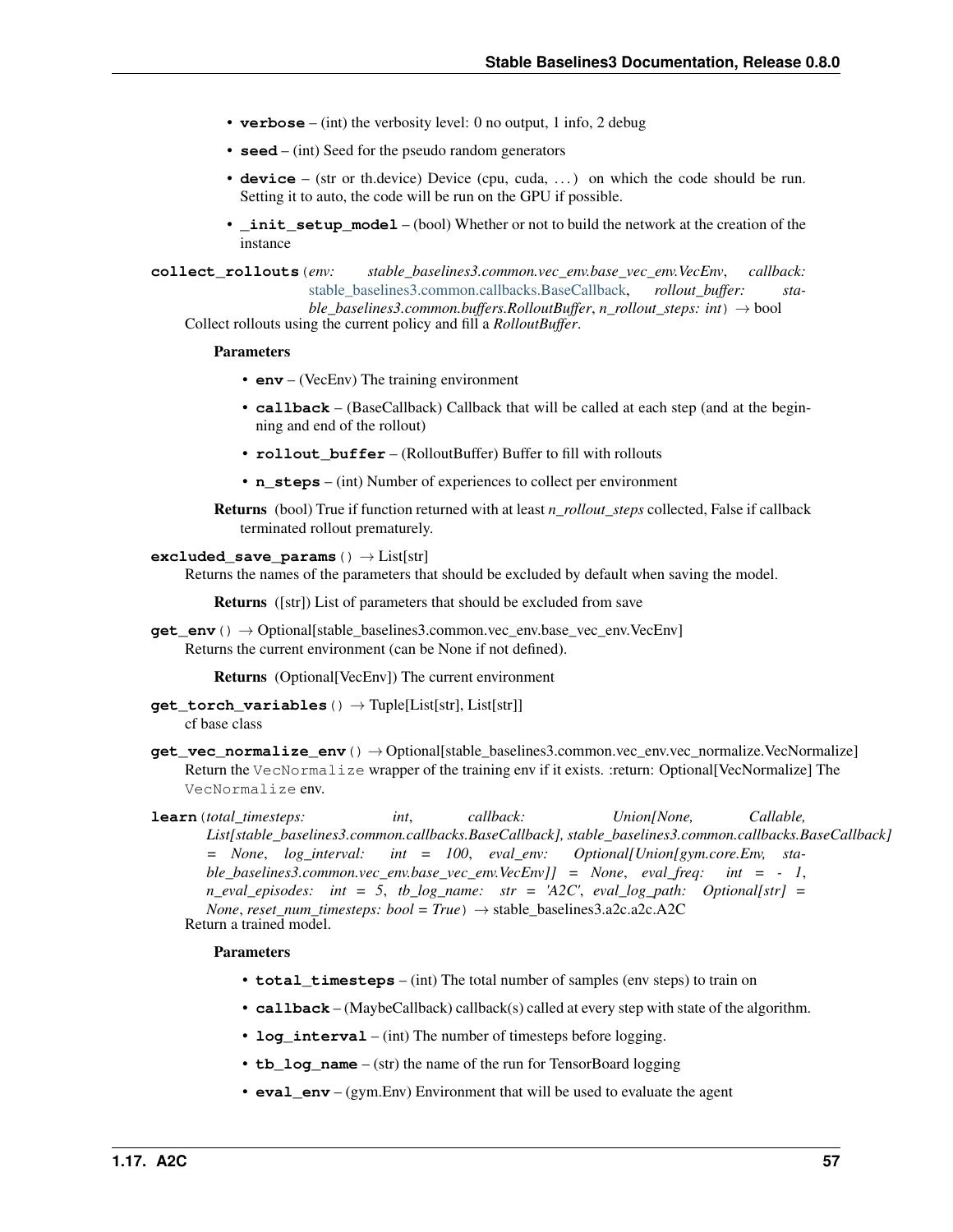- **eval freq** (int) Evaluate the agent every eval freq timesteps (this may vary a little)
- **n** eval episodes (int) Number of episode to evaluate the agent
- **eval log path** (Optional[str]) Path to a folder where the evaluations will be saved
- **reset num timesteps** (bool) whether or not to reset the current timestep number (used in logging)

Returns (BaseAlgorithm) the trained model

**classmethod load**(*load\_path: str*, *env: Optional[Union[gym.core.Env, stable\_baselines3.common.vec\_env.base\_vec\_env.VecEnv]] = None*, *\*\*kwargs*) → *[stable\\_baselines3.common.base\\_class.BaseAlgorithm](#page-47-0)*

Load the model from a zip-file

#### Parameters

- **load path** the location of the saved data
- **env** the new environment to run the loaded model on (can be None if you only need prediction from a trained model) has priority over any saved environment
- **kwargs** extra arguments to change the model when loading

**predict**(*observation: numpy.ndarray*, *state: Optional[numpy.ndarray] = None*, *mask: Optional[numpy.ndarray] = None*, *deterministic: bool = False*) → Tuple[numpy.ndarray, Optional[numpy.ndarray]]

Get the model's action(s) from an observation

#### **Parameters**

- **observation** (np.ndarray) the input observation
- **state** (Optional[np.ndarray]) The last states (can be None, used in recurrent policies)
- **mask** (Optional[np.ndarray]) The last masks (can be None, used in recurrent policies)
- **deterministic** (bool) Whether or not to return deterministic actions.
- Returns (Tuple[np.ndarray, Optional[np.ndarray]]) the model's action and the next state (used in recurrent policies)

**save**(*path: Union[str, pathlib.Path, io.BufferedIOBase]*, *exclude: Optional[Iterable[str]] = None*, *include: Optional[Iterable[str]] = None*)  $\rightarrow$  None

Save all the attributes of the object and the model parameters in a zip-file.

### Parameters

- **pathlib.Path, io.BufferedIOBase])** ((Union[str,) path to the file where the rl agent should be saved
- **exclude** name of parameters that should be excluded in addition to the default one
- **include** name of parameters that might be excluded but should be included anyway
- **set\_env**(*env: Union[gym.core.Env, stable\_baselines3.common.vec\_env.base\_vec\_env.VecEnv]*) → None

Checks the validity of the environment, and if it is coherent, set it as the current environment. Furthermore wrap any non vectorized env into a vectorized checked parameters: - observation\_space - action\_space

**Parameters <b>env** – The environment for learning a policy

#### **set random seed** (*seed: Optional[int] = None*)  $\rightarrow$  None

Set the seed of the pseudo-random generators (python, numpy, pytorch, gym, action space)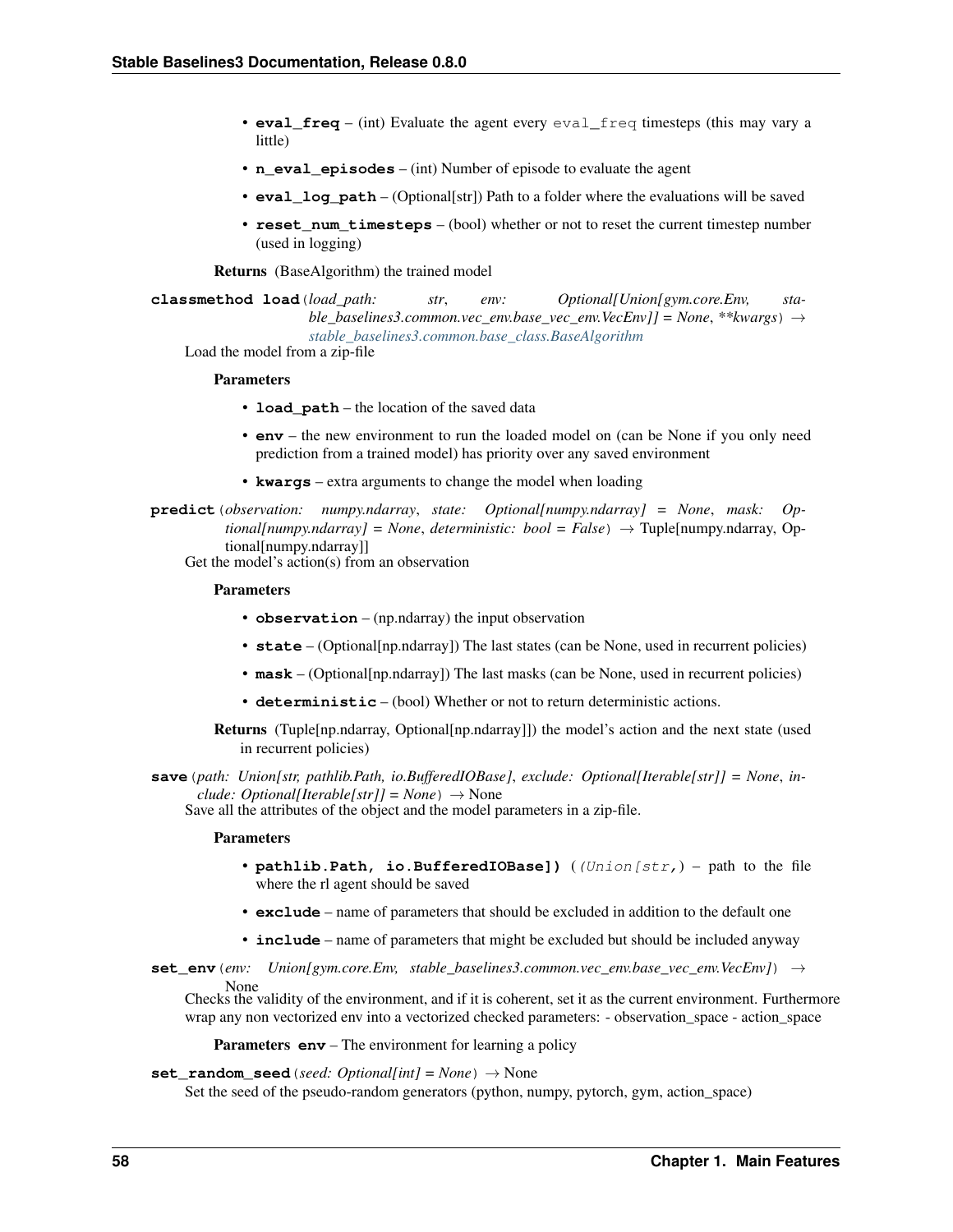Parameters **seed** – (int)

 $\texttt{train}() \rightarrow \text{None}$ 

Update policy using the currently gathered rollout buffer (one gradient step over whole data).

# **1.18 DDPG**

[Deep Deterministic Policy Gradient \(DDPG\)](https://spinningup.openai.com/en/latest/algorithms/ddpg.html) combines the trick for DQN with the deterministic policy gradient, to obtain an algorithm for continuous actions.

### **Available Policies**

| MlpPolicy | alias of stable_baselines3.td3.policies. |
|-----------|------------------------------------------|
|           | TD3Policy                                |

## **1.18.1 Notes**

- Deterministic Policy Gradient: <http://proceedings.mlr.press/v32/silver14.pdf>
- DDPG Paper: <https://arxiv.org/abs/1509.02971>
- OpenAI Spinning Guide for DDPG: <https://spinningup.openai.com/en/latest/algorithms/ddpg.html>

Note: The default policy for DDPG uses a ReLU activation, to match the original paper, whereas most other algorithms' MlpPolicy uses a tanh activation. to match the original paper

# **1.18.2 Can I use?**

- Recurrent policies:
- Multi processing:
- Gym spaces:

| Space           | Action | Observation |
|-----------------|--------|-------------|
| <b>Discrete</b> |        |             |
| Box             |        |             |
| MultiDiscrete   |        |             |
| MultiBinary     |        |             |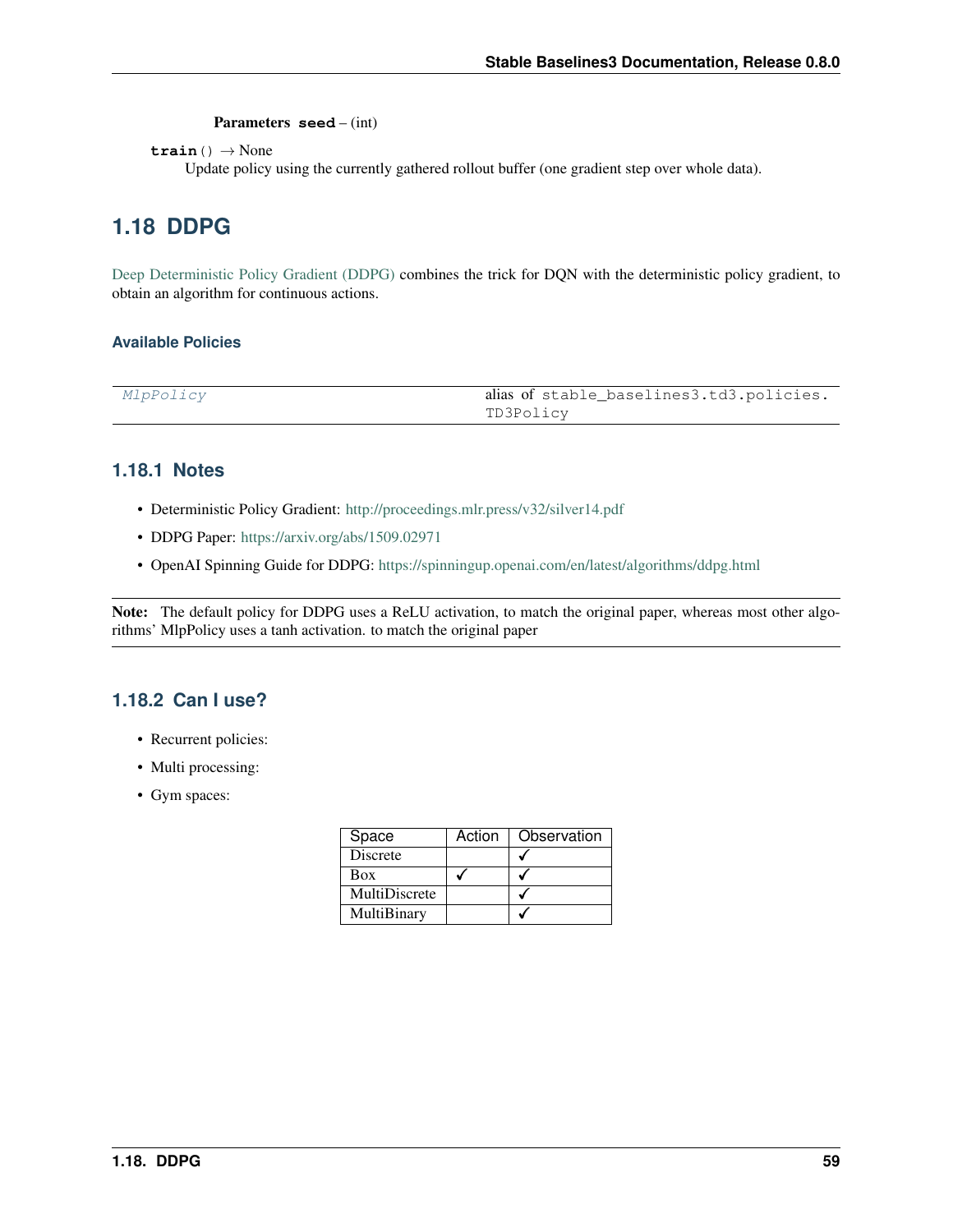# **1.18.3 Example**

```
import gym
import numpy as np
from stable_baselines3 import DDPG
from stable_baselines3.common.noise import NormalActionNoise,
˓→OrnsteinUhlenbeckActionNoise
env = gym.make('Pendulum-v0')
# The noise objects for DDPG
n_actions = env.action_space.shape[-1]
action_noise = NormalActionNoise(mean=np.zeros(n_actions), sigma=0.1 \star np.ones(n_
˓→actions))
model = DDPG('MlpPolicy', env, action_noise=action_noise, verbose=1)
model.learn(total_timesteps=10000, log_interval=10)
model.save("ddpg_pendulum")
env = model.get_env()
del model # remove to demonstrate saving and loading
model = DDPG.load("ddpg_pendulum")
obs = env.reset()
while True:
    action, _states = model.predict(obs)
    obs, rewards, dones, info = env.step(action)
    env.render()
```
# **1.18.4 Parameters**

**class** stable\_baselines3.ddpg.**DDPG**(*policy: Union[str, Type[stable\_baselines3.td3.policies.TD3Policy]]*,

*env: Union[gym.core.Env, stable\_baselines3.common.vec\_env.base\_vec\_env.VecEnv, str]*, *learning\_rate: Union[float, Callable] = 0.001*, *buffer\_size: int = 1000000*, *learning\_starts: int = 100*, *batch\_size: int = 100*, *tau: float = 0.005*, *gamma: float = 0.99*, *train\_freq: int = - 1*, *gradient\_steps: int = - 1*, *n\_episodes\_rollout: int = 1*, *action\_noise: Optional[*[stable\\_baselines3.common.noise.ActionNoise](#page-107-0)*] = None*, *optimize\_memory\_usage: bool = False*, *tensorboard\_log: Optional[str] = None*, *create\_eval\_env: bool = False*, *policy\_kwargs: Dict[str, Any] = None*, *verbose: int = 0*, *seed: Optional[int] = None*, *device: Union[torch.device, str] = 'auto'*, *\_init\_setup\_model: bool = True*)

Deep Deterministic Policy Gradient (DDPG).

Deterministic Policy Gradient: <http://proceedings.mlr.press/v32/silver14.pdf> DDPG Paper: [https://arxiv.org/](https://arxiv.org/abs/1509.02971) [abs/1509.02971](https://arxiv.org/abs/1509.02971) Introduction to DDPG: <https://spinningup.openai.com/en/latest/algorithms/ddpg.html>

Note: we treat DDPG as a special case of its successor TD3.

### **Parameters**

• **policy** – (DDPGPolicy or str) The policy model to use (MlpPolicy, CnnPolicy, . . . )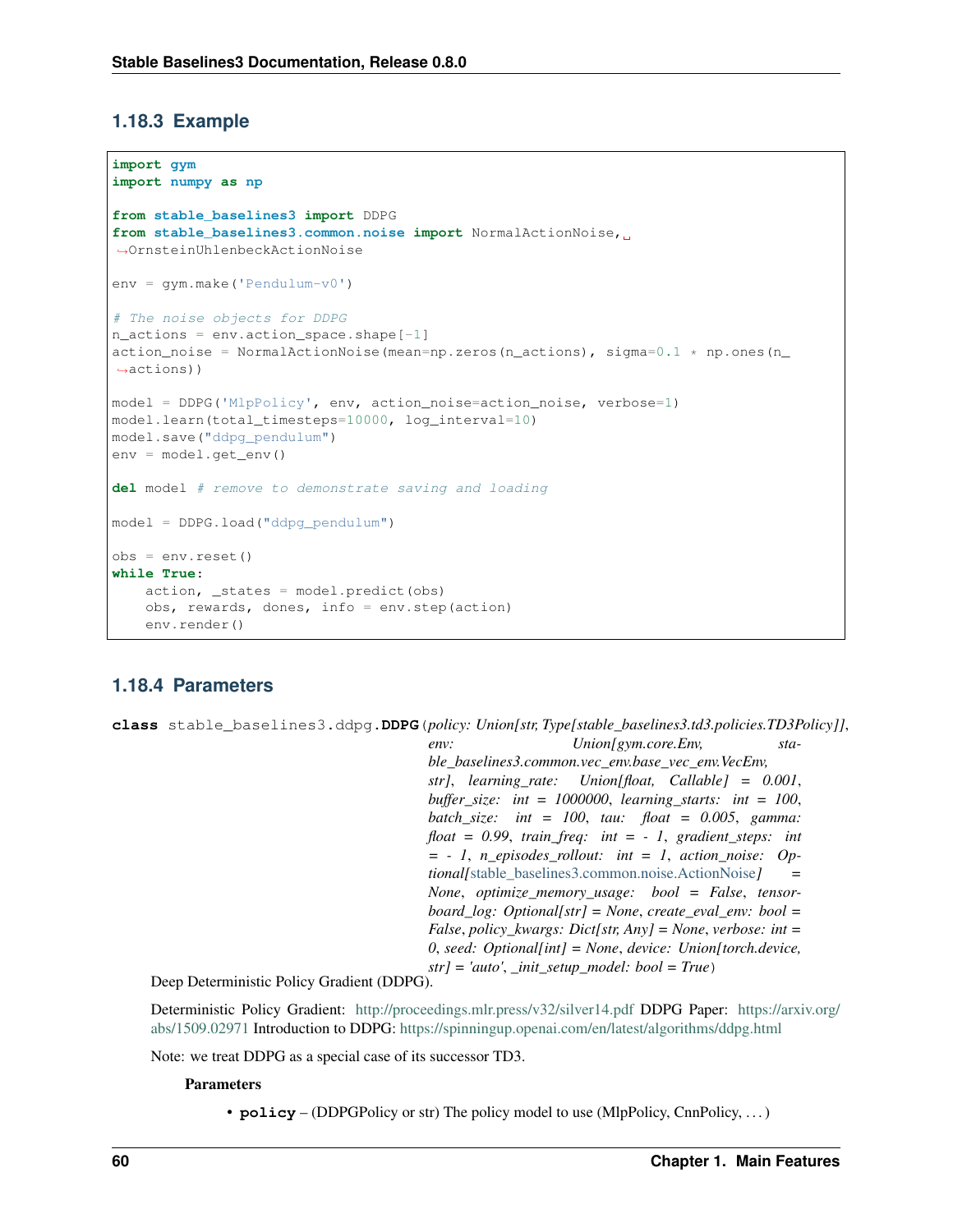- **env** (GymEnv or str) The environment to learn from (if registered in Gym, can be str)
- **learning\_rate** (float or callable) learning rate for adam optimizer, the same learning rate will be used for all networks (Q-Values, Actor and Value function) it can be a function of the current progress remaining (from 1 to 0)
- **buffer** size (int) size of the replay buffer
- **learning\_starts** (int) how many steps of the model to collect transitions for before learning starts
- **batch\_size** (int) Minibatch size for each gradient update
- **tau** (float) the soft update coefficient ("Polyak update", between 0 and 1)
- **gamma** (float) the discount factor
- **train freq** (int) Update the model every train freq steps. Set to *-1* to disable.
- **gradient\_steps** (int) How many gradient steps to do after each rollout (see train\_freq and n\_episodes\_rollout) Set to -1 means to do as many gradient steps as steps done in the environment during the rollout.
- **n\_episodes\_rollout** (int) Update the model every n\_episodes\_rollout episodes. Note that this cannot be used at the same time as train\_freq. Set to *-1* to disable.
- **action\_noise** (ActionNoise) the action noise type (None by default), this can help for hard exploration problem. Cf common.noise for the different action noise type.
- **optimize memory usage** (bool) Enable a memory efficient variant of the replay buffer at a cost of more complexity. See [https://github.com/DLR-RM/stable-baselines3/](https://github.com/DLR-RM/stable-baselines3/issues/37#issuecomment-637501195) [issues/37#issuecomment-637501195](https://github.com/DLR-RM/stable-baselines3/issues/37#issuecomment-637501195)
- **create\_eval\_env** (bool) Whether to create a second environment that will be used for evaluating the agent periodically. (Only available when passing string for the environment)
- **policy** kwargs (dict) additional arguments to be passed to the policy on creation
- **verbose** (int) the verbosity level: 0 no output, 1 info, 2 debug
- **seed** (int) Seed for the pseudo random generators
- **device** (str or th.device) Device (cpu, cuda, ...) on which the code should be run. Setting it to auto, the code will be run on the GPU if possible.
- **\_init\_setup\_model** (bool) Whether or not to build the network at the creation of the instance

**collect\_rollouts**(*env: stable\_baselines3.common.vec\_env.base\_vec\_env.VecEnv*, *callback:* [sta](#page-37-0)[ble\\_baselines3.common.callbacks.BaseCallback,](#page-37-0) *n\_episodes: int = 1*, *n\_steps: int = - 1*, *action\_noise: Optional[*[stable\\_baselines3.common.noise.ActionNoise](#page-107-0)*] = None*, *learning\_starts: int = 0*, *replay\_buffer: Optional[stable\_baselines3.common.buffers.ReplayBuffer] = None*,  $log\_interval$ : *Optional[int]* = *None*)  $\rightarrow$  stable\_baselines3.common.type\_aliases.RolloutReturn

Collect rollout using the current policy (and possibly fill the replay buffer)

- **env** (VecEnv) The training environment
- **n\_episodes** (int) Number of episodes to use to collect rollout data You can also specify a n\_steps instead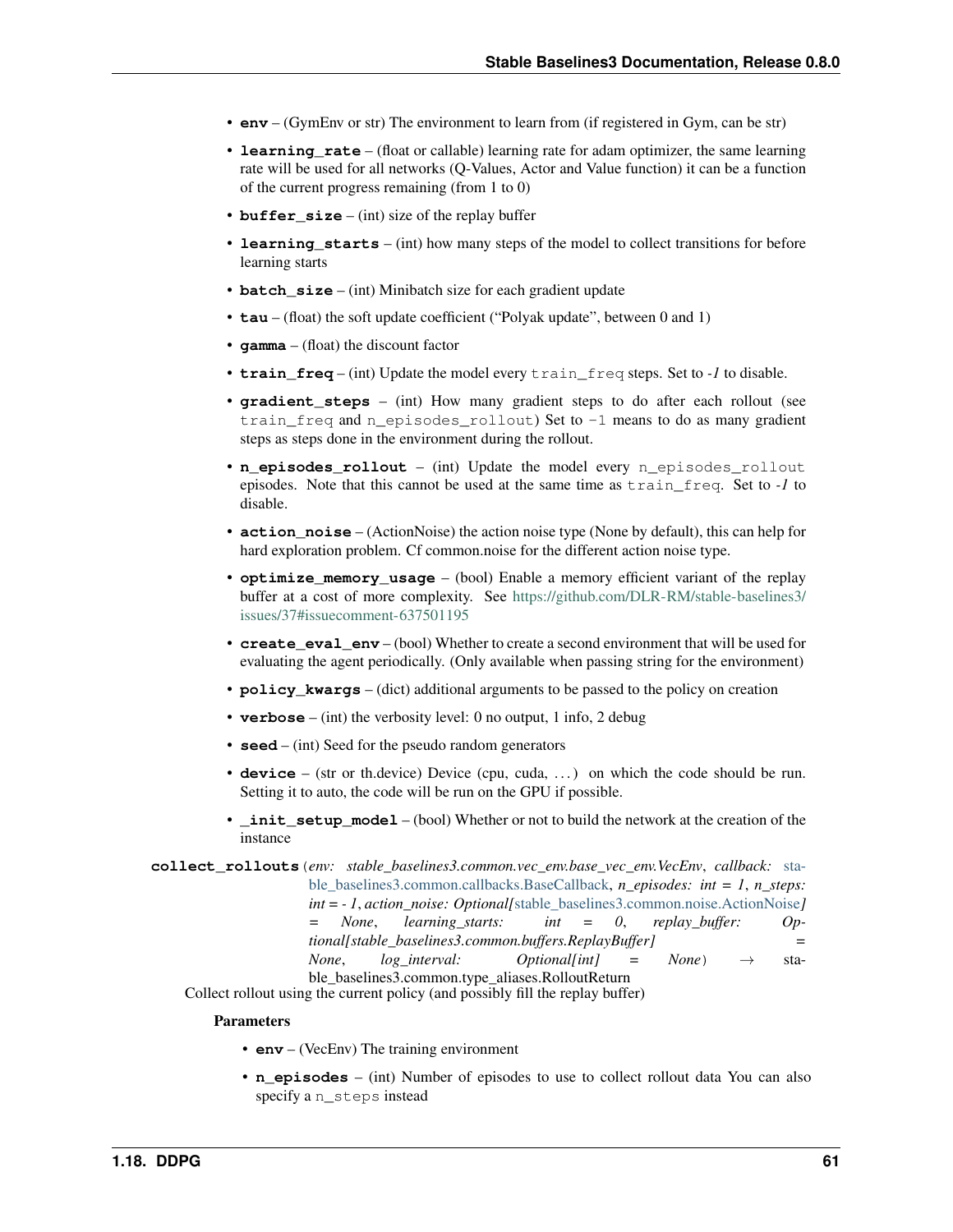- **n** steps (int) Number of steps to use to collect rollout data You can also specify a n\_episodes instead.
- **action\_noise** (Optional[ActionNoise]) Action noise that will be used for exploration Required for deterministic policy (e.g. TD3). This can also be used in addition to the stochastic policy for SAC.
- **callback** (BaseCallback) Callback that will be called at each step (and at the beginning and end of the rollout)
- **learning\_starts** (int) Number of steps before learning for the warm-up phase.
- **replay\_buffer** (ReplayBuffer)
- **log\_interval** (int) Log data every log\_interval episodes

Returns (RolloutReturn)

### **excluded\_save\_params**() → List[str]

Returns the names of the parameters that should be excluded by default when saving the model.

Returns (List[str]) List of parameters that should be excluded from save

**get\_env**() → Optional[stable\_baselines3.common.vec\_env.base\_vec\_env.VecEnv] Returns the current environment (can be None if not defined).

Returns (Optional[VecEnv]) The current environment

- **get torch variables** ()  $\rightarrow$  Tuple[List[str], List[str]] cf base class
- **get\_vec\_normalize\_env**() → Optional[stable\_baselines3.common.vec\_env.vec\_normalize.VecNormalize] Return the VecNormalize wrapper of the training env if it exists. :return: Optional[VecNormalize] The VecNormalize env.

**learn**(*total\_timesteps: int*, *callback: Union[None, Callable, List[stable\_baselines3.common.callbacks.BaseCallback], stable\_baselines3.common.callbacks.BaseCallback] = None*, *log\_interval: int = 4*, *eval\_env: Optional[Union[gym.core.Env, stable\_baselines3.common.vec\_env.base\_vec\_env.VecEnv]] = None*, *eval\_freq:*  $int = -1$ , *n\_eval\_episodes:* int = 5, *tb\_log\_name: str = 'DDPG'*,  $eval_log\_path:$   $Optional[str] = None$ ,  $reset\_num\_timesteps:$   $bool = True$ )  $\rightarrow$   $sta$ *[ble\\_baselines3.common.off\\_policy\\_algorithm.OffPolicyAlgorithm](#page-50-0)* Return a trained model.

- **total\_timesteps** (int) The total number of samples (env steps) to train on
- **callback** (MaybeCallback) callback(s) called at every step with state of the algorithm.
- **log\_interval** (int) The number of timesteps before logging.
- **tb** log name (str) the name of the run for TensorBoard logging
- **eval\_env** (gym.Env) Environment that will be used to evaluate the agent
- **eval\_freq** (int) Evaluate the agent every eval\_freq timesteps (this may vary a little)
- **n\_eval\_episodes** (int) Number of episode to evaluate the agent
- **eval\_log\_path** (Optional[str]) Path to a folder where the evaluations will be saved
- **reset\_num\_timesteps** (bool) whether or not to reset the current timestep number (used in logging)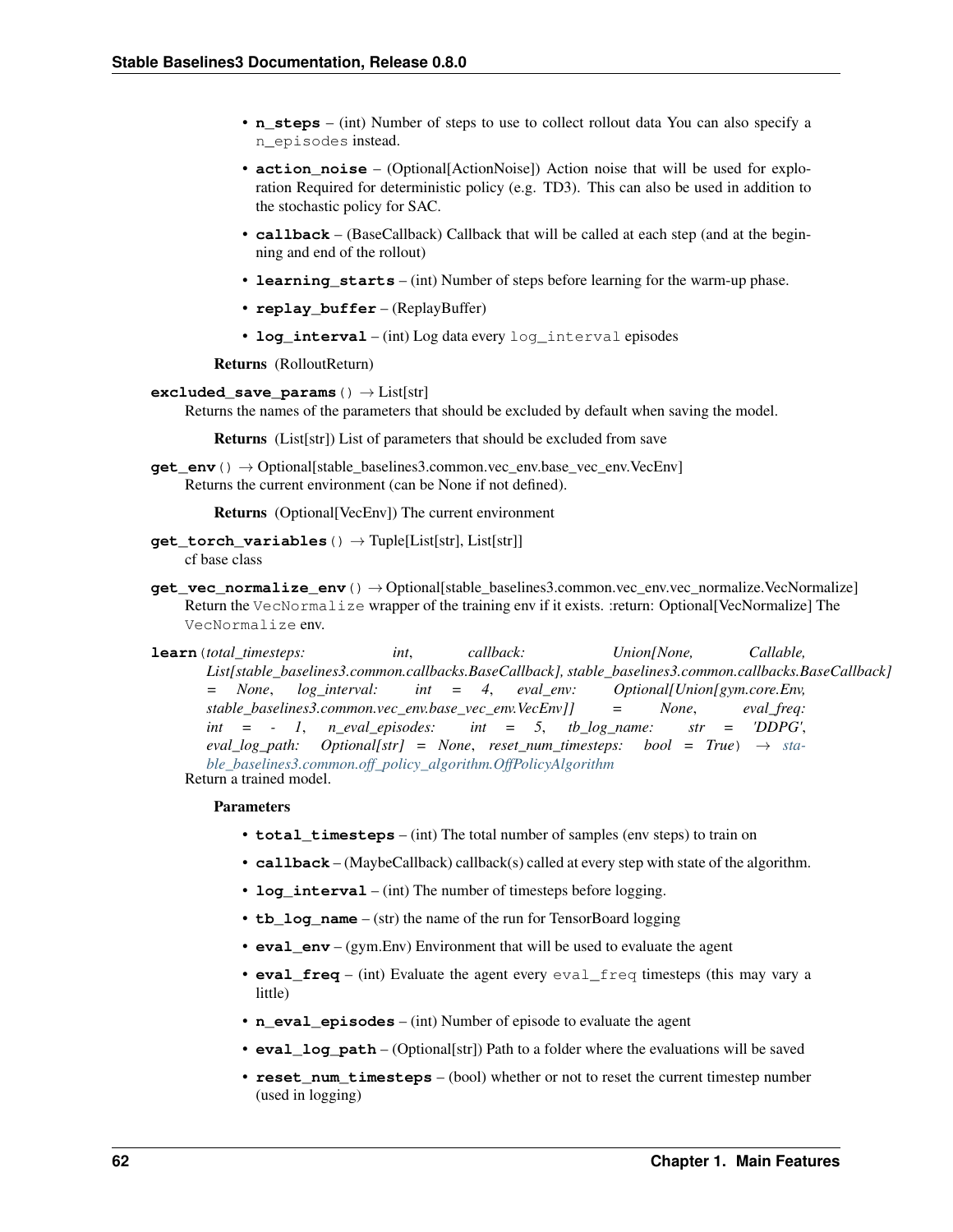Returns (BaseAlgorithm) the trained model

**classmethod load**(*load\_path: str*, *env: Optional[Union[gym.core.Env, stable\_baselines3.common.vec\_env.base\_vec\_env.VecEnv]] = None*, *\*\*kwargs*) → *[stable\\_baselines3.common.base\\_class.BaseAlgorithm](#page-47-0)*

Load the model from a zip-file

**Parameters** 

- **load path** the location of the saved data
- **env** the new environment to run the loaded model on (can be None if you only need prediction from a trained model) has priority over any saved environment
- **kwargs** extra arguments to change the model when loading

**load\_replay\_buffer**(*path: Union[str, pathlib.Path, io.BufferedIOBase]*) → None Load a replay buffer from a pickle file.

- **Parameters path** (Union[str, pathlib.Path, io.BufferedIOBase]) Path to the pickled replay buffer.
- **predict**(*observation: numpy.ndarray*, *state: Optional[numpy.ndarray] = None*, *mask: Op* $tional(numpy,ndarray] = None$ ,  $deterministic: bool = False$ )  $\rightarrow$  Tuple[numpy.ndarray, Optional[numpy.ndarray]]

Get the model's action(s) from an observation

#### **Parameters**

- **observation** (np.ndarray) the input observation
- **state** (Optional[np.ndarray]) The last states (can be None, used in recurrent policies)
- **mask** (Optional[np.ndarray]) The last masks (can be None, used in recurrent policies)
- **deterministic** (bool) Whether or not to return deterministic actions.
- Returns (Tuple[np.ndarray, Optional[np.ndarray]]) the model's action and the next state (used in recurrent policies)
- **save**(*path: Union[str, pathlib.Path, io.BufferedIOBase]*, *exclude: Optional[Iterable[str]] = None*, *include: Optional[Iterable[str]] = None*)  $\rightarrow$  None

Save all the attributes of the object and the model parameters in a zip-file.

#### Parameters

- **pathlib.Path, io.BufferedIOBase])** ((*Union[str,*) path to the file where the rl agent should be saved
- **exclude** name of parameters that should be excluded in addition to the default one
- **include** name of parameters that might be excluded but should be included anyway
- **save\_replay\_buffer**(*path: Union[str, pathlib.Path, io.BufferedIOBase]*) → None Save the replay buffer as a pickle file.
	- Parameters **path** (Union[str,pathlib.Path, io.BufferedIOBase]) Path to the file where the replay buffer should be saved. if path is a str or pathlib.Path, the path is automatically created if necessary.
- **set\_env**(*env: Union[gym.core.Env, stable\_baselines3.common.vec\_env.base\_vec\_env.VecEnv]*) →

None Checks the validity of the environment, and if it is coherent, set it as the current environment. Furthermore wrap any non vectorized env into a vectorized checked parameters: - observation space - action space

**Parameters <b>env** – The environment for learning a policy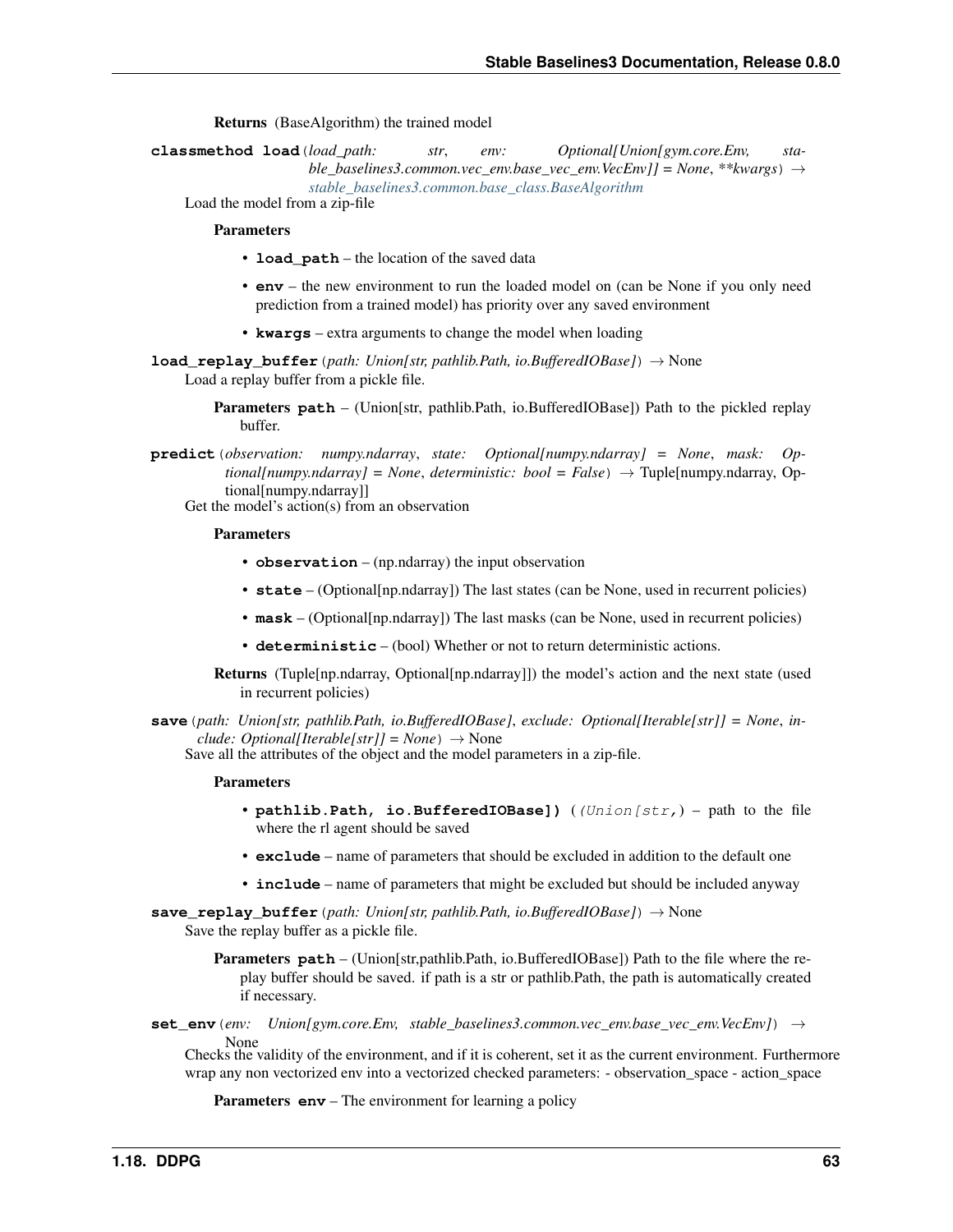**set random seed** (*seed: Optional[int] = None*)  $\rightarrow$  None Set the seed of the pseudo-random generators (python, numpy, pytorch, gym, action\_space)

#### Parameters **seed** – (int)

**train** (*gradient\_steps: int*, *batch\_size: int* =  $100$ )  $\rightarrow$  None Sample the replay buffer and do the updates (gradient descent and update target networks)

# **1.18.5 DDPG Policies**

```
stable_baselines3.ddpg.MlpPolicy
    alias of stable_baselines3.td3.policies.TD3Policy
```
# **1.19 DQN**

[Deep Q Network \(DQN\)](https://arxiv.org/abs/1312.5602)

### **Available Policies**

| MlpPolicy | alias of stable_baselines3.dqn.policies.         |
|-----------|--------------------------------------------------|
|           | DQNPolicy                                        |
| CnnPolicy | Policy class for DQN when using images as input. |

# **1.19.1 Notes**

- Original paper: <https://arxiv.org/abs/1312.5602>
- Further reference: <https://www.nature.com/articles/nature14236>

Note: This implementation provides only vanilla Deep Q-Learning and has no extensions such as Double-DQN, Dueling-DQN and Prioritized Experience Replay.

# **1.19.2 Can I use?**

- Recurrent policies:
- Multi processing:
- Gym spaces:

| Space           | Action | Observation |
|-----------------|--------|-------------|
| <b>Discrete</b> |        |             |
| <b>Box</b>      |        |             |
| MultiDiscrete   |        |             |
| MultiBinary     |        |             |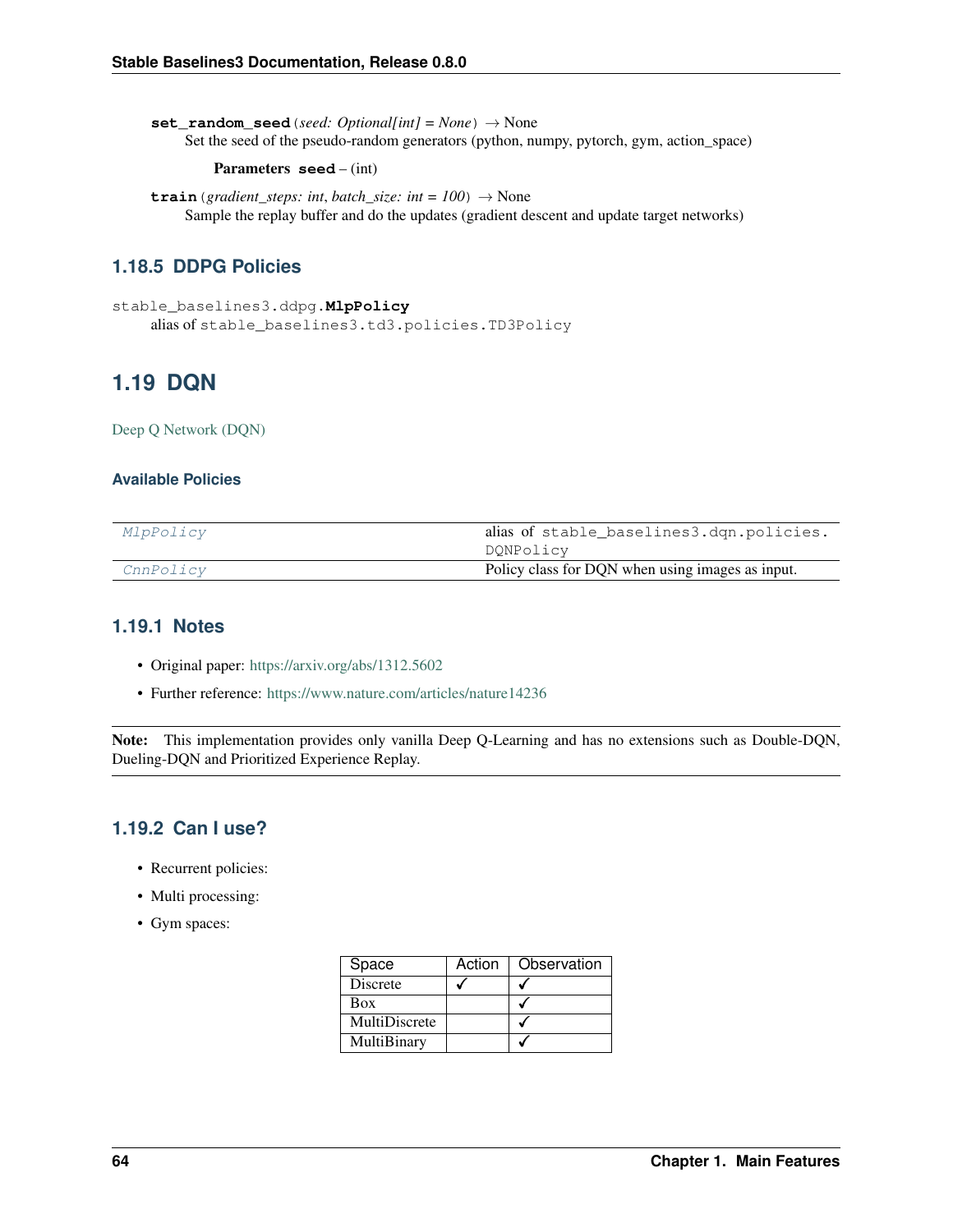### **1.19.3 Example**

```
import gym
import numpy as np
from stable_baselines3 import DQN
from stable_baselines3.dqn import MlpPolicy
env = gym.make('Pendulum-v0')
model = DQN(MlpPolicy, env, verbose=1)
model.learn(total_timesteps=10000, log_interval=4)
model.save("dqn_pendulum")
del model # remove to demonstrate saving and loading
model = DQN.load("dqn_pendulum")
obs = env.reset()
while True:
   action, _states = model.predict(obs, deterministic=True)
   obs, reward, done, info = env.step(action)
   env.render()
    if done:
      obs = env.reset()
```
### **1.19.4 Parameters**

**class** stable\_baselines3.dqn.**DQN**(*policy: Union[str, Type[stable\_baselines3.dqn.policies.DQNPolicy]]*, *env: Union[gym.core.Env, stable\_baselines3.common.vec\_env.base\_vec\_env.VecEnv, str]*, *learning\_rate: Union[float, Callable] = 0.0001*, *buffer\_size: int = 1000000*, *learning\_starts: int = 50000*, *batch\_size: Optional[int] = 32*, *tau: float = 1.0*, *gamma: float = 0.99*, *train freq: int = 4, gradient steps: int = 1, n\_episodes\_rollout: int = - 1*, *optimize\_memory\_usage: bool = False*, *target\_update\_interval: int = 10000*, *exploration\_fraction: float = 0.1*, *exploration\_initial\_eps: float = 1.0*, *exploration* final eps: float = 0.05, *max\_grad\_norm:* float = 10, *tensorboard\_log: Optional[str] = None*, *create\_eval\_env: bool = False*, *policy\_kwargs: Optional[Dict[str, Any]] = None*, *verbose: int = 0*, *seed: Optional[int] = None*, *device: Union[torch.device, str] = 'auto'*, *\_init\_setup\_model: bool = True*)

### Deep Q-Network (DQN)

Paper: [https://arxiv.org/abs/1312.5602,](https://arxiv.org/abs/1312.5602) <https://www.nature.com/articles/nature14236> Default hyperparameters are taken from the nature paper, except for the optimizer and learning rate that were taken from Stable Baselines defaults.

- **policy** (DQNPolicy or str) The policy model to use (MlpPolicy, CnnPolicy, . . . )
- **env** (Gym environment or str) The environment to learn from (if registered in Gym, can be str)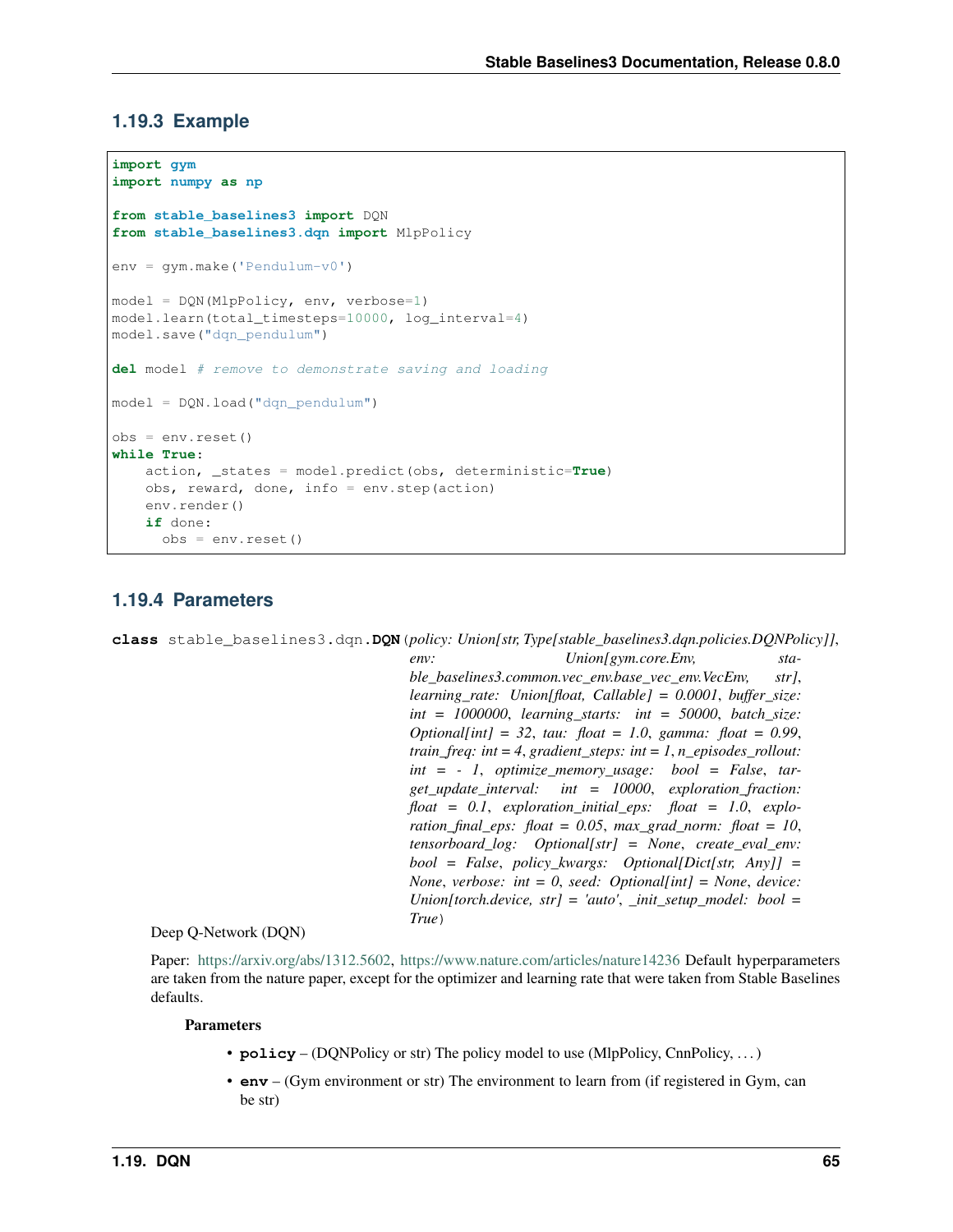- **learning rate** (float or callable) The learning rate, it can be a function of the current progress (from 1 to 0)
- **buffer** size (int) size of the replay buffer
- **learning\_starts** (int) how many steps of the model to collect transitions for before learning starts
- **batch\_size** (int) Minibatch size for each gradient update
- **tau** (float) the soft update coefficient ("Polyak update", between 0 and 1) default 1 for hard update
- **gamma** (float) the discount factor
- **train\_freq** (int) Update the model every train\_freq steps. Set to *-1* to disable.
- **gradient steps** (int) How many gradient steps to do after each rollout (see train\_freq and n\_episodes\_rollout) Set to -1 means to do as many gradient steps as steps done in the environment during the rollout.
- **n** episodes rollout (int) Update the model every n episodes rollout episodes. Note that this cannot be used at the same time as train\_freq. Set to *-1* to disable.
- **optimize\_memory\_usage** (bool) Enable a memory efficient variant of the replay buffer at a cost of more complexity. See [https://github.com/DLR-RM/stable-baselines3/](https://github.com/DLR-RM/stable-baselines3/issues/37#issuecomment-637501195) [issues/37#issuecomment-637501195](https://github.com/DLR-RM/stable-baselines3/issues/37#issuecomment-637501195)
- **target\_update\_interval** (int) update the target network every target\_update\_interval environment steps.
- **exploration\_fraction** (float) fraction of entire training period over which the exploration rate is reduced
- **exploration\_initial\_eps** (float) initial value of random action probability
- **exploration\_final\_eps** (float) final value of random action probability
- **max\_grad\_norm** (float) The maximum value for the gradient clipping
- **tensorboard\_log** (str) the log location for tensorboard (if None, no logging)
- **create eval env** (bool) Whether to create a second environment that will be used for evaluating the agent periodically. (Only available when passing string for the environment)
- **policy\_kwargs** (dict) additional arguments to be passed to the policy on creation
- **verbose** (int) the verbosity level: 0 no output, 1 info, 2 debug
- **seed** (int) Seed for the pseudo random generators
- **device** (str or th.device) Device (cpu, cuda, ...) on which the code should be run. Setting it to auto, the code will be run on the GPU if possible.
- **\_init\_setup\_model** (bool) Whether or not to build the network at the creation of the instance

**collect\_rollouts**(*env: stable\_baselines3.common.vec\_env.base\_vec\_env.VecEnv*, *callback:* [sta](#page-37-0)[ble\\_baselines3.common.callbacks.BaseCallback,](#page-37-0) *n\_episodes: int = 1*, *n\_steps: int = - 1*, *action\_noise: Optional[*[stable\\_baselines3.common.noise.ActionNoise](#page-107-0)*] = None*, *learning\_starts: int = 0*, *replay\_buffer: Optional[stable\_baselines3.common.buffers.ReplayBuffer] = None*, *log interval:* Optional[int] = None)  $\rightarrow$  stable\_baselines3.common.type\_aliases.RolloutReturn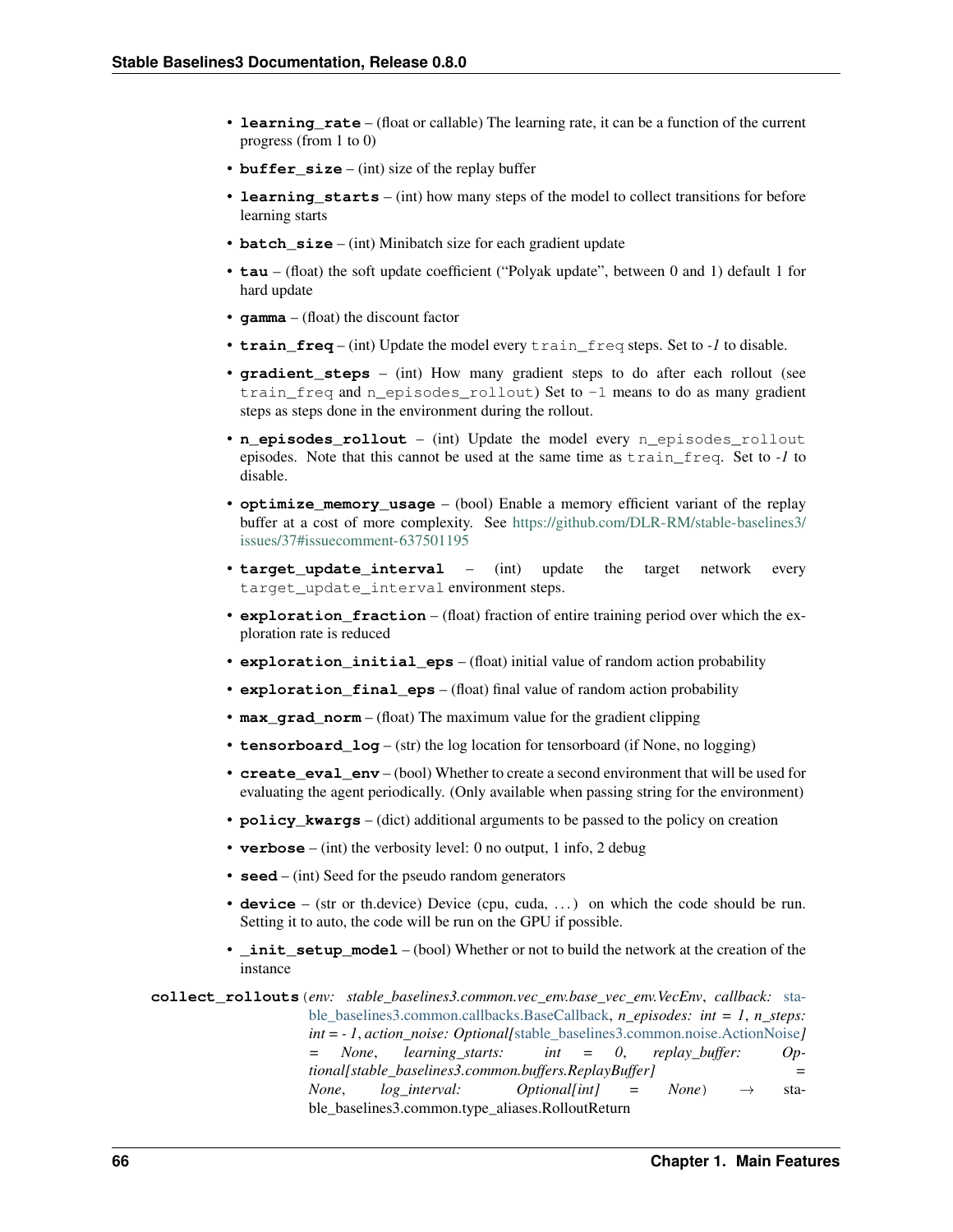Collect experiences and store them into a ReplayBuffer.

### Parameters

- **env** (VecEnv) The training environment
- **callback** (BaseCallback) Callback that will be called at each step (and at the beginning and end of the rollout)
- **n\_episodes** (int) Number of episodes to use to collect rollout data You can also specify a n\_steps instead
- **n\_steps** (int) Number of steps to use to collect rollout data You can also specify a n\_episodes instead.
- **action\_noise** (Optional[ActionNoise]) Action noise that will be used for exploration Required for deterministic policy (e.g. TD3). This can also be used in addition to the stochastic policy for SAC.
- **learning\_starts** (int) Number of steps before learning for the warm-up phase.
- **replay buffer** (ReplayBuffer)
- **log\_interval** (int) Log data every log\_interval episodes

Returns (RolloutReturn)

### **excluded\_save\_params**() → List[str]

Returns the names of the parameters that should be excluded by default when saving the model.

Returns (List[str]) List of parameters that should be excluded from save

**get\_env**() → Optional[stable\_baselines3.common.vec\_env.base\_vec\_env.VecEnv] Returns the current environment (can be None if not defined).

Returns (Optional[VecEnv]) The current environment

- $get\_torch\_variables$  ()  $\rightarrow$  Tuple[List[str], List[str]] cf base class
- **get\_vec\_normalize\_env**() → Optional[stable\_baselines3.common.vec\_env.vec\_normalize.VecNormalize] Return the VecNormalize wrapper of the training env if it exists. :return: Optional[VecNormalize] The VecNormalize env.
- **learn**(*total\_timesteps: int*, *callback: Union[None, Callable, List[stable\_baselines3.common.callbacks.BaseCallback], stable\_baselines3.common.callbacks.BaseCallback] = None*, *log\_interval: int = 4*, *eval\_env: Optional[Union[gym.core.Env, stable\_baselines3.common.vec\_env.base\_vec\_env.VecEnv]] = None*, *eval\_freq: int*  $= -1$ , *n\_eval\_episodes:* int  $= 5$ , *tb\_log\_name: str = 'DQN'*, *eval\_log\_path:*  $Optional[str] = None,$  *reset num timesteps: bool* = True)  $\rightarrow$  *[sta](#page-50-0)[ble\\_baselines3.common.off\\_policy\\_algorithm.OffPolicyAlgorithm](#page-50-0)* Return a trained model.

- **total\_timesteps** (int) The total number of samples (env steps) to train on
- **callback** (MaybeCallback) callback(s) called at every step with state of the algorithm.
- **log\_interval** (int) The number of timesteps before logging.
- **tb\_log\_name** (str) the name of the run for TensorBoard logging
- **eval env** (gym.Env) Environment that will be used to evaluate the agent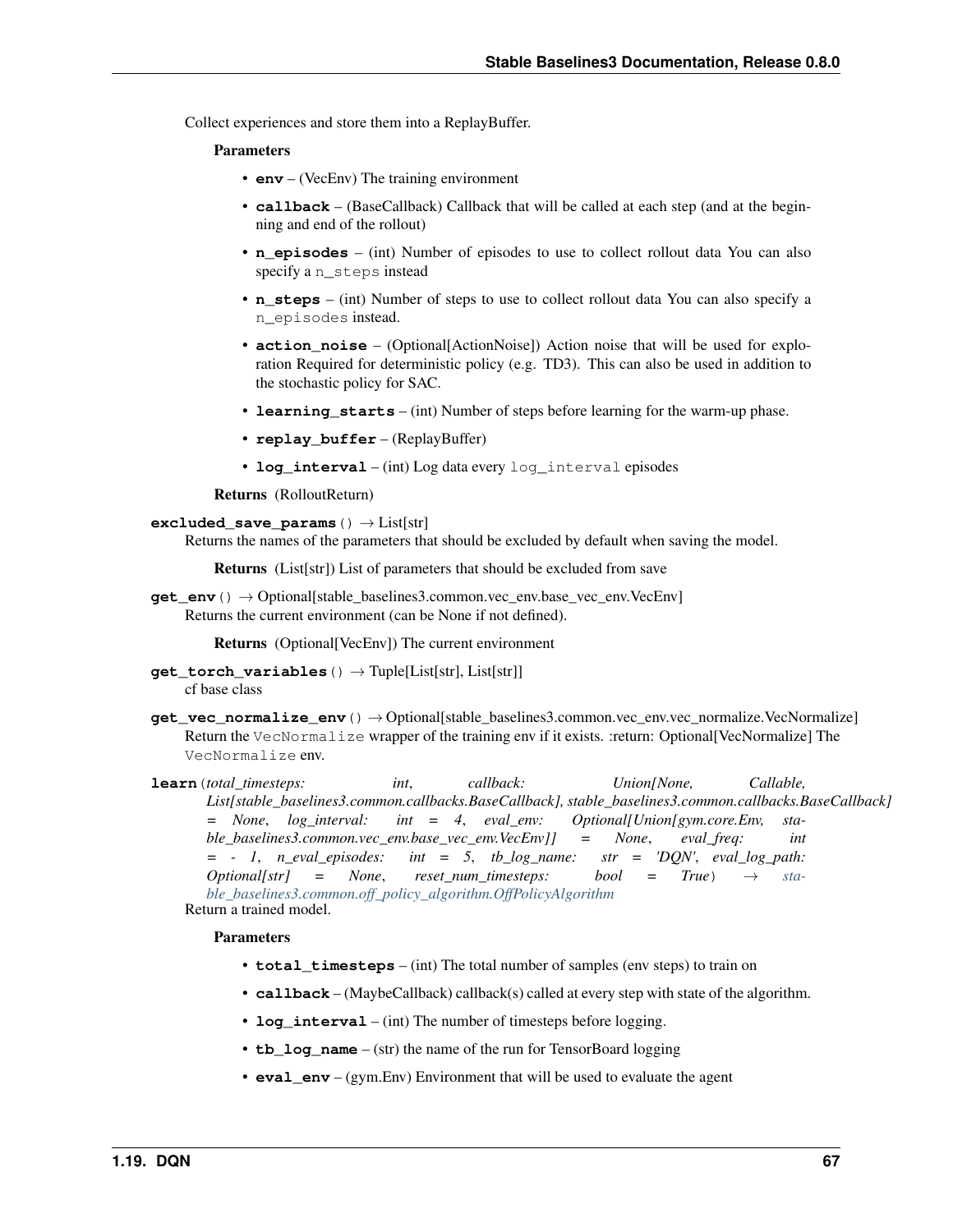- **eval freq** (int) Evaluate the agent every eval freq timesteps (this may vary a little)
- **n** eval episodes (int) Number of episode to evaluate the agent
- **eval\_log\_path** (Optional[str]) Path to a folder where the evaluations will be saved
- **reset num timesteps** (bool) whether or not to reset the current timestep number (used in logging)

Returns (BaseAlgorithm) the trained model

**classmethod load**(*load\_path: str*, *env: Optional[Union[gym.core.Env, stable\_baselines3.common.vec\_env.base\_vec\_env.VecEnv]] = None*, *\*\*kwargs*) → *[stable\\_baselines3.common.base\\_class.BaseAlgorithm](#page-47-0)*

Load the model from a zip-file

#### Parameters

- **load path** the location of the saved data
- **env** the new environment to run the loaded model on (can be None if you only need prediction from a trained model) has priority over any saved environment
- **kwargs** extra arguments to change the model when loading

**load replay buffer** (*path: Union[str, pathlib.Path, io.BufferedIOBase]*)  $\rightarrow$  None Load a replay buffer from a pickle file.

- Parameters **path** (Union[str, pathlib.Path, io.BufferedIOBase]) Path to the pickled replay buffer.
- **predict**(*observation: numpy.ndarray*, *state: Optional[numpy.ndarray] = None*, *mask: Optional[numpy.ndarray] = None*, *deterministic: bool = False*) → Tuple[numpy.ndarray, Optional[numpy.ndarray]]

Overrides the base\_class predict function to include epsilon-greedy exploration.

### **Parameters**

- **observation** (np.ndarray) the input observation
- **state** (Optional[np.ndarray]) The last states (can be None, used in recurrent policies)
- **mask** (Optional[np.ndarray]) The last masks (can be None, used in recurrent policies)
- **deterministic** (bool) Whether or not to return deterministic actions.
- Returns (Tuple[np.ndarray, Optional[np.ndarray]]) the model's action and the next state (used in recurrent policies)

**save**(*path: Union[str, pathlib.Path, io.BufferedIOBase]*, *exclude: Optional[Iterable[str]] = None*, *include: Optional[Iterable[str]] = None*)  $\rightarrow$  None

Save all the attributes of the object and the model parameters in a zip-file.

### Parameters

- **pathlib.Path, io.BufferedIOBase])** ((Union[str,) path to the file where the rl agent should be saved
- **exclude** name of parameters that should be excluded in addition to the default one
- **include** name of parameters that might be excluded but should be included anyway

**save\_replay\_buffer**(*path: Union[str, pathlib.Path, io.BufferedIOBase]*) → None Save the replay buffer as a pickle file.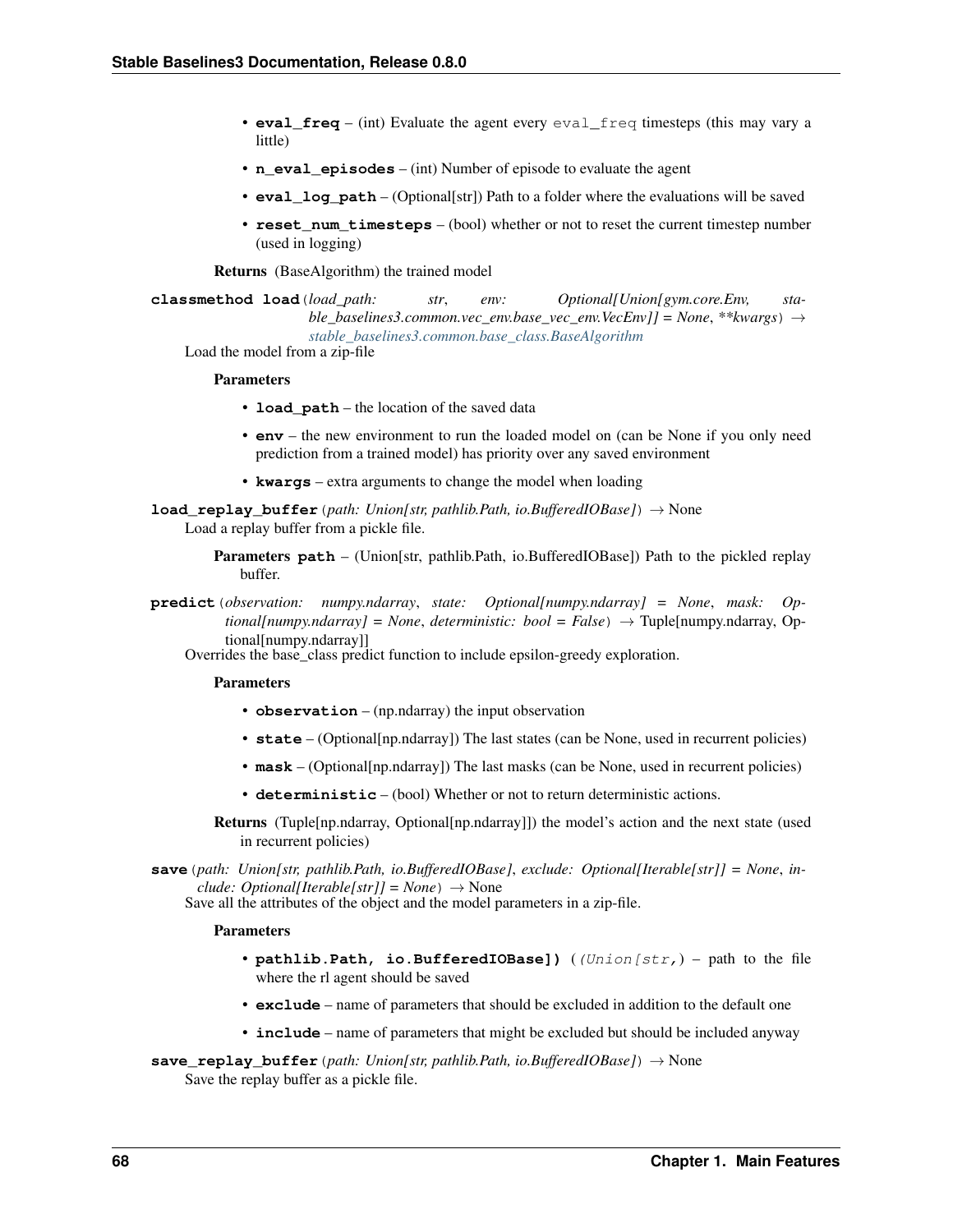**Parameters path** – (Union[str,pathlib.Path, io.BufferedIOBase]) Path to the file where the replay buffer should be saved. if path is a str or pathlib.Path, the path is automatically created if necessary.

**set\_env**(*env: Union[gym.core.Env, stable\_baselines3.common.vec\_env.base\_vec\_env.VecEnv]*) →

None Checks the validity of the environment, and if it is coherent, set it as the current environment. Furthermore wrap any non vectorized env into a vectorized checked parameters: - observation\_space - action\_space

**Parameters <b>env** – The environment for learning a policy

**set random seed** (*seed: Optional[int] = None*)  $\rightarrow$  None Set the seed of the pseudo-random generators (python, numpy, pytorch, gym, action space)

Parameters **seed** – (int)

**train** (*gradient\_steps: int*, *batch\_size: int* =  $100$ )  $\rightarrow$  None Sample the replay buffer and do the updates (gradient descent and update target networks)

# **1.19.5 DQN Policies**

```
stable_baselines3.dqn.MlpPolicy
    alias of stable_baselines3.dqn.policies.DQNPolicy
```
**class** stable\_baselines3.dqn.**CnnPolicy**(*observation\_space: gym.spaces.space.Space*, *ac-*

*tion\_space: gym.spaces.space.Space*, *lr\_schedule: Callable*, *net\_arch: Optional[List[int]] = None*, *device: Union[torch.device*, *str] = 'auto'*, *activation\_fn: Type[torch.nn.modules.module.Module] = <class 'torch.nn.modules.activation.ReLU'>*, *features\_extractor\_class: Type[stable\_baselines3.common.torch\_layers.BaseFeaturesExtractor] = <class 'stable\_baselines3.common.torch\_layers.NatureCNN'>*, *features\_extractor\_kwargs: Optional[Dict[str*, *Any]] = None*, *normalize\_images: bool = True*, *optimizer\_class: Type[torch.optim.optimizer.Optimizer] = <class 'torch.optim.adam.Adam'>*, *optimizer\_kwargs: Optional[Dict[str*, *Any]] = None*)

Policy class for DQN when using images as input.

- **observation\_space** (gym.spaces.Space) Observation space
- **action\_space** (gym.spaces.Space) Action space
- **lr\_schedule** (callable) Learning rate schedule (could be constant)
- **net arch** (Optional[List[int]]) The specification of the policy and value networks.
- **device** (str or th.device) Device on which the code should run.
- **activation\_fn** (Type[nn.Module]) Activation function
- **features\_extractor\_class** (Type[BaseFeaturesExtractor]) Features extractor to use.
- **normalize\_images** (bool) Whether to normalize images or not, dividing by 255.0 (True by default)
- **optimizer\_class** (Type[th.optim.Optimizer]) The optimizer to use, th.optim. Adam by default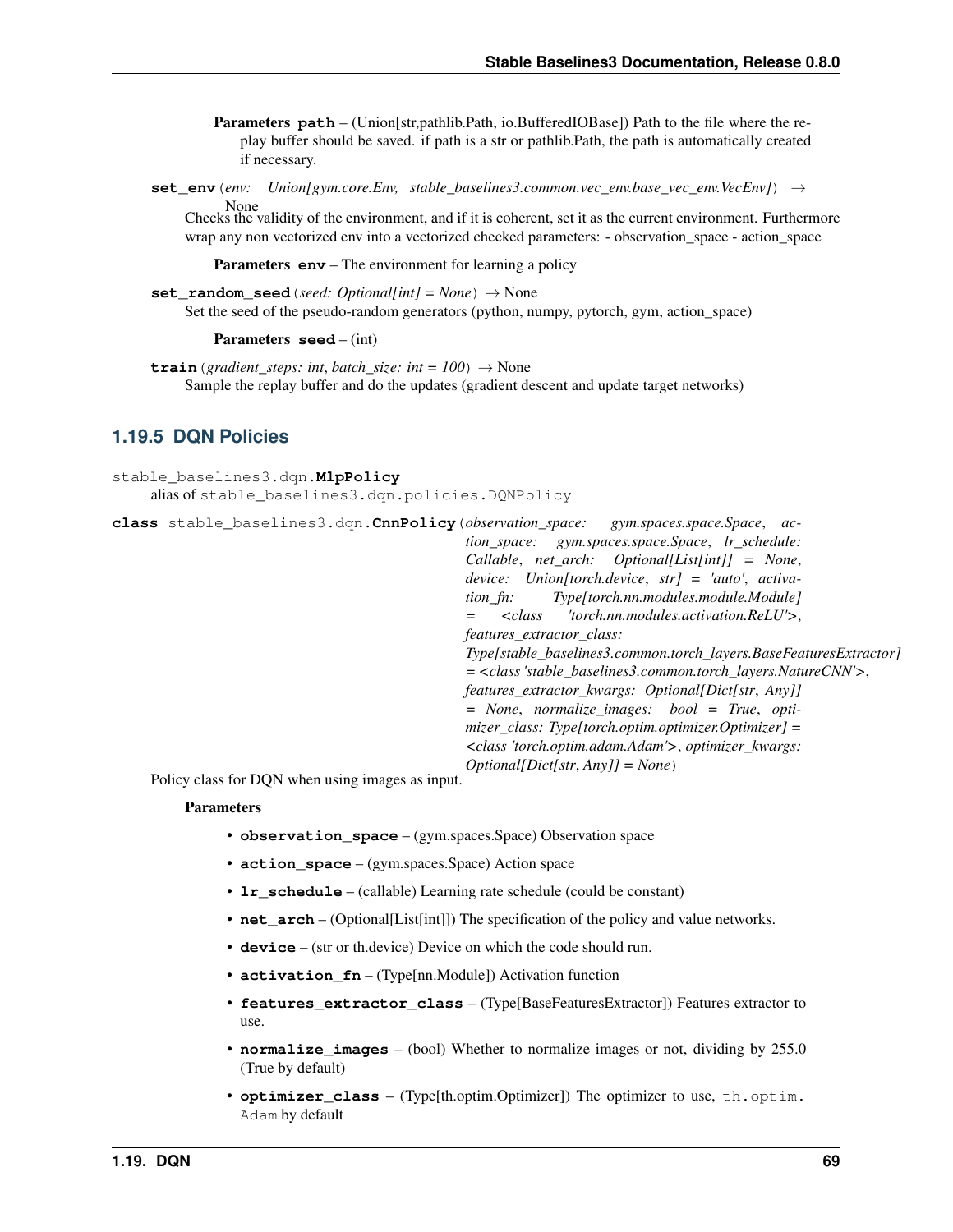• **optimizer kwargs** – (Optional[Dict[str, Any]]) Additional keyword arguments, excluding the learning rate, to pass to the optimizer

# **1.20 PPO**

The [Proximal Policy Optimization](https://arxiv.org/abs/1707.06347) algorithm combines ideas from A2C (having multiple workers) and TRPO (it uses a trust region to improve the actor).

The main idea is that after an update, the new policy should be not too far form the old policy. For that, ppo uses clipping to avoid too large update.

Note: PPO contains several modifications from the original algorithm not documented by OpenAI: advantages are normalized and value function can be also clipped .

# **1.20.1 Notes**

- Original paper: <https://arxiv.org/abs/1707.06347>
- Clear explanation of PPO on Arxiv Insights channel: <https://www.youtube.com/watch?v=5P7I-xPq8u8>
- OpenAI blog post: <https://blog.openai.com/openai-baselines-ppo/>
- Spinning Up guide: <https://spinningup.openai.com/en/latest/algorithms/ppo.html>

# **1.20.2 Can I use?**

- Recurrent policies:
- Multi processing:  $\checkmark$
- Gym spaces:

| Space         | Action | Observation |  |
|---------------|--------|-------------|--|
| Discrete      |        |             |  |
| Box           |        |             |  |
| MultiDiscrete |        |             |  |
| MultiBinary   |        |             |  |

# **1.20.3 Example**

Train a PPO agent on Pendulum-v0 using 4 environments.

```
import gym
from stable_baselines3 import PPO
from stable_baselines3.ppo import MlpPolicy
from stable_baselines3.common.cmd_util import make_vec_env
# Parallel environments
env = make_vec_env('CartPole-v1', n_envs=4)
```
(continues on next page)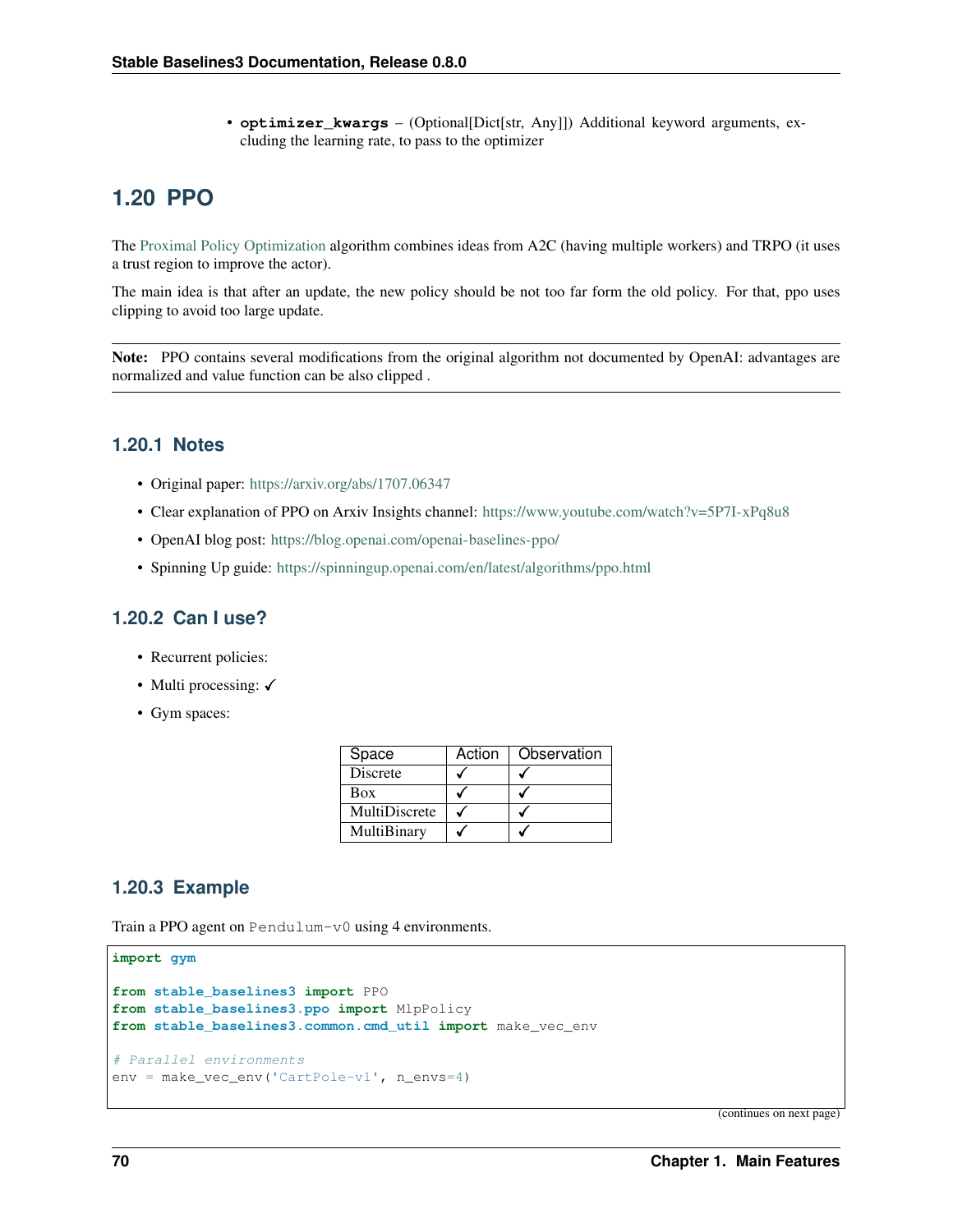(continued from previous page)

```
model = PPO(MlpPolicy, env, verbose=1)
model.learn(total_timesteps=25000)
model.save("ppo_cartpole")
del model # remove to demonstrate saving and loading
model = PPO.load("ppo_cartpole")
obs = env.reset()
while True:
   action, _states = model.predict(obs)
    obs, rewards, dones, info = env.step(action)
    env.render()
```
# **1.20.4 Parameters**

**class** stable\_baselines3.ppo.**PPO**(*policy: Union[str, Type[stable\_baselines3.common.policies.ActorCriticPolicy]]*,

*env: Union[gym.core.Env, stable\_baselines3.common.vec\_env.base\_vec\_env.VecEnv, str]*, *learning\_rate: Union[float, Callable] = 0.0003*, *n\_steps: int = 2048*, *batch\_size: Optional[int] = 64*, *n\_epochs: int = 10*, *gamma: float = 0.99*, *gae\_lambda: float = 0.95*, *clip\_range: float = 0.2*, *clip\_range\_vf: Optional[float] = None*, *ent\_coef: float* = 0.0, *vf coef: float* = 0.5, *max grad norm: float* = 0.5, *use\_sde: bool = False*, *sde\_sample\_freq: int = - 1*, *target\_kl: Optional[float] = None*, *tensorboard\_log: Optional[str] = None*, *create\_eval\_env: bool = False*, *policy\_kwargs: Optional[Dict[str, Any]] = None*, *verbose: int = 0*, *seed: Optional[int] = None*, *device: Union[torch.device, str] =* '*auto'*, *init setup model: bool = True*)

Proximal Policy Optimization algorithm (PPO) (clip version)

Paper: <https://arxiv.org/abs/1707.06347> Code: This implementation borrows code from OpenAI Spinning Up [\(https://github.com/openai/spinningup/\)](https://github.com/openai/spinningup/) <https://github.com/ikostrikov/pytorch-a2c-ppo-acktr-gail> and and Stable Baselines (PPO2 from [https://github.com/hill-a/stable-baselines\)](https://github.com/hill-a/stable-baselines)

Introduction to PPO: <https://spinningup.openai.com/en/latest/algorithms/ppo.html>

- **policy** (ActorCriticPolicy or str) The policy model to use (MlpPolicy, CnnPolicy, ...)
- **env** (Gym environment or str) The environment to learn from (if registered in Gym, can be str)
- **learning rate** (float or callable) The learning rate, it can be a function of the current progress remaining (from 1 to 0)
- **n\_steps** (int) The number of steps to run for each environment per update (i.e. batch size is n\_steps \* n\_env where n\_env is number of environment copies running in parallel)
- **batch** size (int) Minibatch size
- **n\_epochs** (int) Number of epoch when optimizing the surrogate loss
- **gamma** (float) Discount factor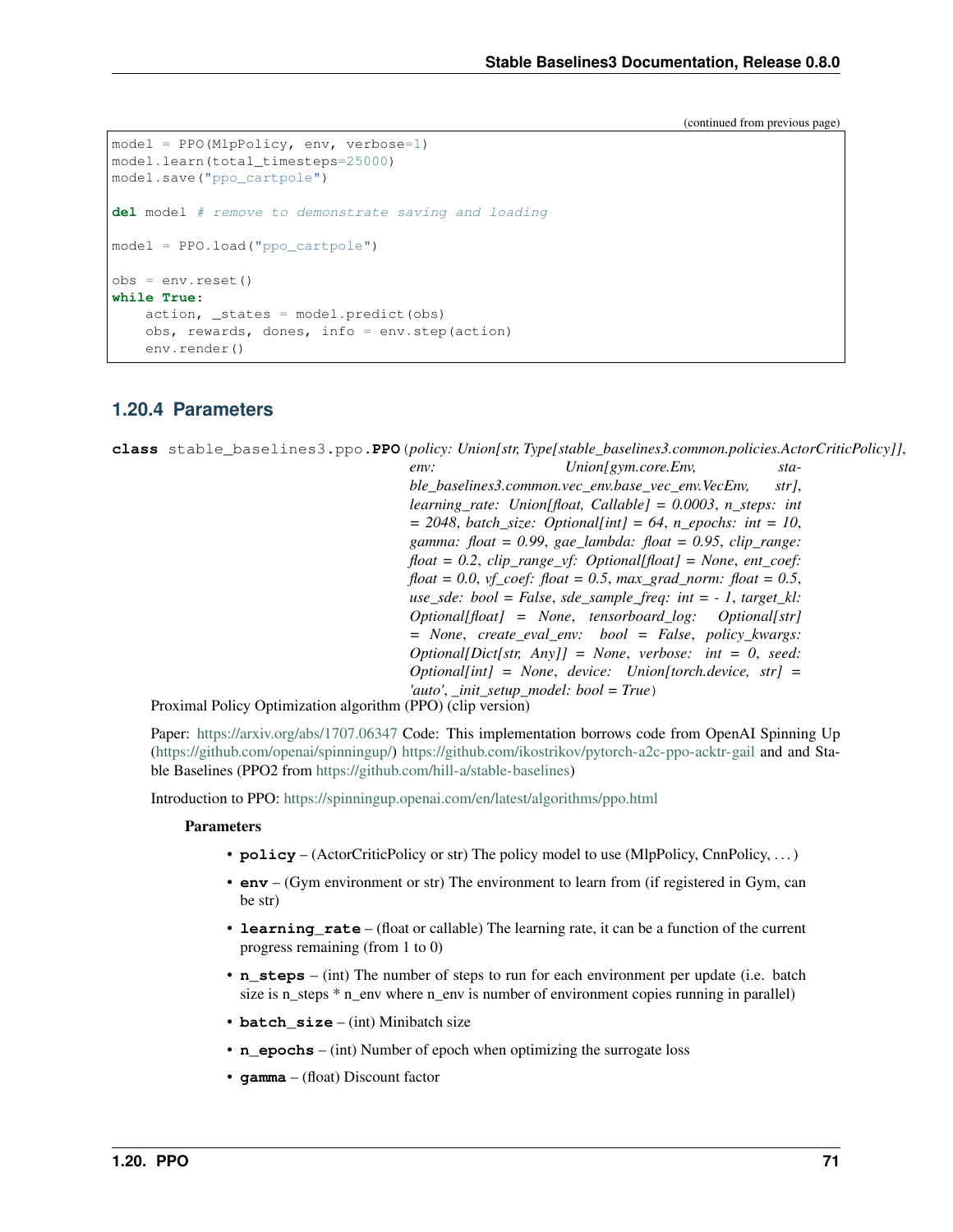- **gae** lambda (float) Factor for trade-off of bias vs variance for Generalized Advantage Estimator
- **clip\_range** (float or callable) Clipping parameter, it can be a function of the current progress remaining (from 1 to 0).
- **clip\_range\_vf** (float or callable) Clipping parameter for the value function, it can be a function of the current progress remaining (from 1 to 0). This is a parameter specific to the OpenAI implementation. If None is passed (default), no clipping will be done on the value function. IMPORTANT: this clipping depends on the reward scaling.
- **ent\_coef** (float) Entropy coefficient for the loss calculation
- **vf\_coef** (float) Value function coefficient for the loss calculation
- **max\_grad\_norm** (float) The maximum value for the gradient clipping
- **use\_sde** (bool) Whether to use generalized State Dependent Exploration (gSDE) instead of action noise exploration (default: False)
- **sde\_sample\_freq** (int) Sample a new noise matrix every n steps when using gSDE Default: -1 (only sample at the beginning of the rollout)
- **target** k1 (float) Limit the KL divergence between updates, because the clipping is not enough to prevent large update see issue #213 (cf [https://github.com/hill-a/stable-baselines/](https://github.com/hill-a/stable-baselines/issues/213) [issues/213\)](https://github.com/hill-a/stable-baselines/issues/213) By default, there is no limit on the kl div.
- **tensorboard**  $\log$  (str) the log location for tensorboard (if None, no logging)
- **create eval env** (bool) Whether to create a second environment that will be used for evaluating the agent periodically. (Only available when passing string for the environment)
- **policy\_kwargs** (dict) additional arguments to be passed to the policy on creation
- **verbose** (int) the verbosity level: 0 no output, 1 info, 2 debug
- **seed** (int) Seed for the pseudo random generators
- **device** (str or th.device) Device (cpu, cuda, ...) on which the code should be run. Setting it to auto, the code will be run on the GPU if possible.
- **\_init\_setup\_model** (bool) Whether or not to build the network at the creation of the instance

**collect\_rollouts**(*env: stable\_baselines3.common.vec\_env.base\_vec\_env.VecEnv*, *callback:* [stable\\_baselines3.common.callbacks.BaseCallback,](#page-37-0) *rollout\_buffer: sta-*

*ble\_baselines3.common.buffers.RolloutBuffer, n\_rollout\_steps: int*)  $\rightarrow$  bool Collect rollouts using the current policy and fill a *RolloutBuffer*.

## Parameters

- **env** (VecEnv) The training environment
- **callback** (BaseCallback) Callback that will be called at each step (and at the beginning and end of the rollout)
- **rollout\_buffer** (RolloutBuffer) Buffer to fill with rollouts
- **n\_steps** (int) Number of experiences to collect per environment

Returns (bool) True if function returned with at least *n\_rollout\_steps* collected, False if callback terminated rollout prematurely.

## **excluded\_save\_params**() → List[str]

Returns the names of the parameters that should be excluded by default when saving the model.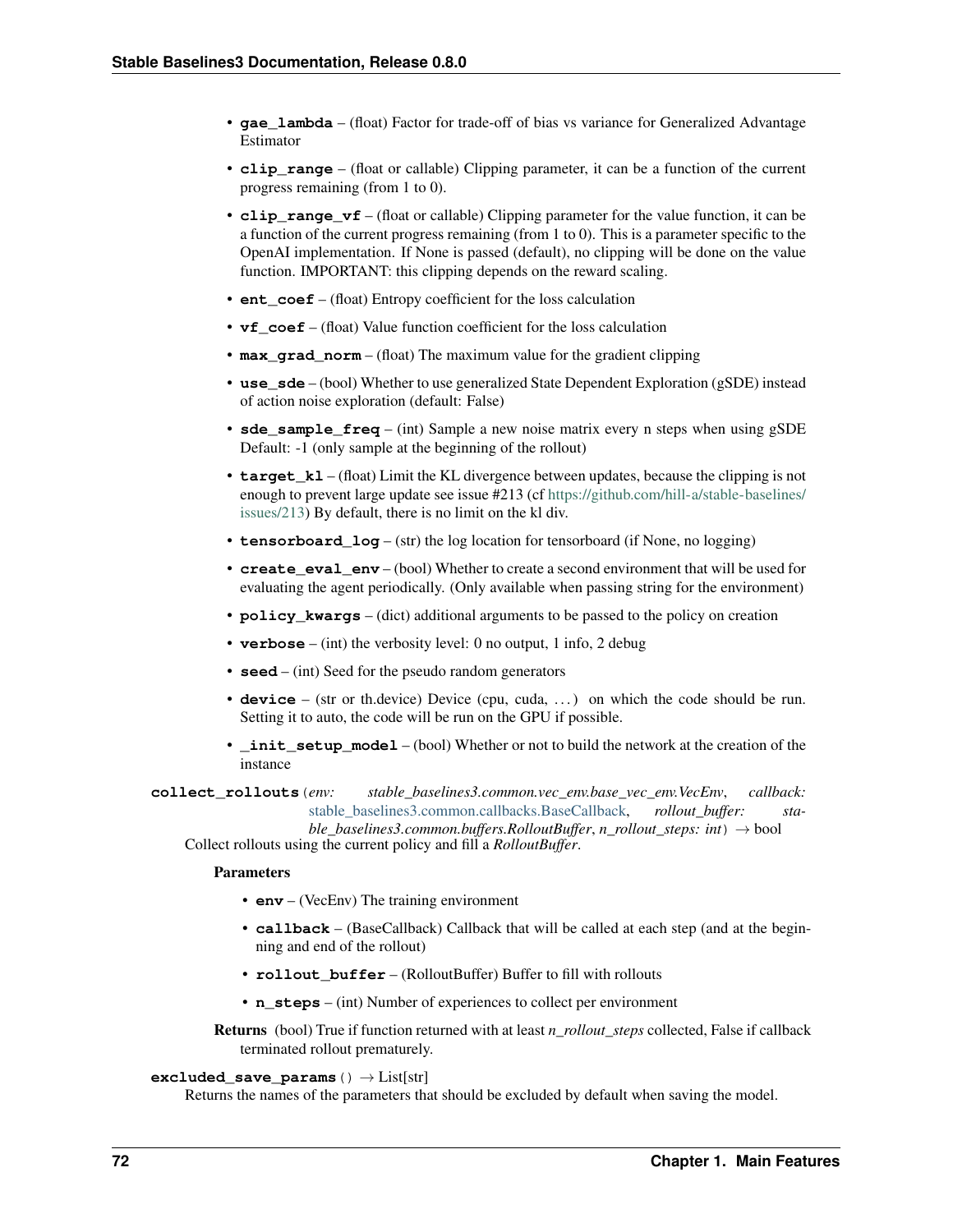Returns ([str]) List of parameters that should be excluded from save

**get env**()  $\rightarrow$  Optional [stable baselines3.common.vec env.base vec env. VecEnv] Returns the current environment (can be None if not defined).

Returns (Optional[VecEnv]) The current environment

- **get torch variables** ()  $\rightarrow$  Tuple[List[str], List[str]] cf base class
- **get\_vec\_normalize\_env**() → Optional[stable\_baselines3.common.vec\_env.vec\_normalize.VecNormalize] Return the VecNormalize wrapper of the training env if it exists. :return: Optional[VecNormalize] The VecNormalize env.
- **learn**(*total\_timesteps: int*, *callback: Union[None, Callable, List[stable\_baselines3.common.callbacks.BaseCallback], stable\_baselines3.common.callbacks.BaseCallback] = None*, *log\_interval: int = 1*, *eval\_env: Optional[Union[gym.core.Env, stable\_baselines3.common.vec\_env.base\_vec\_env.VecEnv]] = None*, *eval\_freq: int = - 1*, *n\_eval\_episodes: int = 5*, *tb\_log\_name: str = 'PPO'*, *eval\_log\_path: Optional[str] = None*, *reset\_num\_timesteps: bool* = *True*  $\rangle \rightarrow$  stable\_baselines3.ppo.ppo.PPO Return a trained model.

### Parameters

- **total timesteps** (int) The total number of samples (env steps) to train on
- **callback** (MaybeCallback) callback(s) called at every step with state of the algorithm.
- **log\_interval** (int) The number of timesteps before logging.
- **tb** log name (str) the name of the run for TensorBoard logging
- **eval env** (gym.Env) Environment that will be used to evaluate the agent
- **eval\_freq** (int) Evaluate the agent every eval\_freq timesteps (this may vary a little)
- **n\_eval\_episodes** (int) Number of episode to evaluate the agent
- **eval\_log\_path** (Optional[str]) Path to a folder where the evaluations will be saved
- **reset\_num\_timesteps** (bool) whether or not to reset the current timestep number (used in logging)

Returns (BaseAlgorithm) the trained model

**classmethod load**(*load\_path: str*, *env: Optional[Union[gym.core.Env, stable\_baselines3.common.vec\_env.base\_vec\_env.VecEnv]] = None*, *\*\*kwargs*) → *[stable\\_baselines3.common.base\\_class.BaseAlgorithm](#page-47-0)*

Load the model from a zip-file

# Parameters

- **load\_path** the location of the saved data
- **env** the new environment to run the loaded model on (can be None if you only need prediction from a trained model) has priority over any saved environment
- **kwargs** extra arguments to change the model when loading
- **predict**(*observation: numpy.ndarray*, *state: Optional[numpy.ndarray] = None*, *mask: Optional[numpy.ndarray] = None, deterministic: bool = False*)  $\rightarrow$  Tuple[numpy.ndarray, Optional[numpy.ndarray]]

Get the model's action(s) from an observation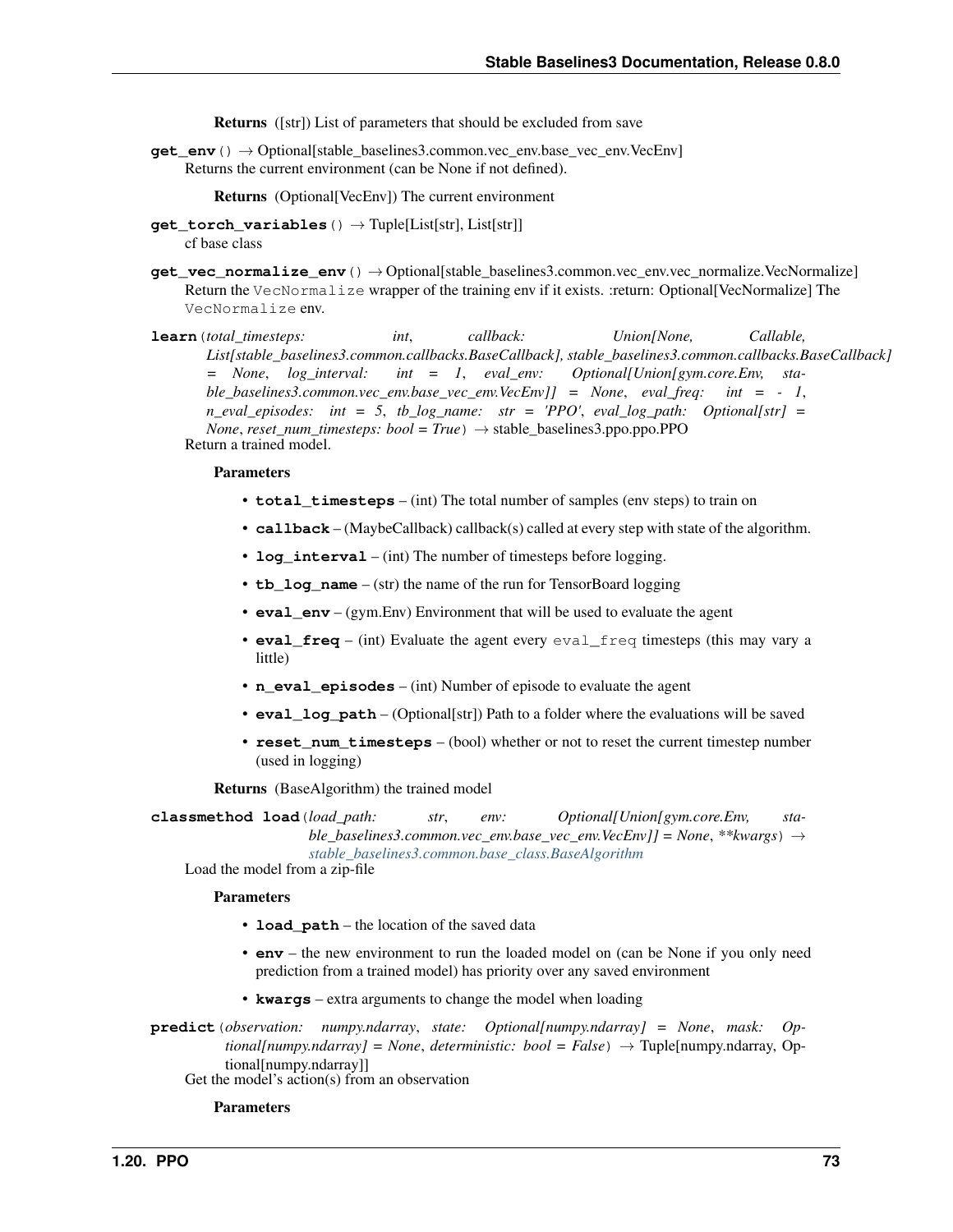- **observation** (np.ndarray) the input observation
- **state** (Optional[np.ndarray]) The last states (can be None, used in recurrent policies)
- **mask** (Optional[np.ndarray]) The last masks (can be None, used in recurrent policies)
- **deterministic** (bool) Whether or not to return deterministic actions.
- Returns (Tuple[np.ndarray, Optional[np.ndarray]]) the model's action and the next state (used in recurrent policies)
- **save**(*path: Union[str, pathlib.Path, io.BufferedIOBase]*, *exclude: Optional[Iterable[str]] = None*, *include: Optional[Iterable[str]] = None*)  $\rightarrow$  None

Save all the attributes of the object and the model parameters in a zip-file.

## Parameters

- **pathlib.Path, io.BufferedIOBase])** ((*Union[str,*) path to the file where the rl agent should be saved
- **exclude** name of parameters that should be excluded in addition to the default one
- **include** name of parameters that might be excluded but should be included anyway
- **set\_env**(*env: Union*[gym.core.Env, stable\_baselines3.common.vec\_env.base\_vec\_env.VecEnv]) → None

Checks the validity of the environment, and if it is coherent, set it as the current environment. Furthermore wrap any non vectorized env into a vectorized checked parameters: - observation\_space - action\_space

**Parameters <b>env** – The environment for learning a policy

#### **set random seed** (*seed: Optional[int] = None*)  $\rightarrow$  None

Set the seed of the pseudo-random generators (python, numpy, pytorch, gym, action space)

## Parameters **seed** – (int)

### $\texttt{train}() \rightarrow \text{None}$

Update policy using the currently gathered rollout buffer.

# **1.21 SAC**

[Soft Actor Critic \(SAC\)](https://spinningup.openai.com/en/latest/algorithms/sac.html) Off-Policy Maximum Entropy Deep Reinforcement Learning with a Stochastic Actor.

SAC is the successor of [Soft Q-Learning SQL](https://arxiv.org/abs/1702.08165) and incorporates the double Q-learning trick from TD3. A key feature of SAC, and a major difference with common RL algorithms, is that it is trained to maximize a trade-off between expected return and entropy, a measure of randomness in the policy.

# **Available Policies**

| MlpPolicy | alias of stable_baselines3.sac.policies.           |
|-----------|----------------------------------------------------|
|           | SACPolicy                                          |
| CnnPolicy | Policy class (with both actor and critic) for SAC. |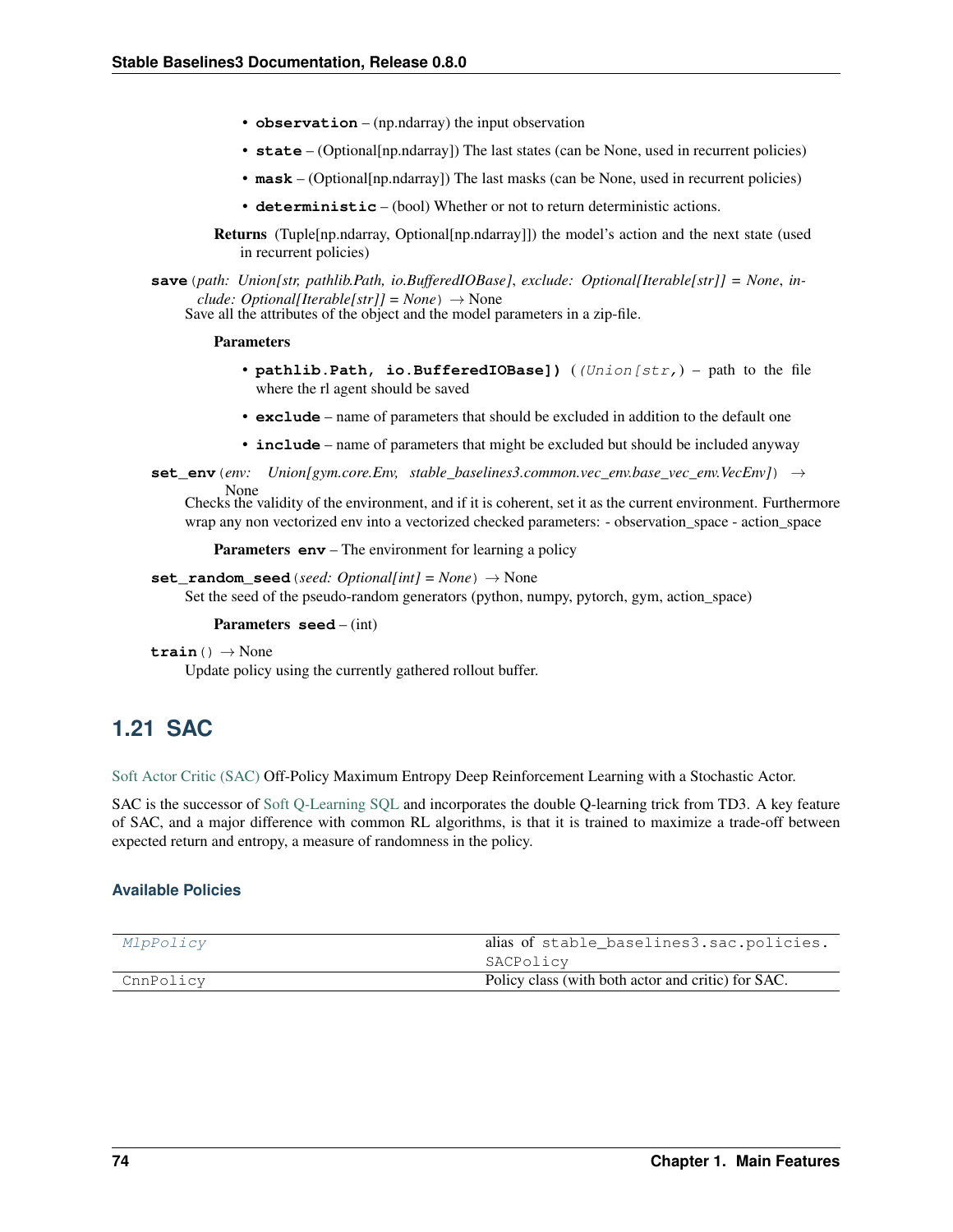# **1.21.1 Notes**

- Original paper: <https://arxiv.org/abs/1801.01290>
- OpenAI Spinning Guide for SAC: <https://spinningup.openai.com/en/latest/algorithms/sac.html>
- Original Implementation: <https://github.com/haarnoja/sac>
- Blog post on using SAC with real robots: <https://bair.berkeley.edu/blog/2018/12/14/sac/>

Note: In our implementation, we use an entropy coefficient (as in OpenAI Spinning or Facebook Horizon), which is the equivalent to the inverse of reward scale in the original SAC paper. The main reason is that it avoids having too high errors when updating the Q functions.

Note: The default policies for SAC differ a bit from others MlpPolicy: it uses ReLU instead of tanh activation, to match the original paper

# **1.21.2 Can I use?**

- Recurrent policies:
- Multi processing:
- Gym spaces:

| Space           | Action | Observation |
|-----------------|--------|-------------|
| <b>Discrete</b> |        |             |
| Box             |        |             |
| MultiDiscrete   |        |             |
| MultiBinary     |        |             |

# **1.21.3 Example**

```
import gym
import numpy as np
from stable_baselines3 import SAC
from stable_baselines3.sac import MlpPolicy
env = gym.make('Pendulum-v0')
model = SAC(MlpPolicy, env, verbose=1)
model.learn(total_timesteps=10000, log_interval=4)
model.save("sac_pendulum")
del model # remove to demonstrate saving and loading
model = SAC.load("sac_pendulum")
obs = env{\text{.reset}}()while True:
```
(continues on next page)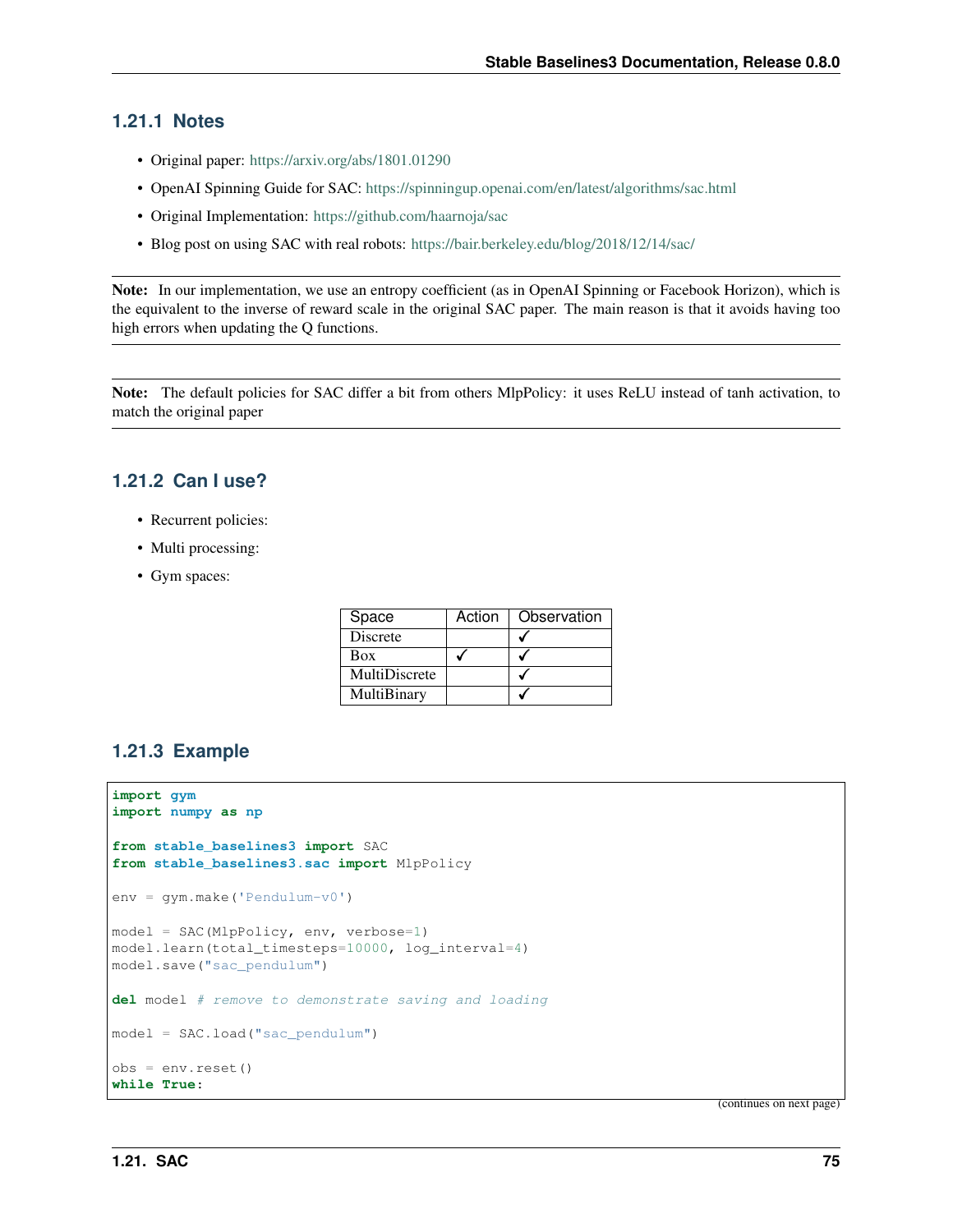(continued from previous page)

```
action, _states = model.predict(obs)obs, reward, done, info = env.step(action)
env.render()
if done:
  obs = env.reset()
```
# **1.21.4 Parameters**

**class** stable\_baselines3.sac.**SAC**(*policy: Union[str, Type[stable\_baselines3.sac.policies.SACPolicy]]*, *env: Union[gym.core.Env, stable\_baselines3.common.vec\_env.base\_vec\_env.VecEnv, str]*, *learning\_rate: Union[float, Callable] = 0.0003*, *buffer\_size: int = 1000000*, *learning\_starts: int = 100*, *batch\_size: int = 256*, *tau: float = 0.005*, *gamma: float = 0.99*, *train\_freq: int = 1*, *gradient\_steps: int = 1*, *n\_episodes\_rollout: int = - 1*, *action\_noise: Optional[*[stable\\_baselines3.common.noise.ActionNoise](#page-107-0)*] = None*, *optimize\_memory\_usage: bool = False*, *ent\_coef: Union[str, float] = 'auto'*, *target\_update\_interval: int = 1*, *target\_entropy: Union[str, float] = 'auto'*, *use\_sde: bool = False*, *sde\_sample\_freq: int = - 1*, *use\_sde\_at\_warmup: bool = False*, *tensorboard\_log: Optional[str] = None*, *create\_eval\_env: bool = False*, *policy\_kwargs: Dict[str, Any] = None*, *verbose: int = 0*, *seed: Optional[int] = None*, *device: Union[torch.device,*  $str$ *] = 'auto'*, *init setup model: bool = True*)

Soft Actor-Critic (SAC) Off-Policy Maximum Entropy Deep Reinforcement Learning with a Stochastic Actor, This implementation borrows code from original implementation [\(https://github.com/haarnoja/sac\)](https://github.com/haarnoja/sac) from OpenAI Spinning Up [\(https://github.com/openai/spinningup\)](https://github.com/openai/spinningup), from the softlearning repo [\(https://github.com/](https://github.com/rail-berkeley/softlearning/) [rail-berkeley/softlearning/\)](https://github.com/rail-berkeley/softlearning/) and from Stable Baselines [\(https://github.com/hill-a/stable-baselines\)](https://github.com/hill-a/stable-baselines) Paper: [https:](https://arxiv.org/abs/1801.01290) [//arxiv.org/abs/1801.01290](https://arxiv.org/abs/1801.01290) Introduction to SAC: <https://spinningup.openai.com/en/latest/algorithms/sac.html>

Note: we use double q target and not value target as discussed in [https://github.com/hill-a/stable-baselines/](https://github.com/hill-a/stable-baselines/issues/270) [issues/270](https://github.com/hill-a/stable-baselines/issues/270)

- **policy** (SACPolicy or str) The policy model to use (MlpPolicy, CnnPolicy, ...)
- **env** (GymEnv or str) The environment to learn from (if registered in Gym, can be str)
- **learning rate** (float or callable) learning rate for adam optimizer, the same learning rate will be used for all networks (Q-Values, Actor and Value function) it can be a function of the current progress remaining (from 1 to 0)
- **buffer\_size** (int) size of the replay buffer
- **learning\_starts** (int) how many steps of the model to collect transitions for before learning starts
- **batch** size (int) Minibatch size for each gradient update
- **tau** (float) the soft update coefficient ("Polyak update", between 0 and 1)
- **gamma** (float) the discount factor
- **train\_freq** (int) Update the model every train\_freq steps. Set to *-1* to disable.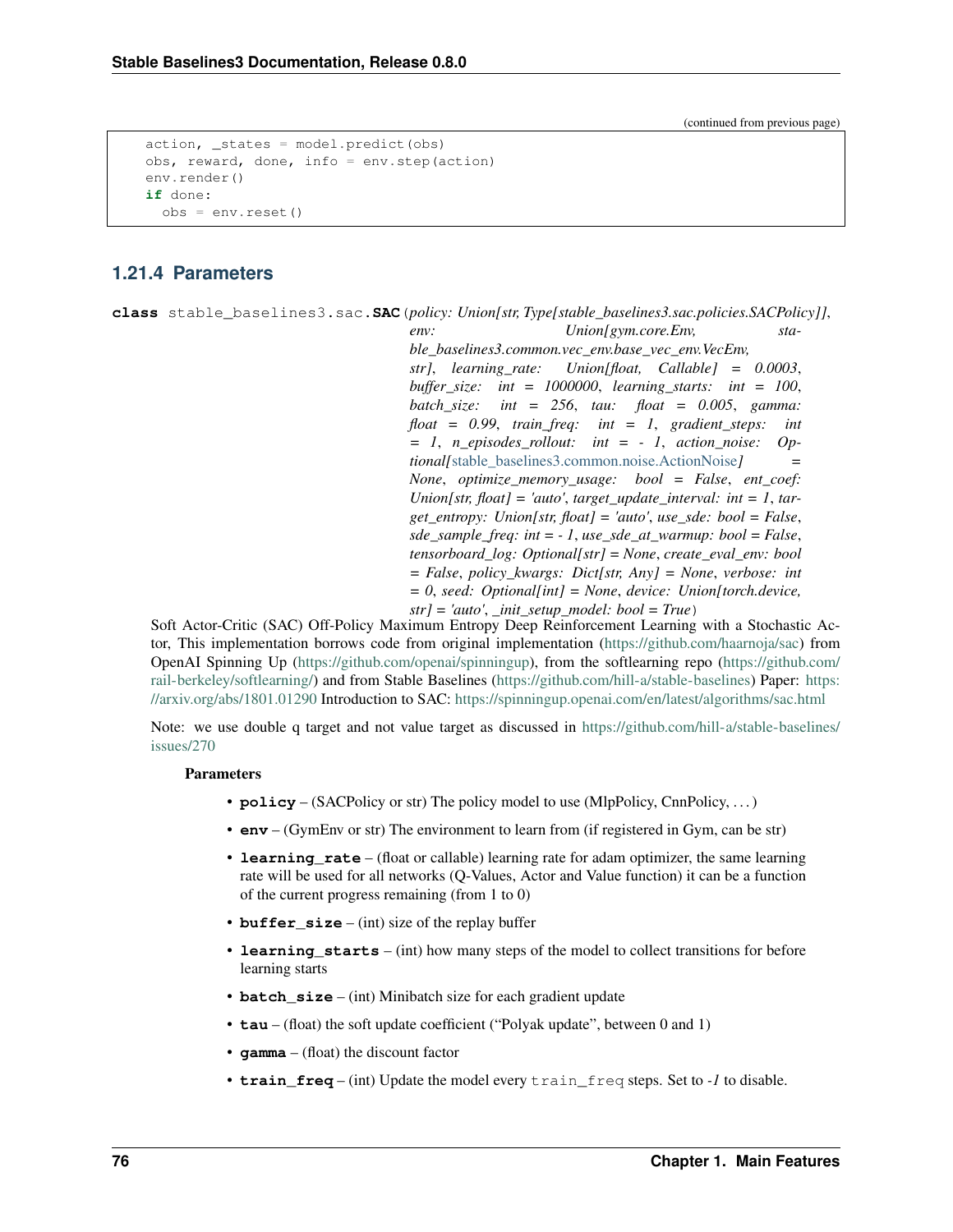- **gradient steps** (int) How many gradient steps to do after each rollout (see train\_freq and n\_episodes\_rollout) Set to -1 means to do as many gradient steps as steps done in the environment during the rollout.
- **n\_episodes\_rollout** (int) Update the model every n\_episodes\_rollout episodes. Note that this cannot be used at the same time as train\_freq. Set to *-1* to disable.
- **action\_noise** (ActionNoise) the action noise type (None by default), this can help for hard exploration problem. Cf common.noise for the different action noise type.
- **optimize\_memory\_usage** (bool) Enable a memory efficient variant of the replay buffer at a cost of more complexity. See [https://github.com/DLR-RM/stable-baselines3/](https://github.com/DLR-RM/stable-baselines3/issues/37#issuecomment-637501195) [issues/37#issuecomment-637501195](https://github.com/DLR-RM/stable-baselines3/issues/37#issuecomment-637501195)
- **ent\_coef** (str or float) Entropy regularization coefficient. (Equivalent to inverse of reward scale in the original SAC paper.) Controlling exploration/exploitation trade-off. Set it to 'auto' to learn it automatically (and 'auto\_0.1' for using 0.1 as initial value)
- **target\_update\_interval** (int) update the target network every target\_network\_update\_freq gradient steps.
- **target entropy** (str or float) target entropy when learning ent coef (ent coef  $= 'auto')$
- **use\_sde** (bool) Whether to use generalized State Dependent Exploration (gSDE) instead of action noise exploration (default: False)
- **sde\_sample\_freq** (int) Sample a new noise matrix every n steps when using gSDE Default: -1 (only sample at the beginning of the rollout)
- **use\_sde\_at\_warmup** (bool) Whether to use gSDE instead of uniform sampling during the warm up phase (before learning starts)
- **create\_eval\_env** (bool) Whether to create a second environment that will be used for evaluating the agent periodically. (Only available when passing string for the environment)
- **policy\_kwargs** (dict) additional arguments to be passed to the policy on creation
- **verbose** (int) the verbosity level: 0 no output, 1 info, 2 debug
- **seed** (int) Seed for the pseudo random generators
- **device** (str or th.device) Device (cpu, cuda, ...) on which the code should be run. Setting it to auto, the code will be run on the GPU if possible.
- **\_init\_setup\_model** (bool) Whether or not to build the network at the creation of the instance

**collect\_rollouts**(*env: stable\_baselines3.common.vec\_env.base\_vec\_env.VecEnv*, *callback:* [sta](#page-37-0)[ble\\_baselines3.common.callbacks.BaseCallback,](#page-37-0) *n\_episodes: int = 1*, *n\_steps: int = - 1*, *action\_noise: Optional[*[stable\\_baselines3.common.noise.ActionNoise](#page-107-0)*] = None*, *learning\_starts: int = 0*, *replay\_buffer: Optional[stable\_baselines3.common.buffers.ReplayBuffer] = None*,  $log\_interval$ : *Optional[int]* = *None*)  $\rightarrow$  stable\_baselines3.common.type\_aliases.RolloutReturn

Collect experiences and store them into a ReplayBuffer.

- **env** (VecEnv) The training environment
- **callback** (BaseCallback) Callback that will be called at each step (and at the beginning and end of the rollout)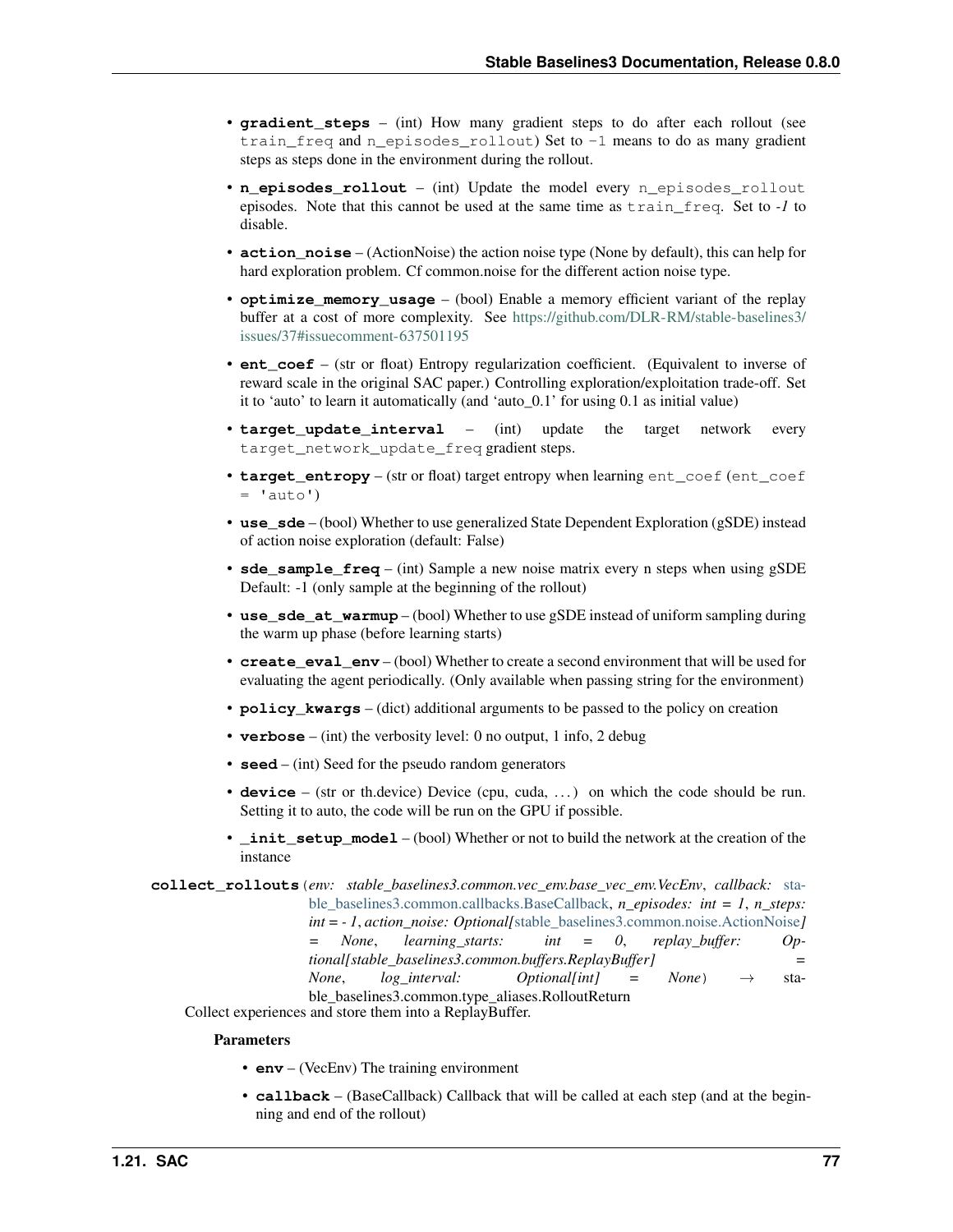- **n** episodes (int) Number of episodes to use to collect rollout data You can also specify a n\_steps instead
- **n\_steps** (int) Number of steps to use to collect rollout data You can also specify a n\_episodes instead.
- **action noise** (Optional[ActionNoise]) Action noise that will be used for exploration Required for deterministic policy (e.g. TD3). This can also be used in addition to the stochastic policy for SAC.
- **learning\_starts** (int) Number of steps before learning for the warm-up phase.
- **replay\_buffer** (ReplayBuffer)
- **log\_interval** (int) Log data every log\_interval episodes

Returns (RolloutReturn)

### **excluded\_save\_params**() → List[str]

Returns the names of the parameters that should be excluded by default when saving the model.

Returns (List[str]) List of parameters that should be excluded from save

**get\_env**() → Optional[stable\_baselines3.common.vec\_env.base\_vec\_env.VecEnv] Returns the current environment (can be None if not defined).

Returns (Optional[VecEnv]) The current environment

- **get torch variables** ()  $\rightarrow$  Tuple[List[str], List[str]] cf base class
- **get\_vec\_normalize\_env**() → Optional[stable\_baselines3.common.vec\_env.vec\_normalize.VecNormalize] Return the VecNormalize wrapper of the training env if it exists. :return: Optional[VecNormalize] The VecNormalize env.

**learn**(*total\_timesteps: int*, *callback: Union[None, Callable, List[stable\_baselines3.common.callbacks.BaseCallback], stable\_baselines3.common.callbacks.BaseCallback] = None*, *log\_interval: int = 4*, *eval\_env: Optional[Union[gym.core.Env, stable\_baselines3.common.vec\_env.base\_vec\_env.VecEnv]] = None*, *eval\_freq: int = - 1*, *n\_eval\_episodes: int = 5*, *tb\_log\_name: str = 'SAC'*, *eval\_log\_path:*  $Optional[str] = None, reset_number$   $hood = True) \rightarrow sta$ *[ble\\_baselines3.common.off\\_policy\\_algorithm.OffPolicyAlgorithm](#page-50-0)* Return a trained model.

- **total\_timesteps** (int) The total number of samples (env steps) to train on
- **callback** (MaybeCallback) callback(s) called at every step with state of the algorithm.
- **log\_interval** (int) The number of timesteps before logging.
- **tb** log name (str) the name of the run for TensorBoard logging
- **eval\_env** (gym.Env) Environment that will be used to evaluate the agent
- **eval\_freq** (int) Evaluate the agent every eval\_freq timesteps (this may vary a little)
- **n\_eval\_episodes** (int) Number of episode to evaluate the agent
- **eval\_log\_path** (Optional[str]) Path to a folder where the evaluations will be saved
- **reset\_num\_timesteps** (bool) whether or not to reset the current timestep number (used in logging)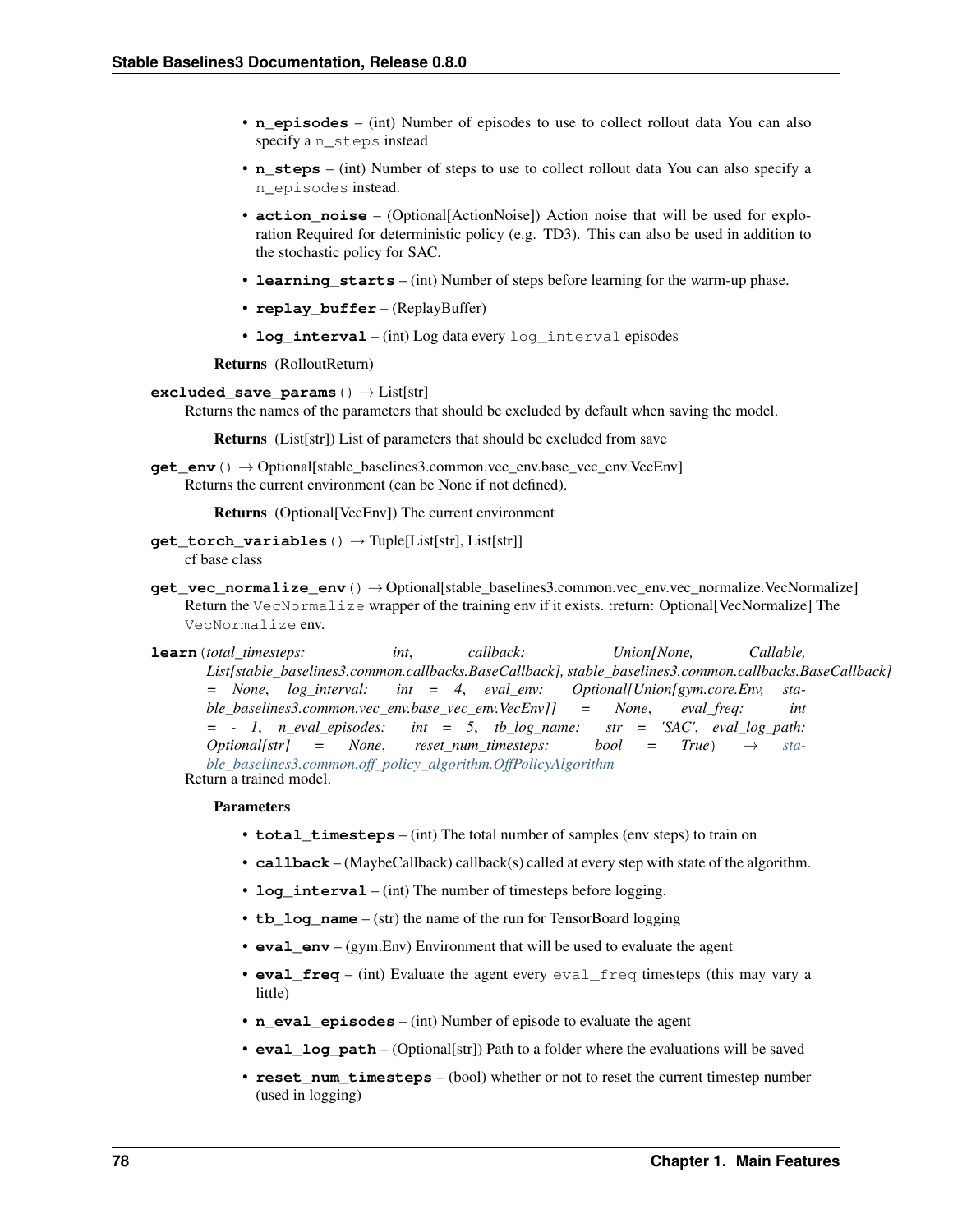Returns (BaseAlgorithm) the trained model

**classmethod load**(*load\_path: str*, *env: Optional[Union[gym.core.Env, stable\_baselines3.common.vec\_env.base\_vec\_env.VecEnv]] = None*, *\*\*kwargs*) → *[stable\\_baselines3.common.base\\_class.BaseAlgorithm](#page-47-0)*

Load the model from a zip-file

**Parameters** 

- **load path** the location of the saved data
- **env** the new environment to run the loaded model on (can be None if you only need prediction from a trained model) has priority over any saved environment
- **kwargs** extra arguments to change the model when loading

**load\_replay\_buffer**(*path: Union[str, pathlib.Path, io.BufferedIOBase]*) → None Load a replay buffer from a pickle file.

- **Parameters path** (Union[str, pathlib.Path, io.BufferedIOBase]) Path to the pickled replay buffer.
- **predict**(*observation: numpy.ndarray*, *state: Optional[numpy.ndarray] = None*, *mask: Op* $tional(numpy,ndarray] = None$ ,  $deterministic: bool = False$ )  $\rightarrow$  Tuple[numpy.ndarray, Optional[numpy.ndarray]]

Get the model's action(s) from an observation

### **Parameters**

- **observation** (np.ndarray) the input observation
- **state** (Optional[np.ndarray]) The last states (can be None, used in recurrent policies)
- **mask** (Optional[np.ndarray]) The last masks (can be None, used in recurrent policies)
- **deterministic** (bool) Whether or not to return deterministic actions.
- Returns (Tuple[np.ndarray, Optional[np.ndarray]]) the model's action and the next state (used in recurrent policies)
- **save**(*path: Union[str, pathlib.Path, io.BufferedIOBase]*, *exclude: Optional[Iterable[str]] = None*, *include: Optional[Iterable[str]] = None*  $) \rightarrow$  None

Save all the attributes of the object and the model parameters in a zip-file.

#### Parameters

- **pathlib.Path, io.BufferedIOBase])** ((*Union[str,*) path to the file where the rl agent should be saved
- **exclude** name of parameters that should be excluded in addition to the default one
- **include** name of parameters that might be excluded but should be included anyway
- **save\_replay\_buffer**(*path: Union[str, pathlib.Path, io.BufferedIOBase]*) → None Save the replay buffer as a pickle file.
	- Parameters **path** (Union[str,pathlib.Path, io.BufferedIOBase]) Path to the file where the replay buffer should be saved. if path is a str or pathlib.Path, the path is automatically created if necessary.
- **set\_env**(*env: Union[gym.core.Env, stable\_baselines3.common.vec\_env.base\_vec\_env.VecEnv]*) →

None Checks the validity of the environment, and if it is coherent, set it as the current environment. Furthermore wrap any non vectorized env into a vectorized checked parameters: - observation space - action space

**Parameters <b>env** – The environment for learning a policy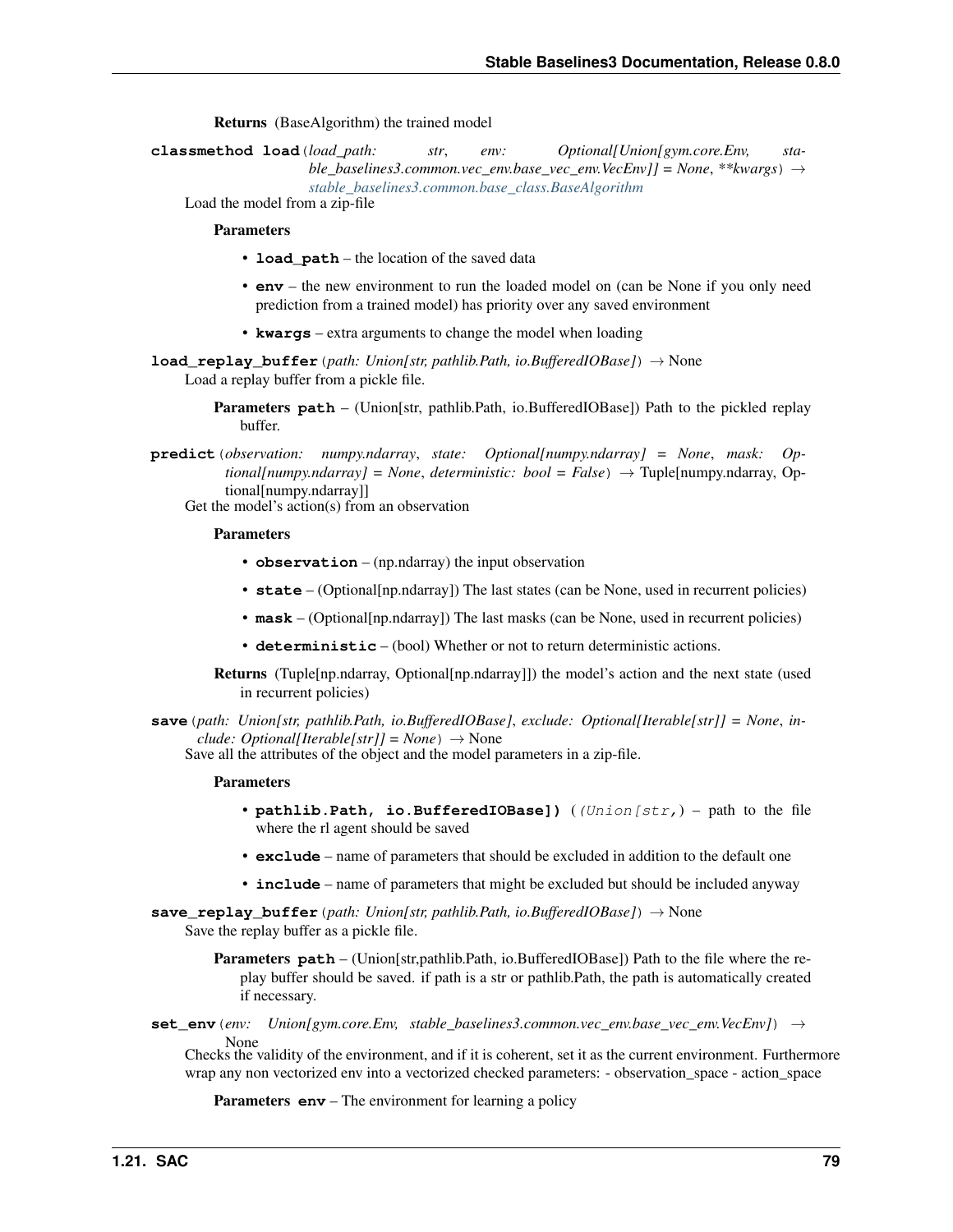**set random seed** (*seed: Optional[int] = None*)  $\rightarrow$  None Set the seed of the pseudo-random generators (python, numpy, pytorch, gym, action\_space)

### Parameters **seed** – (int)

**train** (*gradient\_steps: int*, *batch\_size: int* = 64)  $\rightarrow$  None Sample the replay buffer and do the updates (gradient descent and update target networks)

# **1.21.5 SAC Policies**

```
stable_baselines3.sac.MlpPolicy
    alias of stable_baselines3.sac.policies.SACPolicy
```
# **1.22 TD3**

[Twin Delayed DDPG \(TD3\)](https://spinningup.openai.com/en/latest/algorithms/td3.html) Addressing Function Approximation Error in Actor-Critic Methods.

TD3 is a direct successor of DDPG and improves it using three major tricks: clipped double Q-Learning, delayed policy update and target policy smoothing. We recommend reading [OpenAI Spinning guide on TD3](https://spinningup.openai.com/en/latest/algorithms/td3.html) to learn more about those.

# **Available Policies**

| <i>MlpPolicy</i> | alias of stable_baselines3.td3.policies. |
|------------------|------------------------------------------|
|                  | TD3Policy                                |

# **1.22.1 Notes**

- Original paper: <https://arxiv.org/pdf/1802.09477.pdf>
- OpenAI Spinning Guide for TD3: <https://spinningup.openai.com/en/latest/algorithms/td3.html>
- Original Implementation: <https://github.com/sfujim/TD3>

Note: The default policies for TD3 differ a bit from others MlpPolicy: it uses ReLU instead of tanh activation, to match the original paper

# **1.22.2 Can I use?**

- Recurrent policies:
- Multi processing:
- Gym spaces: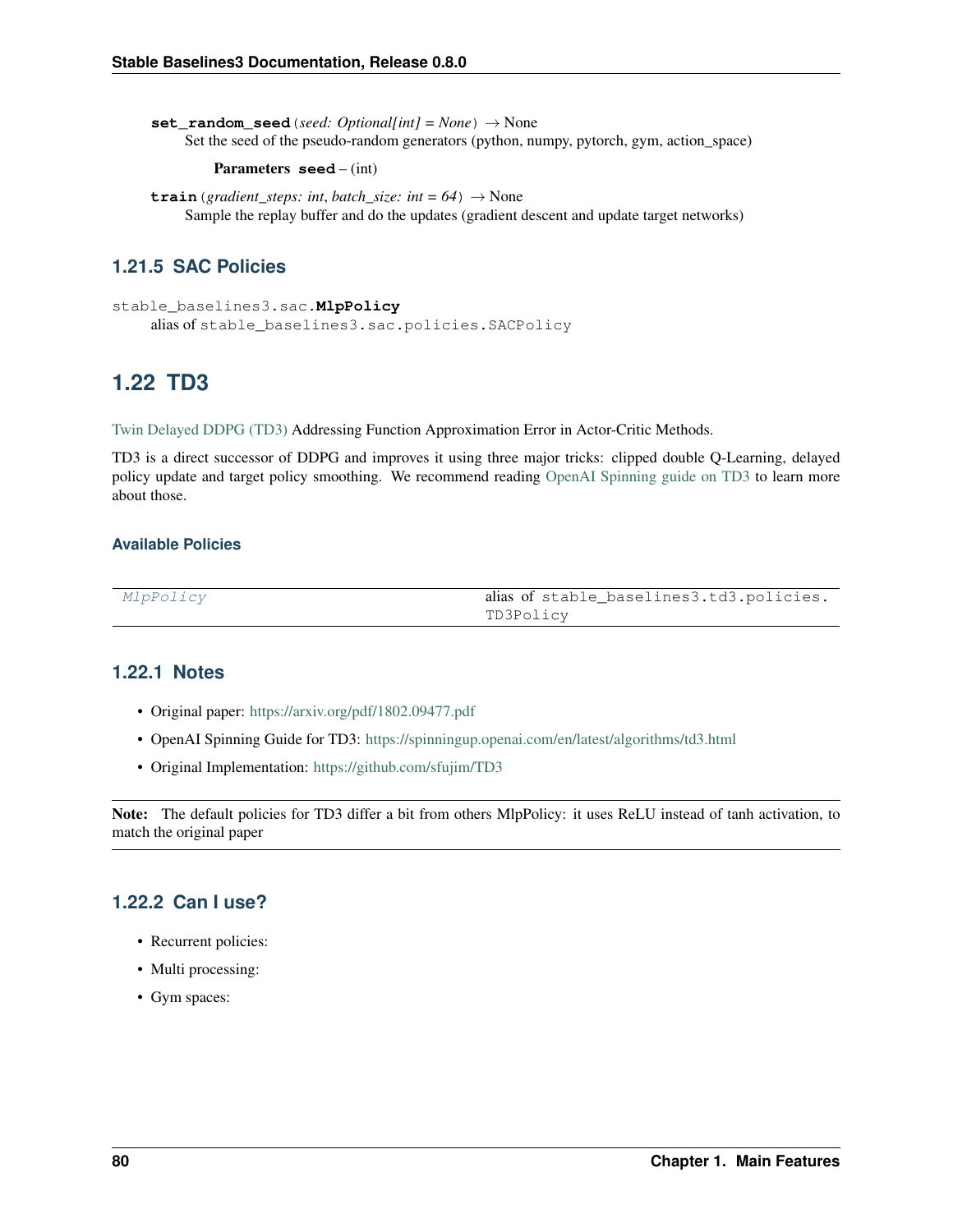| Space         | Action | Observation |
|---------------|--------|-------------|
| Discrete      |        |             |
| Box           |        |             |
| MultiDiscrete |        |             |
| MultiBinary   |        |             |

# **1.22.3 Example**

```
import gym
import numpy as np
from stable_baselines3 import TD3
from stable_baselines3.td3.policies import MlpPolicy
from stable_baselines3.common.noise import NormalActionNoise,
˓→OrnsteinUhlenbeckActionNoise
env = gym.make('Pendulum-v0')
# The noise objects for TD3
n actions = env.action space.shape[-1]action_noise = NormalActionNoise(mean=np.zeros(n_actions), sigma=0.1 \times np.\text{ones}(n˓→actions))
model = TD3(MlpPolicy, env, action_noise=action_noise, verbose=1)
model.learn(total_timesteps=10000, log_interval=10)
model.save("td3_pendulum")
env = model.get_env()
del model # remove to demonstrate saving and loading
model = TD3.load("td3_pendulum")
obs = env.reset()
while True:
    action, _states = model.predict(obs)
    obs, rewards, dones, info = env.step(action)
    env.render()
```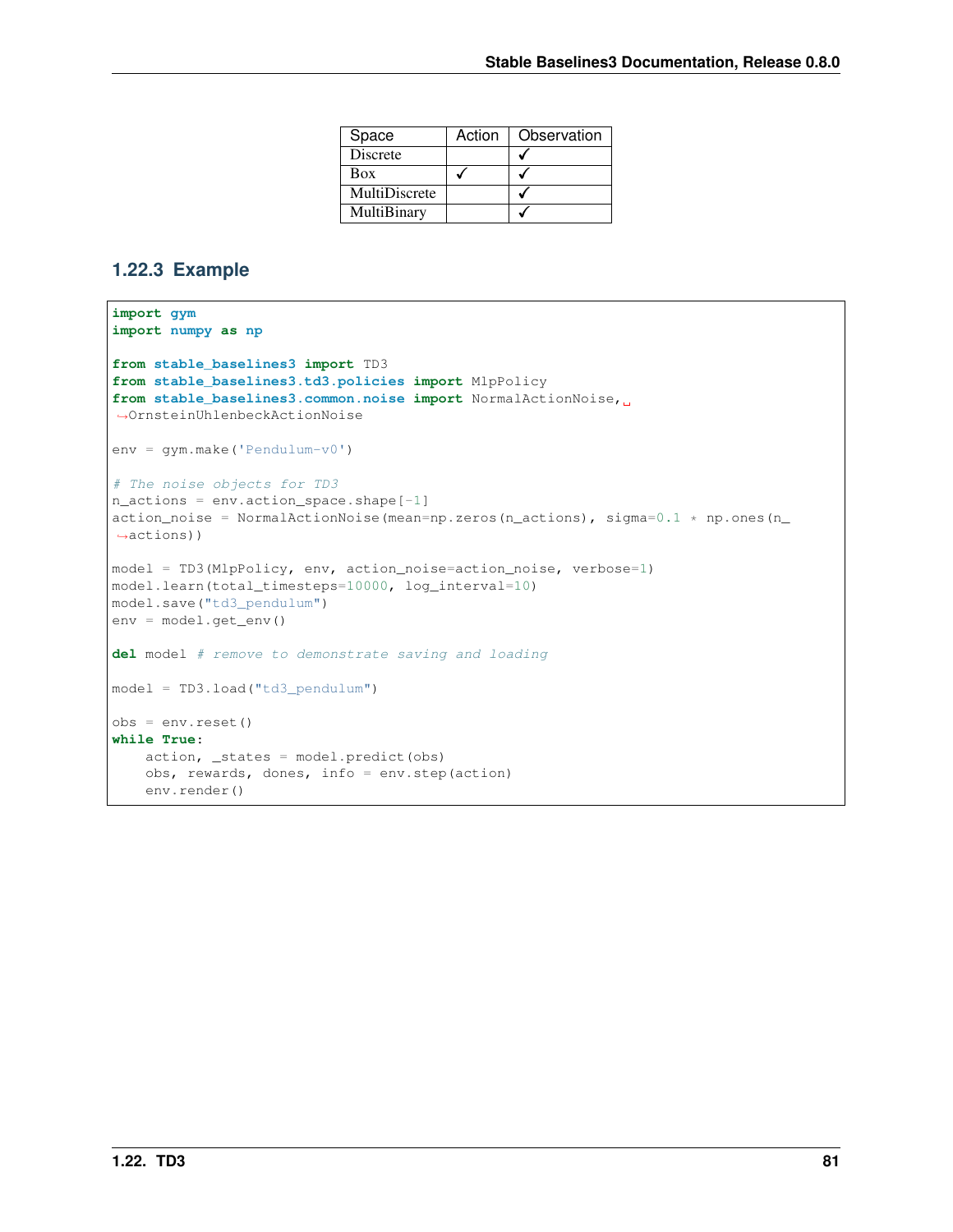# **1.22.4 Parameters**

**class** stable\_baselines3.td3.**TD3**(*policy: Union[str, Type[stable\_baselines3.td3.policies.TD3Policy]]*,

*env: Union[gym.core.Env, stable\_baselines3.common.vec\_env.base\_vec\_env.VecEnv, str]*, *learning\_rate: Union[float, Callable] = 0.001*, *buffer\_size: int = 1000000*, *learning\_starts: int = 100*, *batch\_size: int = 100*, *tau: float = 0.005*, *gamma: float = 0.99*, *train\_freq: int = - 1*, *gradient\_steps: int = - 1*, *n\_episodes\_rollout: int = 1*, *action\_noise: Optional[*[stable\\_baselines3.common.noise.ActionNoise](#page-107-0)*] = None*, *optimize\_memory\_usage: bool = False*, *policy\_delay: int = 2*, *target\_policy\_noise: float = 0.2*, *target\_noise\_clip: float = 0.5*, *use\_sde: bool = False*, *sde\_sample\_freq: int = - 1*, *sde\_max\_grad\_norm: float = 1*, *sde\_ent\_coef: float = 0.0*, *sde\_log\_std\_scheduler: Optional[Callable] = None*, *use\_sde\_at\_warmup: bool = False*, *tensorboard\_log: Optional[str] = None*, *create\_eval\_env: bool = False*, *policy\_kwargs: Dict[str, Any] = None*, *verbose: int = 0*, *seed: Optional[int] = None*, *device: Union[torch.device, str] = 'auto'*, *\_init\_setup\_model: bool = True*)

Twin Delayed DDPG (TD3) Addressing Function Approximation Error in Actor-Critic Methods.

Original implementation: <https://github.com/sfujim/TD3> Paper: <https://arxiv.org/abs/1802.09477> Introduction to TD3: <https://spinningup.openai.com/en/latest/algorithms/td3.html>

- **policy** (TD3Policy or str) The policy model to use (MlpPolicy, CnnPolicy, ...)
- **env** (GymEnv or str) The environment to learn from (if registered in Gym, can be str)
- **learning\_rate** (float or callable) learning rate for adam optimizer, the same learning rate will be used for all networks (Q-Values, Actor and Value function) it can be a function of the current progress remaining (from 1 to 0)
- **buffer\_size** (int) size of the replay buffer
- **learning\_starts** (int) how many steps of the model to collect transitions for before learning starts
- **batch** size (int) Minibatch size for each gradient update
- **tau** (float) the soft update coefficient ("Polyak update", between 0 and 1)
- **gamma** (float) the discount factor
- **train\_freq** (int) Update the model every train\_freq steps. Set to *-1* to disable.
- **gradient steps** (int) How many gradient steps to do after each rollout (see train\_freq and n\_episodes\_rollout) Set to -1 means to do as many gradient steps as steps done in the environment during the rollout.
- **n\_episodes\_rollout** (int) Update the model every n\_episodes\_rollout episodes. Note that this cannot be used at the same time as train\_freq. Set to *-1* to disable.
- **action\_noise** (ActionNoise) the action noise type (None by default), this can help for hard exploration problem. Cf common.noise for the different action noise type.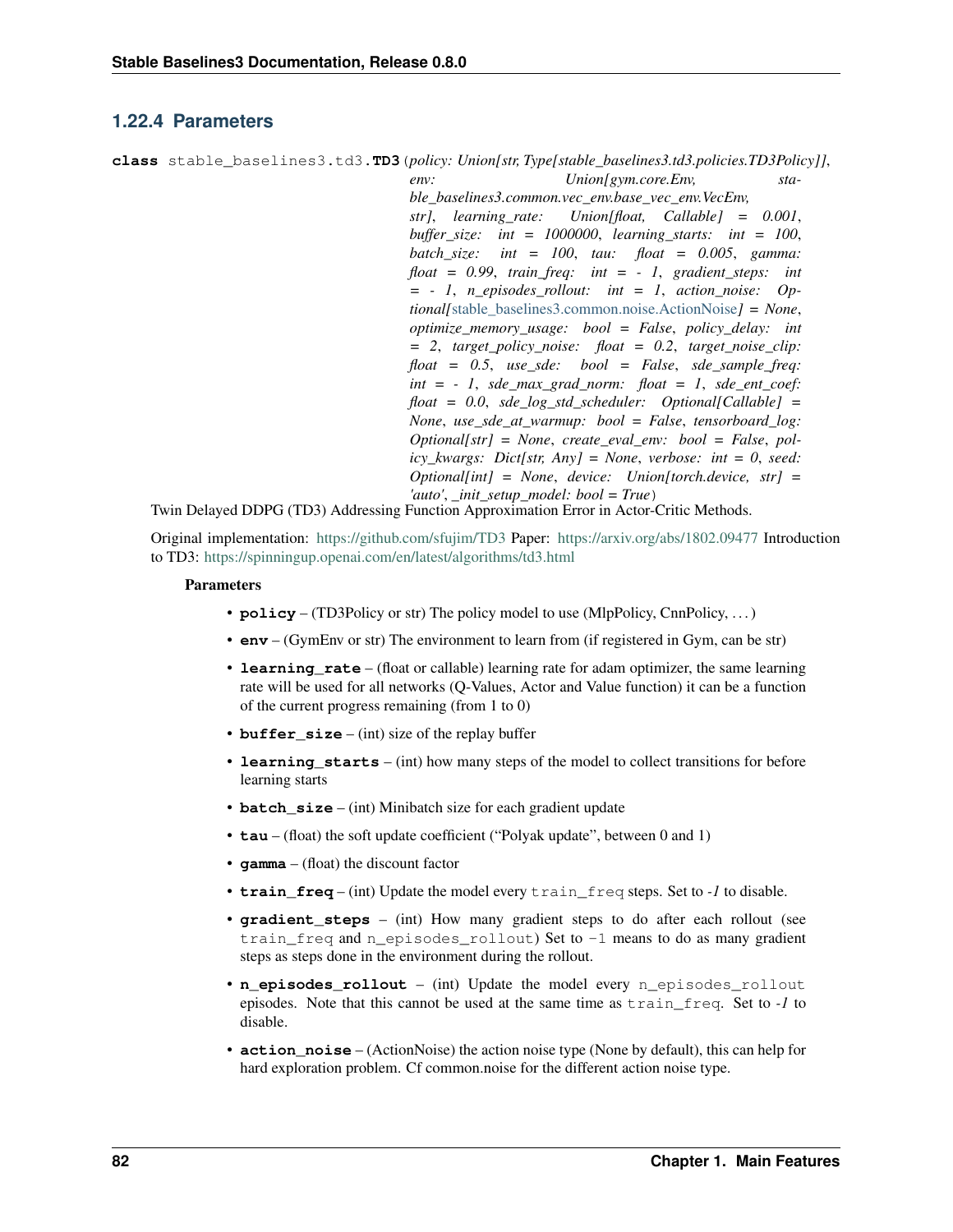- **optimize memory usage** (bool) Enable a memory efficient variant of the replay buffer at a cost of more complexity. See [https://github.com/DLR-RM/stable-baselines3/](https://github.com/DLR-RM/stable-baselines3/issues/37#issuecomment-637501195) [issues/37#issuecomment-637501195](https://github.com/DLR-RM/stable-baselines3/issues/37#issuecomment-637501195)
- **policy\_delay** (int) Policy and target networks will only be updated once every policy\_delay steps per training steps. The Q values will be updated policy\_delay more often (update every training step).
- **target\_policy\_noise** (float) Standard deviation of Gaussian noise added to target policy (smoothing noise)
- **target\_noise\_clip** (float) Limit for absolute value of target policy smoothing noise.
- **use\_sde** (bool) Whether to use State Dependent Exploration (SDE) instead of action noise exploration (default: False)
- **sde** sample  $freq (int)$  Sample a new noise matrix every n steps when using SDE Default: -1 (only sample at the beginning of the rollout)
- **sde\_max\_grad\_norm** (float)
- **sde ent coef** (float)
- **sde\_log\_std\_scheduler** (callable)
- **use\_sde\_at\_warmup** (bool) Whether to use SDE instead of uniform sampling during the warm up phase (before learning starts)
- **create** eval env (bool) Whether to create a second environment that will be used for evaluating the agent periodically. (Only available when passing string for the environment)
- **policy\_kwargs** (dict) additional arguments to be passed to the policy on creation
- **verbose** (int) the verbosity level: 0 no output, 1 info, 2 debug
- **seed** (int) Seed for the pseudo random generators
- **device** (str or th.device) Device (cpu, cuda, ...) on which the code should be run. Setting it to auto, the code will be run on the GPU if possible.
- **\_init\_setup\_model** (bool) Whether or not to build the network at the creation of the instance
- **collect\_rollouts**(*env: stable\_baselines3.common.vec\_env.base\_vec\_env.VecEnv*, *callback:* [sta](#page-37-0)[ble\\_baselines3.common.callbacks.BaseCallback,](#page-37-0) *n\_episodes: int = 1*, *n\_steps: int = - 1*, *action\_noise: Optional[*[stable\\_baselines3.common.noise.ActionNoise](#page-107-0)*] None*, *learning starts: int* = 0, *replay buffer: Optional[stable\_baselines3.common.buffers.ReplayBuffer] = None*, *log interval:* Optional[int] = None)  $\rightarrow$  stable\_baselines3.common.type\_aliases.RolloutReturn

Collect rollout using the current policy (and possibly fill the replay buffer)

- **env** (VecEnv) The training environment
- **n\_episodes** (int) Number of episodes to use to collect rollout data You can also specify a n\_steps instead
- **n\_steps** (int) Number of steps to use to collect rollout data You can also specify a n\_episodes instead.
- **action\_noise** (Optional[ActionNoise]) Action noise that will be used for exploration Required for deterministic policy (e.g. TD3). This can also be used in addition to the stochastic policy for SAC.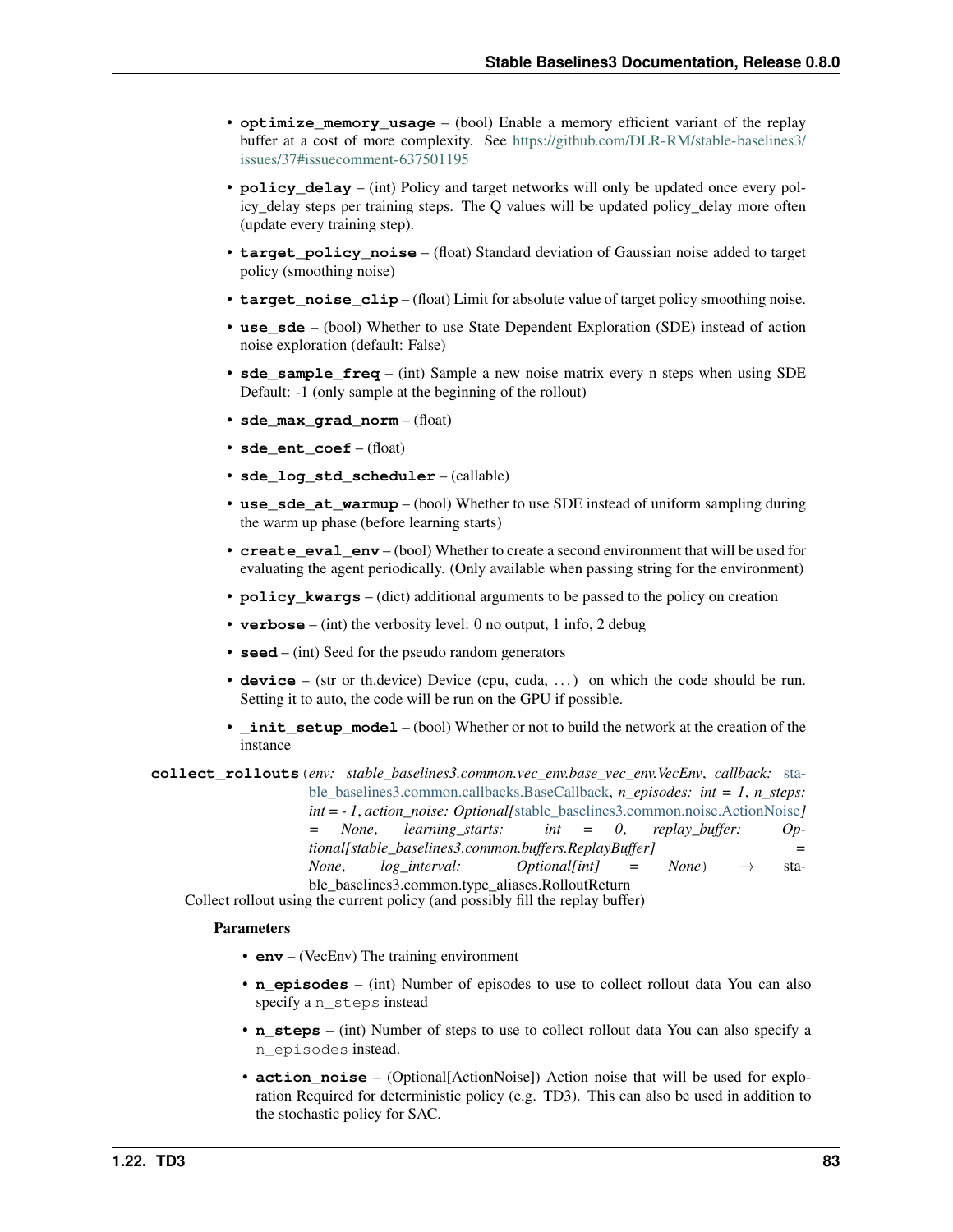- **callback** (BaseCallback) Callback that will be called at each step (and at the beginning and end of the rollout)
- **learning\_starts** (int) Number of steps before learning for the warm-up phase.
- **replay\_buffer** (ReplayBuffer)
- **log\_interval** (int) Log data every log\_interval episodes

Returns (RolloutReturn)

**excluded\_save\_params**() → List[str]

Returns the names of the parameters that should be excluded by default when saving the model.

Returns (List[str]) List of parameters that should be excluded from save

**get\_env**() → Optional[stable\_baselines3.common.vec\_env.base\_vec\_env.VecEnv] Returns the current environment (can be None if not defined).

Returns (Optional[VecEnv]) The current environment

- **get\_torch\_variables**() → Tuple[List[str], List[str]] cf base class
- **get vec normalize env**()  $\rightarrow$  Optional stable baselines3.common.vec env.vec normalize. VecNormalize Return the VecNormalize wrapper of the training env if it exists. :return: Optional[VecNormalize] The VecNormalize env.
- **learn**(*total\_timesteps: int*, *callback: Union[None, Callable, List[stable\_baselines3.common.callbacks.BaseCallback], stable\_baselines3.common.callbacks.BaseCallback] = None*, *log\_interval: int = 4*, *eval\_env: Optional[Union[gym.core.Env, stable\_baselines3.common.vec\_env.base\_vec\_env.VecEnv]] = None*, *eval\_freq: int = - 1*, *n\_eval\_episodes: int = 5*, *tb\_log\_name: str = 'TD3'*, *eval\_log\_path: Optional[str] = None*, *reset\_num\_timesteps: bool = True*) → *[sta](#page-50-0)[ble\\_baselines3.common.off\\_policy\\_algorithm.OffPolicyAlgorithm](#page-50-0)* Return a trained model.

# Parameters

- **total\_timesteps** (int) The total number of samples (env steps) to train on
- **callback** (MaybeCallback) callback(s) called at every step with state of the algorithm.
- **log\_interval** (int) The number of timesteps before logging.
- **tb\_log\_name** (str) the name of the run for TensorBoard logging
- **eval env** (gym.Env) Environment that will be used to evaluate the agent
- **eval\_freq** (int) Evaluate the agent every eval\_freq timesteps (this may vary a little)
- **n** eval episodes (int) Number of episode to evaluate the agent
- **eval\_log\_path** (Optional[str]) Path to a folder where the evaluations will be saved
- **reset\_num\_timesteps** (bool) whether or not to reset the current timestep number (used in logging)

Returns (BaseAlgorithm) the trained model

**classmethod load**(*load\_path: str*, *env: Optional[Union[gym.core.Env, stable\_baselines3.common.vec\_env.base\_vec\_env.VecEnv]] = None*, *\*\*kwargs*) → *[stable\\_baselines3.common.base\\_class.BaseAlgorithm](#page-47-0)*

Load the model from a zip-file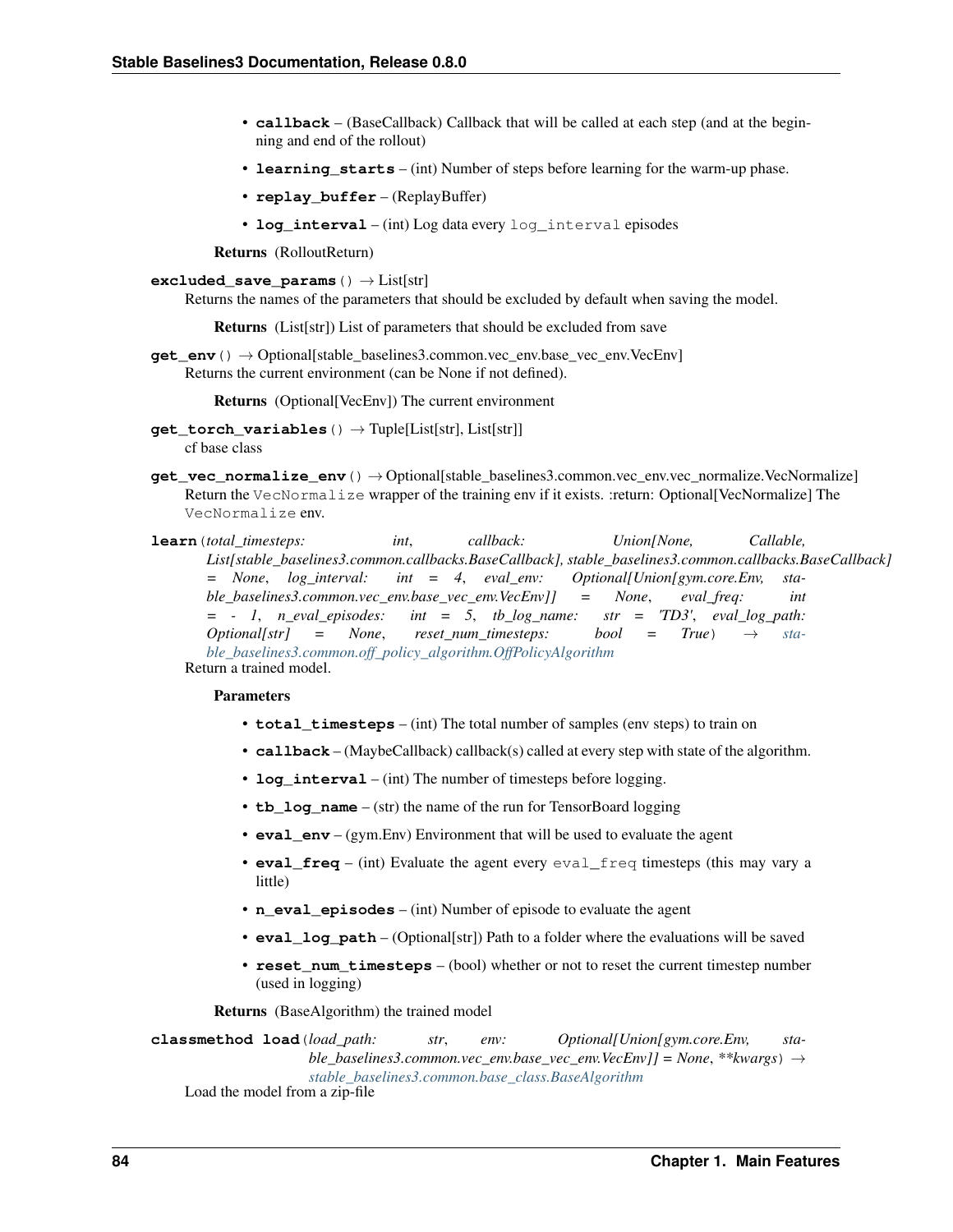### Parameters

- **load path** the location of the saved data
- **env** the new environment to run the loaded model on (can be None if you only need prediction from a trained model) has priority over any saved environment
- **kwargs** extra arguments to change the model when loading
- **load\_replay\_buffer**(*path: Union[str, pathlib.Path, io.BufferedIOBase]*) → None Load a replay buffer from a pickle file.
	- Parameters **path** (Union[str, pathlib.Path, io.BufferedIOBase]) Path to the pickled replay buffer.
- **predict**(*observation: numpy.ndarray*, *state: Optional[numpy.ndarray] = None*, *mask: Optional[numpy.ndarray] = None*, *deterministic: bool = False*) → Tuple[numpy.ndarray, Optional[numpy.ndarray]]

Get the model's action(s) from an observation

### Parameters

- **observation** (np.ndarray) the input observation
- **state** (Optional[np.ndarray]) The last states (can be None, used in recurrent policies)
- **mask** (Optional[np.ndarray]) The last masks (can be None, used in recurrent policies)
- **deterministic** (bool) Whether or not to return deterministic actions.
- Returns (Tuple[np.ndarray, Optional[np.ndarray]]) the model's action and the next state (used in recurrent policies)

**save**(*path: Union[str, pathlib.Path, io.BufferedIOBase]*, *exclude: Optional[Iterable[str]] = None*, *include: Optional[Iterable[str]]* = *None*)  $\rightarrow$  None

Save all the attributes of the object and the model parameters in a zip-file.

### Parameters

- **pathlib.Path, io.BufferedIOBase])** ((Union[str,) path to the file where the rl agent should be saved
- **exclude** name of parameters that should be excluded in addition to the default one
- **include** name of parameters that might be excluded but should be included anyway
- **save\_replay\_buffer**(*path: Union[str, pathlib.Path, io.BufferedIOBase]*) → None Save the replay buffer as a pickle file.

**Parameters path** – (Union[str,pathlib.Path, io.BufferedIOBase]) Path to the file where the replay buffer should be saved. if path is a str or pathlib.Path, the path is automatically created if necessary.

**set\_env**(*env: Union[gym.core.Env, stable\_baselines3.common.vec\_env.base\_vec\_env.VecEnv]*) →

None Checks the validity of the environment, and if it is coherent, set it as the current environment. Furthermore wrap any non vectorized env into a vectorized checked parameters: - observation space - action space

**Parameters <b>env** – The environment for learning a policy

**set random seed** (*seed: Optional[int] = None*)  $\rightarrow$  None

Set the seed of the pseudo-random generators (python, numpy, pytorch, gym, action space)

Parameters **seed** – (int)

**train** (*gradient\_steps: int*, *batch\_size: int* =  $100$ )  $\rightarrow$  None

Sample the replay buffer and do the updates (gradient descent and update target networks)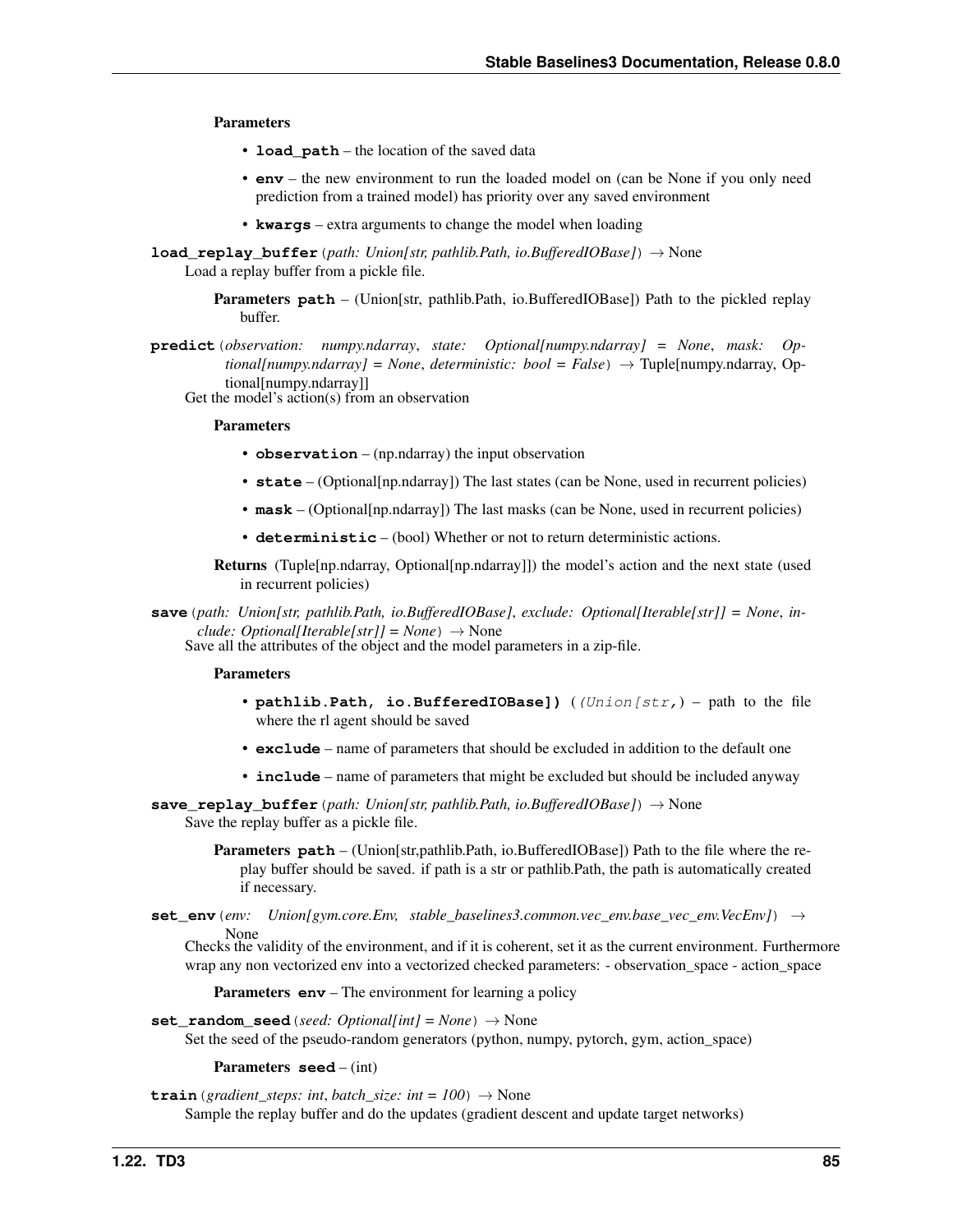# **1.22.5 TD3 Policies**

```
stable_baselines3.td3.MlpPolicy
    alias of stable_baselines3.td3.policies.TD3Policy
```
# **1.23 Atari Wrappers**

**class** stable\_baselines3.common.atari\_wrappers.**AtariWrapper**(*env: gym.core.Env*, *noop\_max: int = 30*, *frame\_skip: int = 4*, *screen\_size: int = 84*, *terminal\_on\_life\_loss: bool = True*, *clip\_reward: bool = True*)

Atari 2600 preprocessings

Specifically:

- NoopReset: obtain initial state by taking random number of no-ops on reset.
- Frame skipping: 4 by default
- Max-pooling: most recent two observations
- Termination signal when a life is lost.
- Resize to a square image: 84x84 by default
- Grayscale observation
- Clip reward to  $\{-1, 0, 1\}$

## **Parameters**

- **env** (gym.Env) gym environment
- **noop\_max** (int): max number of no-ops
- **frame\_skip** (int): the frequency at which the agent experiences the game.
- **screen** size (int): resize Atari frame
- **terminal\_on\_life\_loss** (bool): if True, then step() returns done=True whenever a life is lost.
- **clip** reward (bool) If True (default), the reward is clip to  $\{-1, 0, 1\}$  depending on its sign.

**class** stable\_baselines3.common.atari\_wrappers.**ClipRewardEnv**(*env: gym.core.Env*)

**reward** (*reward: float*)  $\rightarrow$  float Bin reward to  $\{+1, 0, -1\}$  by its sign.

Parameters **reward** – (float)

Returns (float)

**class** stable\_baselines3.common.atari\_wrappers.**EpisodicLifeEnv**(*env:*

*gym.core.Env*)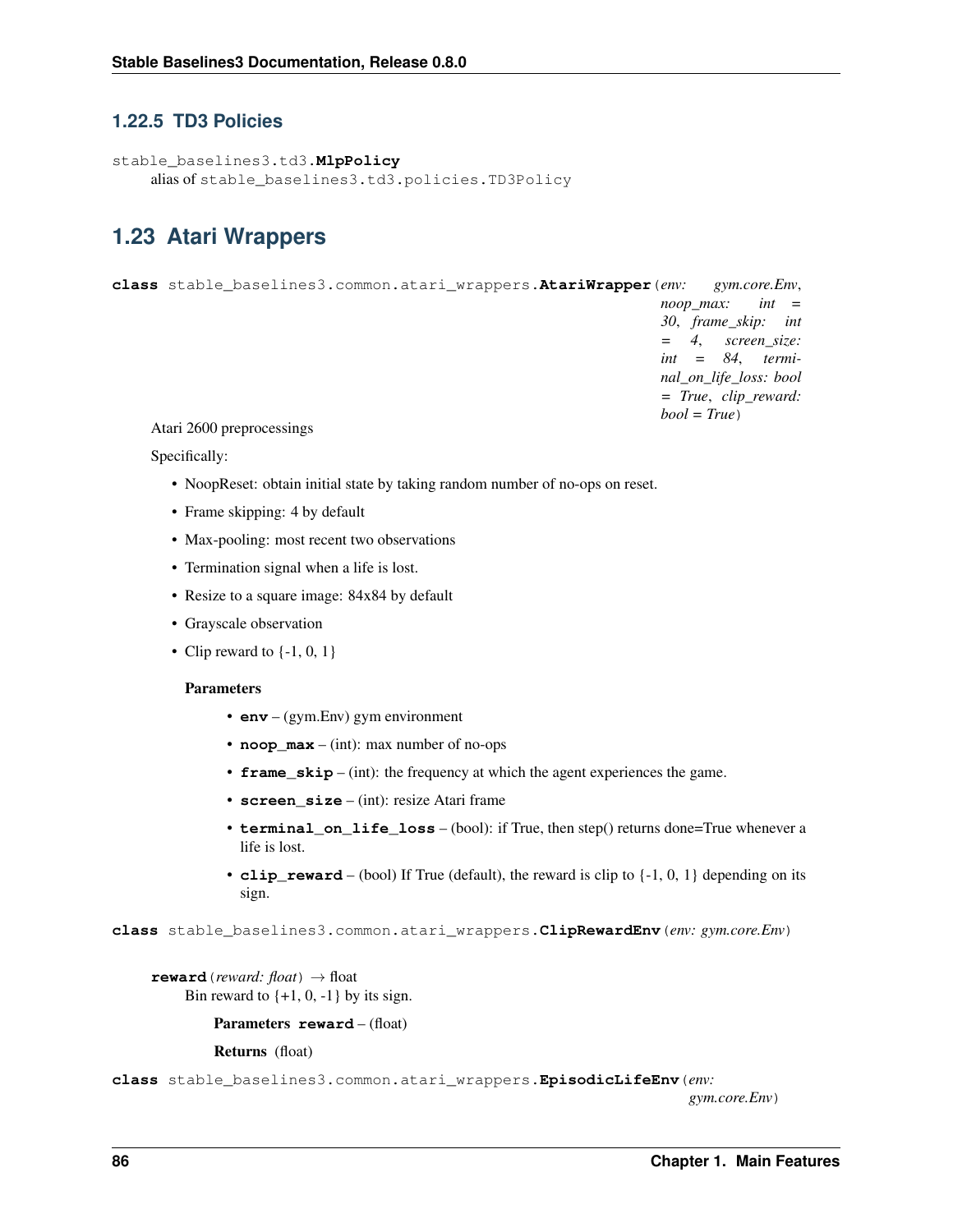**reset**(*\*\*kwargs*) → numpy.ndarray

Calls the Gym environment reset, only when lives are exhausted. This way all states are still reachable even though lives are episodic, and the learner need not know about any of this behind-the-scenes.

Parameters **kwargs** – Extra keywords passed to env.reset() call

Returns (np.ndarray) the first observation of the environment

**step**(*action: int*) → Tuple[Union[Tuple, Dict[str, Any], numpy.ndarray, int], float, bool, Dict] Run one timestep of the environment's dynamics. When end of episode is reached, you are responsible for calling *reset()* to reset this environment's state.

Accepts an action and returns a tuple (observation, reward, done, info).

Args: action (object): an action provided by the agent

Returns: observation (object): agent's observation of the current environment reward (float) : amount of reward returned after previous action done (bool): whether the episode has ended, in which case further step() calls will return undefined results info (dict): contains auxiliary diagnostic information (helpful for debugging, and sometimes learning)

**class** stable\_baselines3.common.atari\_wrappers.**FireResetEnv**(*env: gym.core.Env*)

**reset**(*\*\*kwargs*) → numpy.ndarray

Resets the state of the environment and returns an initial observation.

Returns: observation (object): the initial observation.

```
class stable_baselines3.common.atari_wrappers.MaxAndSkipEnv(env: gym.core.Env,
                                                                   skip: int = 4)
```
**reset**(*\*\*kwargs*)

Resets the state of the environment and returns an initial observation.

Returns: observation (object): the initial observation.

**step**(*action: int*) → Tuple[Union[Tuple, Dict[str, Any], numpy.ndarray, int], float, bool, Dict] Step the environment with the given action Repeat action, sum reward, and max over last observations.

**Parameters**  $\text{action} - (\text{int} | \text{or} | \text{float}|)$  **the action** 

Returns ([int] or [float], [float], [bool], dict) observation, reward, done, information

**class** stable\_baselines3.common.atari\_wrappers.**NoopResetEnv**(*env: gym.core.Env*, *noop\_max: int = 30*)

**reset**(*\*\*kwargs*) → numpy.ndarray

Resets the state of the environment and returns an initial observation.

Returns: observation (object): the initial observation.

**class** stable\_baselines3.common.atari\_wrappers.**WarpFrame**(*env: gym.core.Env*, *width: int = 84*, *height: int = 84*)

**observation**(*frame: numpy.ndarray*) → numpy.ndarray returns the current observation from a frame

Parameters **frame** – (np.ndarray) environment frame

Returns (np.ndarray) the observation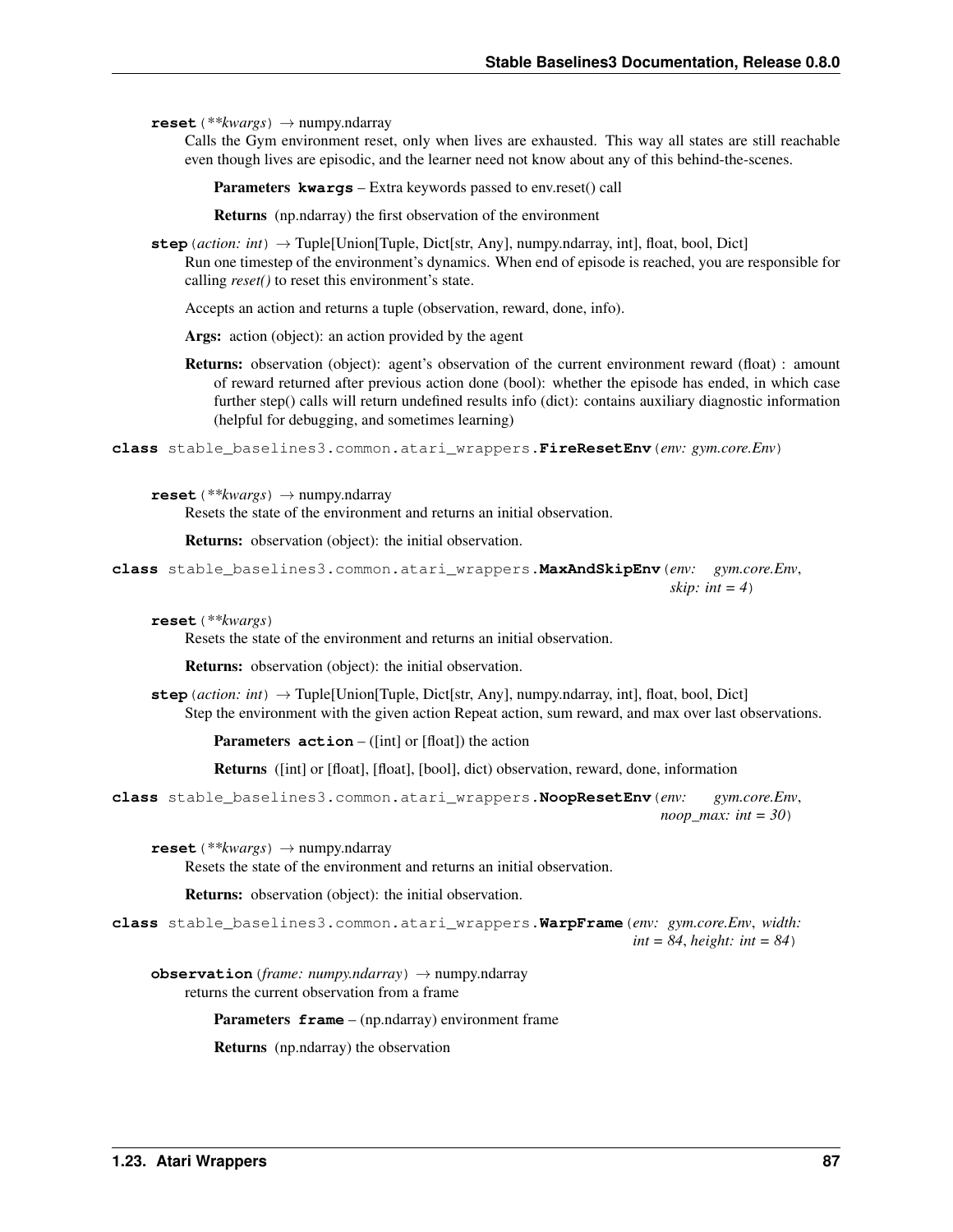# **1.24 Command Utils**

| stable baselines3.common.cmd util.make atari env (env id:                                              | Union[str,                                                                |
|--------------------------------------------------------------------------------------------------------|---------------------------------------------------------------------------|
|                                                                                                        | $Type [gvm.core. Env]$ ,<br>n envs:                                       |
|                                                                                                        | $int = 1$ , seed: Optional[int]                                           |
|                                                                                                        | $= None$ , start_index: int $= 0$ ,                                       |
|                                                                                                        | monitor dir: $Optional[str] =$                                            |
|                                                                                                        | None, wrapper kwargs:<br>$Op-$                                            |
|                                                                                                        | $\text{tional}[\text{Dict}[\text{str}] \quad \text{Any}]\ = \text{None},$ |
|                                                                                                        | env_kwargs: Optional[Dict[str,                                            |
|                                                                                                        | $Any \,    = None, vec\_env\_cls: Op-$                                    |
|                                                                                                        | tional[Union[stable_baselines3.common.vec_env.dummy_vec_                  |
|                                                                                                        | stable_baselines3.common.vec_env.subproc_vec_env.Subproc\                 |
|                                                                                                        | $= None, vec\_env_kwargs: Op-$                                            |
|                                                                                                        | $tional(Dict(str, Any)] = None$                                           |
| Create a wrapped, monitored VecEnv for Atari. It is a wrapper around make_vec_env that includes common |                                                                           |

Create a wrapped, monitored VecEnv for Atari. It is a wrapper around make\_vec\_env that includes common preprocessing for Atari games.

## **Parameters**

- **env\_id** (str or Type[gym.Env]) the environment ID or the environment class
- **n\_envs** (int) the number of environments you wish to have in parallel
- **seed** (int) the initial seed for the random number generator
- **start** index (int) start rank index
- **monitor\_dir** (str) Path to a folder where the monitor files will be saved. If None, no file will be written, however, the env will still be wrapped in a Monitor wrapper to provide additional information about training.
- **wrapper\_kwargs** (Dict[str, Any]) Optional keyword argument to pass to the AtariWrapper
- **env\_kwargs** (Dict[str, Any]) Optional keyword argument to pass to the env constructor
- **vec\_env\_cls** (Type[VecEnv]) A custom VecEnv class constructor. Default: None.
- **vec\_env\_kwargs** (Dict[str, Any]) Keyword arguments to pass to the VecEnv class constructor.

## Returns (VecEnv) The wrapped environment

```
stable_baselines3.common.cmd_util.make_vec_env(env_id: Union[str, Type[gym.core.Env]],
                                                           n_envs: int = 1, seed: Optional[int]
                                                           = None, start index: int = 0, mon-
                                                           itor_dir: Optional[str] = None,
                                                           wrapper_class: Optional[Callable] =
                                                           None, env_kwargs: Optional[Dict[str,
                                                           Any]] = None, vec_env_cls: Op-
                                                           tional[Union[stable_baselines3.common.vec_env.dummy_vec_en
                                                           stable_baselines3.common.vec_env.subproc_vec_env.SubprocVec
                                                           = None, vec_env_kwargs: Op-
                                                           tional[Dict[str, Any]] = None)
     Create a wrapped, monitored VecEnv. By default it uses a DummyVecEnv which is usually faster than a
     SubprocVecEnv.
```
## **Parameters**

• **env\_id** – (str or Type[gym.Env]) the environment ID or the environment class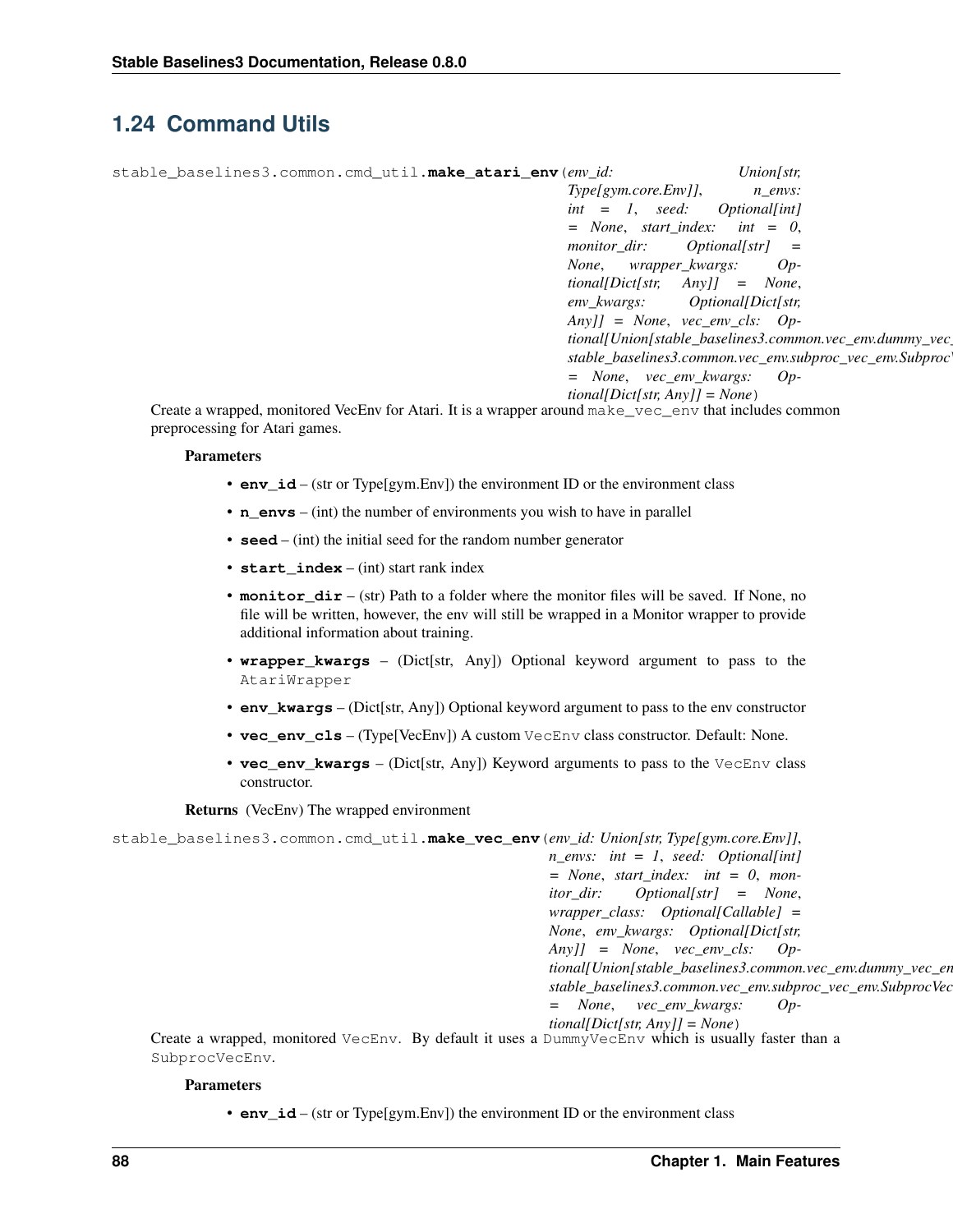- **n** envs (int) the number of environments you wish to have in parallel
- **seed** (int) the initial seed for the random number generator
- **start\_index** (int) start rank index
- **monitor\_dir** (str) Path to a folder where the monitor files will be saved. If None, no file will be written, however, the env will still be wrapped in a Monitor wrapper to provide additional information about training.
- **wrapper\_class** (gym.Wrapper or callable) Additional wrapper to use on the environment. This can also be a function with single argument that wraps the environment in many things.
- **env\_kwargs** (dict) Optional keyword argument to pass to the env constructor
- **vec\_env\_cls** (Type[VecEnv]) A custom VecEnv class constructor. Default: None.
- **vec\_env\_kwargs** (dict) Keyword arguments to pass to the VecEnv class constructor.

Returns (VecEnv) The wrapped environment

# **1.25 Probability Distributions**

Probability distributions used for the different action spaces:

- CategoricalDistribution -> Discrete
- DiagGaussianDistribution -> Box (continuous actions)
- StateDependentNoiseDistribution -> Box (continuous actions) when use\_sde=True

The policy networks output parameters for the distributions (named  $f$ l at in the methods). Actions are then sampled from those distributions.

For instance, in the case of discrete actions. The policy network outputs probability of taking each action. The CategoricalDistribution allows to sample from it, computes the entropy, the log probability (log\_prob) and backpropagate the gradient.

In the case of continuous actions, a Gaussian distribution is used. The policy network outputs mean and (log) std of the distribution (assumed to be a DiagGaussianDistribution).

Probability distributions.

```
class stable_baselines3.common.distributions.BernoulliDistribution(action_dims:
```
Bernoulli distribution for MultiBinary action spaces.

Parameters **action\_dim** – (int) Number of binary actions

**actions\_from\_params**(*action\_logits: torch.Tensor*, *deterministic: bool = False*) → torch.Tensor Returns samples from the probability distribution given its parameters.

Returns (th.Tensor) actions

**entropy**() → torch.Tensor Returns Shannon's entropy of the probability

Returns (Optional[th.Tensor]) the entropy, or None if no analytical form is known

**log\_prob**(*actions: torch.Tensor*) → torch.Tensor Returns the log likelihood

**Parameters**  $\mathbf{x}$  – (th. Tensor) the taken action

*int*)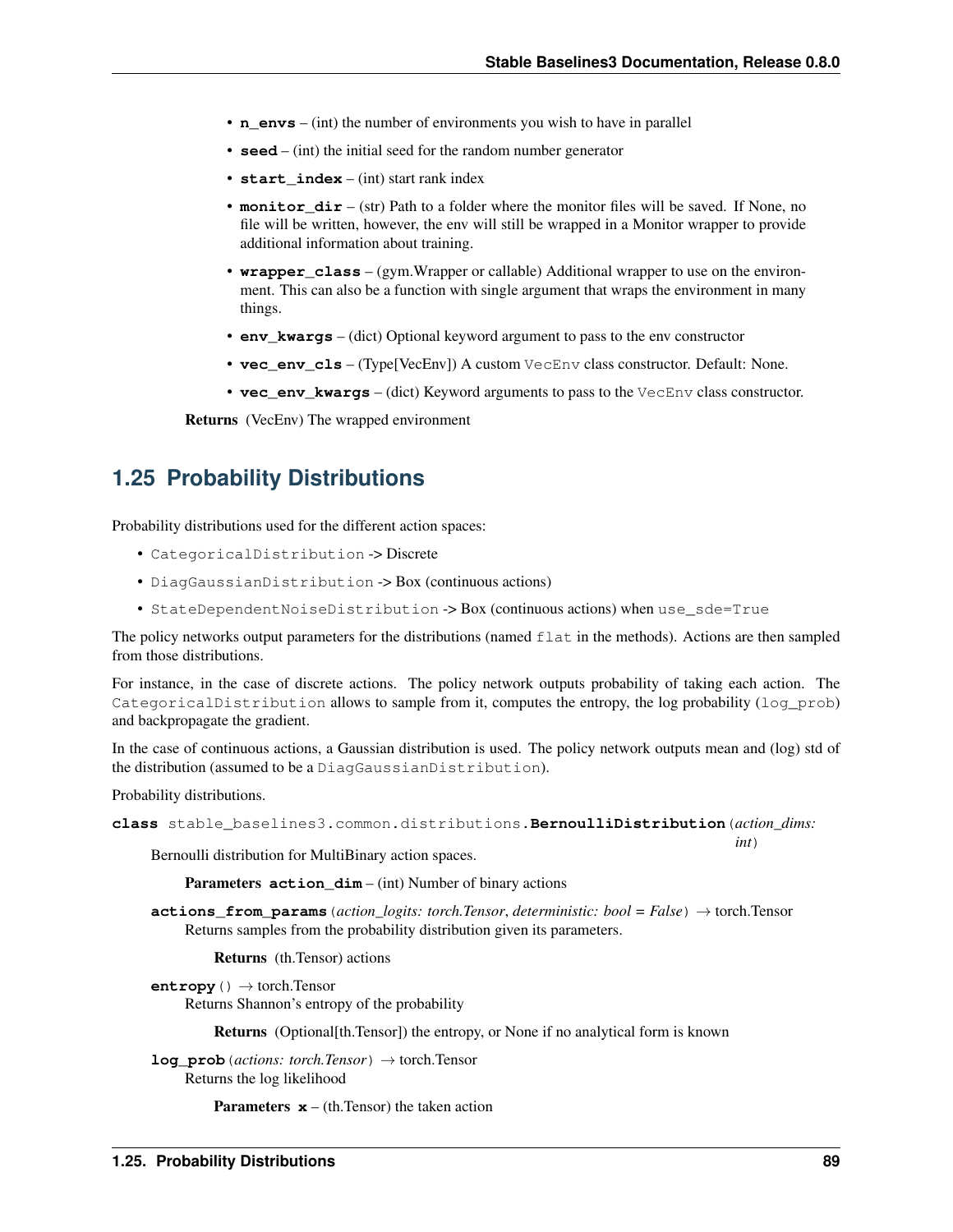Returns (th.Tensor) The log likelihood of the distribution

**log\_prob\_from\_params**(*action\_logits: torch.Tensor*) → Tuple[torch.Tensor, torch.Tensor] Returns samples and the associated log probabilities from the probability distribution given its parameters.

Returns (th.Tuple[th.Tensor, th.Tensor]) actions and log prob

**mode**() → torch.Tensor

Returns the most likely action (deterministic output) from the probability distribution

Returns (th.Tensor) the stochastic action

**proba\_distribution**(*action\_logits: torch.Tensor*) → *[stable\\_baselines3.common.distributions.BernoulliDistribution](#page-92-0)* Set parameters of the distribution.

Returns (Distribution) self

**proba\_distribution\_net**(*latent\_dim: int*) → torch.nn.modules.module.Module Create the layer that represents the distribution: it will be the logits of the Bernoulli distribution.

**Parameters Latent\_dim** – (int) Dimension of the last layer of the policy network (before the action layer)

Returns (nn.Linear)

**sample**() → torch.Tensor

Returns a sample from the probability distribution

Returns (th.Tensor) the stochastic action

<span id="page-93-0"></span>**class** stable\_baselines3.common.distributions.**CategoricalDistribution**(*action\_dim:*

Categorical distribution for discrete actions.

Parameters **action** dim – (int) Number of discrete actions

**actions\_from\_params**(*action\_logits: torch.Tensor*, *deterministic: bool = False*) → torch.Tensor Returns samples from the probability distribution given its parameters.

Returns (th.Tensor) actions

**entropy**() → torch.Tensor Returns Shannon's entropy of the probability

Returns (Optional[th.Tensor]) the entropy, or None if no analytical form is known

 $log$  **prob** (*actions: torch.Tensor*)  $\rightarrow$  torch.Tensor Returns the log likelihood

**Parameters**  $\mathbf{x}$  – (th. Tensor) the taken action

Returns (th.Tensor) The log likelihood of the distribution

**log\_prob\_from\_params**(*action\_logits: torch.Tensor*) → Tuple[torch.Tensor, torch.Tensor] Returns samples and the associated log probabilities from the probability distribution given its parameters.

Returns (th.Tuple[th.Tensor, th.Tensor]) actions and log prob

```
mode() → torch.Tensor
```
Returns the most likely action (deterministic output) from the probability distribution

Returns (th.Tensor) the stochastic action

**proba\_distribution**(*action\_logits: torch.Tensor*) → *[stable\\_baselines3.common.distributions.CategoricalDistribution](#page-93-0)* Set parameters of the distribution.

Returns (Distribution) self

*int*)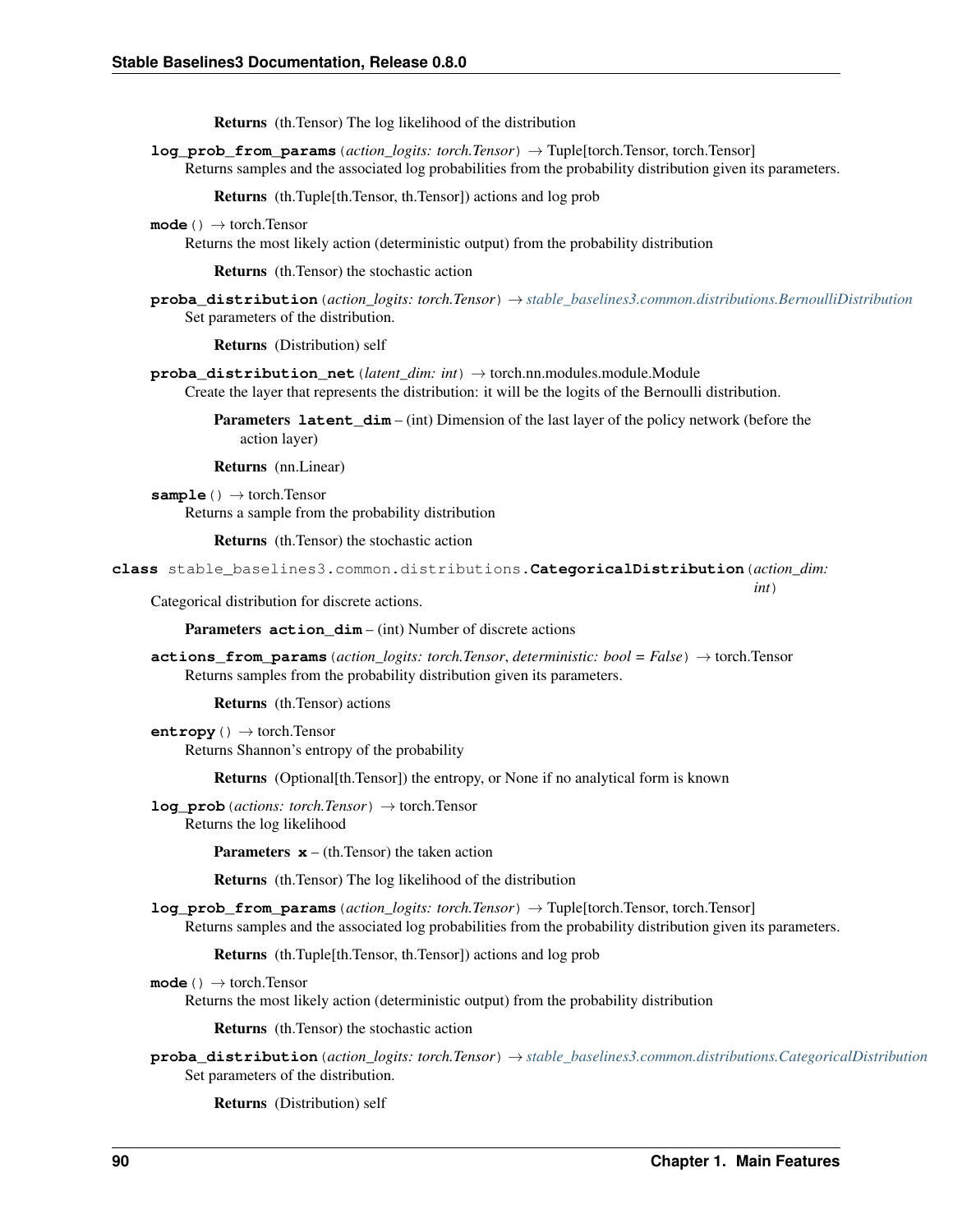*int*)

**proba\_distribution\_net**(*latent\_dim: int*) → torch.nn.modules.module.Module Create the layer that represents the distribution: it will be the logits of the Categorical distribution. You can then get probabilities using a softmax.

Parameters **latent\_dim** – (int) Dimension of the last layer of the policy network (before the action layer)

Returns (nn.Linear)

**sample**() → torch.Tensor Returns a sample from the probability distribution

Returns (th.Tensor) the stochastic action

<span id="page-94-0"></span>**class** stable\_baselines3.common.distributions.**DiagGaussianDistribution**(*action\_dim:*

Gaussian distribution with diagonal covariance matrix, for continuous actions.

Parameters **action\_dim** – (int) Dimension of the action space.

**actions\_from\_params**(*mean\_actions: torch.Tensor*, *log\_std: torch.Tensor*, *deterministic: bool =*  $False$ )  $\rightarrow$  torch.Tensor

Returns samples from the probability distribution given its parameters.

Returns (th.Tensor) actions

**entropy**() → torch.Tensor

Returns Shannon's entropy of the probability

Returns (Optional[th.Tensor]) the entropy, or None if no analytical form is known

**log**  $\mathbf{prob}(actions: *torch*.Tensor) \rightarrow *torch*.Tensor$ 

Get the log probabilities of actions according to the distribution. Note that you must first call the proba\_distribution() method.

Parameters **actions** – (th.Tensor)

Returns (th.Tensor)

**log\_prob\_from\_params**(*mean\_actions: torch.Tensor*, *log\_std: torch.Tensor*) → Tuple[torch.Tensor, torch.Tensor]

Compute the log probability of taking an action given the distribution parameters.

Parameters

- **mean\_actions** (th.Tensor)
- **log\_std** (th.Tensor)

Returns (Tuple[th.Tensor, th.Tensor])

**mode**() → torch.Tensor

Returns the most likely action (deterministic output) from the probability distribution

Returns (th.Tensor) the stochastic action

**proba\_distribution**(*mean\_actions: torch.Tensor*, *log\_std: torch.Tensor*) → *[sta](#page-94-0)[ble\\_baselines3.common.distributions.DiagGaussianDistribution](#page-94-0)*

Create the distribution given its parameters (mean, std)

Parameters

• **mean\_actions** – (th.Tensor)

• **log\_std** – (th.Tensor)

Returns (DiagGaussianDistribution)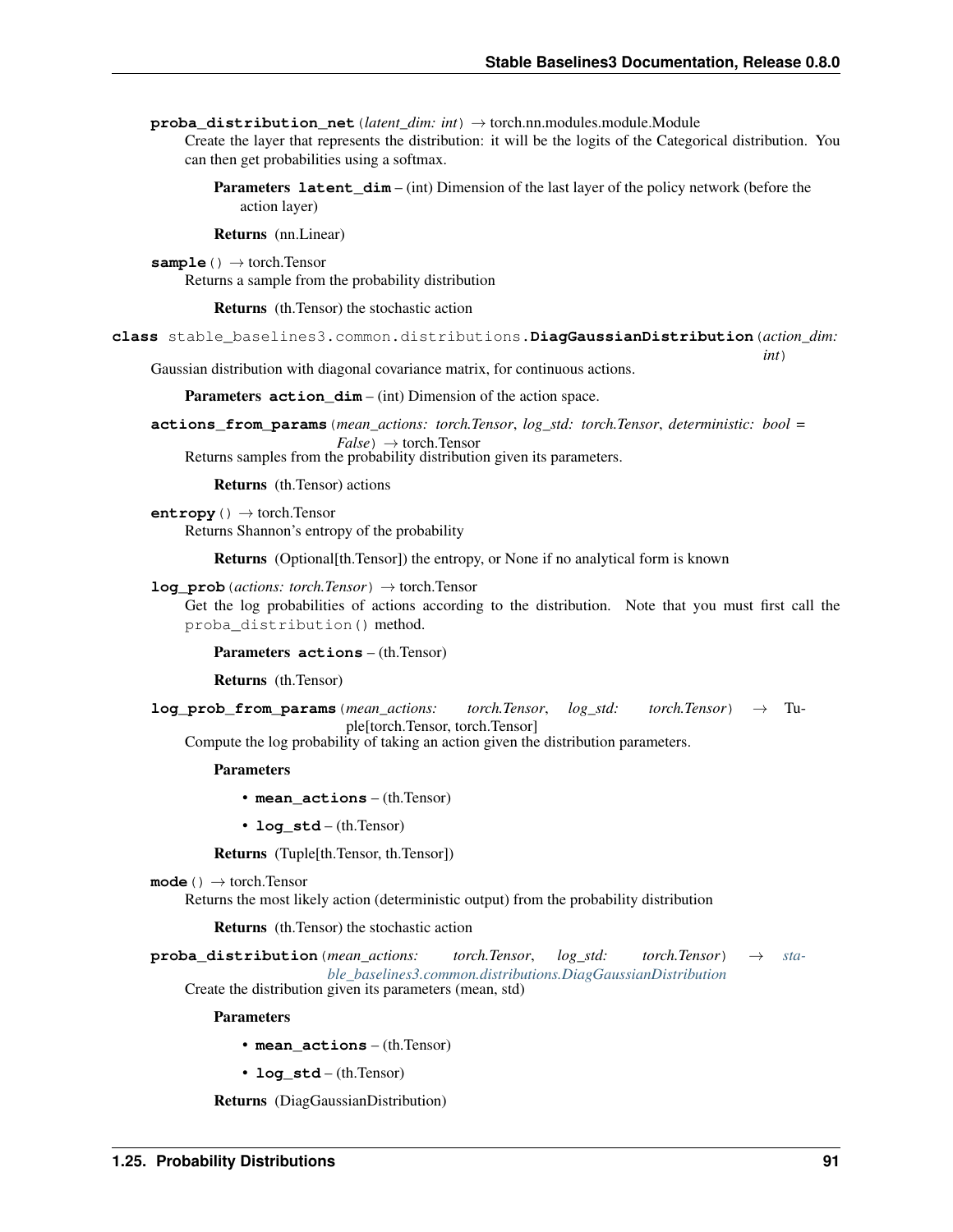**proba distribution net** (*latent dim: int*, *log std init: float = 0.0*)  $\rightarrow$  Tuple[torch.nn.modules.module.Module, torch.nn.parameter.Parameter]

Create the layers and parameter that represent the distribution: one output will be the mean of the Gaussian, the other parameter will be the standard deviation (log std in fact to allow negative values)

### **Parameters**

- **latent\_dim** (int) Dimension of the last layer of the policy (before the action layer)
- **log\_std\_init** (float) Initial value for the log standard deviation

Returns (nn.Linear, nn.Parameter)

```
sample() → torch.Tensor
```
Returns a sample from the probability distribution

Returns (th.Tensor) the stochastic action

<span id="page-95-0"></span>**class** stable\_baselines3.common.distributions.**Distribution**

Abstract base class for distributions.

**abstract actions\_from\_params**(*\*args*, *\*\*kwargs*) → torch.Tensor Returns samples from the probability distribution given its parameters.

Returns (th.Tensor) actions

**abstract entropy**() → Optional[torch.Tensor] Returns Shannon's entropy of the probability

Returns (Optional[th.Tensor]) the entropy, or None if no analytical form is known

**get** actions (*deterministic: bool = False*)  $\rightarrow$  torch.Tensor Return actions according to the probability distribution.

#### Parameters **deterministic** – (bool)

Returns (th.Tensor)

**abstract log\_prob**(*x: torch.Tensor*) → torch.Tensor Returns the log likelihood

**Parameters**  $\mathbf{x}$  – (th. Tensor) the taken action

Returns (th.Tensor) The log likelihood of the distribution

**abstract log prob from params**  $(*args, **kwargs) \rightarrow \text{Tuple}[torch.Tensor, torch.Tensor]$ Returns samples and the associated log probabilities from the probability distribution given its parameters.

Returns (th.Tuple[th.Tensor, th.Tensor]) actions and log prob

**abstract mode**() → torch.Tensor

Returns the most likely action (deterministic output) from the probability distribution

Returns (th.Tensor) the stochastic action

**abstract proba\_distribution**(*\*args*, *\*\*kwargs*) → *[stable\\_baselines3.common.distributions.Distribution](#page-95-0)* Set parameters of the distribution.

Returns (Distribution) self

### **abstract proba\_distribution\_net**(*\*args*, *\*\*kwargs*)

Create the layers and parameters that represent the distribution.

Subclasses must define this, but the arguments and return type vary between concrete classes.

**abstract sample**() → torch.Tensor

Returns a sample from the probability distribution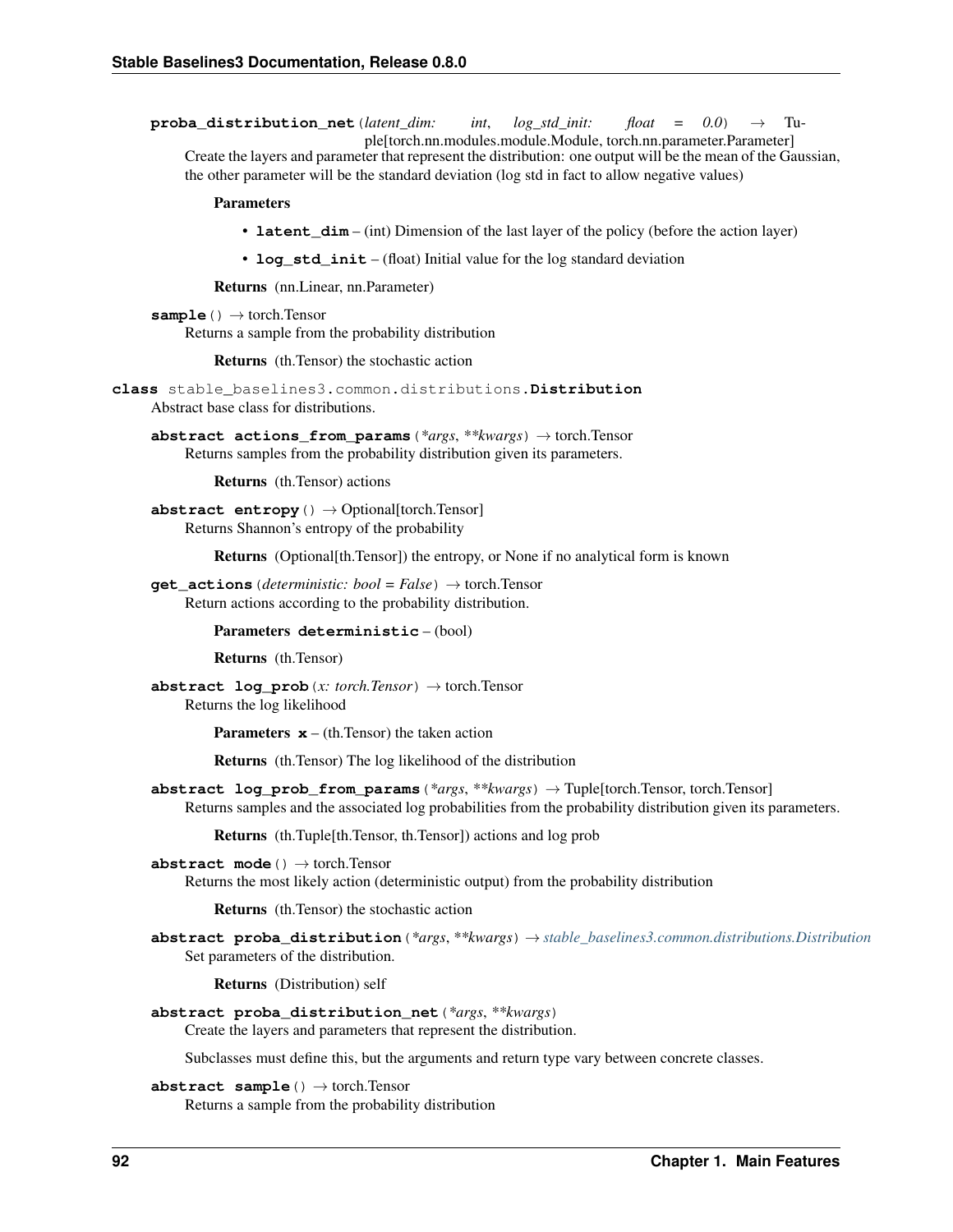Returns (th.Tensor) the stochastic action

<span id="page-96-0"></span>**class** stable\_baselines3.common.distributions.**MultiCategoricalDistribution**(*action\_dims:*

*List[int]*)

MultiCategorical distribution for multi discrete actions.

Parameters **action\_dims** – (List[int]) List of sizes of discrete action spaces

**actions\_from\_params**(*action\_logits: torch.Tensor*, *deterministic: bool = False*) → torch.Tensor Returns samples from the probability distribution given its parameters.

Returns (th.Tensor) actions

```
entropy() → torch.Tensor
     Returns Shannon's entropy of the probability
```
Returns (Optional[th.Tensor]) the entropy, or None if no analytical form is known

**log\_prob**(*actions: torch.Tensor*) → torch.Tensor

Returns the log likelihood

**Parameters**  $\mathbf{x}$  – (th. Tensor) the taken action

Returns (th.Tensor) The log likelihood of the distribution

**log\_prob\_from\_params**(*action\_logits: torch.Tensor*) → Tuple[torch.Tensor, torch.Tensor] Returns samples and the associated log probabilities from the probability distribution given its parameters.

Returns (th.Tuple[th.Tensor, th.Tensor]) actions and log prob

**mode**() → torch.Tensor

Returns the most likely action (deterministic output) from the probability distribution

Returns (th.Tensor) the stochastic action

**proba\_distribution**(*action\_logits: torch.Tensor*) → *[stable\\_baselines3.common.distributions.MultiCategoricalDistribution](#page-96-0)* Set parameters of the distribution.

Returns (Distribution) self

**proba\_distribution\_net**(*latent\_dim: int*) → torch.nn.modules.module.Module

Create the layer that represents the distribution: it will be the logits (flattened) of the MultiCategorical distribution. You can then get probabilities using a softmax on each sub-space.

Parameters **latent\_dim** – (int) Dimension of the last layer of the policy network (before the action layer)

Returns (nn.Linear)

```
sample() → torch.Tensor
```
Returns a sample from the probability distribution

Returns (th.Tensor) the stochastic action

<span id="page-96-1"></span>**class** stable\_baselines3.common.distributions.**SquashedDiagGaussianDistribution**(*action\_dim:*

*int*, *epsilon: float =*

*1e-06*)

Gaussian distribution with diagonal covariance matrix, followed by a squashing function (tanh) to ensure bounds.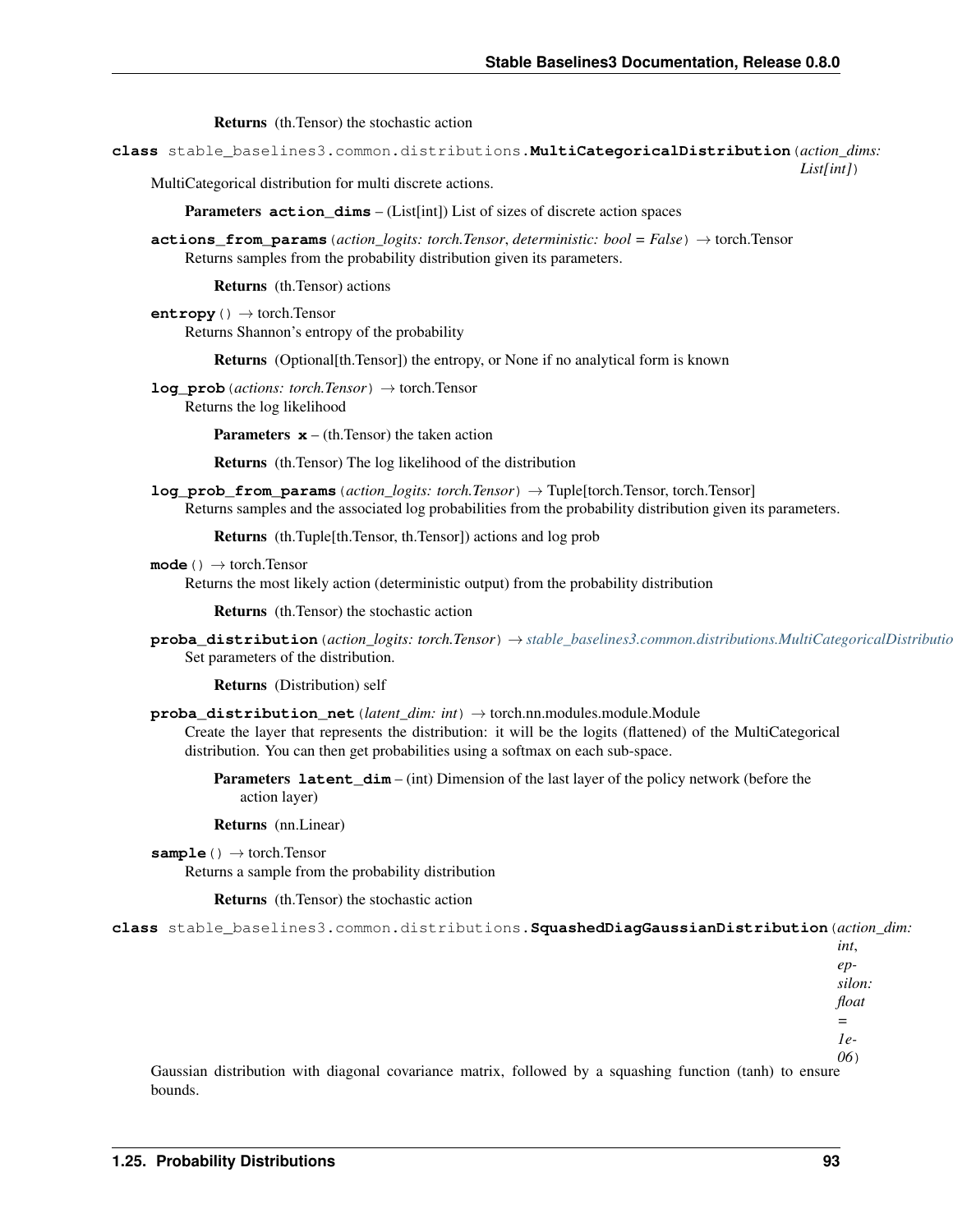## **Parameters**

- **action\_dim** (int) Dimension of the action space.
- **epsilon** (float) small value to avoid NaN due to numerical imprecision.

**entropy**() → Optional[torch.Tensor]

Returns Shannon's entropy of the probability

Returns (Optional[th.Tensor]) the entropy, or None if no analytical form is known

**log\_prob**(*actions: torch.Tensor*, *gaussian\_actions: Optional[torch.Tensor] = None*) → torch.Tensor Get the log probabilities of actions according to the distribution. Note that you must first call the proba\_distribution() method.

Parameters **actions** – (th.Tensor)

Returns (th.Tensor)

**log\_prob\_from\_params**(*mean\_actions: torch.Tensor*, *log\_std: torch.Tensor*) → Tuple[torch.Tensor, torch.Tensor]

Compute the log probability of taking an action given the distribution parameters.

Parameters

• **mean\_actions** – (th.Tensor)

• **log\_std** – (th.Tensor)

Returns (Tuple[th.Tensor, th.Tensor])

### **mode**() → torch.Tensor

Returns the most likely action (deterministic output) from the probability distribution

Returns (th.Tensor) the stochastic action

**proba\_distribution**(*mean\_actions: torch.Tensor*, *log\_std: torch.Tensor*) → *[sta](#page-96-1)[ble\\_baselines3.common.distributions.SquashedDiagGaussianDistribution](#page-96-1)* Create the distribution given its parameters (mean, std)

Parameters

- **mean\_actions** (th.Tensor)
- **log\_std** (th.Tensor)

Returns (DiagGaussianDistribution)

**sample**() → torch.Tensor

<span id="page-97-0"></span>Returns a sample from the probability distribution

Returns (th.Tensor) the stochastic action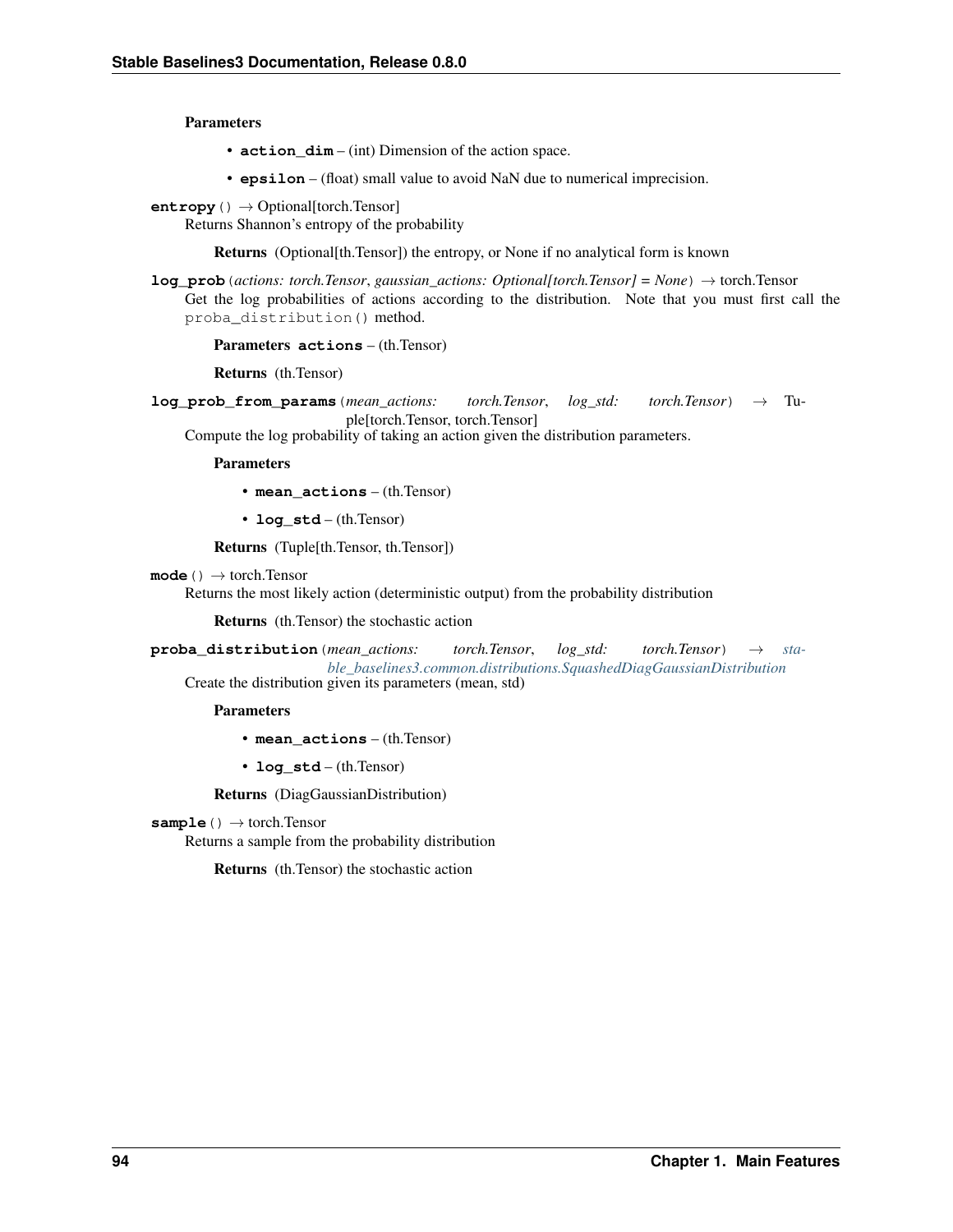| class stable_baselines3.common.distributions.StateDependentNoiseDistribution(action_dim:                        |                 |
|-----------------------------------------------------------------------------------------------------------------|-----------------|
|                                                                                                                 | int,            |
|                                                                                                                 | full_std:       |
|                                                                                                                 | bool            |
|                                                                                                                 | $=$             |
|                                                                                                                 | True,           |
|                                                                                                                 | $use\_expln$ :  |
|                                                                                                                 | bool            |
|                                                                                                                 | $=$             |
|                                                                                                                 | False,          |
|                                                                                                                 | squash_output:  |
|                                                                                                                 | bool            |
|                                                                                                                 | $=$             |
|                                                                                                                 | False,          |
|                                                                                                                 | learn_features: |
|                                                                                                                 | bool            |
|                                                                                                                 | $=$             |
|                                                                                                                 | False,          |
|                                                                                                                 | $ep-$           |
|                                                                                                                 | silon:          |
|                                                                                                                 | float           |
|                                                                                                                 | $=$             |
|                                                                                                                 | $1e-$           |
|                                                                                                                 | (06)            |
| Distribution class for using generalized State Dependent Exploration (gSDE). Paper: https://arxiv.org/abs/2005. |                 |

[05719](https://arxiv.org/abs/2005.05719)

It is used to create the noise exploration matrix and compute the log probability of an action with that noise.

# **Parameters**

- **action\_dim** (int) Dimension of the action space.
- **full\_std** (bool) Whether to use (n\_features x n\_actions) parameters for the std instead of only (n\_features,)
- **use\_expln** (bool) Use expln() function instead of exp() to ensure a positive standard deviation (cf paper). It allows to keep variance above zero and prevent it from growing too fast. In practice, exp() is usually enough.
- **squash\_output** (bool) Whether to squash the output using a tanh function, this ensures bounds are satisfied.
- **learn\_features** (bool) Whether to learn features for gSDE or not. This will enable gradients to be backpropagated through the features latent\_sde in the code.
- **epsilon** (float) small value to avoid NaN due to numerical imprecision.

**actions\_from\_params**(*mean\_actions: torch.Tensor*, *log\_std: torch.Tensor*, *latent\_sde:*  $torch. Tensor, *deterministic*:  $bool = False$  \rightarrow *torch*.Tensor$ Returns samples from the probability distribution given its parameters.

Returns (th.Tensor) actions

**entropy**() → Optional[torch.Tensor] Returns Shannon's entropy of the probability

Returns (Optional[th.Tensor]) the entropy, or None if no analytical form is known

**get\_std**(*log\_std: torch.Tensor*) → torch.Tensor

Get the standard deviation from the learned parameter (log of it by default). This ensures that the std is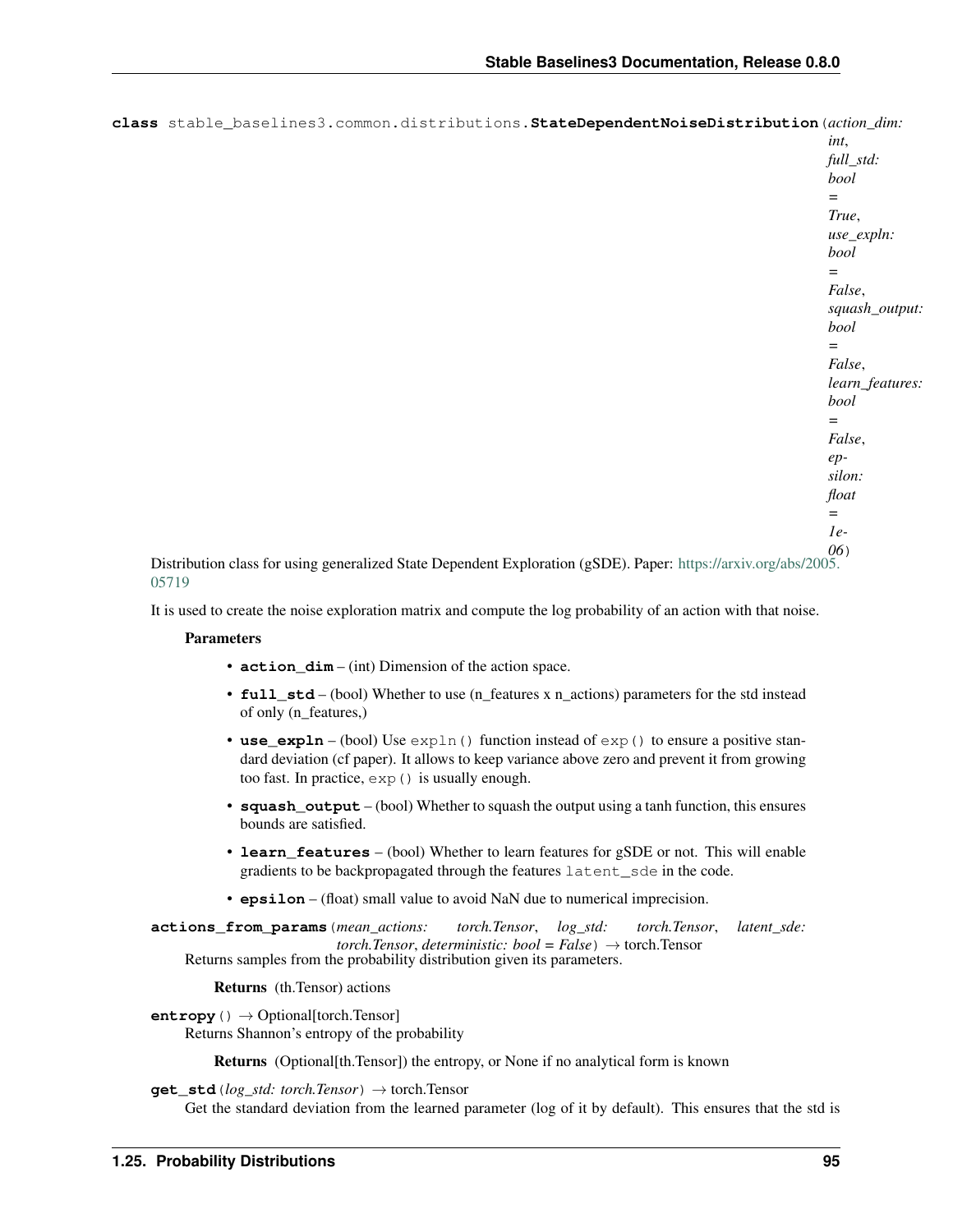positive.

Parameters **log\_std** – (th.Tensor)

Returns (th.Tensor)

**log\_prob**(*actions: torch.Tensor*) → torch.Tensor

Returns the log likelihood

**Parameters**  $\mathbf{x}$  – (th. Tensor) the taken action

Returns (th.Tensor) The log likelihood of the distribution

**log\_prob\_from\_params**(*mean\_actions: torch.Tensor*, *log\_std: torch.Tensor*, *latent\_sde:*  $torch.Tensor$ )  $\rightarrow$  Tuple[torch.Tensor, torch.Tensor]

Returns samples and the associated log probabilities from the probability distribution given its parameters.

Returns (th.Tuple[th.Tensor, th.Tensor]) actions and log prob

```
mode() → torch.Tensor
```
Returns the most likely action (deterministic output) from the probability distribution

Returns (th.Tensor) the stochastic action

**proba\_distribution**(*mean\_actions: torch.Tensor*, *log\_std: torch.Tensor*, *latent\_sde:*

*torch.Tensor*) → *[stable\\_baselines3.common.distributions.StateDependentNoiseDistribution](#page-97-0)* Create the distribution given its parameters (mean, std)

#### **Parameters**

- **mean\_actions** (th.Tensor)
- **log\_std** (th.Tensor)
- **latent\_sde** (th.Tensor)

Returns (StateDependentNoiseDistribution)

**proba\_distribution\_net**(*latent\_dim: int*, *log\_std\_init: float = - 2.0*, *latent\_sde\_dim:*  $Optional(int] = None$   $\rightarrow$  Tuple[torch.nn.modules.module.Module, torch.nn.parameter.Parameter]

Create the layers and parameter that represent the distribution: one output will be the deterministic action, the other parameter will be the standard deviation of the distribution that control the weights of the noise matrix.

#### Parameters

- **latent\_dim** (int) Dimension of the last layer of the policy (before the action layer)
- **log\_std\_init** (float) Initial value for the log standard deviation
- **latent sde dim** (Optional[int]) Dimension of the last layer of the feature extractor for gSDE. By default, it is shared with the policy network.

Returns (nn.Linear, nn.Parameter)

```
sample() → torch.Tensor
```
Returns a sample from the probability distribution

Returns (th.Tensor) the stochastic action

```
sample_weights (log\_std: torch.Tensor, batch_size: int = 1) \rightarrow None
```
Sample weights for the noise exploration matrix, using a centered Gaussian distribution.

#### Parameters

• **log\_std** – (th.Tensor)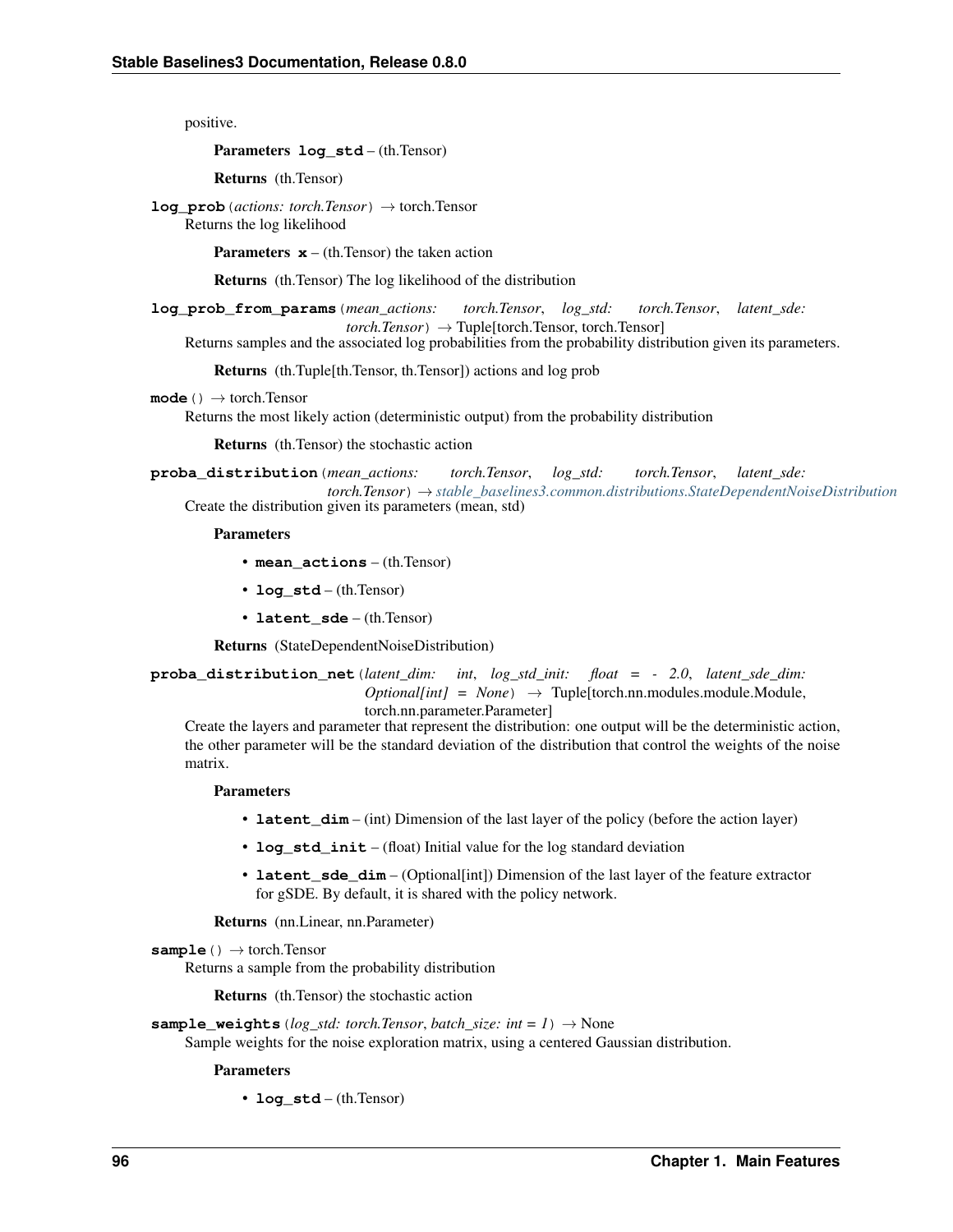### • **batch** size – (int)

**class** stable\_baselines3.common.distributions.**TanhBijector**(*epsilon: float = 1e-06*) Bijective transformation of a probability distribution using a squashing function (tanh) TODO: use Pyro instead [\(https://pyro.ai/\)](https://pyro.ai/)

**Parameters epsilon** – (float) small value to avoid NaN due to numerical imprecision.

**static atanh**(*x: torch.Tensor*)  $\rightarrow$  torch.Tensor Inverse of Tanh

Taken from pyro: <https://github.com/pyro-ppl/pyro>  $0.5 *$  torch.log( $(1 + x) / (1 - x)$ )

**static inverse**(*y: torch.Tensor*) → torch.Tensor Inverse tanh.

**Parameters**  $y - (th. Tensor)$ 

Returns (th.Tensor)

stable\_baselines3.common.distributions.**make\_proba\_distribution**(*action\_space:*

*gym.spaces.space.Space*, *use\_sde: bool = False*, *dist\_kwargs: Optional[Dict[str, Any]] =*  $None) \rightarrow sta$ *[ble\\_baselines3.common.distributions.Distribution](#page-95-0)*

Return an instance of Distribution for the correct type of action space

## **Parameters**

- **action\_space** (gym.spaces.Space) the input action space
- **use\_sde** (bool) Force the use of StateDependentNoiseDistribution instead of DiagGaussianDistribution
- **dist\_kwargs** (Optional[Dict[str, Any]]) Keyword arguments to pass to the probability distribution

Returns (Distribution) the appropriate Distribution object

```
stable_baselines3.common.distributions.sum_independent_dims(tensor:
```
*torch.Tensor*) →

torch.Tensor

Continuous actions are usually considered to be independent, so we can sum components of the log\_prob or the entropy.

Parameters **tensor** – (th.Tensor) shape: (n\_batch, n\_actions) or (n\_batch,)

Returns (th.Tensor) shape: (n\_batch,)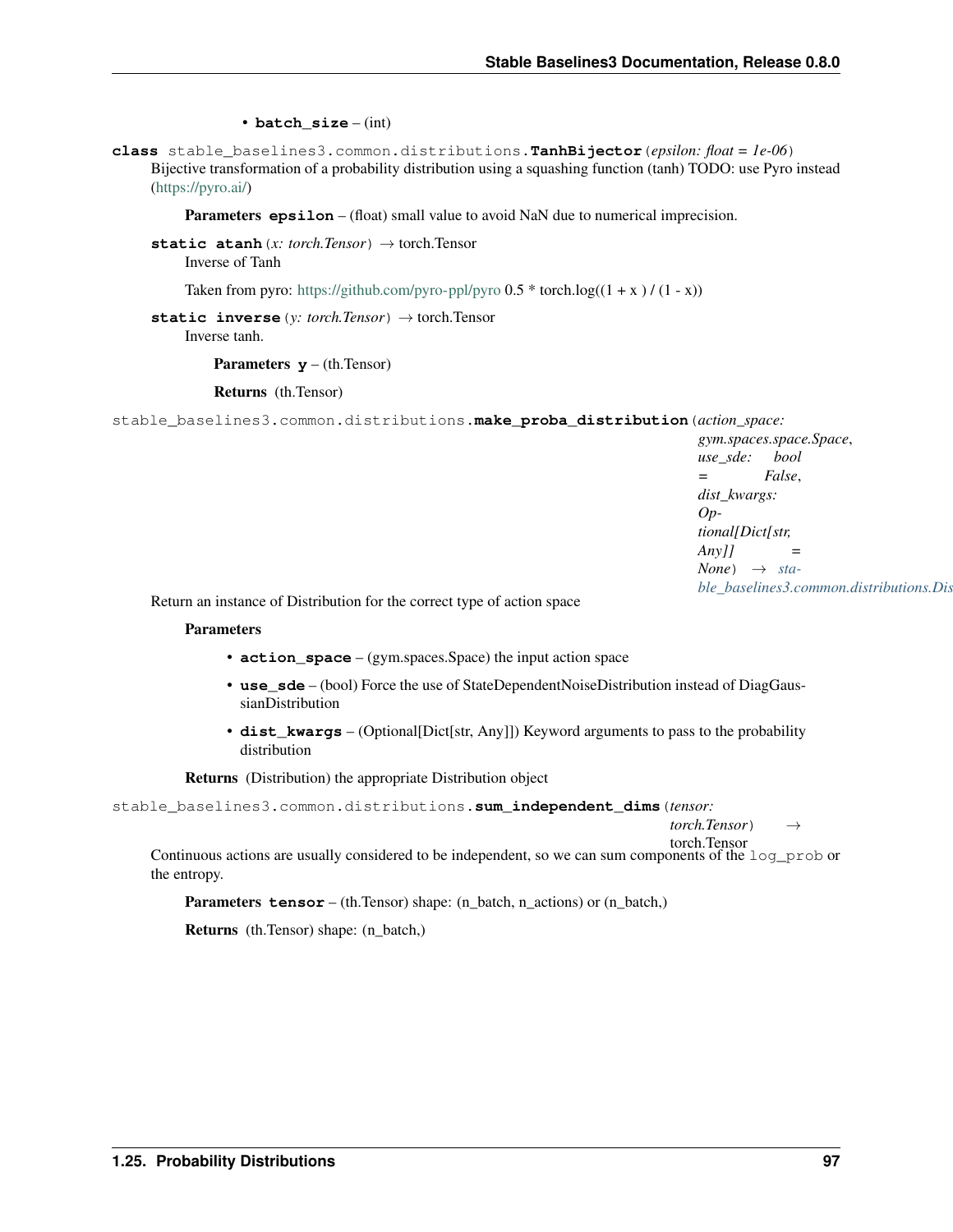# **1.26 Evaluation Helper**

```
stable_baselines3.common.evaluation.evaluate_policy(model, env, n_eval_episodes=10,
                                                            deterministic=True, ren-
                                                            der=False, callback=None,
                                                            reward_threshold=None, re-
                                                            turn_episode_rewards=False)
```
Runs policy for n\_eval\_episodes episodes and returns average reward. This is made to work only with one env.

# **Parameters**

- **model** (BaseAlgorithm) The RL agent you want to evaluate.
- **env** (gym. Env or VecEnv) The gym environment. In the case of a VecEnv this must contain only one environment.
- **n\_eval\_episodes** (int) Number of episode to evaluate the agent
- **deterministic** (bool) Whether to use deterministic or stochastic actions
- **render** (bool) Whether to render the environment or not
- **callback** (callable) callback function to do additional checks, called after each step.
- **reward\_threshold** (float) Minimum expected reward per episode, this will raise an error if the performance is not met
- **return\_episode\_rewards** (bool) If True, a list of reward per episode will be returned instead of the mean.

# **1.27 Gym Environment Checker**

stable\_baselines3.common.env\_checker.**check\_env**(*env: gym.core.Env*, *warn: bool = True*, *skip\_render\_check: bool* =  $True$ )  $\rightarrow$ 

None Check that an environment follows Gym API. This is particularly useful when using a custom environment. Please take a look at <https://github.com/openai/gym/blob/master/gym/core.py> for more information about the API.

It also optionally check that the environment is compatible with Stable-Baselines.

- **env** (gym.Env) The Gym environment that will be checked
- **warn** (bool) Whether to output additional warnings mainly related to the interaction with Stable Baselines
- **skip\_render\_check** (bool) Whether to skip the checks for the render method. True by default (useful for the CI)

Returns (float, float) Mean reward per episode, std of reward per episode returns ([float], [int]) when return\_episode\_rewards is True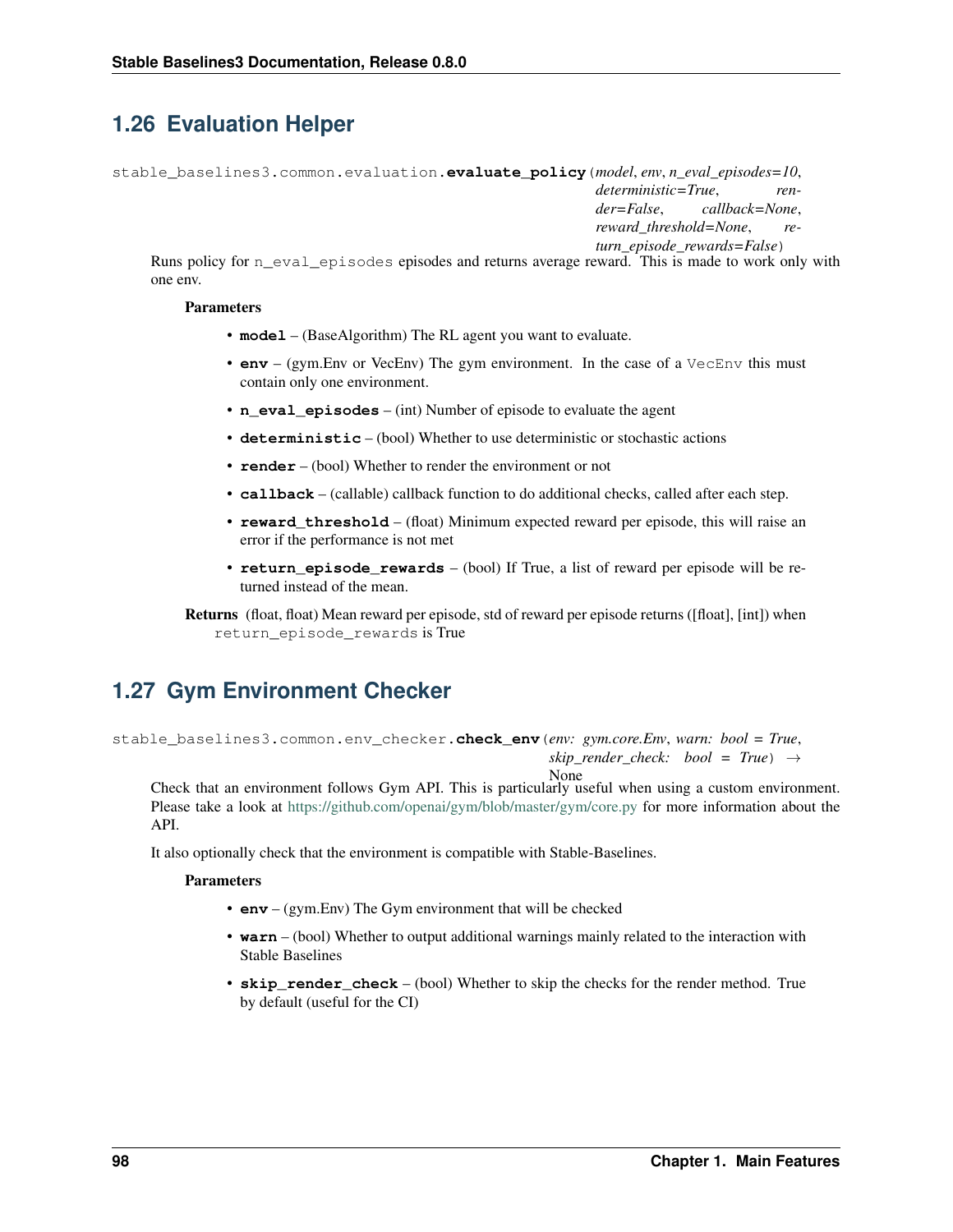# **1.28 Monitor Wrapper**

```
class stable_baselines3.common.monitor.Monitor(env: gym.core.Env, filename: Op-
                                                              tional[str] = None, allow_early_resets:
                                                              bool = True, reset_keywords: Tuple[str,
                                                              . . . ] = (), info_keywords: Tuple[str, . . . ]
                                                              = ())
```
A monitor wrapper for Gym environments, it is used to know the episode reward, length, time and other data.

### **Parameters**

- **env** (gym.Env) The environment
- **filename** (Optional[str]) the location to save a log file, can be None for no log
- **allow\_early\_resets** (bool) allows the reset of the environment before it is done
- **reset\_keywords** (Tuple[str, ...)) extra keywords for the reset call, if extra parameters are needed at reset
- **info** keywords (Tuple[str, ...)) extra information to log, from the information return of env.step()

### **close**()

Closes the environment

**get\_episode\_lengths**() → List[int] Returns the number of timesteps of all the episodes

Returns ([int])

**get\_episode\_rewards**() → List[float] Returns the rewards of all the episodes

Returns ([float])

**get\_episode\_times**() → List[float] Returns the runtime in seconds of all the episodes

Returns ([float])

**get\_total\_steps**() → int Returns the total number of timesteps

Returns (int)

```
reset(**kwargs) → numpy.ndarray
```
Calls the Gym environment reset. Can only be called if the environment is over, or if allow\_early\_resets is True

Parameters **kwargs** – Extra keywords saved for the next episode. only if defined by reset\_keywords

Returns (np.ndarray) the first observation of the environment

**step** (*action: numpy.ndarray*)  $\rightarrow$  Tuple[numpy.ndarray, float, bool, Dict[Any, Any]] Step the environment with the given action

Parameters **action** – (np.ndarray) the action

Returns (Tuple[np.ndarray, float, bool, Dict[Any, Any]]) observation, reward, done, information

stable\_baselines3.common.monitor.**get\_monitor\_files**(*path: str*) → List[str] get all the monitor files in the given path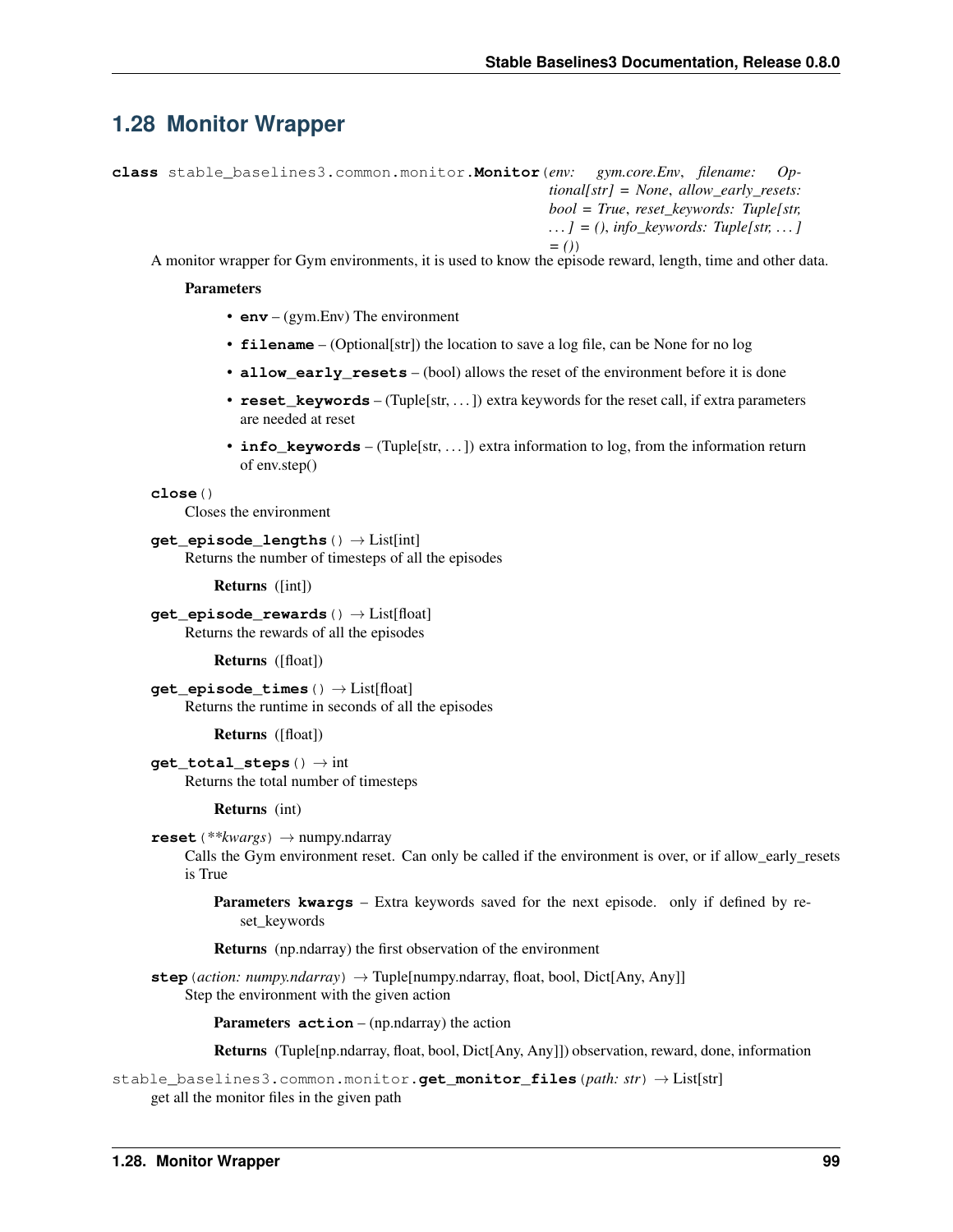**Parameters path** – (str) the logging folder

Returns ([str]) the log files

stable\_baselines3.common.monitor.**load\_results**(*path: str*) → pan-

das.core.frame.DataFrame Load all Monitor logs from a given directory path matching \*monitor.csv

**Parameters**  $path - (str)$  the directory path containing the  $log file(s)$ 

Returns (pandas.DataFrame) the logged data

# **1.29 Logger**

**class** stable\_baselines3.common.logger.**CSVOutputFormat**(*filename: str*)

**close**()  $\rightarrow$  None closes the file

**write** (*key\_values: Dict[str, Any], key\_excluded: Dict[str, Union[str, Tuple[str, . . . ]]], <i>step: int* = 0)  $\rightarrow$ None Write a dictionary to file

Parameters

- **key\_values** (dict)
- **key\_excluded** (dict)
- **step** (int)

**class** stable\_baselines3.common.logger.**HumanOutputFormat**(*filename\_or\_file: Union[str, TextIO]*)

 $close() \rightarrow None$ closes the file

**write** (*key\_values: Dict, key\_excluded: Dict, step: int* =  $0$ )  $\rightarrow$  None Write a dictionary to file

Parameters

- **key\_values** (dict)
- key excluded (dict)
- **step** (int)

**write\_sequence**(*sequence: List*) → None write\_sequence an array to file

### Parameters **sequence** – (list)

**class** stable\_baselines3.common.logger.**JSONOutputFormat**(*filename: str*)

**close**()  $\rightarrow$  None closes the file

**write** (*key\_values: Dict[str, Any], key\_excluded: Dict[str, Union[str, Tuple[str, . . . ]]], <i>step: int* = 0)  $\rightarrow$ None Write a dictionary to file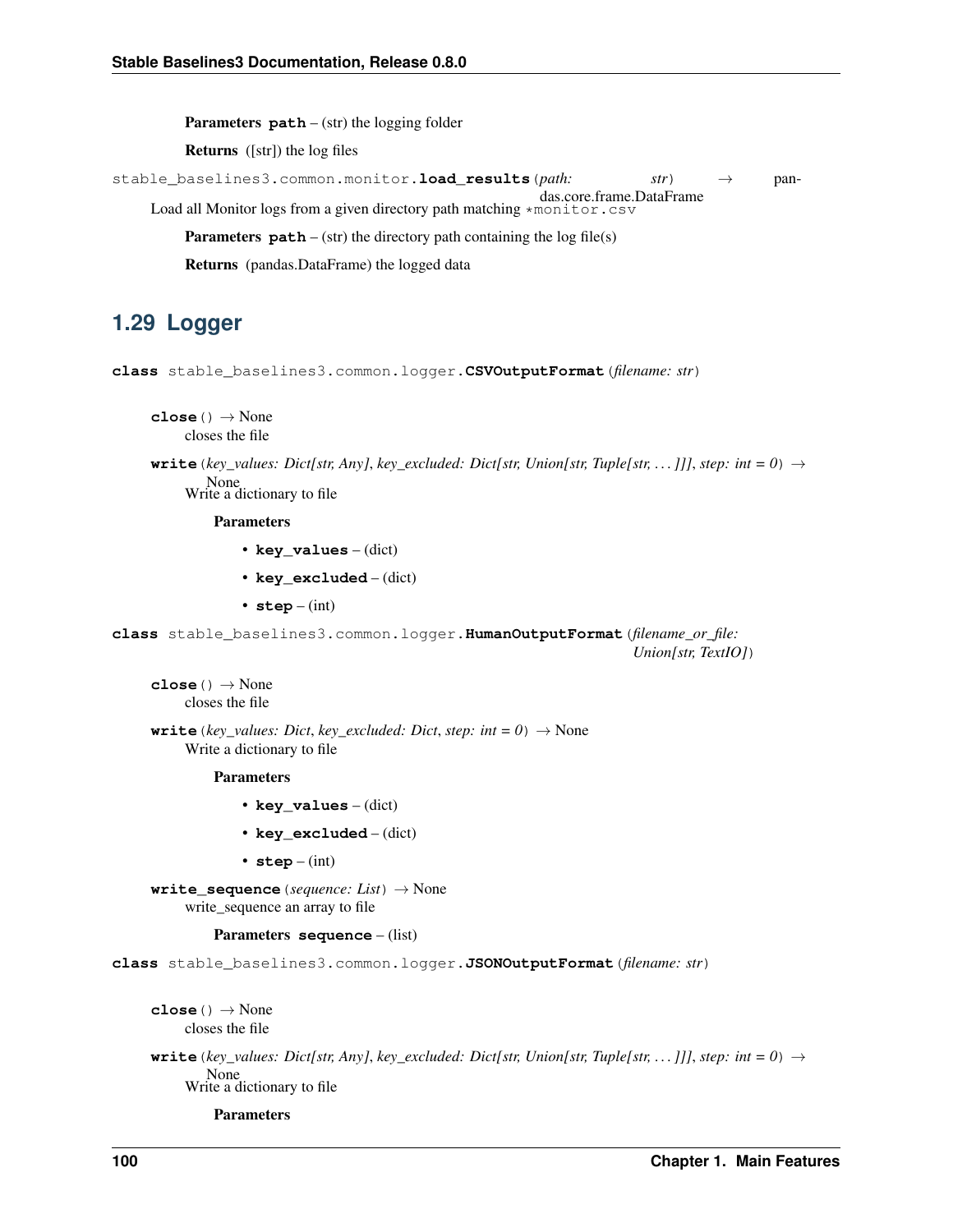- **key\_values** (dict)
- **key\_excluded** (dict)
- **step** (int)

<span id="page-104-0"></span>**class** stable\_baselines3.common.logger.**KVWriter** Key Value writer

 $close() \rightarrow None$ Close owned resources

**write** (*key\_values: Dict[str, Any], key\_excluded: Dict[str, Union[str, Tuple[str, . . . ]]], <i>step: int* = 0)  $\rightarrow$ None Write a dictionary to file

Parameters

- **key\_values** (dict)
- **key\_excluded** (dict)
- **step** (int)

```
class stable_baselines3.common.logger.SeqWriter
```
sequence writer

**write\_sequence**(*sequence: List*) write sequence an array to file

### Parameters **sequence** – (list)

**class** stable\_baselines3.common.logger.**TensorBoardOutputFormat**(*folder: str*)

 $close() \rightarrow None$ closes the file

**write** (*key\_values: Dict[str, Any]*, *key\_excluded: Dict[str, Union[str, Tuple[str, ...]]]*, *step: int* = 0)  $\rightarrow$ None Write a dictionary to file

Parameters

- **key\_values** (dict)
- **key\_excluded** (dict)
- **step** (int)

```
stable_baselines3.common.logger.configure(folder: Optional[str] = None, format_strings:
                                                       Optional[List[str]] = None \rightarrow None
```
configure the current logger

## **Parameters**

- **folder** (Optional[str]) the save location (if None, \$SB3 LOGDIR, if still None, tempdir/baselines-[date & time])
- **format\_strings** (Optional[List[str]]) the output logging format (if None, \$SB3\_LOG\_FORMAT, if still None, ['stdout', 'log', 'csv'])

stable\_baselines3.common.logger.**debug**(*\*args*) → None

Write the sequence of args, with no separators, to the console and output files (if you've configured an output file). Using the DEBUG level.

**Parameters args** – (list) log the arguments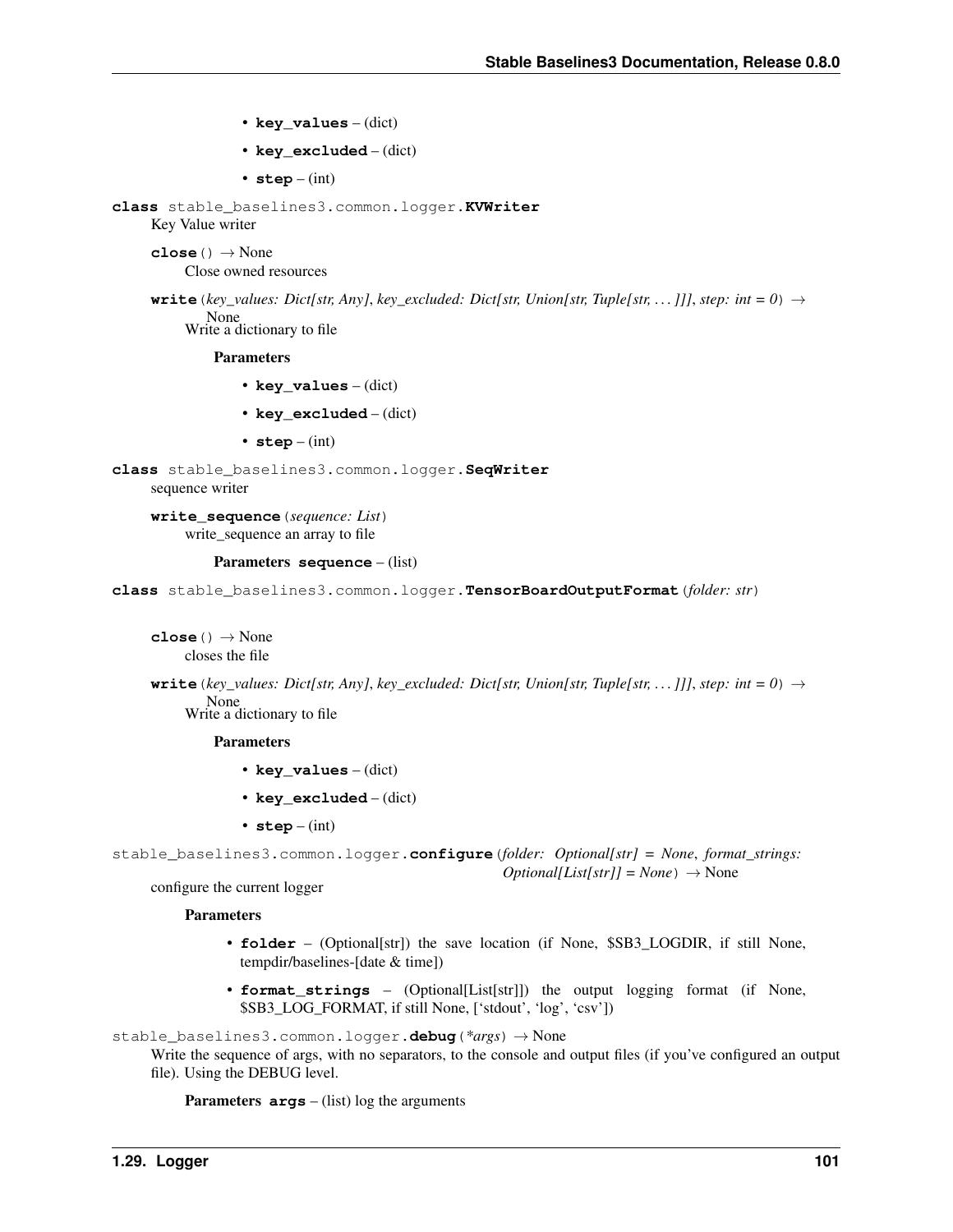stable baselines3.common.logger.dump(*step: int = 0*)  $\rightarrow$  None Write all of the diagnostics from the current iteration

stable\_baselines3.common.logger.**dump\_tabular**(*step: int = 0*) → None Write all of the diagnostics from the current iteration

stable\_baselines3.common.logger.**error**(*\*args*) → None

Write the sequence of args, with no separators, to the console and output files (if you've configured an output file). Using the ERROR level.

**Parameters args** – (list) log the arguments

stable\_baselines3.common.logger.**get\_dir**() → str Get directory that log files are being written to. will be None if there is no output directory (i.e., if you didn't call start)

Returns (str) the logging directory

```
stable_baselines3.common.logger.get_level() → int
```
Get logging threshold on current logger. : return: (int) the logging level (can be DEBUG=10, INFO=20, WARN=30, ERROR=40, DISABLED=50)

stable\_baselines3.common.logger.**get\_log\_dict**() → Dict

get the key values logs

Returns (dict) the logged values

stable\_baselines3.common.logger.**info**(*\*args*) → None

Write the sequence of args, with no separators, to the console and output files (if you've configured an output file). Using the INFO level.

**Parameters args** – (list) log the arguments

stable\_baselines3.common.logger.**log**(*\*args*, *level: int = 20*) → None

Write the sequence of args, with no separators, to the console and output files (if you've configured an output file).

level: int. (see logger.py docs) If the global logger level is higher than the level argument here, don't print to stdout.

### **Parameters**

- **args** (list) log the arguments
- **level** (int) the logging level (can be DEBUG=10, INFO=20, WARN=30, ERROR=40, DISABLED=50)

stable\_baselines3.common.logger.**make\_output\_format**(*\_format: str*, *log\_dir: str*,  $log \left(s{u} \right)$   $\rightarrow$   $str =$   $\prime$ <sup>'</sup> $\rightarrow$   $stat$ *[ble\\_baselines3.common.logger.KVWriter](#page-104-0)*

return a logger for the requested format

### **Parameters**

- **\_format** (str) the requested format to log to ('stdout', 'log', 'json' or 'csv' or 'tensorboard')
- **log**  $\text{dir} (\text{str})$  the logging directory
- **log\_suffix** (str) the suffix for the log file

Returns (KVWriter) the logger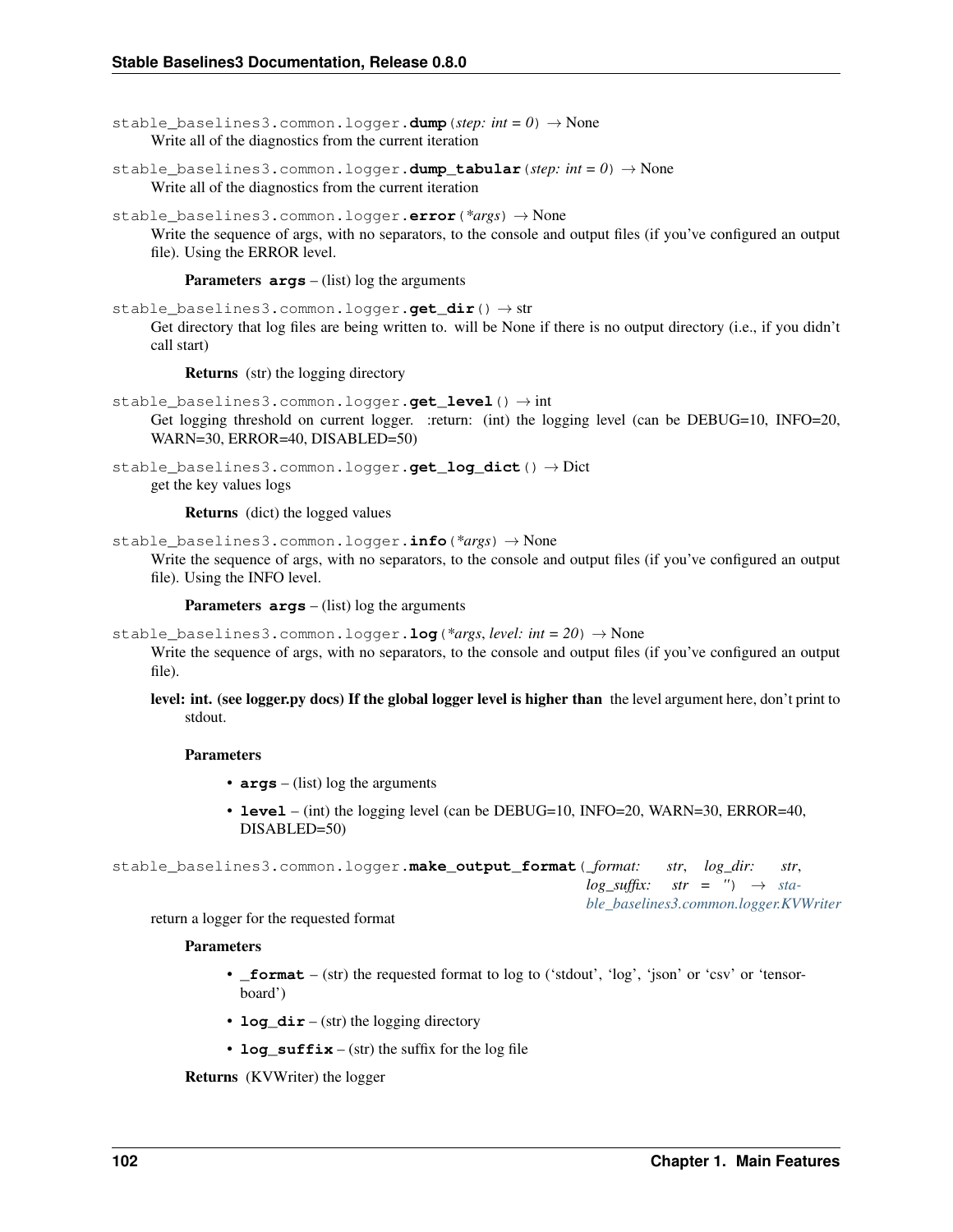stable\_baselines3.common.logger.**read\_csv**(*filename: str*) → pandas.core.frame.DataFrame read a csv file using pandas

**Parameters**  $f$ **ilename** – (str) the file path to read

Returns (pandas.DataFrame) the data in the csv

stable\_baselines3.common.logger.**read\_json**(*filename: str*) → pandas.core.frame.DataFrame read a json file using pandas

**Parameters**  $f$ **ilename** – (str) the file path to read

Returns (pandas.DataFrame) the data in the json

stable\_baselines3.common.logger.**record**(*key: str*, *value: Any*, *exclude: Optional[Union[str,*

 $Tuple[str, \dots ]]] = None$   $\rightarrow$  None

Log a value of some diagnostic Call this once for each diagnostic quantity, each iteration If called many times, last value will be used.

#### **Parameters**

- **key** (Any) save to log this key
- **value** (Any) save to log this value
- **exclude** (str or tuple) outputs to be excluded

```
stable_baselines3.common.logger.record_dict(key_values: Dict[str, Any]) → None
     Log a dictionary of key-value pairs.
```
Parameters **key\_values** – (dict) the list of keys and values to save to log

stable\_baselines3.common.logger.**record\_mean**(*key: str*, *value: Union[int, float]*, *exclude: Optional[Union[str, Tuple[str, . . . ]]] =*  $None$ )  $\rightarrow$  None

The same as record(), but if called many times, values averaged.

### **Parameters**

- **key** (Any) save to log this key
- **value** (Number) save to log this value
- **exclude** (str or tuple) outputs to be excluded

```
stable_baselines3.common.logger.record_tabular(key: str, value: Any, exclude: Op-
                                                        tional[Union[str, Tuple[str, . . . ]]] =
```
 $None \rightarrow None$ 

Log a value of some diagnostic Call this once for each diagnostic quantity, each iteration If called many times, last value will be used.

### Parameters

- **key** (Any) save to log this key
- **value** (Any) save to log this value
- **exclude** (str or tuple) outputs to be excluded

stable\_baselines3.common.logger.**reset**() → None

reset the current logger

```
stable_baselines3.common.logger.set_level(level: int) → None
     Set logging threshold on current logger.
```

```
Parameters level – (int) the logging level (can be DEBUG=10, INFO=20, WARN=30, ER-
   ROR=40, DISABLED=50)
```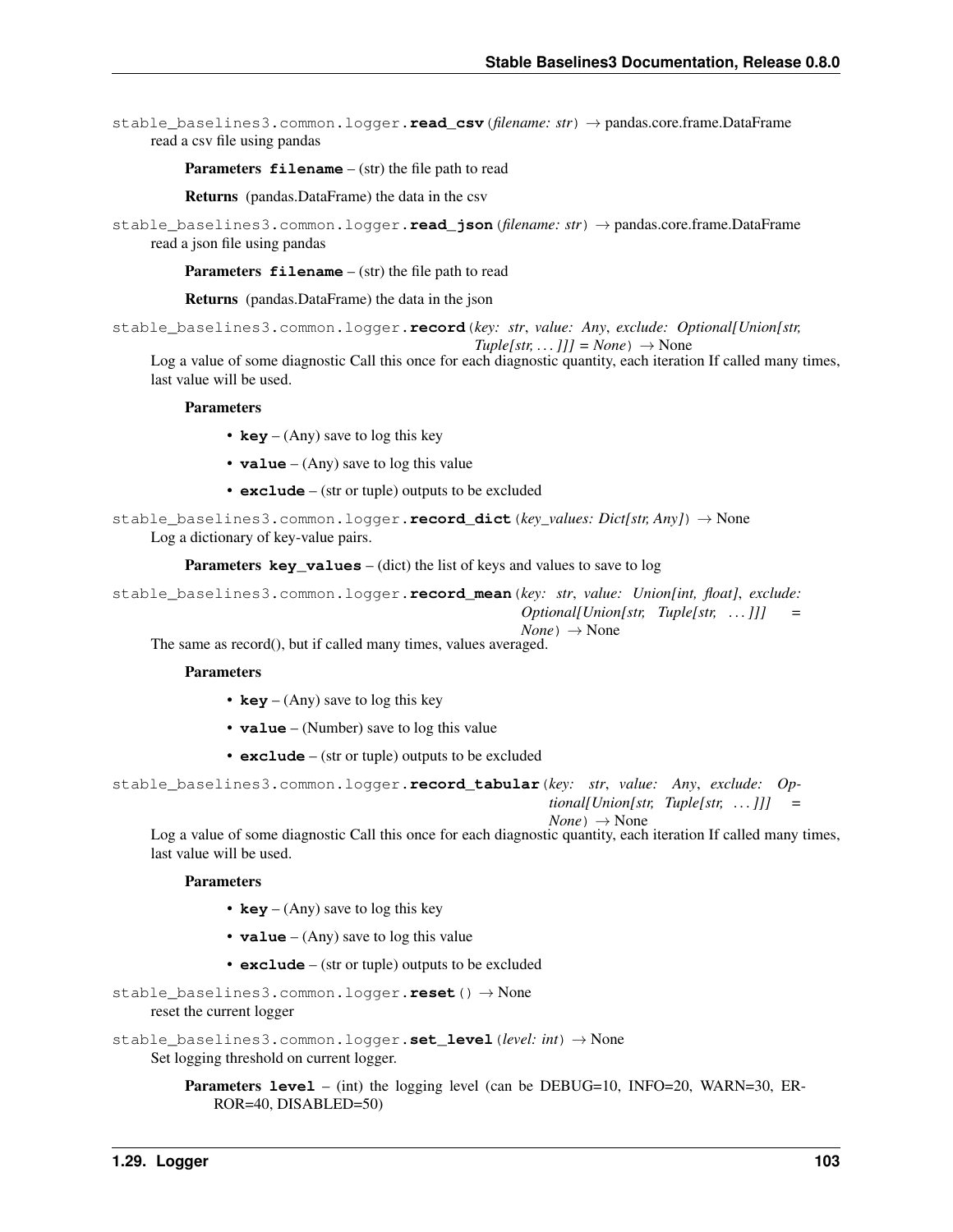stable\_baselines3.common.logger.**warn**(*\*args*) → None

Write the sequence of args, with no separators, to the console and output files (if you've configured an output file). Using the WARN level.

**Parameters args** – (list) log the arguments

# **1.30 Action Noise**

<span id="page-107-0"></span>**class** stable\_baselines3.common.noise.**ActionNoise** The action noise base class

**reset**() → None call end of episode reset for the noise

**class** stable\_baselines3.common.noise.**NormalActionNoise**(*mean: numpy.ndarray*, *sigma: numpy.ndarray*)

A Gaussian action noise

### **Parameters**

- **mean** (np.ndarray) the mean value of the noise
- **sigma** (np.ndarray) the scale of the noise (std here)

**class** stable\_baselines3.common.noise.**OrnsteinUhlenbeckActionNoise**(*mean:*

*numpy.ndarray*, *sigma: numpy.ndarray*, *theta: float = 0.15*, *dt: float = 0.01*, *initial\_noise: Optional[numpy.ndarray] = None*)

An Ornstein Uhlenbeck action noise, this is designed to approximate Brownian motion with friction.

Based on <http://math.stackexchange.com/questions/1287634/implementing-ornstein-uhlenbeck-in-matlab>

### Parameters

- **mean** (np.ndarray) the mean of the noise
- **sigma** (np.ndarray) the scale of the noise
- **theta** (float) the rate of mean reversion
- **dt** (float) the timestep for the noise
- **initial noise** (Optional[np.ndarray]) the initial value for the noise output, (if None: 0)

```
reset() → None
```
reset the Ornstein Uhlenbeck noise, to the initial position

**class** stable\_baselines3.common.noise.**VectorizedActionNoise**(*base\_noise:* [sta-](#page-107-0)

[ble\\_baselines3.common.noise.ActionNoise,](#page-107-0) *n\_envs: int*)

A Vectorized action noise for parallel environments.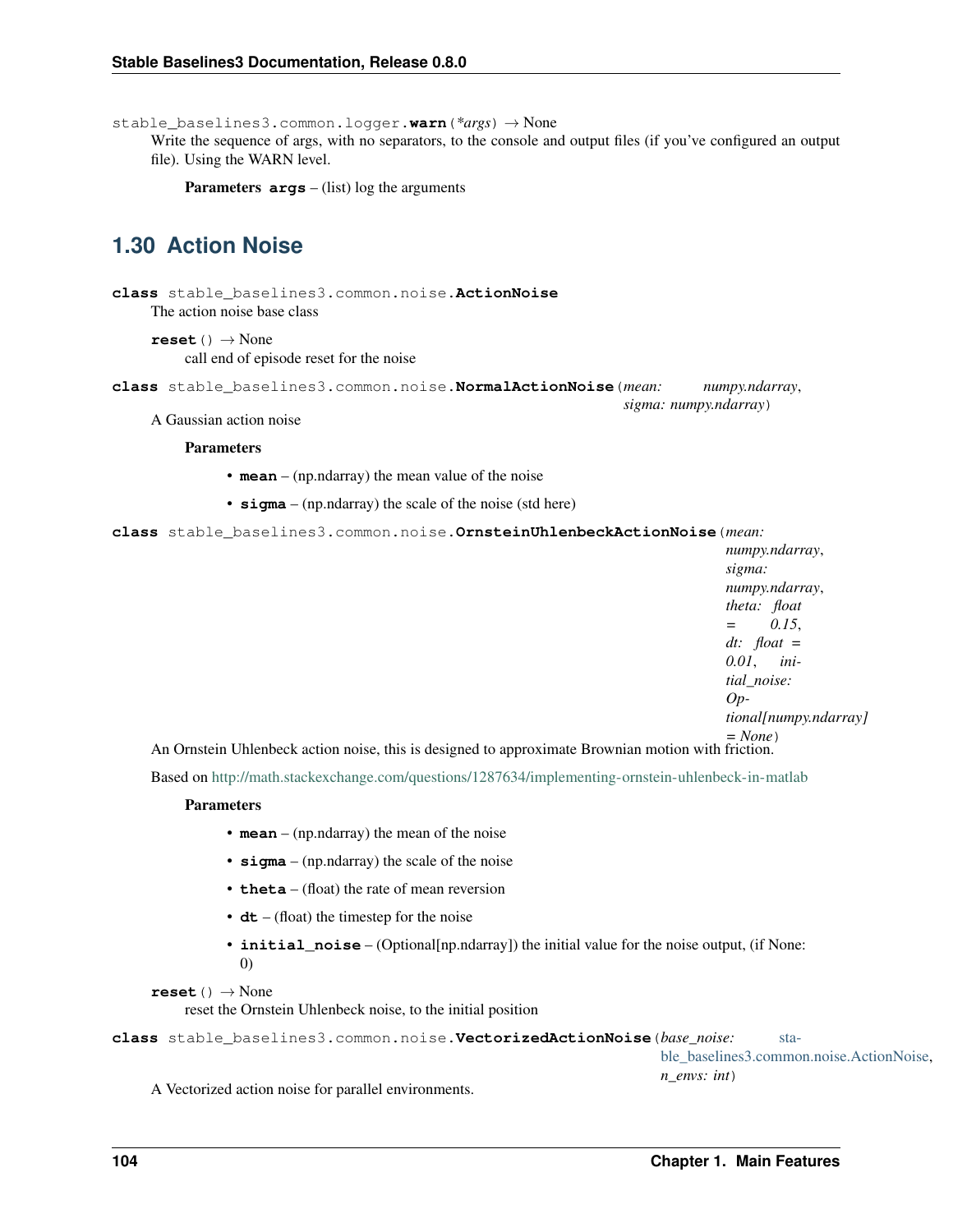#### <span id="page-108-1"></span>**Parameters**

- **base\_noise** ActionNoise The noise generator to use
- **n\_envs** (int) The number of parallel environments

**reset**(*indices: Optional[Iterable[int]] = None*) → None Reset all the noise processes, or those listed in indices

> **Parameters indices** – Optional[Iterable[int]] The indices to reset. Default: None. If the parameter is None, then all processes are reset to their initial position.

# **1.31 Utils**

```
stable_baselines3.common.utils.check_for_correct_spaces(env:
```
*Union[gym.core.Env, stable\_baselines3.common.vec\_env.base\_vec\_env.Vecl observation\_space: gym.spaces.space.Space*, *action\_space: gym.spaces.space.Space*)

Checks that the environment has same spaces as provided ones. Used by BaseAlgorithm to check if spaces match after loading the model with given env. Checked parameters: - observation\_space - action\_space

#### **Parameters**

- **env** (GymEnv) Environment to check for valid spaces
- **observation\_space** (gym.spaces.Space) Observation space to check against
- **action\_space** (gym.spaces.Space) Action space to check against

stable\_baselines3.common.utils.**configure\_logger**(*verbose: int = 0*, *tensorboard\_log: Optional[str] = None*, *tb\_log\_name: str = ''*, *reset\_num\_timesteps: bool = True*)

 $\rightarrow$  None

Configure the logger's outputs.

#### Parameters

- **verbose** (int) the verbosity level: 0 no output, 1 info, 2 debug
- **tensorboard\_log** (str) the log location for tensorboard (if None, no logging)
- **tb\_log\_name** (str) tensorboard log

stable\_baselines3.common.utils.**constant\_fn**(*val: float*) → Callable Create a function that returns a constant It is useful for learning rate schedule (to avoid code duplication)

#### Parameters  $\mathbf{val}$  – (float)

Returns (Callable)

stable baselines3.common.utils.**explained variance** (*y\_pred: numpy.ndarray, y\_true:*  $numpy.ndarray$ )  $\rightarrow$  numpy.ndarray

Computes fraction of variance that ypred explains about y. Returns 1 - Var[y-ypred] / Var[y]

**interpretation:** ev=0 => might as well have predicted zero ev=1 => perfect prediction ev<0 => worse than just predicting zero

#### **Parameters**

• **y\_pred** – (np.ndarray) the prediction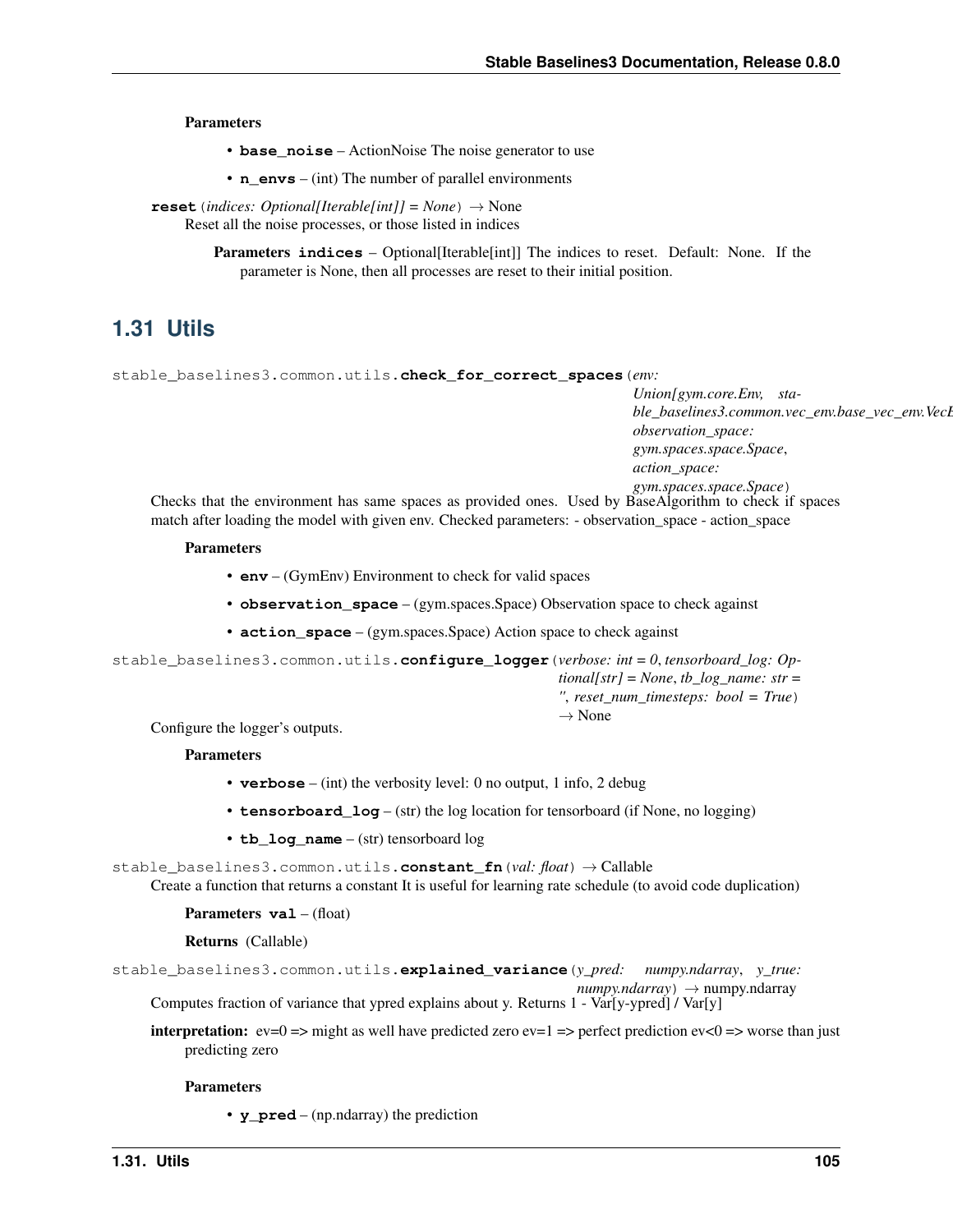• **y\_true** – (np.ndarray) the expected value

<span id="page-109-0"></span>Returns (float) explained variance of ypred and y

```
stable_baselines3.common.utils.get_device(device: Union[torch.device, str] = 'auto') →
```
torch.device Retrieve PyTorch device. It checks that the requested device is available first. For now, it supports only cpu and cuda. By default, it tries to use the gpu.

Parameters **device** – (Union[str, th.device]) One for 'auto', 'cuda', 'cpu'

Returns (th.device)

stable\_baselines3.common.utils.**get\_latest\_run\_id**(*log\_path: Optional[str] = None*,

*log\_name: str = ''*)  $\rightarrow$  int

Returns the latest run number for the given log name and log path, by finding the greatest number in the directories.

Returns (int) latest run number

```
stable_baselines3.common.utils.get_linear_fn(start: float, end: float, end_fraction: float)
                                                               \rightarrow Callable
```
Create a function that interpolates linearly between start and end between progress\_remaining = 1 and progress\_remaining = end\_fraction. This is used in DQN for linearly annealing the exploration fraction (epsilon for the epsilon-greedy strategy).

**Params start** (float) value to start with if progress remaining  $= 1$ 

**Params end** (float) value to end with if  $p_{\text{rogress\_remaining}} = 0$ 

Params end\_fraction (float) fraction of progress\_remaining where end is reached e.g 0.1 then end is reached after 10% of the complete training process.

#### Returns (Callable)

|  |  |  | stable_baselines3.common.utils.get_schedule_fn(value_schedule: | Union[Callable, |
|--|--|--|----------------------------------------------------------------|-----------------|
|  |  |  | $float() \rightarrow Callable$                                 |                 |

Transform (if needed) learning rate and clip range (for PPO) to callable.

Parameters value\_schedule – (callable or float)

#### Returns (function)

stable\_baselines3.common.utils.**is\_vectorized\_observation**(*observation:*

*numpy.ndarray*, *observation\_space:*

*gym.spaces.space.Space*)

 $\rightarrow$  bool

For every observation type, detects and validates the shape, then returns whether or not the observation is vectorized.

#### **Parameters**

- **observation** (np.ndarray) the input observation to validate
- **observation\_space** (gym.spaces) the observation space

Returns (bool) whether the given observation is vectorized or not

```
stable_baselines3.common.utils.polyak_update(params: Iter-
```
*able[torch.nn.parameter.Parameter]*, *target\_params: Iterable[torch.nn.parameter.Parameter]*,

*tau:*  $float$ )  $\rightarrow$  None

Perform a Polyak average update on target\_params using params: target parameters are slowly updated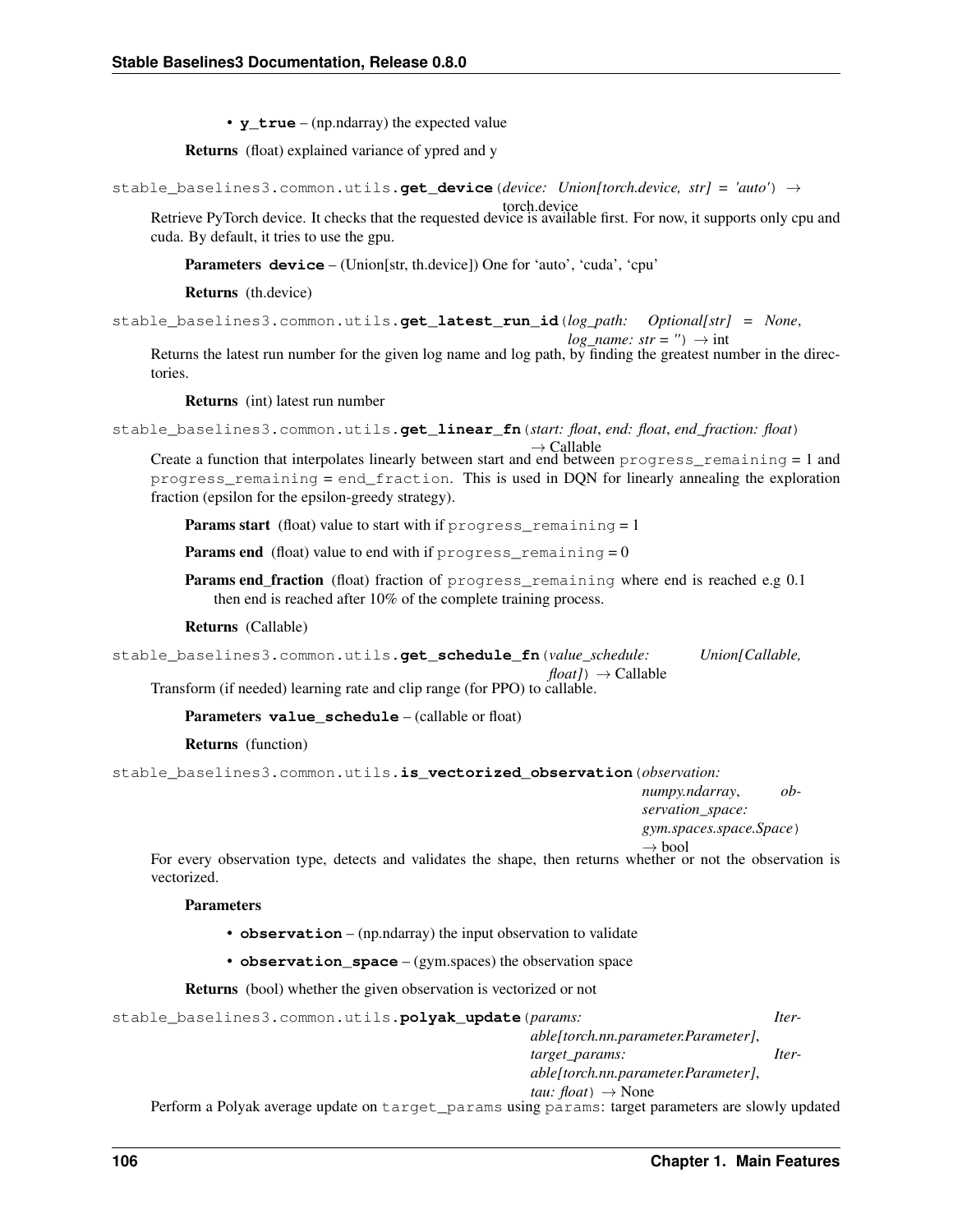<span id="page-110-0"></span>towards the main parameters. tau, the soft update coefficient controls the interpolation: tau=1 corresponds to copying the parameters to the target ones whereas nothing happens when tau=0. The Polyak update is done in place, with no\_grad, and therefore does not create intermediate tensors, or a computation graph, reducing memory cost and improving performance. We scale the target params by  $1-tau$  (in-place), add the new weights, scaled by tau and store the result of the sum in the target params (in place). See [https:](https://github.com/DLR-RM/stable-baselines3/issues/93) [//github.com/DLR-RM/stable-baselines3/issues/93](https://github.com/DLR-RM/stable-baselines3/issues/93)

#### **Parameters**

- **params** (Iterable[th.nn.Parameter]) parameters to use to update the target params
- **target\_params** (Iterable[th.nn.Parameter]) parameters to update
- **tau** (float) the soft update coefficient ("Polyak update", between 0 and 1)

stable\_baselines3.common.utils.**safe\_mean**(*arr: Union[numpy.ndarray, list, collec* $tions.deque$ *]*)  $\rightarrow$  numpy.ndarray

Compute the mean of an array if there is at least one element. For empty array, return NaN. It is used for logging only.

None

#### Parameters **arr** –

#### Returns

stable\_baselines3.common.utils.**set\_random\_seed**(*seed: int*, *using\_cuda: bool = False*) →

Seed the different random generators :param seed: (int) :param using\_cuda: (bool)

stable\_baselines3.common.utils.**update\_learning\_rate**(*optimizer:*

*torch.optim.optimizer.Optimizer*,

*learning\_rate:*  $float) \rightarrow None$ 

Update the learning rate for a given optimizer. Useful when doing linear schedule.

#### Parameters

- **optimizer** (th.optim.Optimizer)
- **learning\_rate** (float)

# **1.32 Changelog**

## **1.32.1 Pre-Release 0.8.0 (2020-08-03)**

#### DQN, DDPG, bug fixes and performance matching for Atari games

- AtariWrapper and other Atari wrappers were updated to match SB2 ones
- save\_replay\_buffer now receives as argument the file path instead of the folder path (@tirafesi)
- Refactored Critic class for TD3 and SAC, it is now called ContinuousCritic and has an additional parameter n\_critics
- **SAC** and **TD3** now accept an arbitrary number of critics (e.g. **policy\_kwargs=dict(n\_critics=3)**) instead of only 2 previously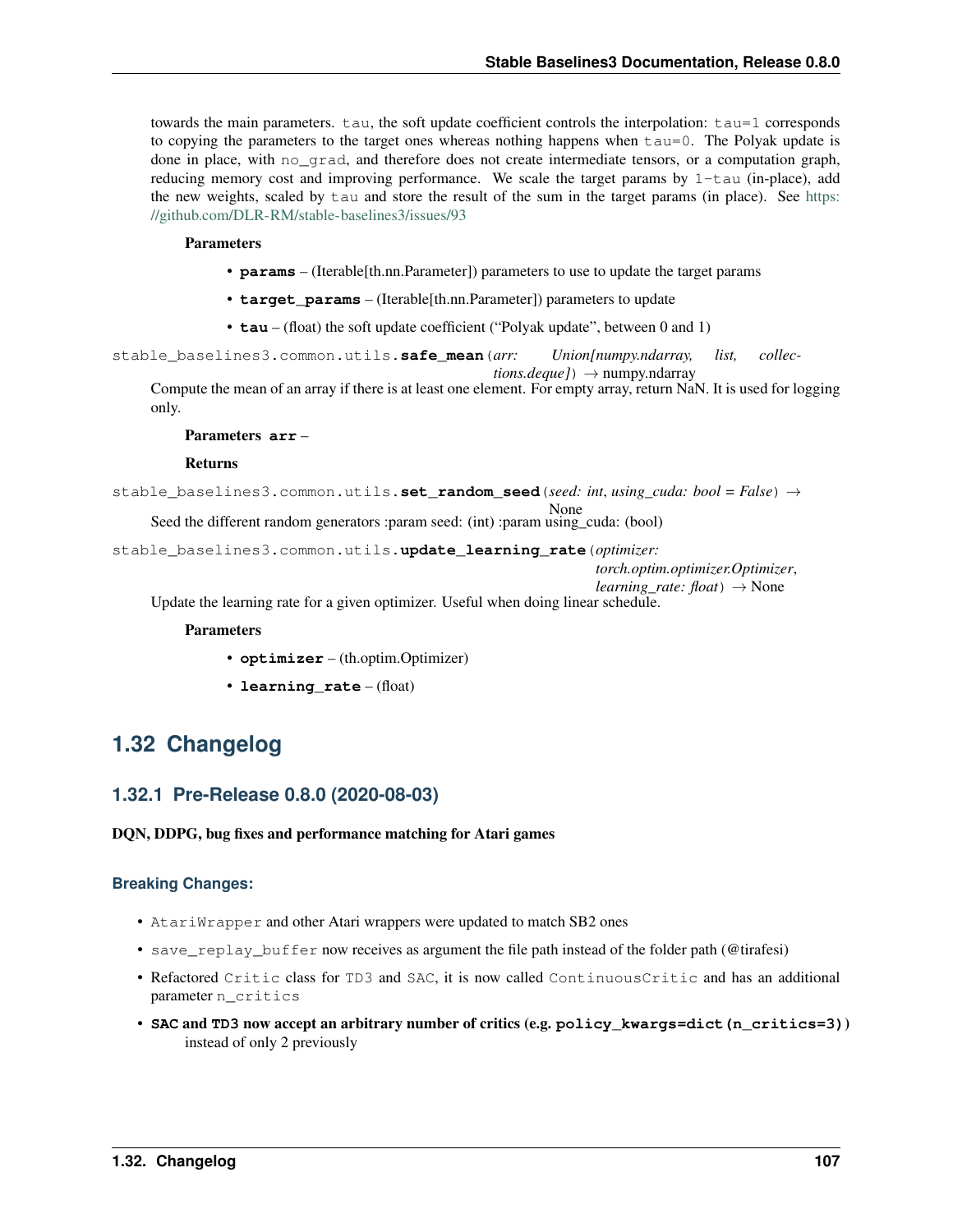- Added DQN Algorithm (@Artemis-Skade)
- Buffer dtype is now set according to action and observation spaces for ReplayBuffer
- Added warning when allocation of a buffer may exceed the available memory of the system when psutil is available
- Saving models now automatically creates the necessary folders and raises appropriate warnings (@Partially-Typed)
- Refactored opening paths for saving and loading to use strings, pathlib or io.BufferedIOBase (@PartiallyTyped)
- Added DDPG algorithm as a special case of TD3.
- Introduced BaseModel abstract parent for BasePolicy, which critics inherit from.

### **Bug Fixes:**

- Fixed a bug in the close() method of SubprocVecEnv, causing wrappers further down in the wrapper stack to not be closed. (@NeoExtended)
- Fix target for updating q values in SAC: the entropy term was not conditioned by terminals states
- Use cloudpickle.load instead of pickle.load in CloudpickleWrapper. (@shwang)
- Fixed a bug with orthogonal initialization when *bias=False* in custom policy (@rk37)
- Fixed approximate entropy calculation in PPO and A2C. (@andyshih12)
- Fixed DQN target network sharing feature extractor with the main network.
- Fixed storing correct dones in on-policy algorithm rollout collection. (@andyshih12)
- Fixed number of filters in final convolutional layer in NatureCNN to match original implementation.

#### **Deprecations:**

#### **Others:**

- Refactored off-policy algorithm to share the same . learn () method
- Split the collect\_rollout() method for off-policy algorithms
- Added \_on\_step() for off-policy base class
- Optimized replay buffer size by removing the need of  $next\_observations$  numpy array
- Optimized polyak updates (1.5-1.95 speedup) through inplace operations (@PartiallyTyped)
- Switch to black codestyle and added make format, make check-codestyle and commit-checks
- Ignored errors from newer pytype version
- Added a check when using  $qSDE$
- Removed codacy dependency from Dockerfile
- Added common.sb2\_compat.RMSpropTFLike optimizer, which corresponds closer to the implementation of RMSprop from Tensorflow.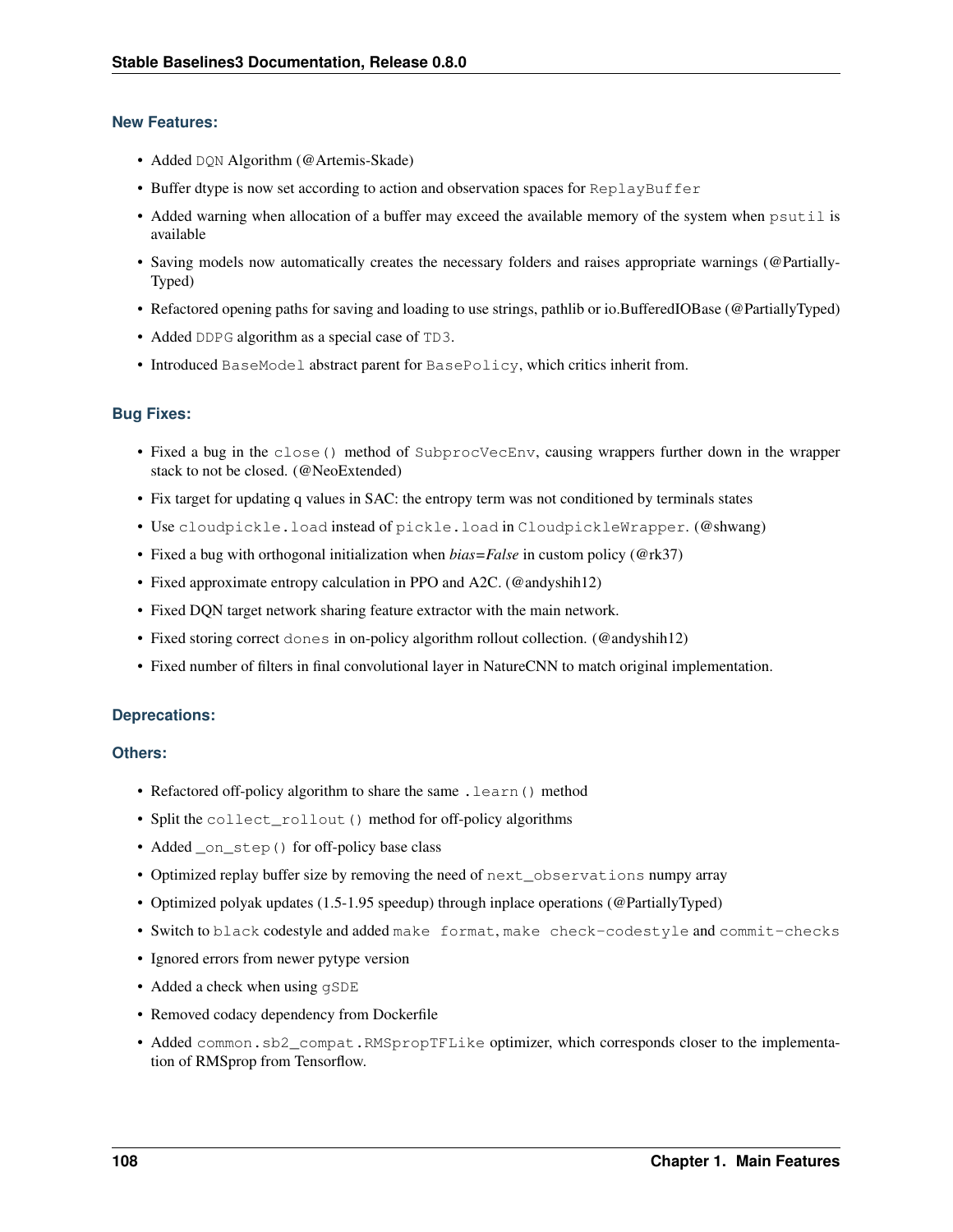### **Documentation:**

- Updated notebook links
- Fixed a typo in the section of Enjoy a Trained Agent, in RL Baselines3 Zoo README. (@blurLake)
- Added Unity reacher to the projects page (@koulakis)
- Added PyBullet colab notebook
- Fixed typo in PPO example code (@joeljosephjin)
- Fixed typo in custom policy doc (@RaphaelWag)

# **1.32.2 Pre-Release 0.7.0 (2020-06-10)**

#### Hotfix for  $PPO/A2C + gSDE$ , internal refactoring and bug fixes

- render() method of VecEnvs now only accept one argument: mode
- Created new file common/torch\_layers.py, similar to SB refactoring
	- Contains all PyTorch network layer definitions and feature extractors: MlpExtractor, create\_mlp, NatureCNN
- Renamed BaseRLModel to BaseAlgorithm (along with offpolicy and onpolicy variants)
- Moved on-policy and off-policy base algorithms to common/on\_policy\_algorithm.py and common/ off\_policy\_algorithm.py, respectively.
- Moved PPOPolicy to ActorCriticPolicy in common/policies.py
- Moved PPO (algorithm class) into OnPolicyAlgorithm (common/on\_policy\_algorithm.py), to be shared with A2C
- Moved following functions from BaseAlgorithm:
	- \_load\_from\_file to load\_from\_zip\_file (save\_util.py)
	- \_save\_to\_file\_zip to save\_to\_zip\_file (save\_util.py)
	- safe\_mean to safe\_mean (utils.py)
	- check\_env to check\_for\_correct\_spaces (utils.py. Renamed to avoid confusion with environment checker tools)
- Moved static function \_is\_vectorized\_observation from common/policies.py to common/utils.py under name is\_vectorized\_observation.
- Removed {save,load}\_running\_average functions of VecNormalize in favor of load/save.
- Removed use gae parameter from RolloutBuffer.compute returns and advantage.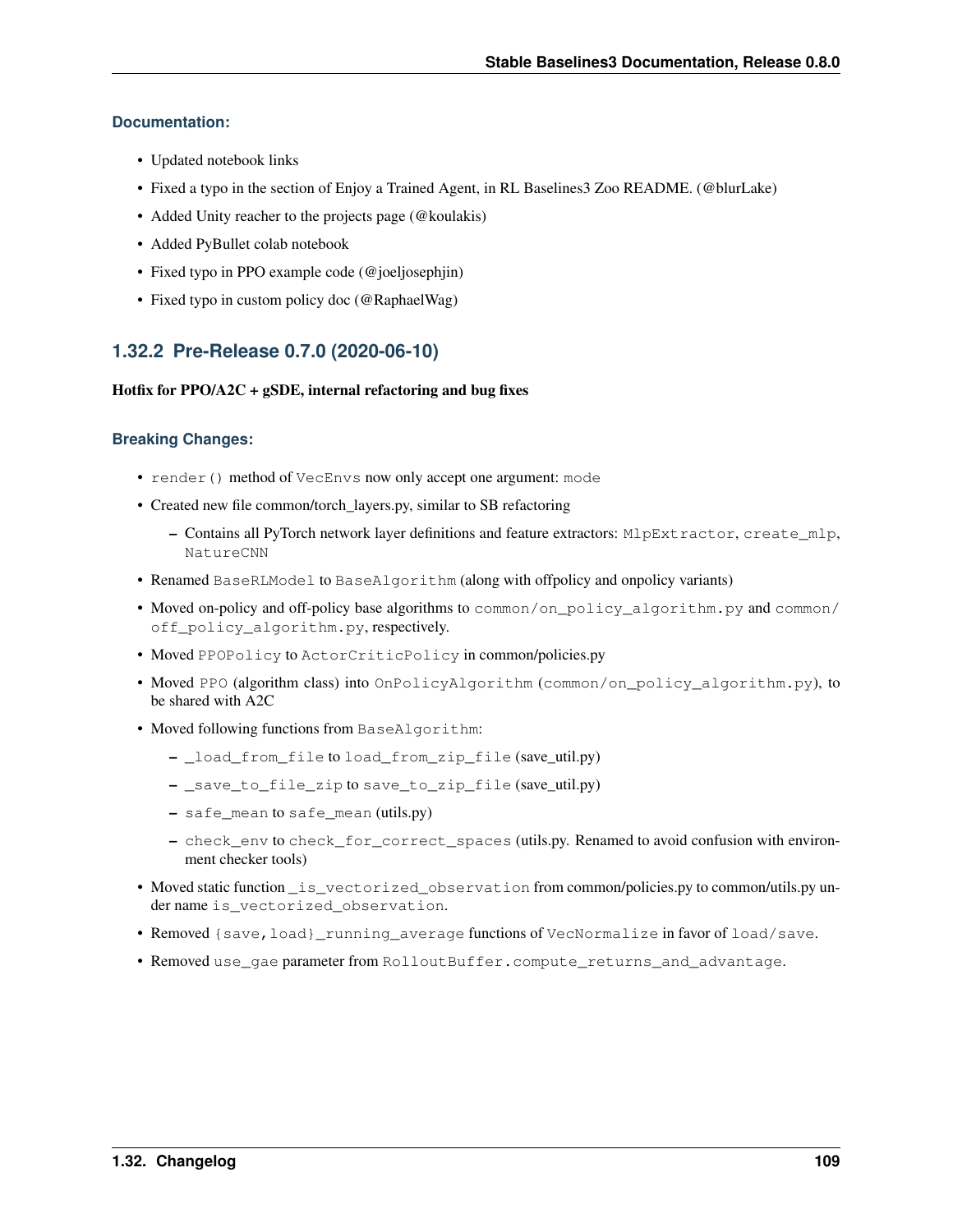#### **Bug Fixes:**

- Fixed render() method for VecEnvs
- Fixed seed() method for SubprocVecEnv
- Fixed loading on GPU for testing when using gSDE and deterministic=False
- Fixed register\_policy to allow re-registering same policy for same sub-class (i.e. assign same value to same key).
- Fixed a bug where the gradient was passed when using  $qSDE$  with PPO/A2C, this does not affect SAC

#### **Deprecations:**

#### **Others:**

- Re-enable unsafe fork start method in the tests (was causing a deadlock with tensorflow)
- Added a test for seeding SubprocVecEnv and rendering
- Fixed reference in NatureCNN (pointed to older version with different network architecture)
- Fixed comments saying "CxWxH" instead of "CxHxW" (same style as in torch docs / commonly used)
- Added bit further comments on register/getting policies ("MlpPolicy", "CnnPolicy").
- Renamed progress (value from 1 in start of training to 0 in end) to progress\_remaining.
- Added policies.py files for A2C/PPO, which define MlpPolicy/CnnPolicy (renamed ActorCriticPolicies).
- Added some missing tests for VecNormalize, VecCheckNan and PPO.

#### **Documentation:**

- Added a paragraph on "MlpPolicy"/"CnnPolicy" and policy naming scheme under "Developer Guide"
- Fixed second-level listing in changelog

## **1.32.3 Pre-Release 0.6.0 (2020-06-01)**

#### Tensorboard support, refactored logger

- Methods were renamed in the logger:
	- logkv -> record, writekvs -> write, writeseq -> write\_sequence,
	- logkvs -> record\_dict, dumpkvs -> dump,
	- getkvs -> get\_log\_dict, logkv\_mean -> record\_mean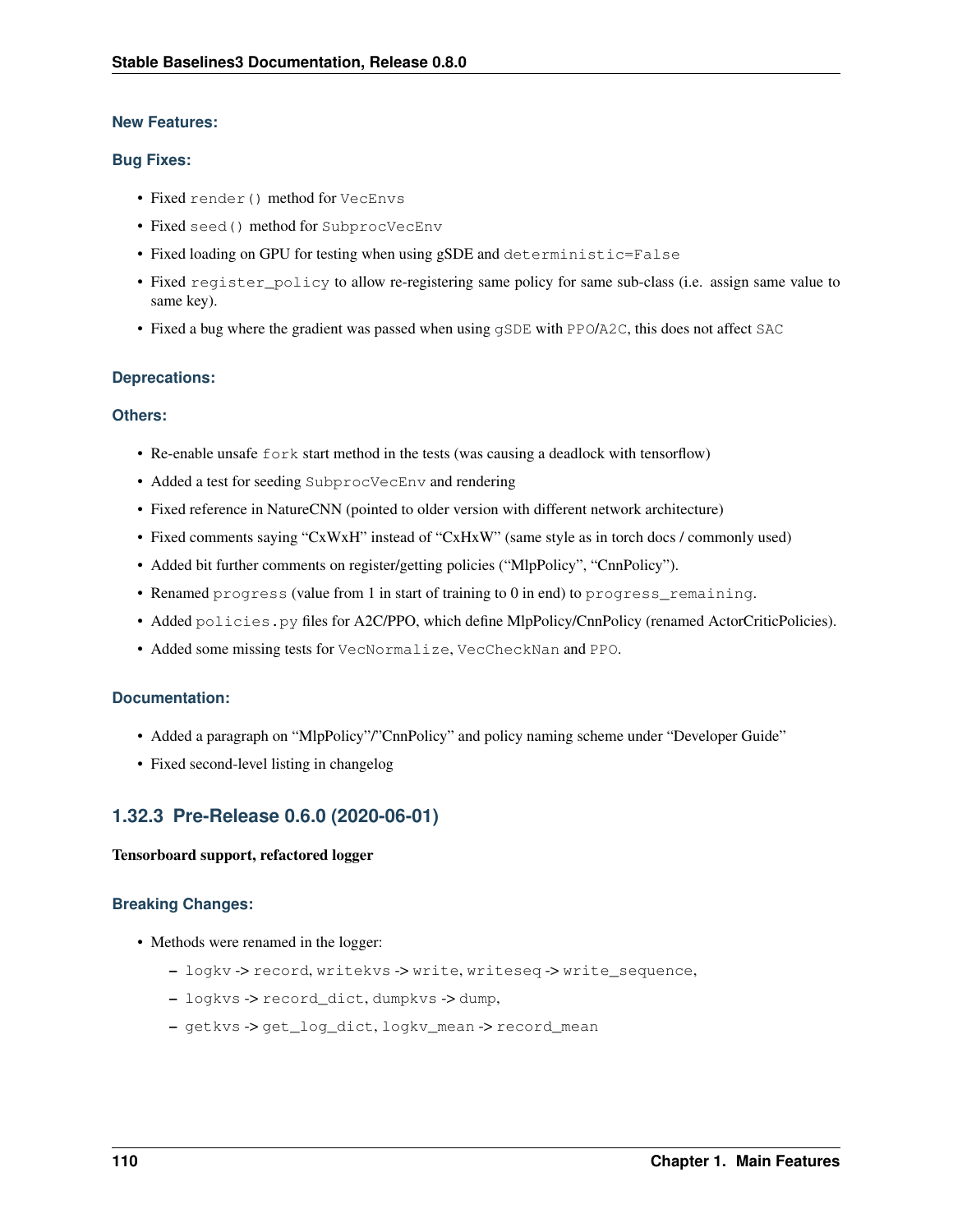- Added env checker (Sync with Stable Baselines)
- Added VecCheckNan and VecVideoRecorder (Sync with Stable Baselines)
- Added determinism tests
- Added cmd\_util and atari\_wrappers
- Added support for MultiDiscrete and MultiBinary observation spaces (@rolandgvc)
- Added MultiCategorical and Bernoulli distributions for PPO/A2C (@rolandgvc)
- Added support for logging to tensorboard (@rolandgvc)
- Added VectorizedActionNoise for continuous vectorized environments (@PartiallyTyped)
- Log evaluation in the EvalCallback using the logger

#### **Bug Fixes:**

- Fixed a bug that prevented model trained on cpu to be loaded on gpu
- Fixed version number that had a new line included
- Fixed weird seg fault in docker image due to FakeImageEnv by reducing screen size
- Fixed sde\_sample\_freq that was not taken into account for SAC
- Pass logger module to BaseCallback otherwise they cannot write in the one used by the algorithms

#### **Deprecations:**

#### **Others:**

- Renamed to Stable-Baseline3
- Added Dockerfile
- Sync VecEnvs with Stable-Baselines
- Update requirement: gym>=0.17
- Added .readthedoc.yml file
- Added flake8 and make lint command
- Added Github workflow
- Added warning when passing both train\_freq and n\_episodes\_rollout to Off-Policy Algorithms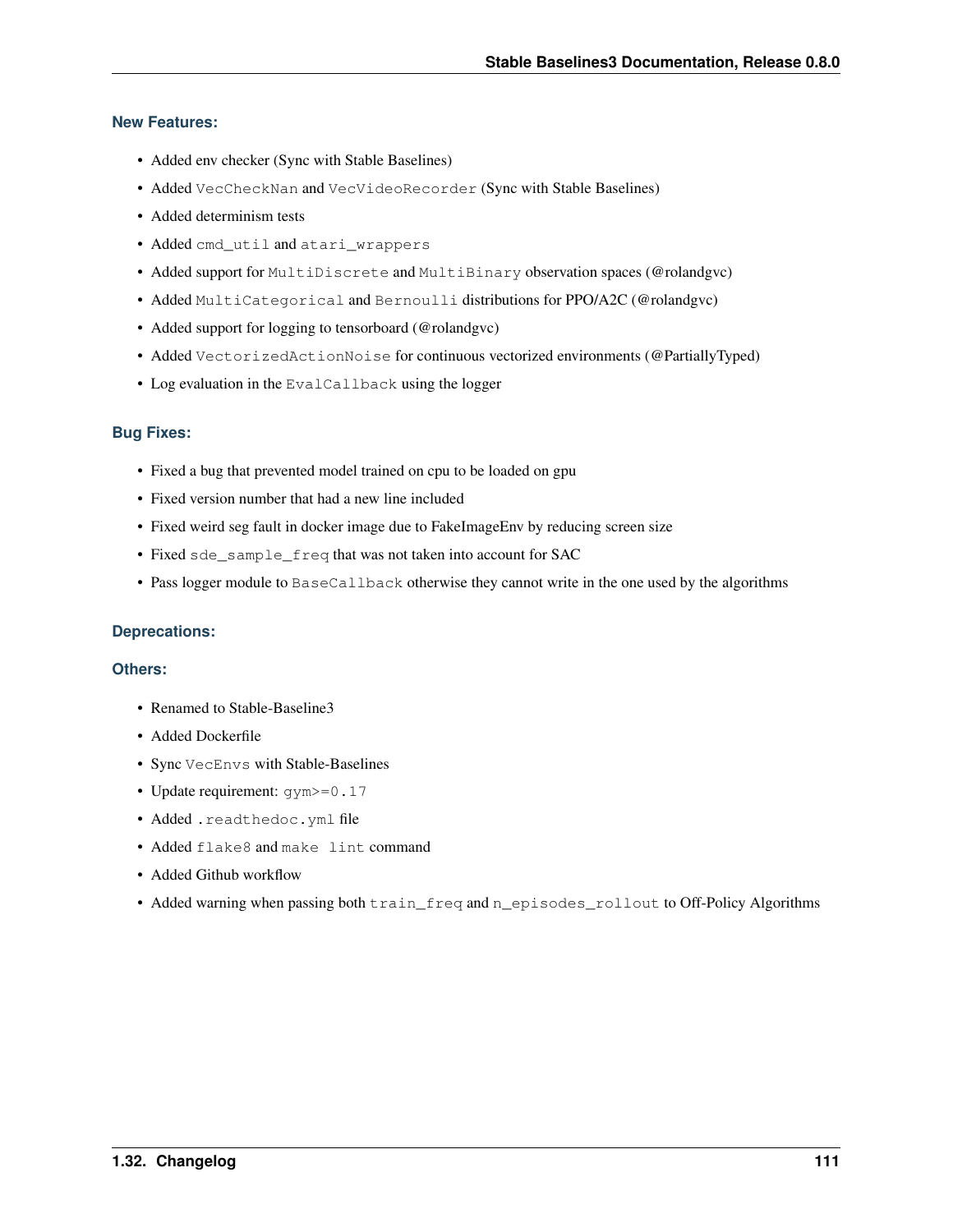### **Documentation:**

- Added most documentation (adapted from Stable-Baselines)
- Added link to CONTRIBUTING.md in the README (@kinalmehta)
- Added gSDE project and update docstrings accordingly
- Fix TD3 example code block

# **1.32.4 Pre-Release 0.5.0 (2020-05-05)**

#### CnnPolicy support for image observations, complete saving/loading for policies

### **Breaking Changes:**

• Previous loading of policy weights is broken and replace by the new saving/loading for policy

## **New Features:**

- Added optimizer\_class and optimizer\_kwargs to policy\_kwargs in order to easily customizer optimizers
- Complete independent save/load for policies
- Add CnnPolicy and VecTransposeImage to support images as input

## **Bug Fixes:**

- Fixed reset\_num\_timesteps behavior, so env.reset() is not called if reset\_num\_timesteps=True
- Fixed squashed\_output that was not pass to policy constructor for SAC and TD3 (would result in scaled actions for unscaled action spaces)

#### **Deprecations:**

#### **Others:**

- Cleanup rollout return
- Added get\_device util to manage PyTorch devices
- Added type hints to logger + use f-strings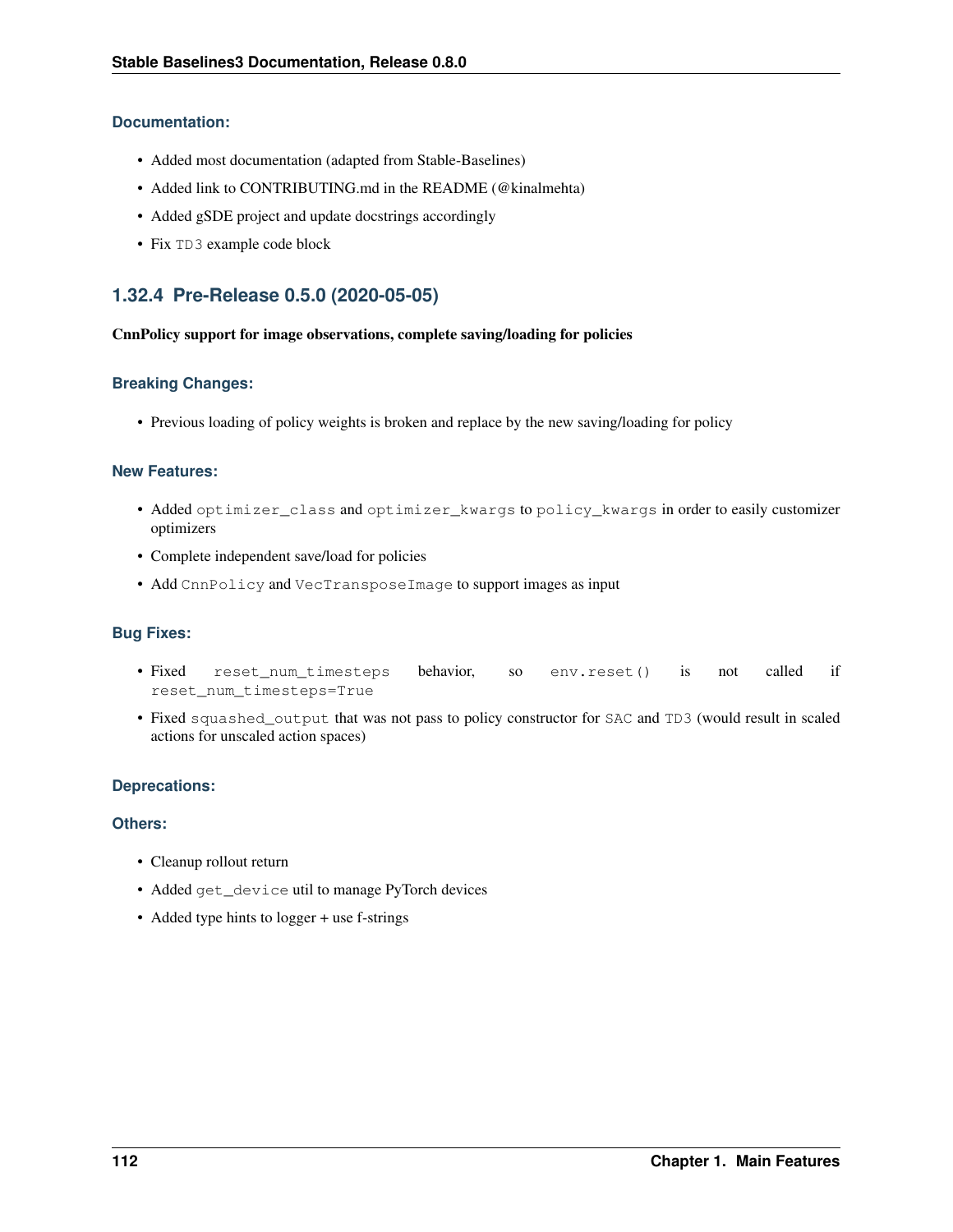## **Documentation:**

## **1.32.5 Pre-Release 0.4.0 (2020-02-14)**

#### Proper pre-processing, independent save/load for policies

#### **Breaking Changes:**

- Removed CEMRL
- Model saved with previous versions cannot be loaded (because of the pre-preprocessing)

#### **New Features:**

- Add support for Discrete observation spaces
- Add saving/loading for policy weights, so the policy can be used without the model

#### **Bug Fixes:**

• Fix type hint for activation functions

#### **Deprecations:**

#### **Others:**

- Refactor handling of observation and action spaces
- Refactored features extraction to have proper preprocessing
- Refactored action distributions

## **1.32.6 Pre-Release 0.3.0 (2020-02-14)**

#### Bug fixes, sync with Stable-Baselines, code cleanup

- Removed default seed
- Bump dependencies (PyTorch and Gym)
- predict() now returns a tuple to match Stable-Baselines behavior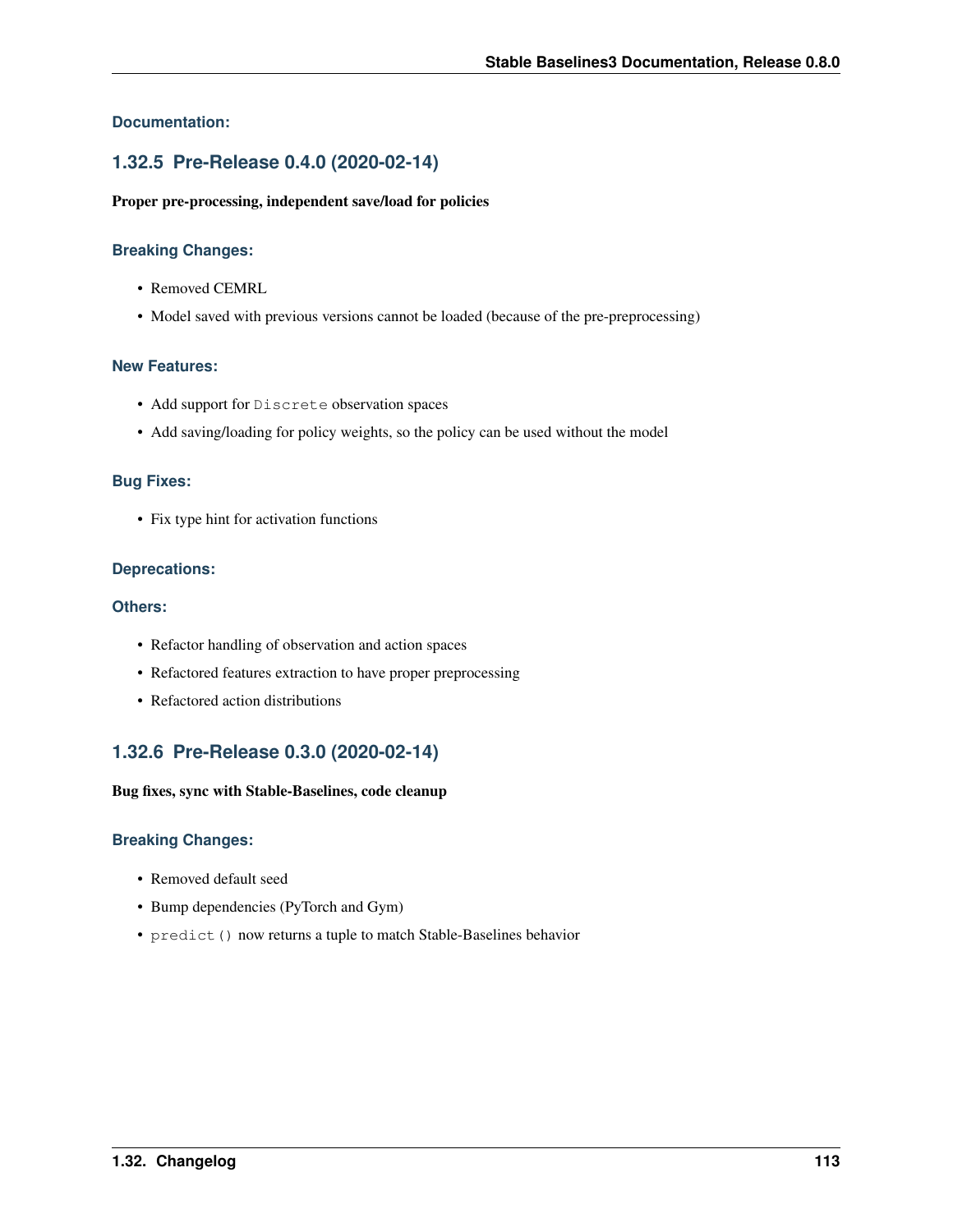• Better logging for SAC and PPO

#### **Bug Fixes:**

- Synced callbacks with Stable-Baselines
- Fixed colors in results\_plotter
- Fix entropy computation (now summed over action dim)

### **Others:**

- SAC with SDE now sample only one matrix
- Added clip\_mean parameter to SAC policy
- Buffers now return NamedTuple
- More typing
- Add test for expln
- Renamed learning\_rate to lr\_schedule
- Add version.txt
- Add more tests for distribution

## **Documentation:**

• Deactivated sphinx\_autodoc\_typehints extension

# **1.32.7 Pre-Release 0.2.0 (2020-02-14)**

#### Python 3.6+ required, type checking, callbacks, doc build

- Python 2 support was dropped, Stable Baselines3 now requires Python 3.6 or above
- Return type of evaluation.evaluate\_policy() has been changed
- Refactored the replay buffer to avoid transformation between PyTorch and NumPy
- Created *OffPolicyRLModel* base class
- Remove deprecated JSON format for *Monitor*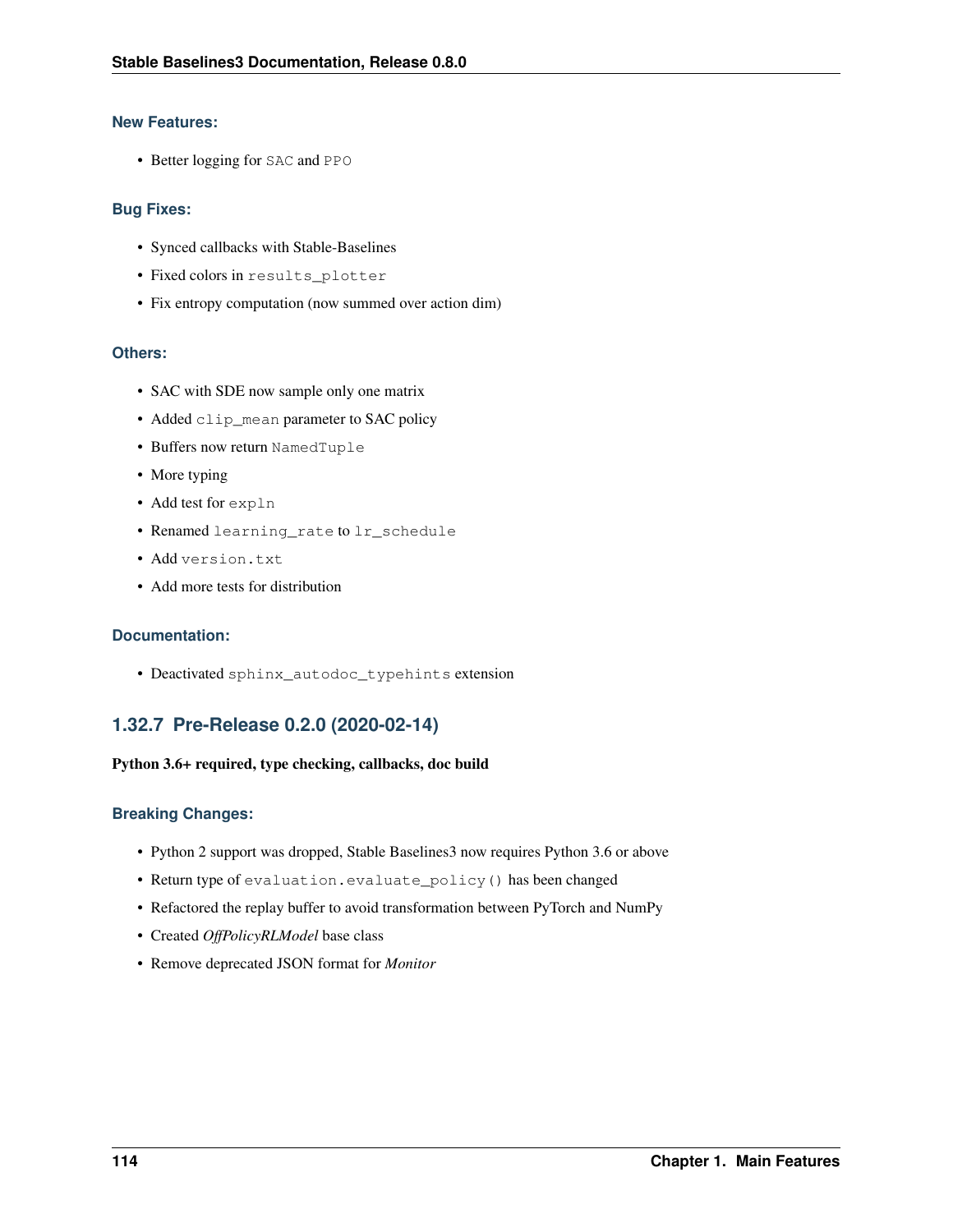- Add seed() method to VecEnv class
- Add support for Callback (cf [https://github.com/hill-a/stable-baselines/pull/644\)](https://github.com/hill-a/stable-baselines/pull/644)
- Add methods for saving and loading replay buffer
- Add extend() method to the buffers
- Add get\_vec\_normalize\_env() to BaseRLModel to retrieve VecNormalize wrapper when it exists
- Add results\_plotter from Stable Baselines
- Improve  $\text{predict}()$  method to handle different type of observations (single, vectorized, ...)

## **Bug Fixes:**

- Fix loading model on CPU that were trained on GPU
- Fix reset\_num\_timesteps that was not used
- Fix entropy computation for squashed Gaussian (approximate it now)
- Fix seeding when using multiple environments (different seed per env)

#### **Others:**

- Add type check
- Converted all format string to f-strings
- Add test for OrnsteinUhlenbeckActionNoise
- Add type aliases in common.type\_aliases

#### **Documentation:**

• fix documentation build

# **1.32.8 Pre-Release 0.1.0 (2020-01-20)**

#### First Release: base algorithms and state-dependent exploration

#### **New Features:**

- Initial release of A2C, CEM-RL, PPO, SAC and TD3, working only with Box input space
- State-Dependent Exploration (SDE) for A2C, PPO, SAC and TD3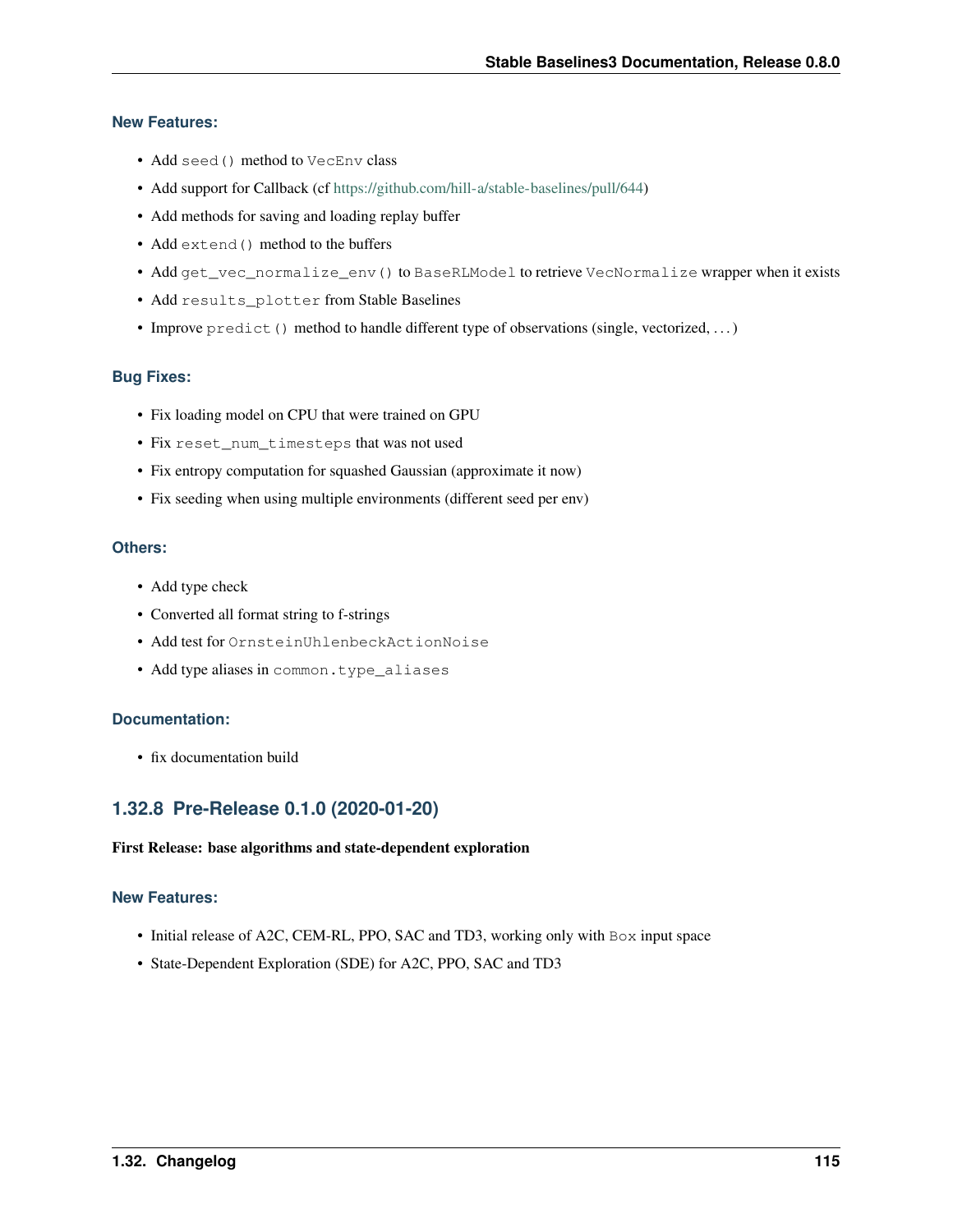## **1.32.9 Maintainers**

Stable-Baselines3 is currently maintained by [Antonin Raffin](https://araffin.github.io/) (aka [@araffin\)](https://github.com/araffin), [Ashley Hill](https://github.com/hill-a) (aka @hill-a), [Maximilian](https://github.com/erniejunior) [Ernestus](https://github.com/erniejunior) (aka @erniejunior), [Adam Gleave](https://gleave.me/) [\(@AdamGleave\)](https://github.com/adamgleave) and [Anssi Kanervisto](https://github.com/Miffyli) (aka [@Miffyli\)](https://github.com/Miffyli).

## **1.32.10 Contributors:**

In random order.

Thanks to the maintainers of V2: @hill-a @enerijunior @AdamGleave @Miffyli

And all the contributors: @bjmuld @iambenzo @iandanforth @r7vme @brendenpetersen @huvar @abhiskk @JohannesAck @EliasHasle @mrakgr @Bleyddyn @antoine-galataud @junhyeokahn @AdamGleave @keshaviyengar @tperol @XMaster96 @kantneel @Pastafarianist @GerardMaggiolino @PatrickWalter214 @yutingsz @sc420 @Aaahh @billtubbs @Miffyli @dwiel @miguelrass @qxcv @jaberkow @eavelardev @ruifeng96150 @pedrohbtp @srivatsankrishnan @evilsocket @MarvineGothic @jdossgollin @SyllogismRXS @rusu24edward @jbulow @Antymon @seheevic @justinkterry @edbeeching @flodorner @KuKuXia @NeoExtended @PartiallyTyped @mmcenta @richardwu @kinalmehta @rolandgvc @tkelestemur @mloo3 @tirafesi @blurLake @koulakis @joeljosephjin @shwang @rk37 @andyshih12 @RaphaelWag

# **1.33 Projects**

This is a list of projects using stable-baselines3. Please tell us, if you want your project to appear on this page ;)

## **1.33.1 Generalized State Dependent Exploration for Deep Reinforcement Learning in Robotics**

An exploration method to train RL agent directly on real robots. It was the starting point of Stable-Baselines3.

Author: Antonin Raffin, Freek Stulp Github: <https://github.com/DLR-RM/stable-baselines3/tree/sde> Paper: <https://arxiv.org/abs/2005.05719>

# **1.33.2 Reacher**

A solution to the second project of the Udacity deep reinforcement learning course. It is an example of:

- wrapping single and multi-agent Unity environments to make them usable in Stable-Baselines3
- creating experimentation scripts which train and run A2C, PPO, TD3 and SAC models (a better choice for this one is [https://github.com/DLR-RM/rl-baselines3-zoo\)](https://github.com/DLR-RM/rl-baselines3-zoo)
- generating several pre-trained models which solve the reacher environment

#### Author: Marios Koulakis

Github: <https://github.com/koulakis/reacher-deep-reinforcement-learning>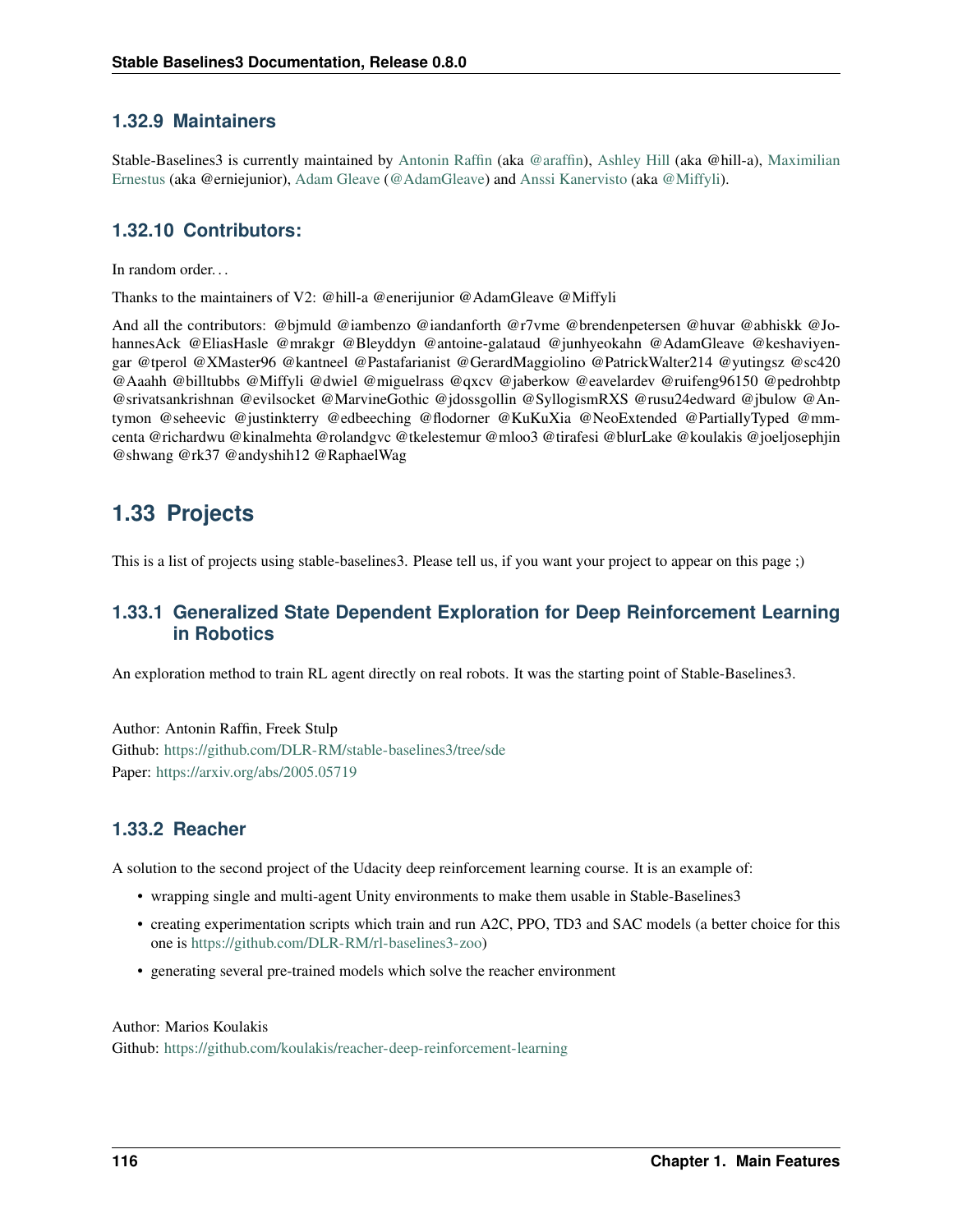## **CHAPTER**

**TWO**

# **CITING STABLE BASELINES3**

To cite this project in publications:

```
@misc{stable-baselines3,
 author = {Raffin, Antonin and Hill, Ashley and Ernestus, Maximilian and Gleave,
˓→Adam and Kanervisto, Anssi and Dormann, Noah},
 title = {Stable Baselines3},
 year = {2019},
 publisher = {GitHub},
 journal = {GitHub repository},
 howpublished = {\url{https://github.com/DLR-RM/stable-baselines3}},
}
```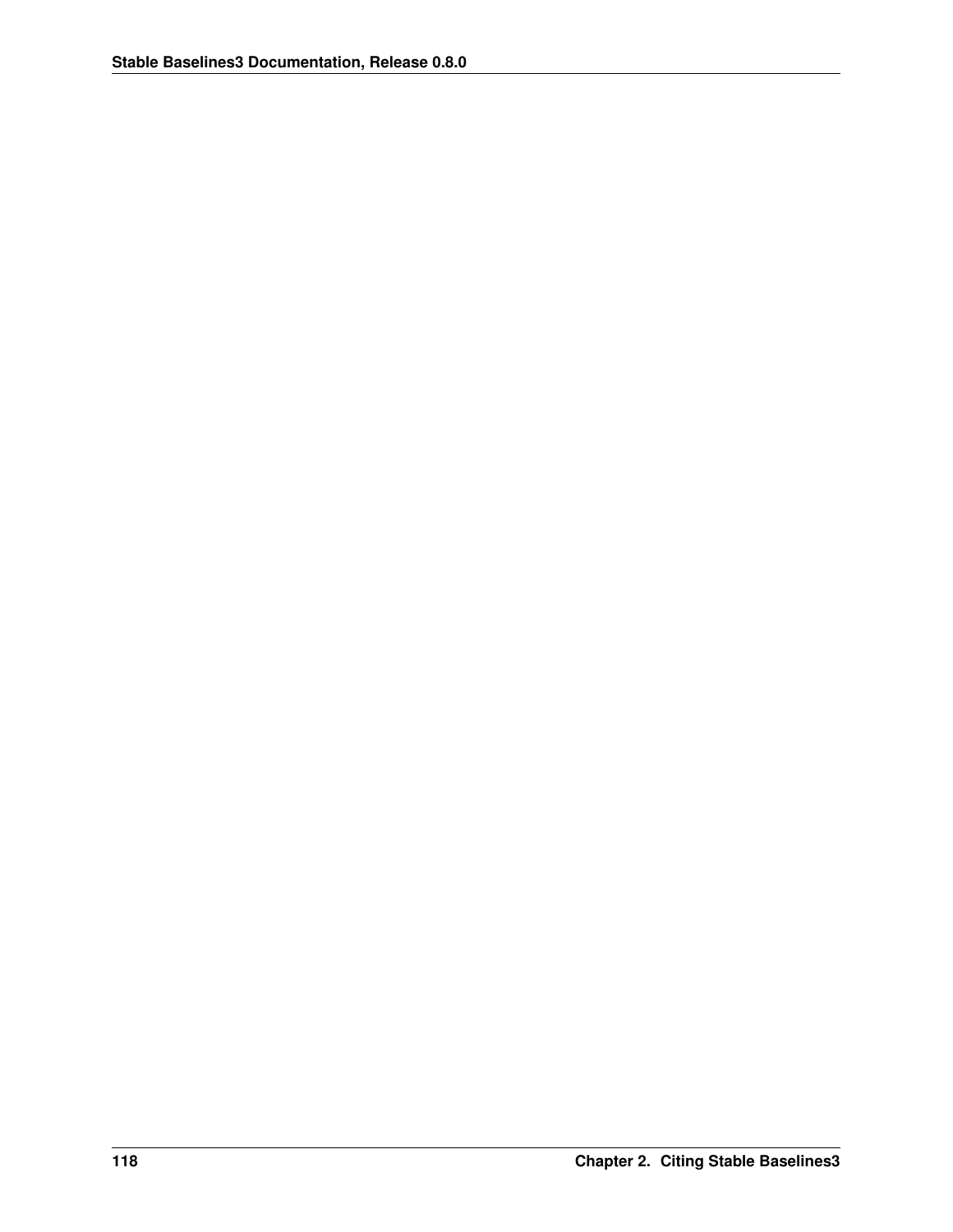# **CHAPTER**

# **THREE**

# **INDICES AND TABLES**

- genindex
- search
- modindex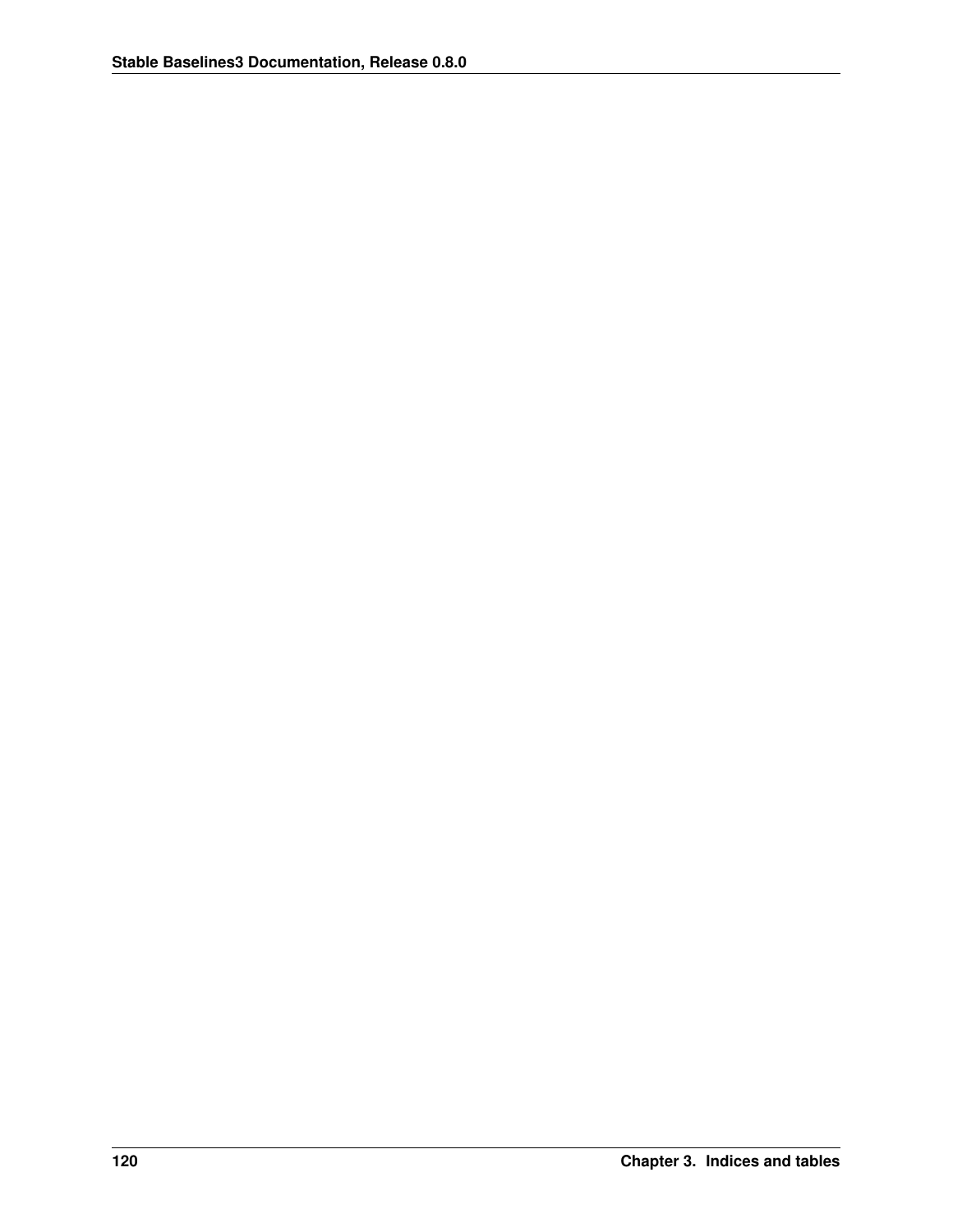# **PYTHON MODULE INDEX**

## s

stable\_baselines3.a2c, [54](#page-57-0) stable\_baselines3.common.atari\_wrappers, [86](#page-89-0) stable\_baselines3.common.base\_class, [44](#page-47-0) stable\_baselines3.common.callbacks, [34](#page-37-0) stable\_baselines3.common.cmd\_util, [88](#page-91-0) stable\_baselines3.common.distributions, [89](#page-92-0) stable\_baselines3.common.env\_checker, [98](#page-101-0) stable\_baselines3.common.evaluation. [98](#page-101-1) stable\_baselines3.common.logger, [100](#page-103-0) stable\_baselines3.common.monitor, [99](#page-102-0) stable\_baselines3.common.noise, [104](#page-107-0) stable\_baselines3.common.off\_policy\_algorithm, [47](#page-50-0) stable\_baselines3.common.on\_policy\_algorithm, [51](#page-54-0) stable\_baselines3.common.utils, [105](#page-108-0) stable\_baselines3.common.vec\_env, [18](#page-21-0) stable\_baselines3.ddpg, [59](#page-62-0) stable\_baselines3.dqn, [64](#page-67-0) stable\_baselines3.ppo, [70](#page-73-0) stable\_baselines3.sac, [74](#page-77-0) stable\_baselines3.td3, [80](#page-83-0)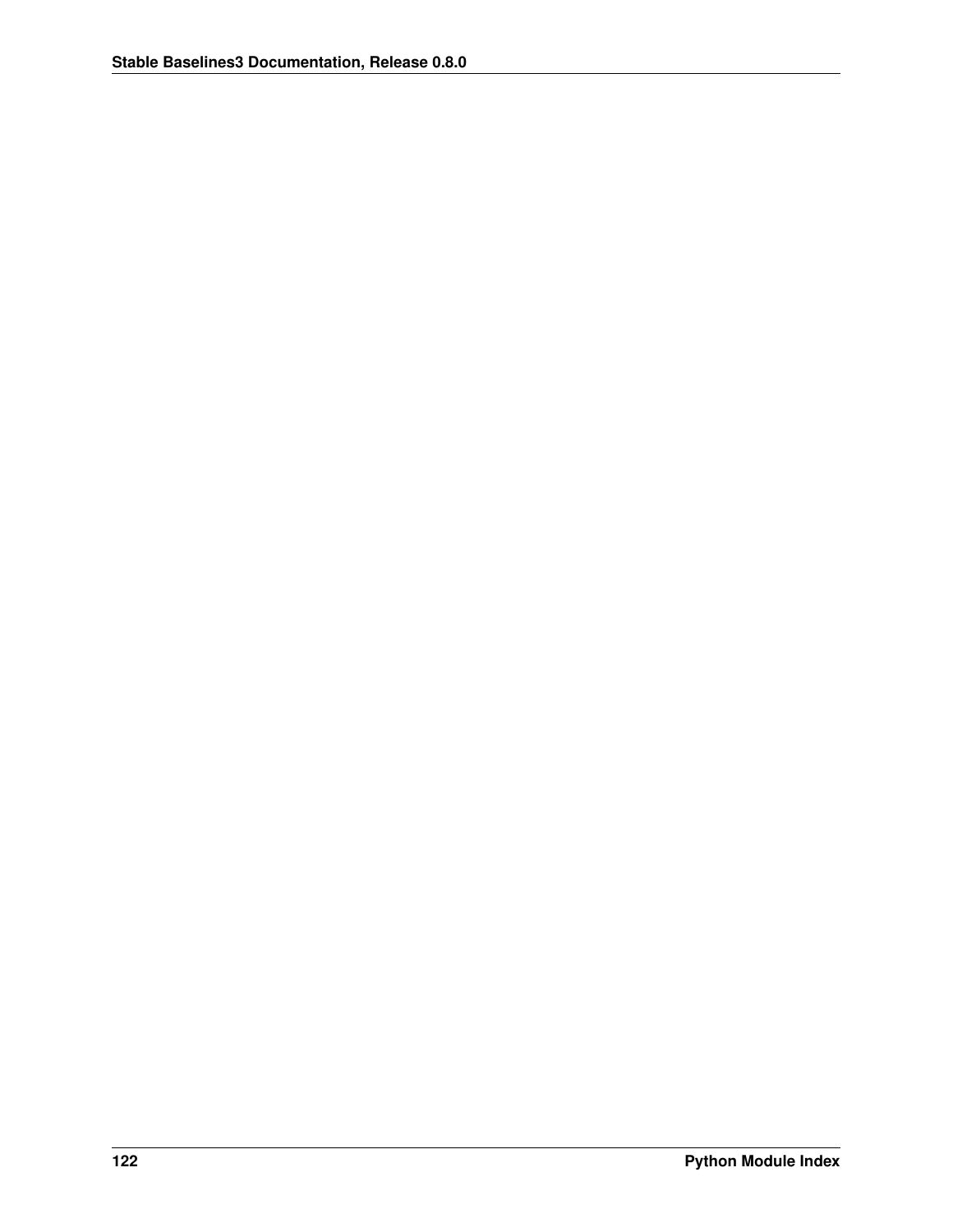# **INDEX**

# A

A2C (*class in stable\_baselines3.a2c*), [56](#page-59-0) ActionNoise (*class in stable\_baselines3.common.noise*), [104](#page-107-1) actions from params() (*stable\_baselines3.common.distributions.BernoulliDistribution ble\_baselines3.common.callbacks*), [34](#page-37-1) *method*), [89](#page-92-1) actions from params() (*stable\_baselines3.common.distributions.CategoricalDistribution* [86](#page-89-1) *method*), [90](#page-93-0) actions\_from\_params() (*stable\_baselines3.common.distributions.DiagGaussianDistribution* close() (*stable\_baselines3.common.logger.HumanOutputFormat method*), [91](#page-94-0) actions from params() (*stable\_baselines3.common.distributions.Distribution method*), [92](#page-95-0) actions\_from\_params() (*sta-*—<br>ble\_baselines3.common.distributions.MultiCategori<del>calDi</del>stribitable\_baselines3.common.logger.TensorBoardOutputFormat *method*), [93](#page-96-0) actions\_from\_params() (*stable\_baselines3.common.distributions.StateDependentNoiseDistribution method*), [99](#page-102-1) *method*), [95](#page-98-0) atanh() (*stable\_baselines3.common.distributions.TanhBijector static method*), [97](#page-100-0) AtariWrapper (*class in stable\_baselines3.common.atari\_wrappers*), [86](#page-89-1) B BaseAlgorithm (*class in stable\_baselines3.common.env\_checker*), [98](#page-101-2) check\_for\_correct\_spaces() (*in module stable\_baselines3.common.utils*), [105](#page-108-1) CheckpointCallback (*class in sta-*ClipRewardEnv (*class in stable\_baselines3.common.atari\_wrappers*), close() (*stable\_baselines3.common.logger.CSVOutputFormat method*), [100](#page-103-1) *method*), [100](#page-103-1) close() (*stable\_baselines3.common.logger.JSONOutputFormat method*), [100](#page-103-1) close() (*stable\_baselines3.common.logger.KVWriter method*), [101](#page-104-0) *method*), [101](#page-104-0) close() (*stable\_baselines3.common.monitor.Monitor* close() (*stable\_baselines3.common.vec\_env.DummyVecEnv method*), [20](#page-23-0) close() (*stable\_baselines3.common.vec\_env.SubprocVecEnv method*), [22](#page-25-0) close() (*stable\_baselines3.common.vec\_env.VecEnv method*), [19](#page-22-0) close() (*stable\_baselines3.common.vec\_env.VecFrameStack method*), [23](#page-26-0) close() (*stable\_baselines3.common.vec\_env.VecTransposeImage method*), [26](#page-29-0)

*ble\_baselines3.common.base\_class*), [44](#page-47-1) BaseCallback (*class in sta-*

*ble\_baselines3.common.callbacks*), [34](#page-37-1) BernoulliDistribution (*class in stable\_baselines3.common.distributions*), [89](#page-92-1)

# C

CallbackList (*class in stable\_baselines3.common.callbacks*), [34](#page-37-1) CategoricalDistribution (*class in stable\_baselines3.common.distributions*), [90](#page-93-0)

- close() (*stable\_baselines3.common.vec\_env.VecVideoRecorder method*), [24](#page-27-0)
- CnnPolicy (*class in stable\_baselines3.dqn*), [69](#page-72-0)
- collect\_rollouts() (*stable\_baselines3.a2c.A2C method*), [57](#page-60-0)

check\_env() (*in module sta-*

- collect\_rollouts() (*stable\_baselines3.common.off\_policy\_algorithm.OffPolicyAlgorithm method*), [50](#page-53-0)
- collect\_rollouts() (*stable\_baselines3.common.on\_policy\_algorithm.OnPolicyAlgorithm method*), [53](#page-56-0)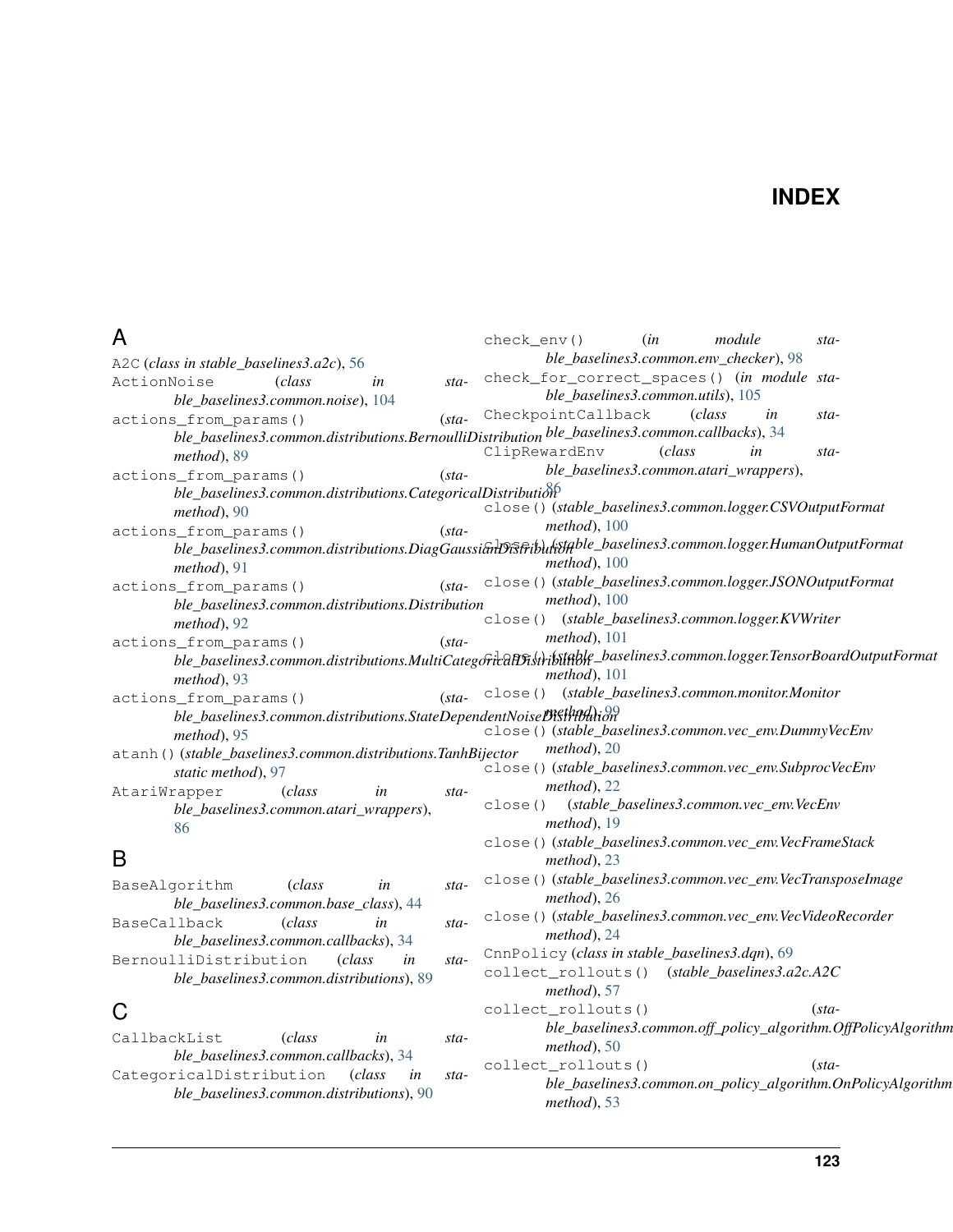| collect rollouts()                            |        |                             | $(sta-$ |
|-----------------------------------------------|--------|-----------------------------|---------|
| ble_baselines3.ddpg.DDPG method), 61          |        |                             |         |
| collect_rollouts() (stable_baselines3.dqn.DQN |        |                             |         |
| <i>method</i> ), 66                           |        |                             |         |
| collect_rollouts()                            |        | $(state\_baseline3.pop.PPO$ |         |
| $method$ , 72                                 |        |                             |         |
| collect rollouts()                            |        | (stable_baselines3.sac.SAC  |         |
| $method$ , 77                                 |        |                             |         |
| collect_rollouts() (stable_baselines3.td3.TD3 |        |                             |         |
| $method$ , 83                                 |        |                             |         |
| configure() ( <i>in</i>                       |        | module                      | sta-    |
| ble_baselines3.common.logger), 101            |        |                             |         |
| configure_logger() (in module                 |        |                             | sta-    |
| ble baselines3.common.utils), 105             |        |                             |         |
| constant_fn() (in module                      |        |                             | sta-    |
| ble baselines3.common.utils), 105             |        |                             |         |
| ConvertCallback                               | (class | in                          | $sta-$  |
| ble_baselines3.common.callbacks), 34          |        |                             |         |
| CSVOutputFormat (class in                     |        |                             | $sta-$  |
| ble_baselines3.common.logger), 100            |        |                             |         |
|                                               |        |                             |         |

# D

| D                                                                        | $method$ , 45                                                                                                                     |
|--------------------------------------------------------------------------|-----------------------------------------------------------------------------------------------------------------------------------|
| DDPG (class in stable_baselines3.ddpg), 60                               | excluded_save_params()<br>$(sta-$                                                                                                 |
| module<br>debug ()<br>(in<br>sta-                                        | ble_baselines3.ddpg.DDPG method), 62                                                                                              |
| ble_baselines3.common.logger), 101                                       | excluded_save_params()<br>$(sta-$                                                                                                 |
| DiagGaussianDistribution (class<br>in<br>sta-                            | ble_baselines3.dqn.DQN method), 67                                                                                                |
| ble baselines3.common.distributions), 91                                 | excluded_save_params()<br>$(sta-$                                                                                                 |
| Distribution<br>(class<br>in<br>sta-                                     | ble_baselines3.ppo.PPO method), 72                                                                                                |
| ble_baselines3.common.distributions), 92                                 | excluded_save_params()<br>$(sta-$                                                                                                 |
| DQN (class in stable_baselines3.dqn), 65                                 | ble_baselines3.sac.SAC method), 78                                                                                                |
| DummyVecEnv<br><i>class</i><br>in<br>sta-                                | excluded_save_params()<br>$(sta-$                                                                                                 |
| ble_baselines3.common.vec_env), 20                                       | ble_baselines3.td3.TD3 method), 84                                                                                                |
| dump() (in module stable_baselines3.common.logger),                      | explained_variance()<br>(in<br>module<br>$sta-$                                                                                   |
| 101                                                                      | ble_baselines3.common.utils), 105                                                                                                 |
| dump_tabular()<br>module<br>(in<br>sta-                                  | F                                                                                                                                 |
| ble_baselines3.common.logger), 102                                       |                                                                                                                                   |
|                                                                          | (class<br>FireResetEnv<br>in<br>sta-                                                                                              |
| Е                                                                        | ble_baselines3.common.atari_wrappers),                                                                                            |
| entropy() (stable_baselines3.common.distributions.BernoulliDistribution  |                                                                                                                                   |
| method), 89                                                              |                                                                                                                                   |
| entropy()(stable_baselines3.common.distributions.CategoricalDistribution |                                                                                                                                   |
| $method$ , 90                                                            | get_actions()<br>$(sta-$                                                                                                          |
|                                                                          | entropy () (stable_baselines3.common.distributions.DiagGaussian <b>blesthesaline</b> s3.common.distributions.Distribution         |
| $method$ , 91                                                            | $method$ , 92                                                                                                                     |
|                                                                          | entropy () ( <i>stable_baselines3.common.distributions.Distf<b>ibition</b>ttr() (stable_baselines3.common.vec_env.DummyVecEnv</i> |
| $method$ , 92                                                            | $method$ , 20                                                                                                                     |
|                                                                          | entropy () ( <i>stable_baselines3.common.distributions.Mult</i> iGate@tricalDistriblachaselines3.common.vec_env.SubprocVecEnv     |
| $method$ , 93                                                            | $method$ , 22                                                                                                                     |
|                                                                          | entropy () ( <i>stable_baselines3.common.distributions.Squa</i> §nedDñt&Gdus\$ <i>ttalDksbribælinas3.common.vec_env.VecEnv</i>    |
| $method$ , 94                                                            | $method$ , 19                                                                                                                     |

| entropy()(stable_baselines3.common.distributions.StateDependeniNoiseDistribution |                                   | module                             | sta- |
|----------------------------------------------------------------------------------|-----------------------------------|------------------------------------|------|
| <i>method</i> ), $95$                                                            | ble baselines3.common.utils), 106 |                                    |      |
| env_method()(stable_baselines3.common.vec_env.Dummorecented)                     | (in                               | module                             | sta- |
| $method$ , 20                                                                    |                                   | ble_baselines3.common.logger), 102 |      |

env\_method() (*stable\_baselines3.common.vec\_env.SubprocVecEnv*

*ble\_baselines3.common.base\_class.BaseAlgorithm*

env\_method() (*stable\_baselines3.common.vec\_env.VecEnv*

EpisodicLifeEnv (*class in stable\_baselines3.common.atari\_wrappers*),

error() (*in module stable\_baselines3.common.logger*), [102](#page-105-0) EvalCallback (*class in stable\_baselines3.common.callbacks*), [34](#page-37-1) evaluate\_policy() (*in module stable\_baselines3.common.evaluation*), [98](#page-101-2) EventCallback (*class in stable\_baselines3.common.callbacks*), [35](#page-38-0) EveryNTimesteps (*class in stable\_baselines3.common.callbacks*), [35](#page-38-0) excluded\_save\_params() (*stable\_baselines3.a2c.A2C method*), [57](#page-60-0) excluded\_save\_params() (*sta-*

*method*), [22](#page-25-0)

*method*), [19](#page-22-0)

[86](#page-89-1)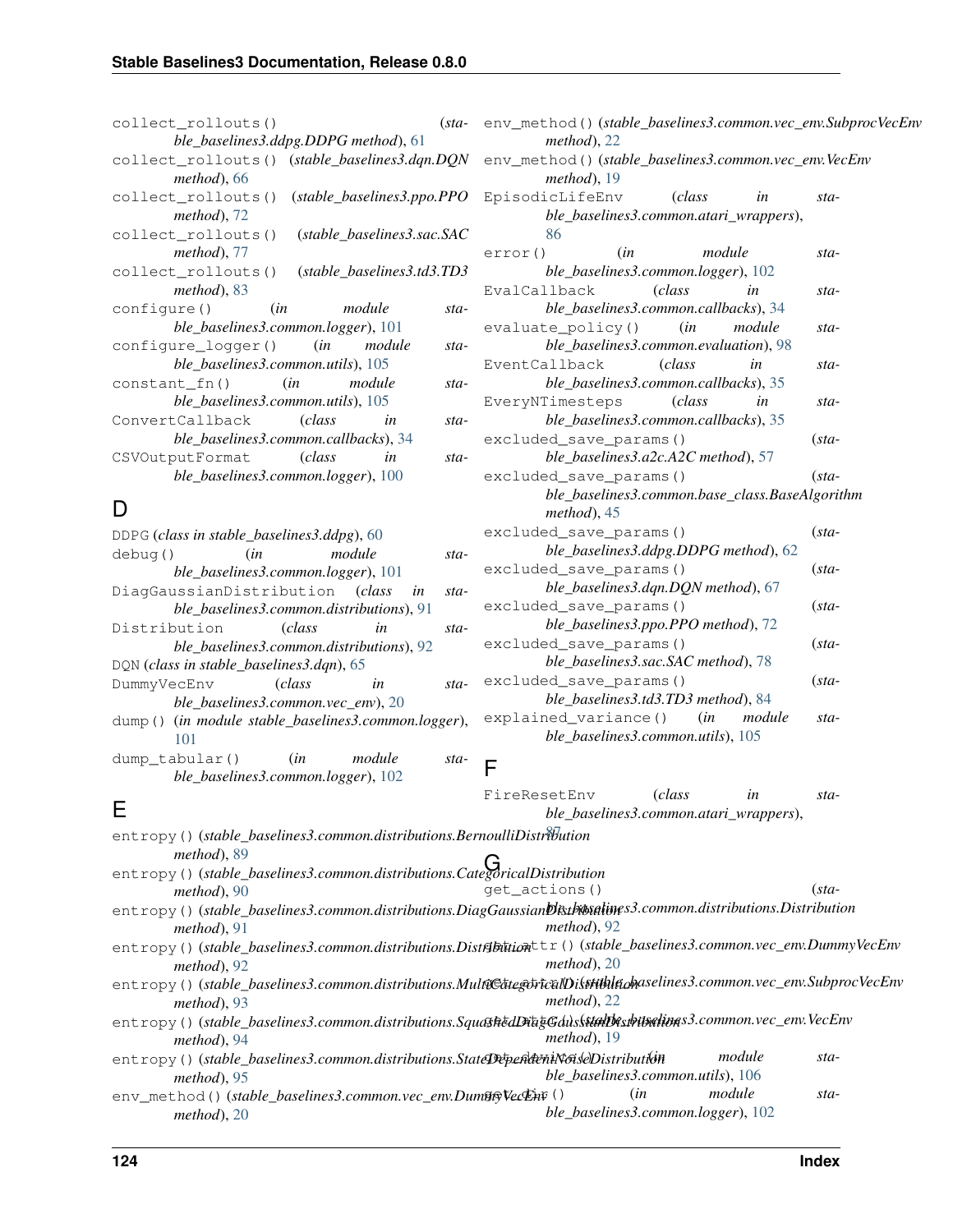| get_env() (stable_baselines3.a2c.A2C method), 57<br>get_env()(stable_baselines3.common.base_class.BaseAlgorithm ble_baselines3.dqn.DQN method), 67 |         | get_torch_variables()                                                                     | $(sta-$ |
|----------------------------------------------------------------------------------------------------------------------------------------------------|---------|-------------------------------------------------------------------------------------------|---------|
| $method$ , 45<br>get_env() (stable_baselines3.ddpg.DDPG method),                                                                                   |         | get_torch_variables()<br>ble_baselines3.ppo.PPO method), 73                               | $(sta-$ |
| 62<br>get_env() (stable_baselines3.dqn.DQN method), 67                                                                                             |         | get_torch_variables()<br>ble_baselines3.sac.SAC method), 78                               | $(sta-$ |
| get_env() (stable_baselines3.ppo.PPO method), 73<br>get_env()(stable_baselines3.sac.SAC method), 78                                                |         | get_torch_variables()<br>ble_baselines3.td3.TD3 method), 84                               | $(sta-$ |
| get_env()(stable_baselines3.td3.TD3 method), 84<br>get_episode_lengths()                                                                           | $(sta-$ | get_total_steps()<br>ble_baselines3.common.monitor.Monitor                                | $(sta-$ |
| ble_baselines3.common.monitor.Monitor                                                                                                              |         | method), 99                                                                               |         |
| method), 99                                                                                                                                        |         | get_vec_normalize_env()                                                                   | $(sta-$ |
| get_episode_rewards()                                                                                                                              | $(sta-$ | ble_baselines3.a2c.A2C method), 57                                                        |         |
| ble_baselines3.common.monitor.Monitor<br>method), 99                                                                                               |         | get_vec_normalize_env()<br>ble_baselines3.common.base_class.BaseAlgorithm                 | $(sta-$ |
| get_episode_times()                                                                                                                                | $(sta-$ | $method$ , 45                                                                             |         |
| ble_baselines3.common.monitor.Monitor<br>method), 99                                                                                               |         | get_vec_normalize_env()<br>ble_baselines3.ddpg.DDPG method), 62                           | $(sta-$ |
| get_images()(stable_baselines3.common.vec_env.Dumney\ecEnv_normalize_env()<br>$method$ , 20                                                        |         | ble_baselines3.dqn.DQN method), 67                                                        | $(sta-$ |
| get_images()(stable_baselines3.common.vec_env.SubpretVecEnv_normalize_env()<br>$method$ , 22                                                       |         | ble_baselines3.ppo.PPO method), 73                                                        | $(sta-$ |
| get_images()(stable_baselines3.common.vec_env.VecEget_vec_normalize_env()<br>$method$ , 19                                                         |         | ble_baselines3.sac.SAC method), 78                                                        | $(sta-$ |
| get_latest_run_id()<br>module<br>(in<br>ble_baselines3.common.utils), 106                                                                          |         | sta- get_vec_normalize_env()<br>ble_baselines3.td3.TD3 method), 84                        | $(sta-$ |
| get_level()<br>(in<br>module<br>ble_baselines3.common.logger), 102                                                                                 | sta-    | getattr_depth_check()<br>ble_baselines3.common.vec_env.VecEnv                             | $(sta-$ |
| get_linear_fn()<br>(in<br>module<br>ble_baselines3.common.utils), 106                                                                              | sta-    | $method$ , 19                                                                             |         |
| get_log_dict()<br>(in<br>module<br>ble_baselines3.common.logger), 102                                                                              | sta-    | H                                                                                         |         |
| get_monitor_files()<br>(in<br>module                                                                                                               | sta-    | HumanOutputFormat<br>(class<br>in<br>ble_baselines3.common.logger), 100                   | sta-    |
| ble_baselines3.common.monitor), 99                                                                                                                 |         |                                                                                           |         |
| get_original_obs()                                                                                                                                 | $(sta-$ |                                                                                           |         |
| ble_baselines3.common.vec_env.VecNormalize<br>$method$ , 23                                                                                        |         | info() (in module stable_baselines3.common.logger),<br>102                                |         |
| get_original_reward()                                                                                                                              | $(sta-$ | init_callback()                                                                           | $(sta-$ |
| ble_baselines3.common.vec_env.VecNormalize<br>$method$ , 23                                                                                        |         | ble_baselines3.common.callbacks.BaseCallback<br>$method$ , 34                             |         |
| get_schedule_fn()<br>module<br>(in                                                                                                                 | sta-    | init_callback()                                                                           | $(sta-$ |
| ble_baselines3.common.utils), 106<br>get_std()(stable_baselines3.common.distributions.StateDependentNetisetDistribution                            |         | ble_baselines3.common.callbacks.EventCallback                                             |         |
| $method$ , 95<br>get_torch_variables()                                                                                                             | $(sta-$ | inverse()(stable_baselines3.common.distributions.TanhBijector<br>static method), 97       |         |
| $ble\_baselines3.a2c.A2C$ method), 57                                                                                                              |         | is_vectorized_observation() (in module sta-                                               |         |
| get_torch_variables()                                                                                                                              | $(sta-$ | ble_baselines3.common.utils), 106                                                         |         |
| ble_baselines3.common.base_class.BaseAlgorithm<br>$method$ , 45                                                                                    |         | J                                                                                         |         |
| get_torch_variables()                                                                                                                              | $(sta-$ | <b>JSONOutputFormat</b><br>(class<br>in                                                   | sta-    |
| $method$ , 54                                                                                                                                      |         | ble_baselines3.common.on_policy_algorithm.OnPolicyAlgorithmgaselines3.common.logger), 100 |         |
| get_torch_variables()                                                                                                                              | $(sta-$ | K                                                                                         |         |
| ble_baselines3.ddpg.DDPG method), 62                                                                                                               |         | KVWriter (class in stable_baselines3.common.logger),                                      |         |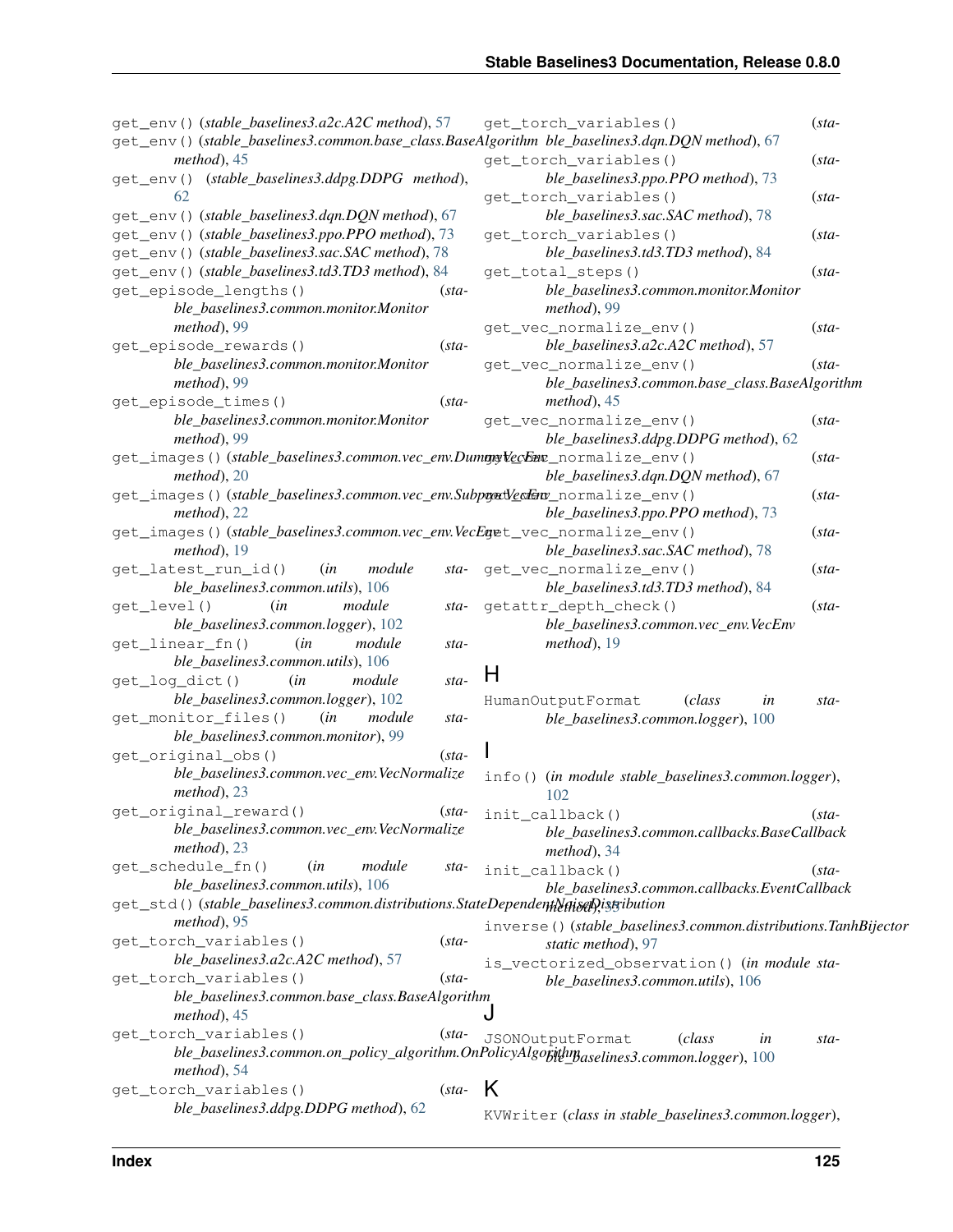| 101                                                                                                                                         |                | log_prob()(stable_baselines3.common.distributions.StateDependentNo<br>$method$ , 96  |         |
|---------------------------------------------------------------------------------------------------------------------------------------------|----------------|--------------------------------------------------------------------------------------|---------|
| L                                                                                                                                           |                | log_prob_from_params()                                                               | $(sta-$ |
| learn() (stable_baselines3.a2c.A2C method), 57                                                                                              |                | ble_baselines3.common.distributions.BernoulliDistribution                            |         |
| learn () (stable_baselines3.common.base_class.BaseAlgorithm                                                                                 |                | $method$ , 90                                                                        |         |
| $method$ ). 45                                                                                                                              |                | log_prob_from_params()                                                               | $(sta-$ |
| learn()(stable_baselines3.common.off_policy_algorithm.OffPolicyNlg_baskhines3.common.distributions.CategoricalDistribution<br>$method$ , 50 |                | $method$ , 90                                                                        |         |
| learn()(stable_baselines3.common.on_policy_algorithml@npQpicyAlgoindm_params()                                                              |                |                                                                                      | $(sta-$ |
| $method$ , 54                                                                                                                               |                | ble_baselines3.common.distributions.DiagGaussianDistribution                         |         |
| learn () (stable_baselines3.ddpg.DDPG method), 62                                                                                           |                | $method$ , 91                                                                        |         |
| learn () (stable_baselines3.dqn.DQN method), 67                                                                                             |                | log_prob_from_params()                                                               | $(sta-$ |
| learn () (stable_baselines3.ppo.PPO method), 73                                                                                             |                | ble_baselines3.common.distributions.Distribution                                     |         |
| learn()(stable_baselines3.sac.SAC method), 78                                                                                               |                | method), 92                                                                          |         |
| learn()(stable_baselines3.td3.TD3 method), 84                                                                                               |                | log_prob_from_params()                                                               | $(sta-$ |
| load () (stable_baselines3.a2c.A2C class method), 58                                                                                        |                | ble_baselines3.common.distributions.MultiCategoricalDistributio                      |         |
| load () (stable_baselines3.common.base_class.BaseAlgorithm                                                                                  |                | $method$ , 93                                                                        |         |
| class method), 46                                                                                                                           |                | log_prob_from_params()                                                               | $(sta-$ |
| load()(stable_baselines3.common.vec_env.VecNormalize<br>static method), 23                                                                  |                | ble_baselines3.common.distributions.SquashedDiagGaussianDisi<br>method), 94          |         |
| load()(stable_baselines3.ddpg.DDPG class method), log_prob_from_params()                                                                    |                |                                                                                      | $(sta-$ |
|                                                                                                                                             |                | ble_baselines3.common.distributions.StateDependentNoiseDistril                       |         |
| load () (stable_baselines3.dqn.DQN class method), 68                                                                                        |                | method), 96                                                                          |         |
| load () (stable_baselines3.ppo.PPO class method), 73                                                                                        | M              |                                                                                      |         |
| load () (stable_baselines3.sac.SAC class method), 79                                                                                        |                |                                                                                      |         |
| load () (stable_baselines3.td3.TD3 class method), 84                                                                                        |                | make_atari_env()<br>(in<br>module                                                    | sta-    |
| load_replay_buffer()<br>$(sta-$<br>ble_baselines3.common.off_policy_algorithm.OffRodicyAlgarithut_format()                                  |                | ble_baselines3.common.cmd_util), 88                                                  |         |
| $method$ , 51                                                                                                                               |                | (in<br>module<br>ble_baselines3.common.logger), 102                                  | sta-    |
| load_replay_buffer()                                                                                                                        |                | (sta- make_proba_distribution() (in module                                           | sta-    |
| ble_baselines3.ddpg.DDPG method), 63                                                                                                        |                | ble_baselines3.common.distributions), 97                                             |         |
| load_replay_buffer()<br>$(sta-$                                                                                                             | make_vec_env() | (in<br>module                                                                        | sta-    |
| ble_baselines3.dqn.DQN method), 68                                                                                                          |                | ble_baselines3.common.cmd_util), 88                                                  |         |
| load_replay_buffer()<br>$(sta-$                                                                                                             | MaxAndSkipEnv  | (class<br>in                                                                         | sta-    |
| ble_baselines3.sac.SAC method), 79                                                                                                          |                | ble_baselines3.common.atari_wrappers),                                               |         |
| load_replay_buffer()<br>$(sta-$                                                                                                             |                | 87                                                                                   |         |
| ble_baselines3.td3.TD3 method), 85                                                                                                          |                | MlpPolicy (in module stable_baselines3.ddpg), 64                                     |         |
| load_results() (in module<br>sta-                                                                                                           |                | MlpPolicy (in module stable_baselines3.dqn), 69                                      |         |
| ble_baselines3.common.monitor), 100                                                                                                         |                | MlpPolicy (in module stable_baselines3.sac), 80                                      |         |
| (in module stable_baselines3.common.logger),<br>$\log()$                                                                                    |                | MlpPolicy (in module stable_baselines3.td3), 86                                      |         |
| 102                                                                                                                                         |                | mode () (stable_baselines3.common.distributions.BernoulliDistribution                |         |
| log_prob()(stable_baselines3.common.distributions.BernoulliDistnihutidn, 90<br>method), 89                                                  |                | mode () (stable_baselines3.common.distributions.CategoricalDistribution              |         |
| log_prob()(stable_baselines3.common.distributions.CategoricalDiatribution)                                                                  |                |                                                                                      |         |
| $method$ , 90                                                                                                                               |                | mode () (stable_baselines3.common.distributions.DiagGaussianDistributions.produce () |         |
| log_prob()(stable_baselines3.common.distributions.DiagGaussiamDiktrdyuyipn                                                                  |                |                                                                                      |         |
| $method$ , 91                                                                                                                               |                | mode () (stable_baselines3.common.distributions.Distribution                         |         |
| log_prob()(stable_baselines3.common.distributions.Distribution method), 92                                                                  |                |                                                                                      |         |
| $method$ , 92                                                                                                                               |                | mode () (stable_baselines3.common.distributions.MultiCategoricalDistrib              |         |
| log_prob()(stable_baselines3.common.distributions.MultiCategoriaalDistribution                                                              |                |                                                                                      |         |
| $method$ , 93                                                                                                                               |                | mode () (stable_baselines3.common.distributions.SquashedDiagGaussianl                |         |
| log_prob()(stable_baselines3.common.distributions.SquashedDiagGdwstyanDistribution                                                          |                |                                                                                      |         |
| $method$ , 94                                                                                                                               |                | mode () (stable_baselines3.common.distributions.StateDependentNoiseDis               |         |
|                                                                                                                                             |                | $method$ , 96                                                                        |         |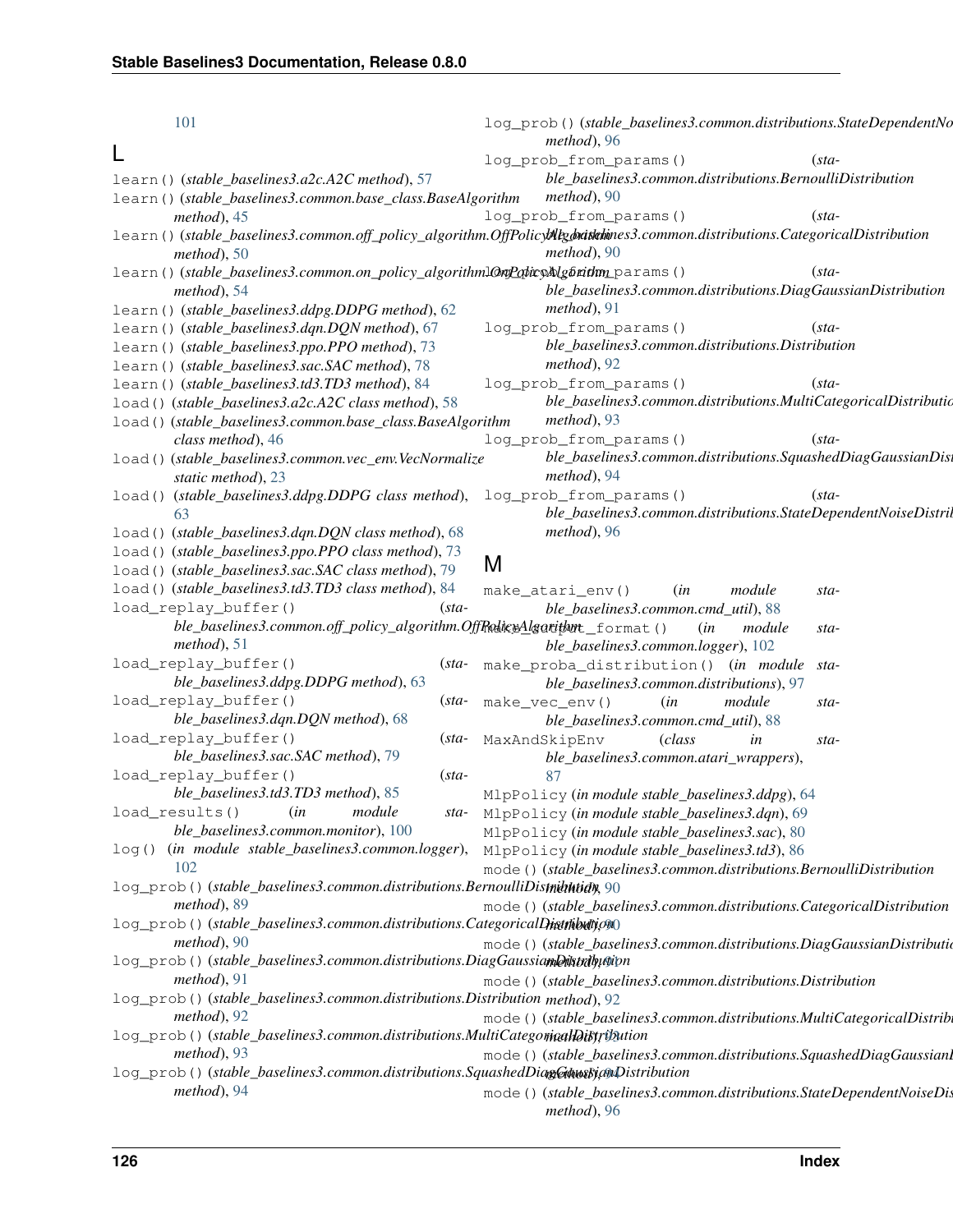module stable\_baselines3.a2c, [54](#page-57-1) stable baselines3.common.atari wrappers, [86](#page-89-1) stable\_baselines3.common.base\_class, [44](#page-47-1) stable\_baselines3.common.callbacks, [34](#page-37-1) stable\_baselines3.common.cmd\_util, [88](#page-91-1) stable\_baselines3.common.distribution<sub>folyak\_update() (*in module sta-*</sub> [89](#page-92-1) stable\_baselines3.common.env\_checker, PPO (*class in stable\_baselines3.ppo*), [71](#page-74-0) [98](#page-101-2) stable\_baselines3.common.evaluation, [98](#page-101-2) stable\_baselines3.common.logger, [100](#page-103-1) stable\_baselines3.common.monitor. [99](#page-102-1) stable\_baselines3.common.noise, [104](#page-107-1) stable\_baselines3.common.off\_policy\_alexetithm, (stable\_baselines3.ppo.PPO method), [73](#page-76-0) [47](#page-50-1) stable\_baselines3.common.on\_policy\_algoritem()(stable\_baselines3.td3.TD3 method), [85](#page-88-0) [51](#page-54-1) stable\_baselines3.common.utils, [105](#page-108-1) stable\_baselines3.common.vec\_env, [18](#page-21-1) stable\_baselines3.ddpg, [59](#page-62-1) stable\_baselines3.dqn, [64](#page-67-1) stable\_baselines3.ppo, [70](#page-73-1) stable\_baselines3.sac, [74](#page-77-1) stable\_baselines3.td3, [80](#page-83-1) Monitor (*class in stable\_baselines3.common.monitor*), [99](#page-102-1) MultiCategoricalDistribution (*class in stable\_baselines3.common.distributions*), [93](#page-96-0) N [47](#page-50-1) on\_step() (*stable\_baselines3.common.callbacks.BaseCallback method*), [34](#page-37-1) OnPolicyAlgorithm (*class in stable\_baselines3.common.on\_policy\_algorithm*), [51](#page-54-1) OrnsteinUhlenbeckActionNoise (*class in stable\_baselines3.common.noise*), [104](#page-107-1) P *ble\_baselines3.common.utils*), [106](#page-109-0) predict() (*stable\_baselines3.a2c.A2C method*), [58](#page-61-0) predict() (*stable\_baselines3.common.base\_class.BaseAlgorithm method*), [46](#page-49-0) predict() (*stable\_baselines3.ddpg.DDPG method*), [63](#page-66-0) predict() (*stable\_baselines3.dqn.DQN method*), [68](#page-71-0) predict() (*stable\_baselines3.sac.SAC method*), [79](#page-82-0) proba\_distribution() (*stable\_baselines3.common.distributions.BernoulliDistribution method*), [90](#page-93-0) proba\_distribution() (*stable\_baselines3.common.distributions.CategoricalDistribution method*), [90](#page-93-0) proba\_distribution() (*stable\_baselines3.common.distributions.DiagGaussianDistribution method*), [91](#page-94-0) proba\_distribution() (*stable\_baselines3.common.distributions.Distribution method*), [92](#page-95-0) proba\_distribution() (*stable\_baselines3.common.distributions.MultiCategoricalDistribution*

*method*), [93](#page-96-0)

*method*), [94](#page-97-0)

*method*), [96](#page-99-0)

*method*), [90](#page-93-0)

*method*), [90](#page-93-0)

proba\_distribution() (*sta-*

proba\_distribution() (*sta-*

proba\_distribution\_net() (*sta-*

proba\_distribution\_net() (*sta-*

| NoopResetEnv                               | (class | in | sta-    |
|--------------------------------------------|--------|----|---------|
| ble_baselines3.common.atari_wrappers),     |        |    |         |
| 87                                         |        |    |         |
| NormalActionNoise                          | (class | in | sta-    |
| ble baselines3.common.noise), 104          |        |    |         |
| normalize obs()                            |        |    | $(sta-$ |
| ble baselines3.common.vec_env.VecNormalize |        |    |         |
| $method$ , 24                              |        |    |         |
| normalize reward()                         |        |    | $(sta-$ |
| ble baselines3.common.vec env.VecNormalize |        |    |         |
| method), 24                                |        |    |         |
|                                            |        |    |         |

#### observation() (*stable\_baselines3.common.atari\_wrappers.WarpFrame method*), [87](#page-90-0) OffPolicyAlgorithm (*class in stable\_baselines3.common.off\_policy\_algorithm*), proba\_distribution\_net() (*sta-*

*ble\_baselines3.common.distributions.SquashedDiagGaussianDis* 

*ble\_baselines3.common.distributions.StateDependentNoiseDistribution*

*ble\_baselines3.common.distributions.BernoulliDistribution*

*ble\_baselines3.common.distributions.CategoricalDistribution*

*ble\_baselines3.common.distributions.DiagGaussianDistribution method*), [91](#page-94-0) proba\_distribution\_net() (*stable\_baselines3.common.distributions.Distribution*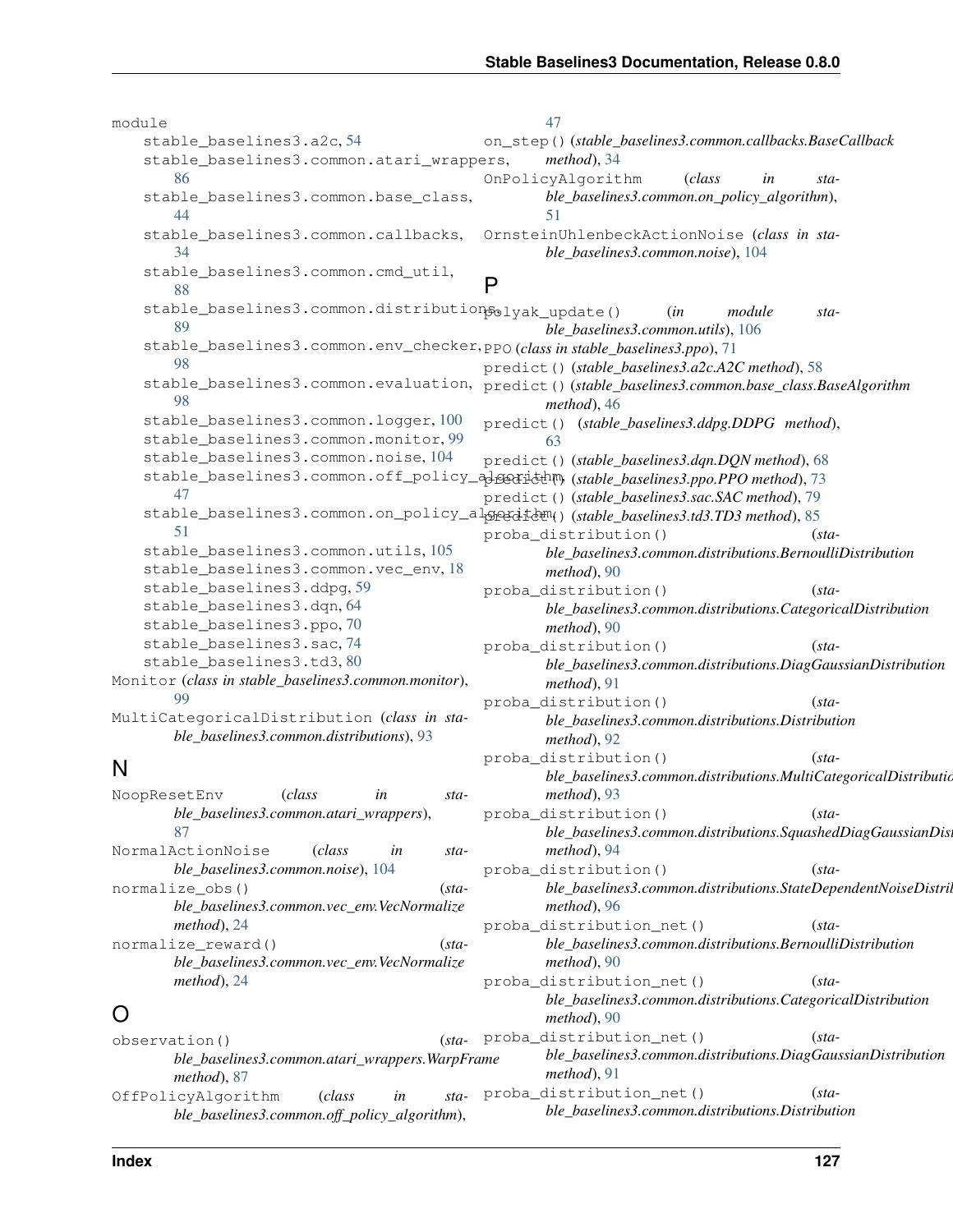|               | $method$ , 92                                                                                                                |      |                                          |                                   | reset () (stable_baselines3.common.vec_env.VecNormalize          |                                                                          |
|---------------|------------------------------------------------------------------------------------------------------------------------------|------|------------------------------------------|-----------------------------------|------------------------------------------------------------------|--------------------------------------------------------------------------|
|               | proba_distribution_net()<br>$(sta-$                                                                                          |      | $method$ , 24                            |                                   |                                                                  |                                                                          |
|               | ble_baselines3.common.distributions.MultiCategoriesHtistriksttible_baselines3.common.vec_env.VecTransposeImage               |      |                                          |                                   |                                                                  |                                                                          |
|               | $method$ , 93                                                                                                                |      | $method$ , 26                            |                                   |                                                                  |                                                                          |
|               | proba_distribution_net()                                                                                                     |      |                                          |                                   | (sta-reset () (stable_baselines3.common.vec_env.VecVideoRecorder |                                                                          |
|               | ble_baselines3.common.distributions.StateDependentNoiseDitethibolijoni                                                       |      |                                          |                                   |                                                                  |                                                                          |
|               | method), 96                                                                                                                  |      |                                          |                                   |                                                                  | reward()(stable_baselines3.common.atari_wrappers.ClipRewardEnv           |
|               |                                                                                                                              |      | method), 86                              |                                   |                                                                  |                                                                          |
| R             |                                                                                                                              |      |                                          |                                   |                                                                  |                                                                          |
| $read_csv()$  | module<br>$sta-$<br>(in                                                                                                      | S    |                                          |                                   |                                                                  |                                                                          |
|               | ble_baselines3.common.logger), 102                                                                                           |      | SAC (class in stable_baselines3.sac), 76 |                                   |                                                                  |                                                                          |
| $read_json()$ | (in<br>module                                                                                                                | sta- | safe_mean()                              | (in                               | module                                                           | sta-                                                                     |
|               | ble_baselines3.common.logger), 103                                                                                           |      |                                          | ble_baselines3.common.utils), 107 |                                                                  |                                                                          |
| record()      | (in<br>module                                                                                                                | sta- |                                          |                                   |                                                                  | sample()(stable_baselines3.common.distributions.BernoulliDistribution    |
|               | ble_baselines3.common.logger), 103                                                                                           |      | $method$ , 90                            |                                   |                                                                  |                                                                          |
|               | record_dict()<br>(in<br>module                                                                                               | sta- |                                          |                                   |                                                                  | sample()(stable_baselines3.common.distributions.CategoricalDistributi    |
|               | ble_baselines3.common.logger), 103                                                                                           |      | $method$ , 91                            |                                   |                                                                  |                                                                          |
|               | module<br>$record$ mean $()$<br>(in                                                                                          | sta- |                                          |                                   |                                                                  | sample()(stable_baselines3.common.distributions.DiagGaussianDistrib      |
|               | ble_baselines3.common.logger), 103                                                                                           |      | $method$ , 92                            |                                   |                                                                  |                                                                          |
|               | record_tabular()<br>(in<br>module                                                                                            | sta- |                                          |                                   | sample()(stable_baselines3.common.distributions.Distribution     |                                                                          |
|               | ble_baselines3.common.logger), 103                                                                                           |      | $method$ , 92                            |                                   |                                                                  |                                                                          |
|               | render () (stable_baselines3.common.vec_env.DummyVecEample() (stable_baselines3.common.distributions.MultiCategoricalDist    |      |                                          |                                   |                                                                  |                                                                          |
|               | $method$ , 21                                                                                                                |      | $method$ , 93                            |                                   |                                                                  |                                                                          |
|               | render () (stable_baselines3.common.vec_env.VecEnv sample()(stable_baselines3.common.distributions.SquashedDiagGaussi        |      |                                          |                                   |                                                                  |                                                                          |
|               | $method$ , 19                                                                                                                |      | $method$ , 94                            |                                   |                                                                  |                                                                          |
| reset()       | module<br>(in                                                                                                                |      |                                          |                                   |                                                                  | sta- sample()(stable_baselines3.common.distributions.StateDependentNoise |
|               | ble_baselines3.common.logger), 103                                                                                           |      | $method$ , 96                            |                                   |                                                                  |                                                                          |
|               | reset()(stable_baselines3.common.atari_wrappers.EpisodiclifeEnweights()                                                      |      |                                          |                                   |                                                                  | $(sta-$                                                                  |
|               | $method$ , 86                                                                                                                |      |                                          |                                   |                                                                  | ble_baselines3.common.distributions.StateDependentNoiseDistril           |
|               | reset () (stable_baselines3.common.atari_wrappers.FireResetEnv method), 96                                                   |      |                                          |                                   |                                                                  |                                                                          |
|               | $method$ , 87                                                                                                                |      |                                          |                                   | save () (stable_baselines3.a2c.A2C method), 58                   |                                                                          |
|               | reset () (stable_baselines3.common.atari_wrappers.MaxAndSkipEiwable_baselines3.common.base_class.BaseAlgorithm               |      |                                          |                                   |                                                                  |                                                                          |
|               | $method$ , 87                                                                                                                |      | $method$ , 46                            |                                   |                                                                  |                                                                          |
|               | reset () (stable_baselines3.common.atari_wrappers.NoopResetEm(stable_baselines3.common.vec_env.VecNormalize                  |      |                                          |                                   |                                                                  |                                                                          |
|               | $method$ , 87                                                                                                                |      | $method$ , 24                            |                                   |                                                                  |                                                                          |
|               | reset () (stable_baselines3.common.monitor.Monitor save () (stable_baselines3.ddpg.DDPG method), 63<br>$method$ , 99         |      |                                          |                                   |                                                                  |                                                                          |
|               | reset () (stable_baselines3.common.noise.ActionNoise                                                                         |      |                                          |                                   | save () (stable_baselines3.dqn.DQN method), 68                   |                                                                          |
|               | $method$ , 104                                                                                                               |      |                                          |                                   | save () (stable_baselines3.ppo.PPO method), 74                   |                                                                          |
|               | reset () (stable_baselines3.common.noise.OrnsteinUhlenbeckAqtjo(wNdike_baselines3.td3.TD3 method), 85                        |      |                                          |                                   | save()(stable_baselines3.sac.SAC method), 79                     |                                                                          |
|               | $method$ , 104                                                                                                               |      |                                          |                                   |                                                                  | $(sta-$                                                                  |
|               | reset () (stable_baselines3.common.noise.VectorizedActionNoise ble_baselines3.common.off_policy_algorithm.OffPolicyAlgorithm |      | save_replay_buffer()                     |                                   |                                                                  |                                                                          |
|               | $method$ , 105                                                                                                               |      | $method$ , 51                            |                                   |                                                                  |                                                                          |
|               | reset()(stable_baselines3.common.vec_env.DummyVecEmave_replay_buffer()                                                       |      |                                          |                                   |                                                                  | $(sta-$                                                                  |
|               | $method$ , 21                                                                                                                |      |                                          |                                   | ble_baselines3.ddpg.DDPG method), 63                             |                                                                          |
|               |                                                                                                                              |      |                                          |                                   |                                                                  |                                                                          |

reset()(*stable\_baselines3.common.vec\_env.SubprocVecEs* ave\_replay\_buffer() (*sta-*

*ble\_baselines3.dqn.DQN method*), [68](#page-71-0)

*ble\_baselines3.sac.SAC method*), [79](#page-82-0)

*ble\_baselines3.td3.TD3 method*), [85](#page-88-0)

*method*), [21](#page-24-0)

reset() (*stable\_baselines3.common.vec\_env.VecCheckNan* save\_replay\_buffer() (*sta-*

reset() (*stable\_baselines3.common.vec\_env.VecEnv* save\_replay\_buffer() (*sta-*

reset()(stable\_baselines3.common.vec\_env.VecFrameStacked()(stable\_baselines3.common.vec\_env.DummyVecEnv

*method*), [22](#page-25-0)

*method*), [25](#page-28-0)

*method*), [19](#page-22-0)

*method*), [23](#page-26-0)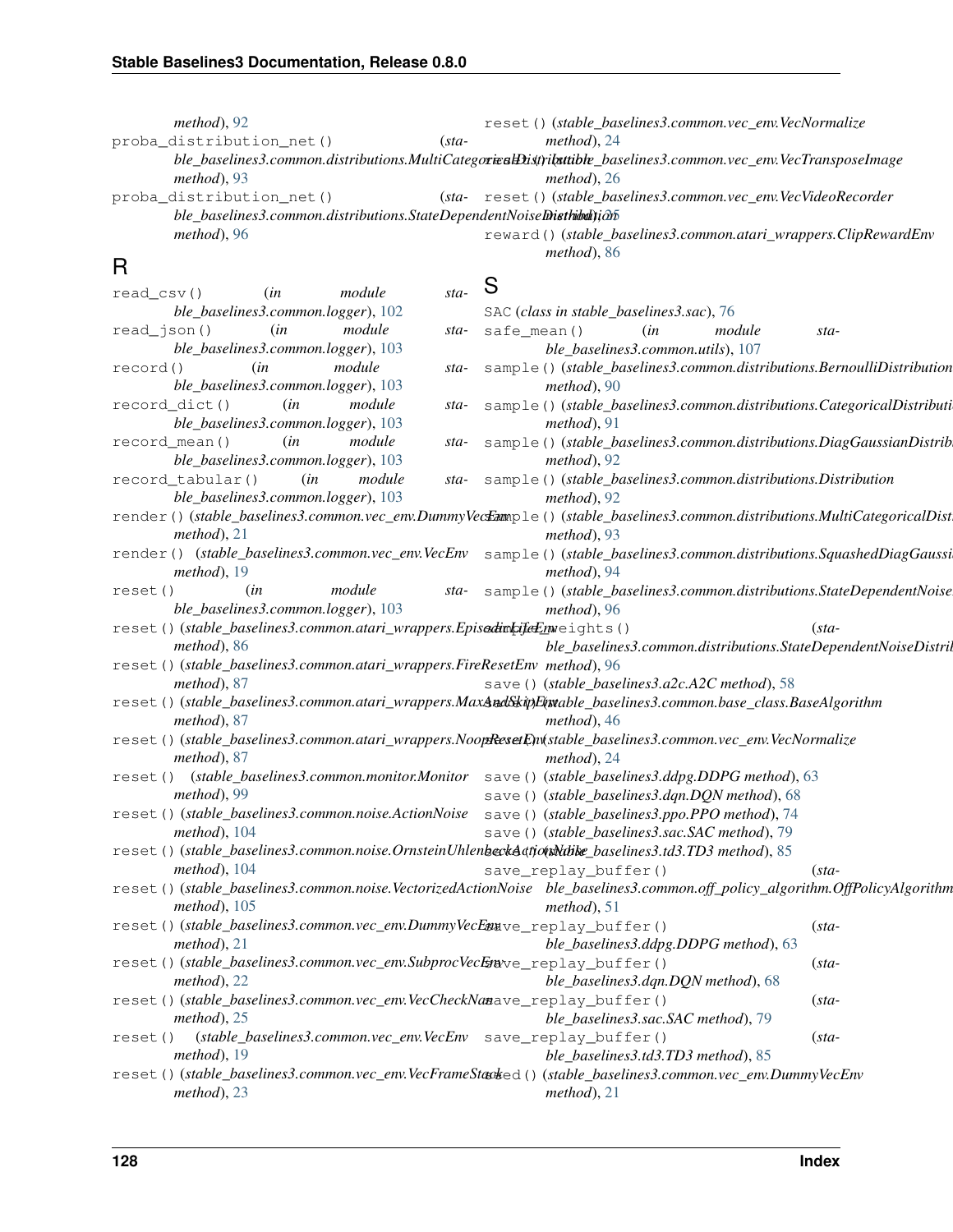| $method$ , 22                                                                             | seed()(stable_baselines3.common.vec_env.SubprocVecEnstable_baselines3.common.distributions<br>module, 89                        |
|-------------------------------------------------------------------------------------------|---------------------------------------------------------------------------------------------------------------------------------|
| seed()<br>$method$ , 20                                                                   | (stable_baselines3.common.vec_env.VecEnv stable_baselines3.common.env_checker<br>module, 98                                     |
| (class<br>SeqWriter<br>in                                                                 | sta- stable_baselines3.common.evaluation                                                                                        |
| ble_baselines3.common.logger), 101                                                        | module, 98                                                                                                                      |
| set_attr()(stable_baselines3.common.vec_env.Dummy\&cHmle_baselines3.common.logger         |                                                                                                                                 |
| $method$ , 21                                                                             | module, 100                                                                                                                     |
| set_attr()(stable_baselines3.common.vec_env.SubprocyeeEnve_baselines3.common.monitor      |                                                                                                                                 |
| $method$ , 22                                                                             | module, 99                                                                                                                      |
| set_attr()(stable_baselines3.common.vec_env.VecEnvstable_baselines3.common.noise          |                                                                                                                                 |
| $method$ , 20                                                                             | module, 104                                                                                                                     |
| set_env()(stable_baselines3.a2c.A2C method), 58                                           | stable_baselines3.common.off_policy_algorithm                                                                                   |
| set_env()(stable_baselines3.common.base_class.BaseAlgorithmdule, 47                       |                                                                                                                                 |
| $method$ , 47                                                                             | stable_baselines3.common.on_policy_algorithm                                                                                    |
| set_env() (stable_baselines3.ddpg.DDPG method),                                           | module, 51                                                                                                                      |
| 63                                                                                        | stable_baselines3.common.utils                                                                                                  |
| set_env()(stable_baselines3.dqn.DQN method), 69                                           | module, 105                                                                                                                     |
| set_env()(stable_baselines3.ppo.PPO method), 74                                           | stable_baselines3.common.vec_env                                                                                                |
| set_env()(stable_baselines3.sac.SAC method), 79                                           | module, 18                                                                                                                      |
| set_env()(stable_baselines3.td3.TD3 method), 85                                           | stable_baselines3.ddpg                                                                                                          |
| set_level()<br>(in<br>module<br>sta-                                                      | module, 59                                                                                                                      |
| ble_baselines3.common.logger), 103                                                        | stable_baselines3.dqn                                                                                                           |
| set_random_seed()<br>(in<br>module<br>sta-                                                | module, 64                                                                                                                      |
| ble_baselines3.common.utils), 107                                                         | stable_baselines3.ppo                                                                                                           |
| $(stable\_baselines3.a2c.A2C$<br>set_random_seed()                                        | module, 70                                                                                                                      |
| method), 58                                                                               | stable_baselines3.sac                                                                                                           |
| set_random_seed()<br>$(sta-$                                                              | module, 74                                                                                                                      |
| ble_baselines3.common.base_class.BaseAlgorithmstable_baselines3.td3                       |                                                                                                                                 |
| method), 47                                                                               | module, 80                                                                                                                      |
| set_random_seed()                                                                         | (sta- StateDependentNoiseDistribution (class in                                                                                 |
| ble_baselines3.ddpg.DDPG method), 63                                                      | stable_baselines3.common.distributions), 94                                                                                     |
| set_random_seed()<br>method), 69                                                          | (stable_baselines3.dqn.DQN step()(stable_baselines3.common.atari_wrappers.EpisodicLifeEnv<br>$method$ , 87                      |
| set_random_seed()<br>method), 74                                                          | (stable_baselines3.ppo.PPO step()(stable_baselines3.common.atari_wrappers.MaxAndSkipEnv<br>$method$ , 87                        |
| (stable_baselines3.sac.SAC step()<br>set_random_seed()<br>method), 79                     | (stable_baselines3.common.monitor.Monitor<br>method), 99                                                                        |
| (stable_baselines3.td3.TD3 step()<br>set_random_seed()                                    | (stable_baselines3.common.vec_env.VecEnv                                                                                        |
| method), 85                                                                               | $method$ , 20                                                                                                                   |
| $method$ , 24                                                                             | set_venv()(stable_baselines3.common.vec_env.VecNormallege_async()(stable_baselines3.common.vec_env.DummyVecEnv<br>$method$ , 21 |
| SquashedDiagGaussianDistribution (class in<br>stable_baselines3.common.distributions), 93 | step_async()(stable_baselines3.common.vec_env.SubprocVecEnv<br>$method$ , 22                                                    |
| stable_baselines3.a2c                                                                     | step_async()(stable_baselines3.common.vec_env.VecCheckNan                                                                       |
| module, 54                                                                                | $method$ , 25                                                                                                                   |
|                                                                                           | stable_baselines3.common.atari_wrappers step_async()(stable_baselines3.common.vec_env.VecEnv                                    |
| module, 86                                                                                | $method$ , 20                                                                                                                   |
| stable_baselines3.common.base_class                                                       | step_wait()(stable_baselines3.common.vec_env.DummyVecEnv                                                                        |
| module, 44                                                                                | $method$ , 21                                                                                                                   |
| stable_baselines3.common.callbacks<br>module, 34                                          | step_wait()(stable_baselines3.common.vec_env.SubprocVecEnv<br>$method$ , 22                                                     |
| stable_baselines3.common.cmd_util<br>module, 88                                           | step_wait()(stable_baselines3.common.vec_env.VecCheckNan<br>$method$ , 25                                                       |